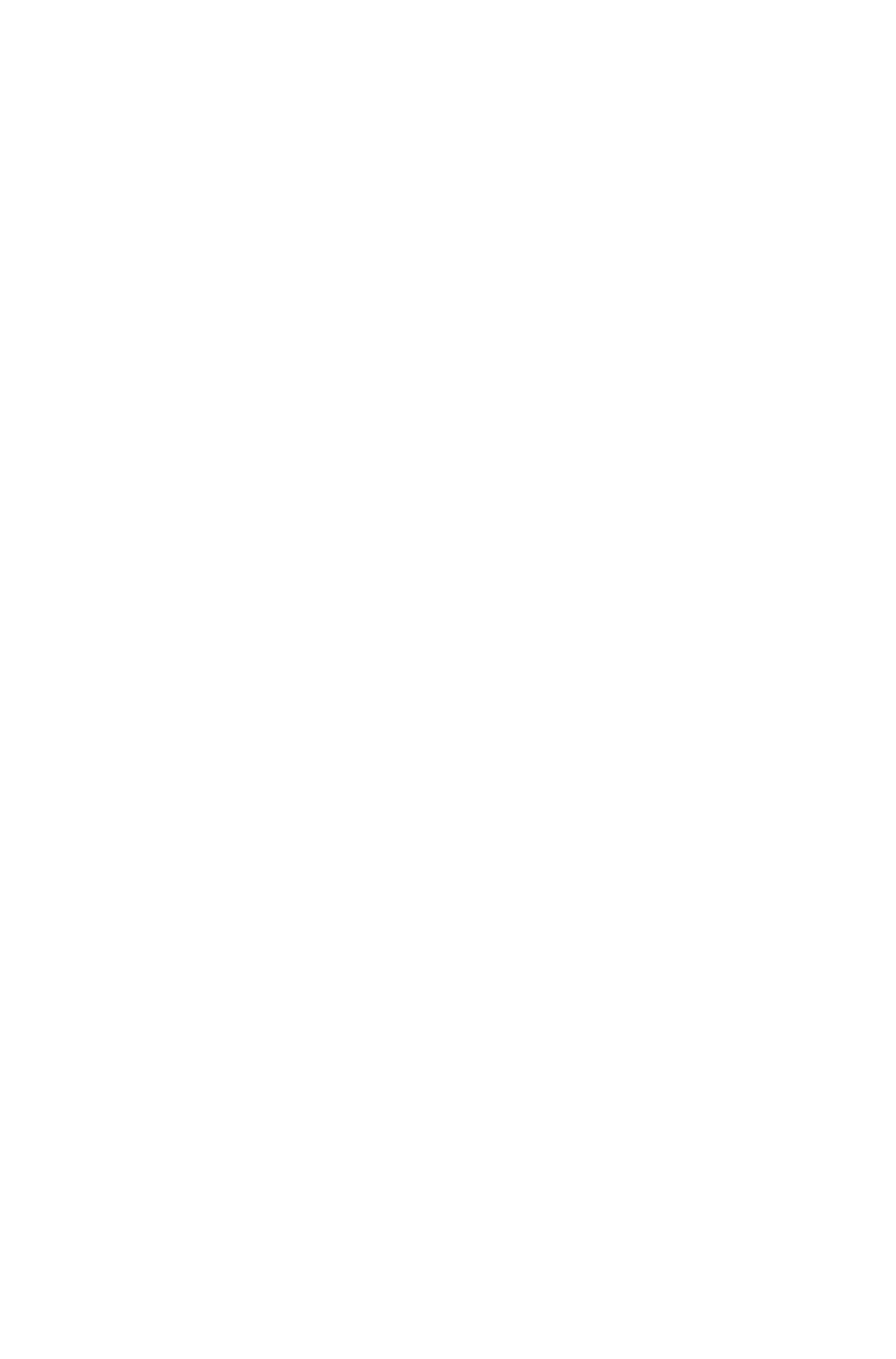

Michael A. Morrisey, Ph.D.

Prepared for the National Federation of Independent Business Research Foundation

July 2005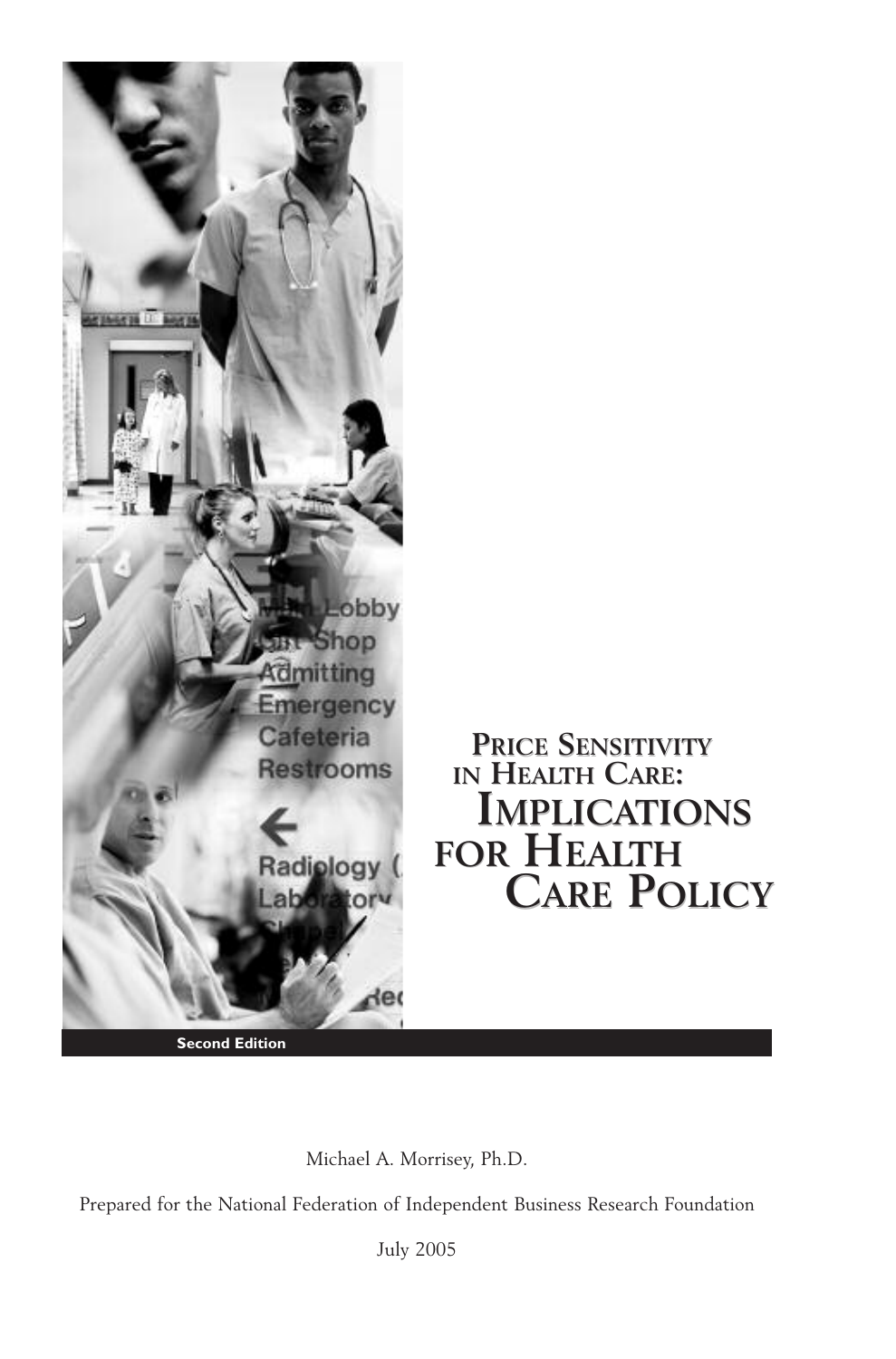The **NFIB Research Foundation** seeks to enhance public policy debates on a wide range of issues. The legislative policy agenda of NFIB is established on the basis of member votes, both at the state and federal level. Publications of the Research Foundation do not necessarily represent legislative policy positions of NFIB's state or federal legislative programs.

Copyright © 2005 by NFIB Research Foundation



1201 "F" Street NW Suite 200 Washington, DC 20004 nfib.com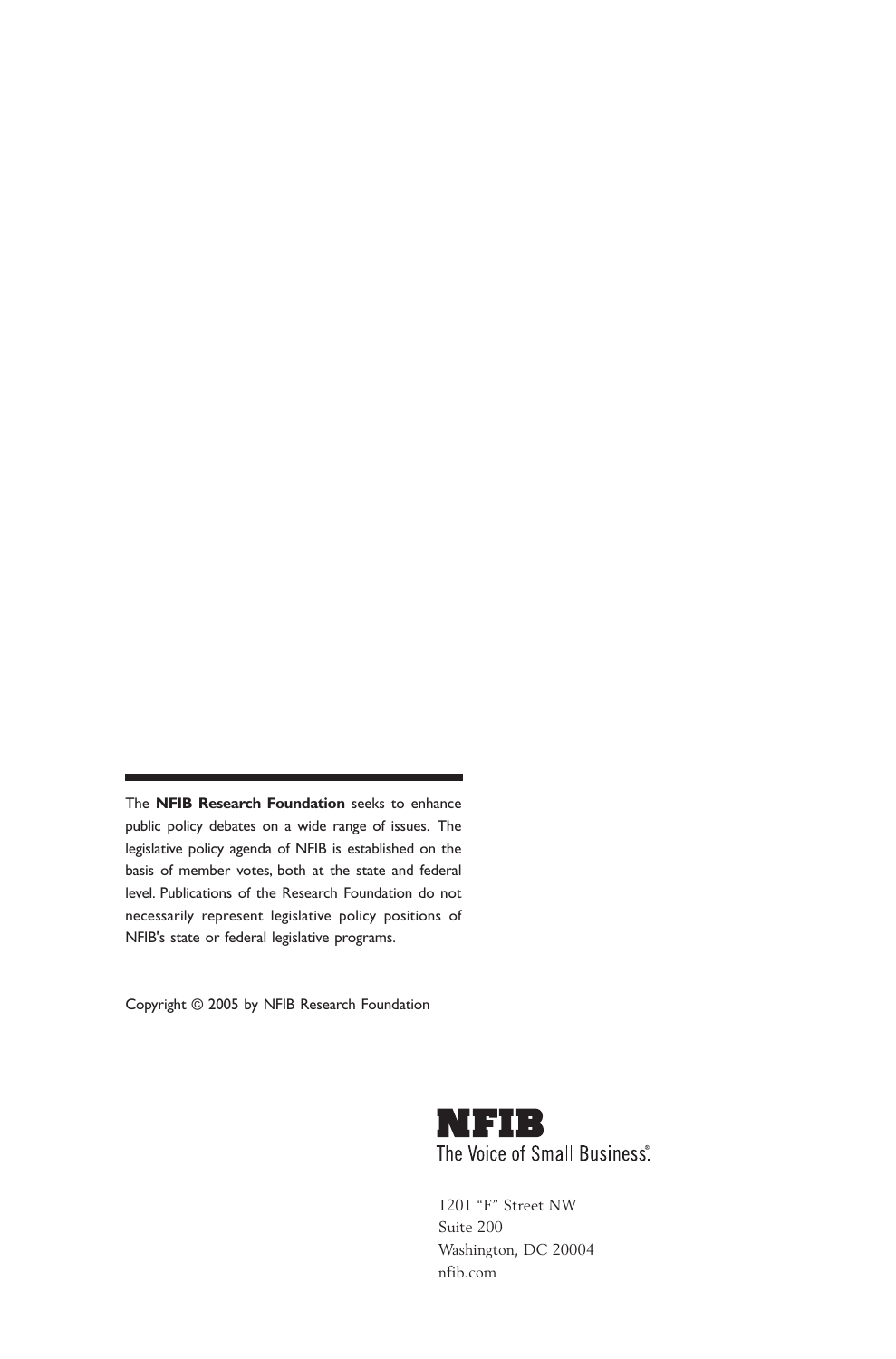# **TABLE OF CONTENTS**

| Chapter III: Price Sensitivity of Health Services  11<br>2. Hospital Emergency Department Services 16 |
|-------------------------------------------------------------------------------------------------------|
| Chapter V: Empirical Studies of the Demand for Insurance  33                                          |
| b. Employee Premium Contributions and Take-Up  36                                                     |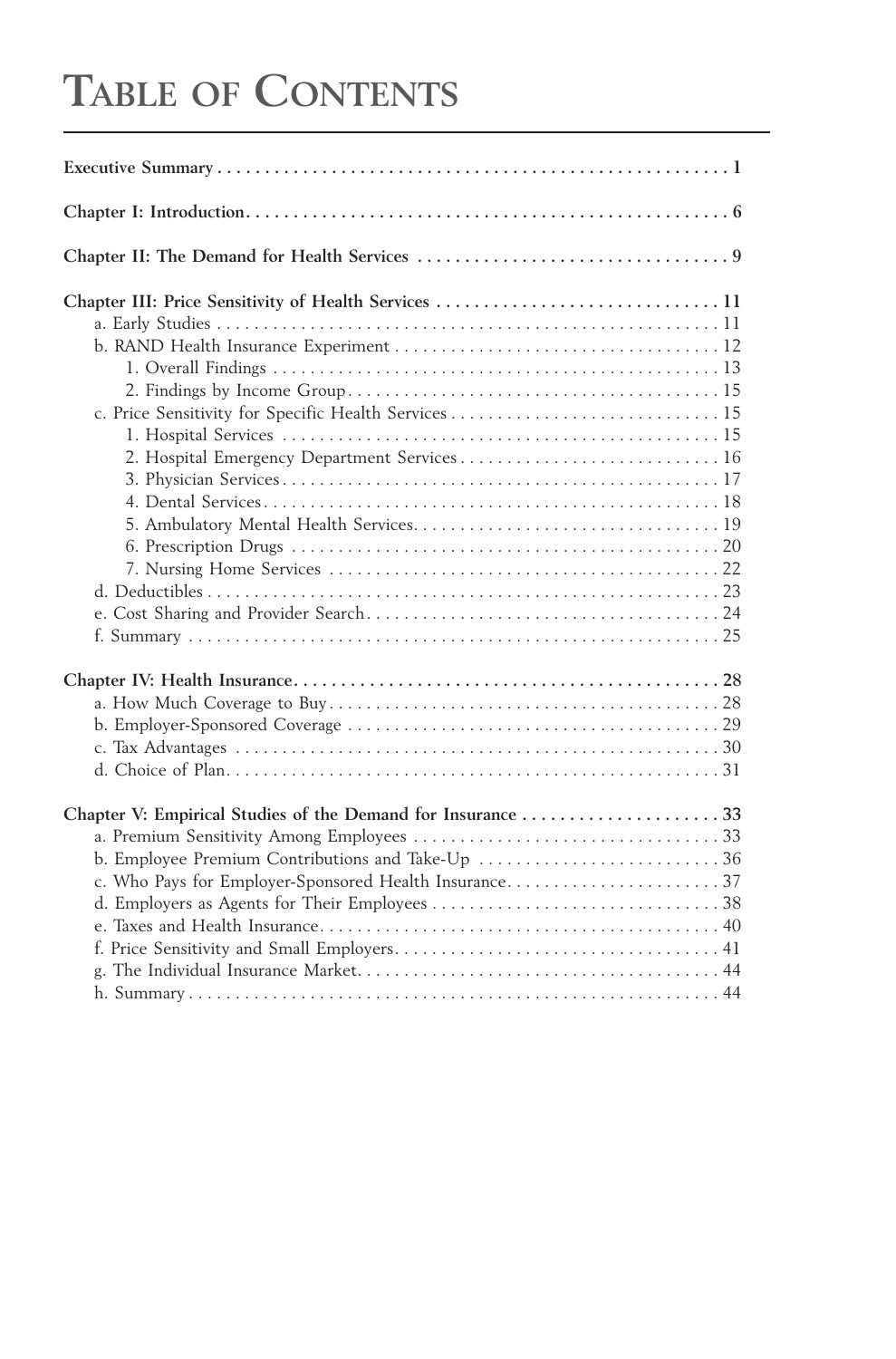# **TABLE OF CONTENTS CONTINUED**

| a. Premium Sensitivity in the Purchase of Health Services  48         |  |
|-----------------------------------------------------------------------|--|
| 1. Encourage the Use of Larger Copays and Deductibles  48             |  |
| 2. Eschew Utilization Management, at Least for Ambulatory Services 49 |  |
|                                                                       |  |
|                                                                       |  |
|                                                                       |  |
|                                                                       |  |
|                                                                       |  |
|                                                                       |  |
|                                                                       |  |
|                                                                       |  |
|                                                                       |  |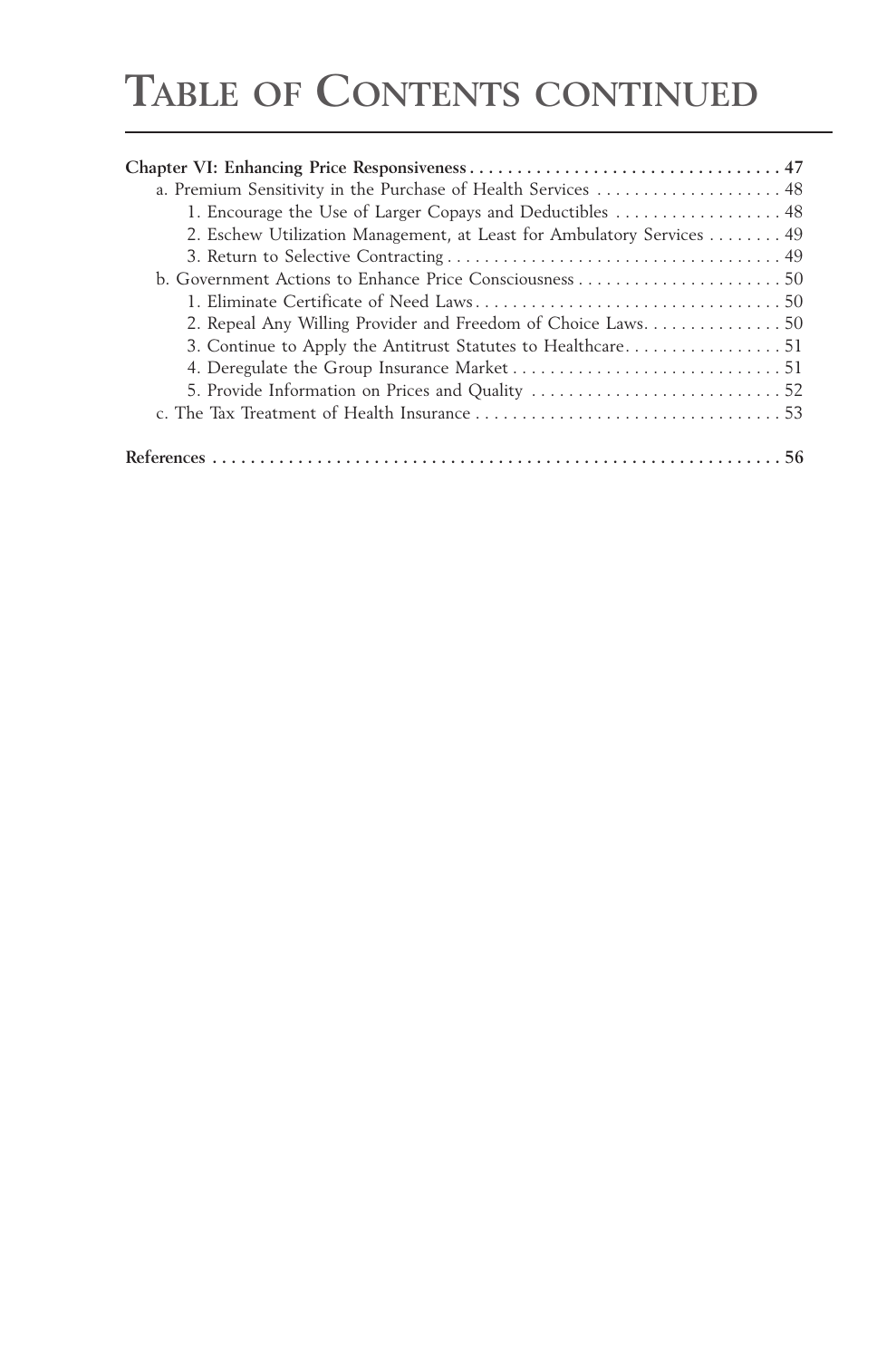# **EXECUTIVE SUMMARY**

The purpose of this monograph is to inform policy debates over health care by summarizing what we know about the functions of the health services and health insurance markets in the United States. The monograph does three things: (1) it describes the nature of the health care and health insurance markets in the U.S. from the point of view of the purchasers of services, (2) it reviews the existing literature on the extent to which consumers have been responsive to changes in prices and premiums, and (3) it proposes changes in the health services and health insurance markets that would enhance the role of the price system. These issues are at the heart of discussions over the future of health care costs and access. If consumers are responsive to medical care prices and buy less when faced with higher prices, then escalating costs can be controlled by providing consumers with incentives to pay higher out-of-pocket prices for care and with better information on the quality of providers, the prices they charge, and the effectiveness of their services. If consumers are responsive to the prices of health insurance plans, then savings from plan changes will find their way to consumers, and the subsidized premiums can be used to expand access to needed coverage.

The second edition of *Price Sensitivity* comes some 13 years after the first. Our understanding of the economics of health services and health insurance markets is largely unchanged. Thus, Chapters II and IV are much like their earlier versions. Chapter III has been extensively revised. The Chapter reviews the RAND Health Insurance Experiment and the studies that have followed. These studies largely serve to corroborate the 30-year-old findings of the RAND work. The important new work expands our knowledge of the extent of price sensitivity of prescription drugs and the effects of deductibles. These are reviewed extensively.

There has been a wealth of new empirical research on employer-sponsored health insurance. As a result, Chapter V has been totally re-written. The policy landscape has also changed dramatically since 1992. Then there were dozens of serious proposals for fundamental change to the U.S. health care system. Today, reform focuses on relatively incremental change. Consequently, Chapter VI has also been re-written with a focus on private and public sector initiatives to enhance the role of the price system. However, there remains a call for fundamental changes to the tax treatment of employer-sponsored health insurance.

The story that emerges from the extensive literature on health services in Chapter III is that they are moderately price sensitive. A 10 percent increase in price leads to about a 2 percent reduction in the use of services. In contrast, a 10 percent increase in the price of gasoline reduces the quantity purchased by about 5 percent and a similar increase in the price of a new car reduces purchases by about 12 percent.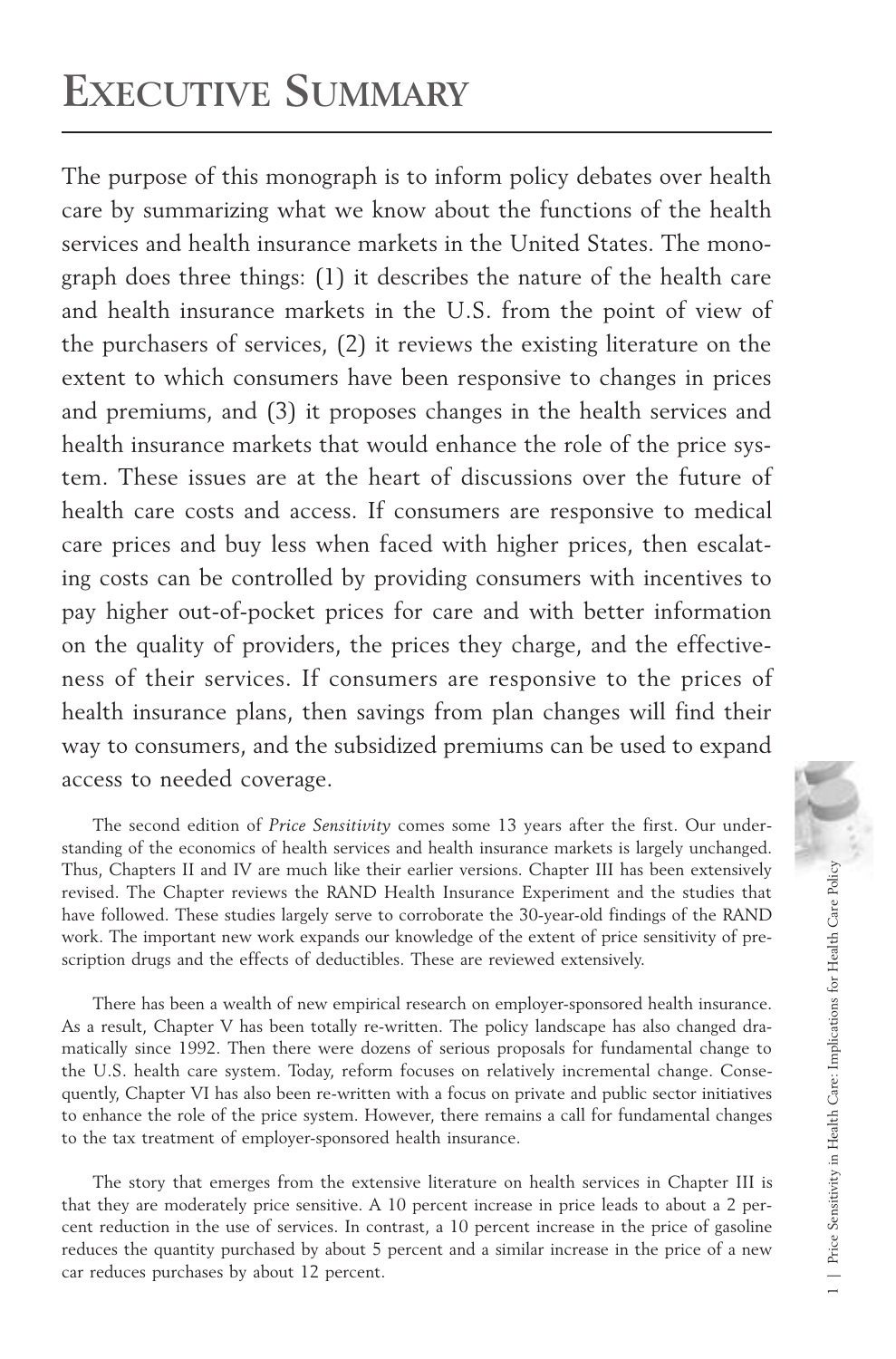Price responsiveness differs for different types of services and for different groups in the population. Further, some price changes are not small. The move from no insurance to full coverage, for example, lowers the price of covered services by 100 percent. The literature indicates that:

- The introduction of full coverage for physician visits increases both visits and expenditures by about two-thirds. The increase is only about one-half as great if the insurance plan requires subscribers to pay 25 percent of the physician bill.
- Full coverage for emergency room visits relative to no coverage increases visits by 54 percent and expenses by 45 percent. Most of the increase is for less urgent visits.
- Hospital admissions are the least price responsive. Full coverage compared to no coverage increases admissions and expenditures by about 30 percent. This finding, however, understates the actual effect because of the way the studies were designed.
- There is little evidence that the failure to insure ambulatory physician services leads to higher hospital rates or expenditures, although no truly long-run studies have been conducted. Instead, the evidence suggests that insuring ambulatory services increases hospital use.
- In general, higher income groups are less price sensitive than lower income groups.
- The use of ambulatory services by children is about as price sensitive as is use by adults. Hospital service use by children tends to be almost insensitive to differences in price.
- Dental services are subject to a large transitory effect when a large price reduction is introduced. In subsequent years, however, full coverage tends to result in about a 34 percent increase in visits and a 46 percent increase in expenditures.
- Mental health services tend to be the most price sensitive. Full coverage relative to no coverage increases expenditures by about 300 percent relative to no coverage.
- There has been little research on nursing home price sensitivity, but the little available work suggests that private demand elasticity may be in the range of -1.0. That is, a halving of the out-ofpocket price could double the quantity demanded. Much more work is needed in this area.
- Full coverage relative to no coverage increases the number of prescriptions per person by 50 percent and drug expenditures by 76 percent. More recent studies have established that the use of different copays for generic, preferred brands and non-preferred brands of drugs reduce the use of each category of drug and that the higher copays on non-preferred brands lead to substitution of other compounds.
- The RAND study found that a \$3,200 family deductible (in 2004 dollars) followed by free care when the deductible was met, reduced medical care expenditures by about 30 percent. More recent work from the Netherlands suggests that a \$1,000 family deductible might reduce spending by approximately 14 percent.

Chapter V demonstrates that the picture of price responsiveness is not as clear for health insurance as it is for health services. There has not been a single unifying study that addressed the key issues in a systematic and consistent fashion. Nonetheless, there have been a number of carefully conducted studies that have taken advantage of existing data. Further, the efforts at data assembly and the sophistication of the research methods used are truly impressive. I draw eight conclusions from this literature. gests that private demand elasticity may be in the range of -1.0. That is, a halving of the out-of-<br>pocket price could double the quantity demanded. Much more work is needed in this area.<br>  $\frac{52}{26}$  except active to no

First, there is considerable price sensitivity on the part of insured employees. They will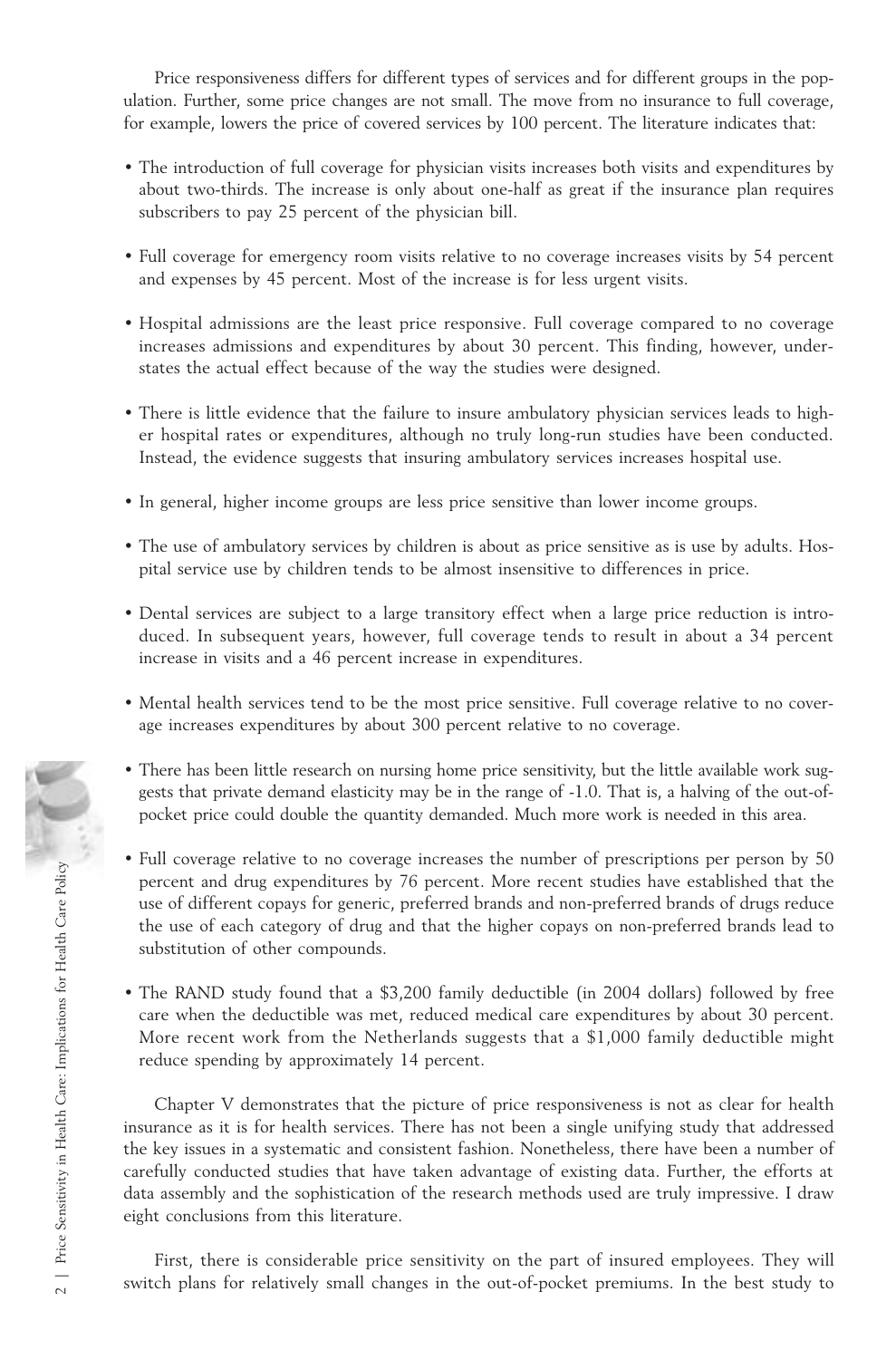date, the researchers found that in a firm in which HMOs enrolled 50 percent of the single employees, an HMO with 30 percent of this pie would lose 78 percent of its share of these employees if it raised the out-of-pocket premium by \$5 (\$9 in 2004 dollars). Findings of this sort are corroborated by other, more recent, work.

Second, while the size of employee premium contributions plays a large role in the choice of health plan, the price responsiveness of employees for health insurance coverage of any type is relatively low. That is, changes in the out-of-pocket premium have only a small impact on the decision to take-up insurance offered by an employer. The take-up elasticity estimates across studies are in the range of -0.01 to -0.09. However, these small elasticities, when coupled with the large increases in out-of-pocket premiums over the 1990s are able to explain all of the drop in employer-sponsored coverage.

Third, as a matter of theory, it is virtually a given that employees pay for health insurance in the form of lower wages or reductions in other forms of compensation. The empirical evidence for this proposition has historically been very weak. However, four studies conducted between 1994 and 2004 now provide much stronger empirical support for this fundamental proposition.

Fourth, if employees pay for health insurance, their employers serve as agents. The evidence on their role as agents is mixed. It is clear that employers pay attention to the broader choices that employees have available through spouses, and firms tailor benefit decisions around those broader choices.

Fifth, tax policy affects the provision on employer-sponsored health insurance. The best recent work suggests that a 10 percent reduction in the tax-price of health insurance would lead to a -2.5 percent increase in the probability of a firm offering coverage and a 7 percent increase in insurance spending by employers on behalf of their employees. There is virtually no work on the effects of flexible spending accounts and Health Savings Accounts. The next wave of research should address these issues.

Sixth, small firms appear to have only a modest price sensitivity for health insurance. The growing number of estimates put the offer elasticity at -0.54 to -0.63. The smallest firms are the most premium sensitive. One of the reasons that small firms are least likely to offer coverage is that they find health insurance more expensive and therefore have a comparative advantage in offering money wage compensation. As a consequence, recent research suggests that they will disproportionately attract people who value insurance less intensely.

Seventh, there have been a number of efforts to reform the small group insurance market. These efforts have been unsuccessful when measured against the yardstick of increasing the number of small firms offering coverage.

Finally, the limited evidence from the non-group market suggests that the elasticity of demand for individual coverage is in the -0.2 to -0.4 range. Given the potential of this market for advocates of tax-credits and those interested in minimizing the role of employer-sponsored coverage, much more work is needed in this area.

Price responsiveness and the role of the price system in health services and health insurance markets can be enhanced in several ways.

• Individuals, employees, and their employer agents can select insurance plans with higher deductibles and larger copays. Higher copays and deductibles lead to lower levels of utilization and lower health insurance premiums. By taking insurance plans with such features, consumers are able to control their expenditures for smaller health care services while maintaining e is that they find health insurance more expensive and therefore have a comparative advantage in offering money wage compensation. As a consequence, recent research suggests that they<br>
ill disproportionately attract peop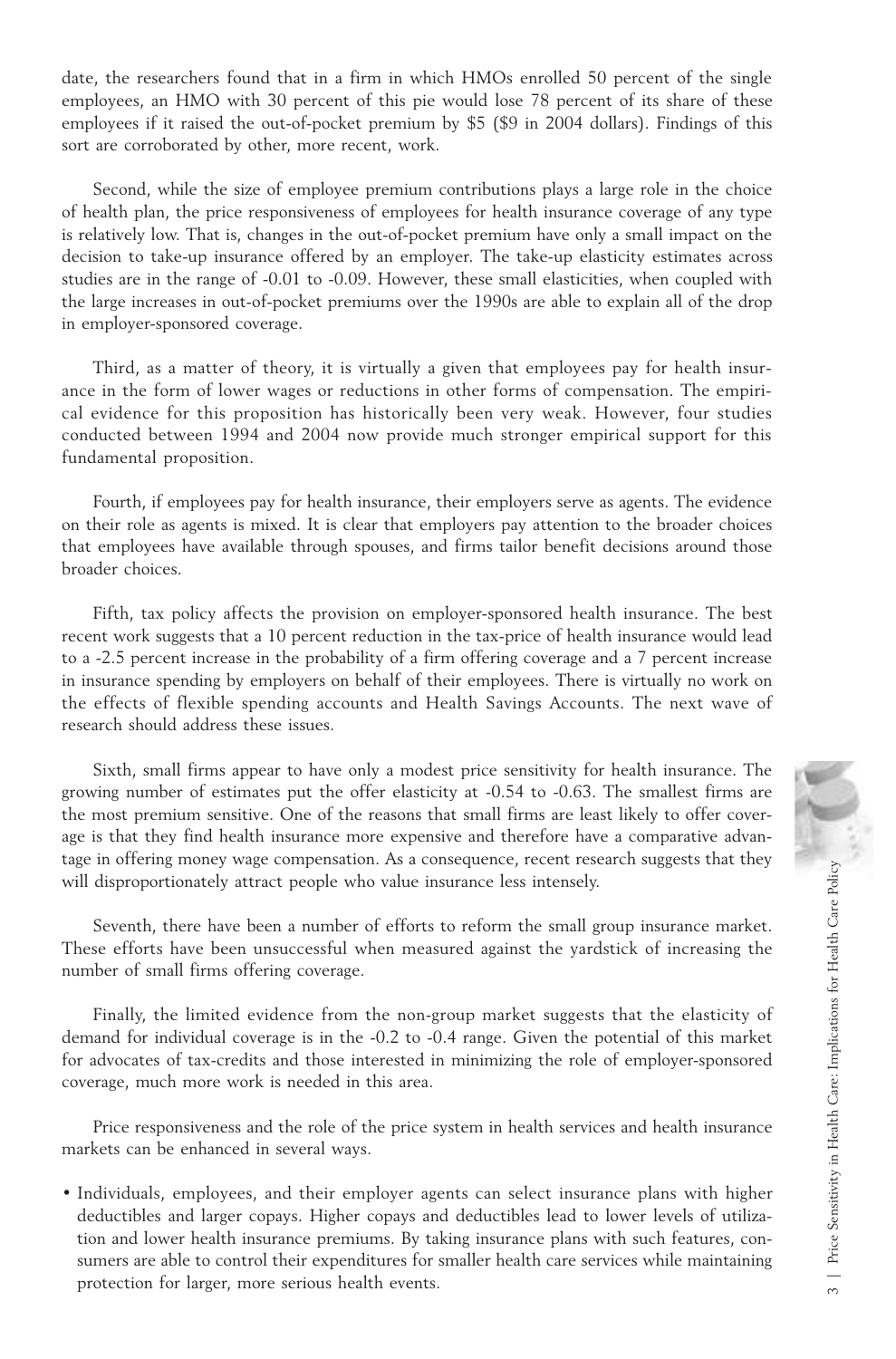- Employers can eschew many forms of utilization management. There is virtually no evidence that gatekeepers and other efforts devoted to "managing" ambulatory use have reduced expenditures. These should be eliminated. The evidence with respect to pre-admission certification and concurrent review is stronger, but remarkably limited.
- Managed care plans should return to selective contracting. The success of managed care plans has been in its ability to negotiate lower prices in exchange for assurances of volume. These successes have been dramatic and the evidence of selective contracting success is broad based and consistent. It has not gained from utilization management that has needlessly alienated patients and providers.
- There are also a number of actions that government can do, and stop doing, to improve the functions of the price system in health services and health insurance markets.
- States can eliminate certificate of need programs. There is virtually no evidence that these programs have reduced hospital costs. However, these programs appear to be very effective in reducing or delaying competition.
- State should eliminate "any willing provider" and "freedom of choice" laws. These laws effectively eliminate the ability of managed care plans to selectively contract with providers. As such, they undermine the most successful cost containment effort of the 1990s.
- Continue to apply the antitrust statutes to healthcare. There is anecdotal evidence of price fixing among physician groups and mixed evidence that hospital consolidation has emerged as a reaction to managed care contracting. Antitrust concerns are necessarily specific to the relevant product and geographic markets. If price is to be effective in allocating medical and insurance services, regulators must continue to investigate situations that may artificially raise prices.
- Deregulate the group insurance market. Since the mid 1970s the states have aggressively regulated the group insurance market. There are said to be over 1,800 insurance mandates in place as of 2004. Moreover, virtually all of the states have enacted small group underwriting reforms. There is evidence to suggest that the mandates have raised costs and reduced the number of insured. There is no evidence that the underwriting reforms have expanded coverage and some suggestion that they have simply shifted the composition of those with insurance. These laws should be eliminated.
- Provide information on prices and quality of health care services. Health services are complicated. Yet consumers are increasingly called upon to make their own decisions on the value of particular procedures and treatments. The "consumer directed health care" movement, the role of employers as agents for their employees, and the efforts of managed care plans to selectively contract are all predicated upon an ability of buyers to determine value and relative value. The public and private sectors can do much to further the role of a price system in health care by developing valid, reliable and easily understood measures of price and quality. The research to date in this area is mixed at best. There is some evidence, however, that information on providers and on health plans are beginning to affect decisionmaking. More experimentation and more research in this arena are clearly in order. reforms. There is<br>
number of insured<br>
age and some sugg<br>
ance. These laws s<br>
are. These laws s<br>  $\frac{1}{2}$ <br>  $\frac{1}{2}$ <br>  $\frac{1}{2}$ <br>  $\frac{1}{2}$ <br>  $\frac{1}{2}$ <br>  $\frac{1}{2}$ <br>  $\frac{1}{2}$ <br>  $\frac{1}{2}$ <br>  $\frac{1}{2}$ <br>  $\frac{1}{2}$ <br>  $\frac{1}{2}$ <br>  $\frac{$

Finally, the largest single change that would enhance price competition in the health insurance industry would be the elimination of the tax exemption for employer-sponsored health insurance. It would lead to significant changes in the health services market as well. Such an expansion should, of course, be tied to a reduction in the overall tax rates, leaving tax revenues unaffected. The current tax system provides strong tax incentives to be overinsured through the employer-sponsored system and provides greater tax subsidies to those in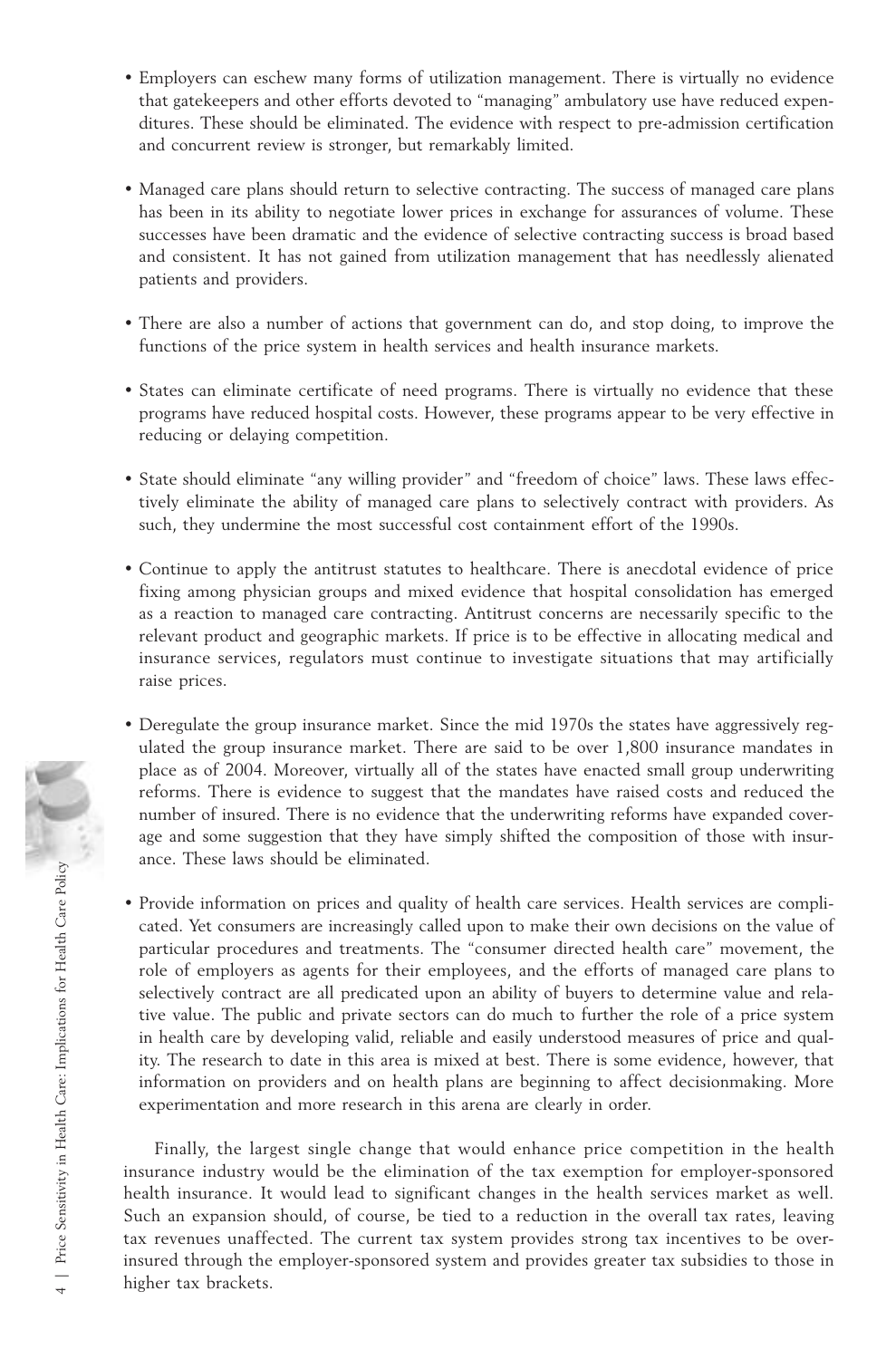Elimination of the tax subsidy for health insurance would lead to changes in the nature of coverage. We could shift to coverage of large loss/moderate probability events and self insure for low cost/very low and very high probability events. Second, we would choose high deductible and high copay plans and search more aggressively for providers who offer value for the health care dollar. Third, however, the number of uninsured is likely to increase. The lower health insurance premiums will encourage some to buy coverage, but almost certainly not enough to overcome the elimination of the tax subsidy. A tax-credit for low-income individuals or indeed a tax-credit as an alternative to the tax exclusion of employer-sponsored health insurance is worth further consideration.

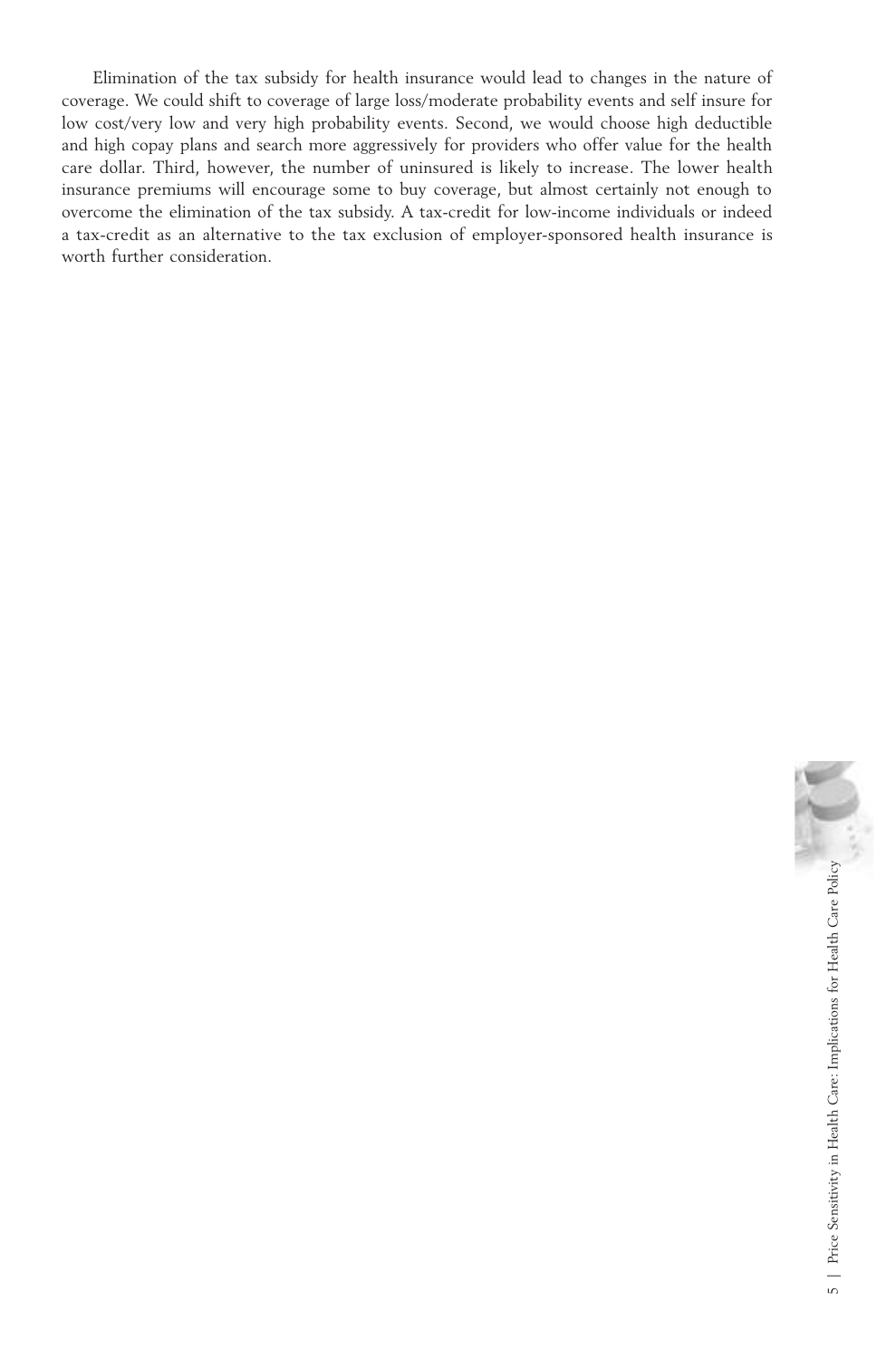# **CHAPTER I: INTRODUCTION**

Health care in the United States continues to be faced with dual problems of high and rising costs and a large and growing number of uninsured. Current estimates put health care spending at \$1.6 trillion in 2002, 14.9 percent of the gross national product (Levit et al. 2004). The number of uninsured stood at 36.5 million, 17.7 percent of the under age 65 population in 2003 (Fronstin 2004).

While there have been a number of grand proposals for health care reform over the years, no such efforts are currently being seriously considered. Instead, employers, governments and advocates are proposing relatively modest changes to one or another program. In the private sector, employers are raising employee premium contributions to deal with rising insurance costs. Insurance consultants are proposing "consumer directed health plans" designed to take advantage of recently enacted legislation allowing Health Savings Accounts. In the public sector there are federal proposals for a refundable health insurance tax credit for low income families. At the state level some are calling for the expansion of Medicaid and the State Children's Health Insurance Plans. Others are calling for fundamental change in Medicaid, replacing the current system with state subsidies to purchase private coverage. Still others are retreating from generous experiments with public programs such as TennCare in Tennessee.

The purpose of this monograph is not to critique these efforts or to advance another proposal. Its aim is more modest. It seeks to narrow the debate over health care reform by summarizing what we know about the functions of the health services and health insurance markets in the U.S. In the last 10 years we have learned a great deal about the functioning of the health insurance market, particularly how employees and businesses respond to changes in insurance prices. We have known a good deal about the effects of out-of-pocket prices on the use of health services for some time, but in the last 10 years this knowledge has improved particularly with respect to the use of prescription drugs and the effects of deductibles. The monograph focuses on two questions: How responsive are consumers to changes in the prices of medical services? How responsive are they to changes in the price of health insurance?

These questions are at the heart of our national concerns over health care costs and access. If consumers are responsive to medical care prices and buy less when faced with higher prices, then our escalating costs can be controlled by providing consumers with incentives to pay higher out-of-pocket prices for care and with better information on the quality of providers, the prices they charge, and the effectiveness of their services. If consumers are responsive to the prices of health insurance plans, then subsidized premiums can be used to expand access to needed coverage. One can also expect some net reduction in costs by trading higher out-of-pocket medical care prices for lower insurance premiums.

Incentives, of course, are never as straightforward as all this. Most of us have health insurance. When we use it, we only pay a portion of the price of medical care. The insurance, in a sense, subsidizes our use and we use more. Further, most of us get our health insurance through our employers. The tax laws lower the price of those benefits because we pay for them with pre-tax dollars. If we are insensitive to medical care prices and the size of the premiums we pay, it is no wonder health care costs are high. Individually we have incentives to get too much insurance and to use too much care.

The key issue is how price sensitive are we. The follow-on issue is what could we do to make us more price conscience. There are three possibilities: higher out-of-pocket prices for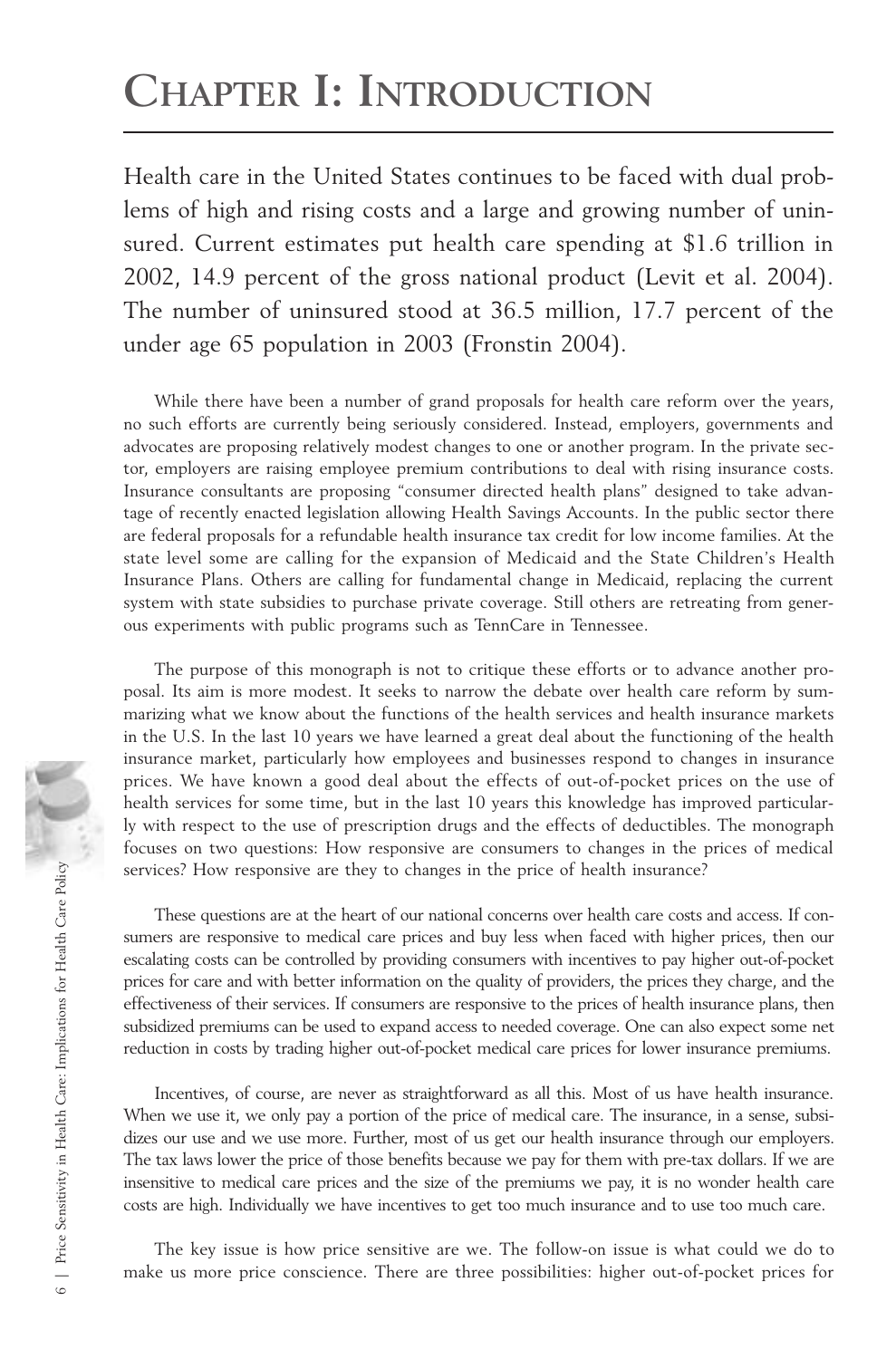health services and/or health insurance, better information about what works and what it costs from different providers, and a reduction in the transactions costs that may be keeping us from getting the services we wish to buy.

This, then, is the purpose of the paper:

- To clearly describe the nature of the health care and health insurance markets in the U.S. from the point of view of the purchasers of services;
- To review the existing empirical literature on the extent to which consumers have been responsive to changes in prices and premiums; and
- To discuss the effects of efforts to introduce market reforms in the health services and health insurance markets.

Chapter II contains a discussion of the demand for health services. It begins with a discussion of how economists view markets in general and health services markets in particular. Three points are paramount. First, the essence of the economist's concern is price sensitivity — how much more of a good or service does one consume when the price actually paid is reduced. Second, the prices of health services contain both money and time components. When the money price is low, time becomes more important as a determinant of services used. Similarly, those who face low time costs are more sensitive to money prices. Third, health insurance can be viewed as lowering the money price for health services. As a consequence, people will consume more services.

Chapter III reviews the empirical literature on the price sensitivity of health services. After a brief discussion of some of the early literature and its problems, the RAND Health Insurance Experiment is summarized. This 30-year-old, multimillion dollar demonstration project still provides some of the best evidence on price responsiveness in health care. More recent, much smaller scale investigations continue to demonstrate that the RAND estimates are essentially correct. The chapter's focus is primarily on hospital and physician services. Dental care and mental health services exhibit different patterns of price response so these areas are reviewed as well. The research on price sensitivity of nursing home care is reviewed. This is really a call for more research; we know very little about the demand for long-term care health services and the aging of the baby boom generation will make such knowledge critical. The literature on prescription drugs is included because of substantial new learning and the increased importance prescription drugs play in medical treatment. Finally, attention is given to the effects of higher deductibles on the use of health services. With Health Savings Accounts and efforts to wean consumers off of first-dollar coverage, it is important to consider the evidence.

Chapter IV presents an overview of the demand for insurance and the nature of underwriting. It also develops a rationale for why health insurance is purchased in the work place, and why some firms and employees are likely to prefer a labor compensation package that does not include health insurance coverage.

Chapter V examines the empirical literature on the price sensitivity of health insurance. This area has seen a wealth of new creditable research in the last decade. Employee choice of health plans is very sensitive to the relative size of the employee premium contributions. However, employee decisions to take employer-sponsored insurance at all is subject to some (small) price sensitivity. The large increase in out-of-pocket premium contributions, however, has had the effect of reducing take-up rates appreciably. The new research makes it clearer that employees pay for health insurance in the form of lower wages and other benefits. There is also evidence that employers take a broader range of worker coverage options into account when they determine employee premium contributions. It has long been understood that the tax treatment more research; we know very little about the demand for long-term care health services and the sainty however sponsored in will make such knowledge critical. The literature on pre-<br>scription drugs play in medical treatmen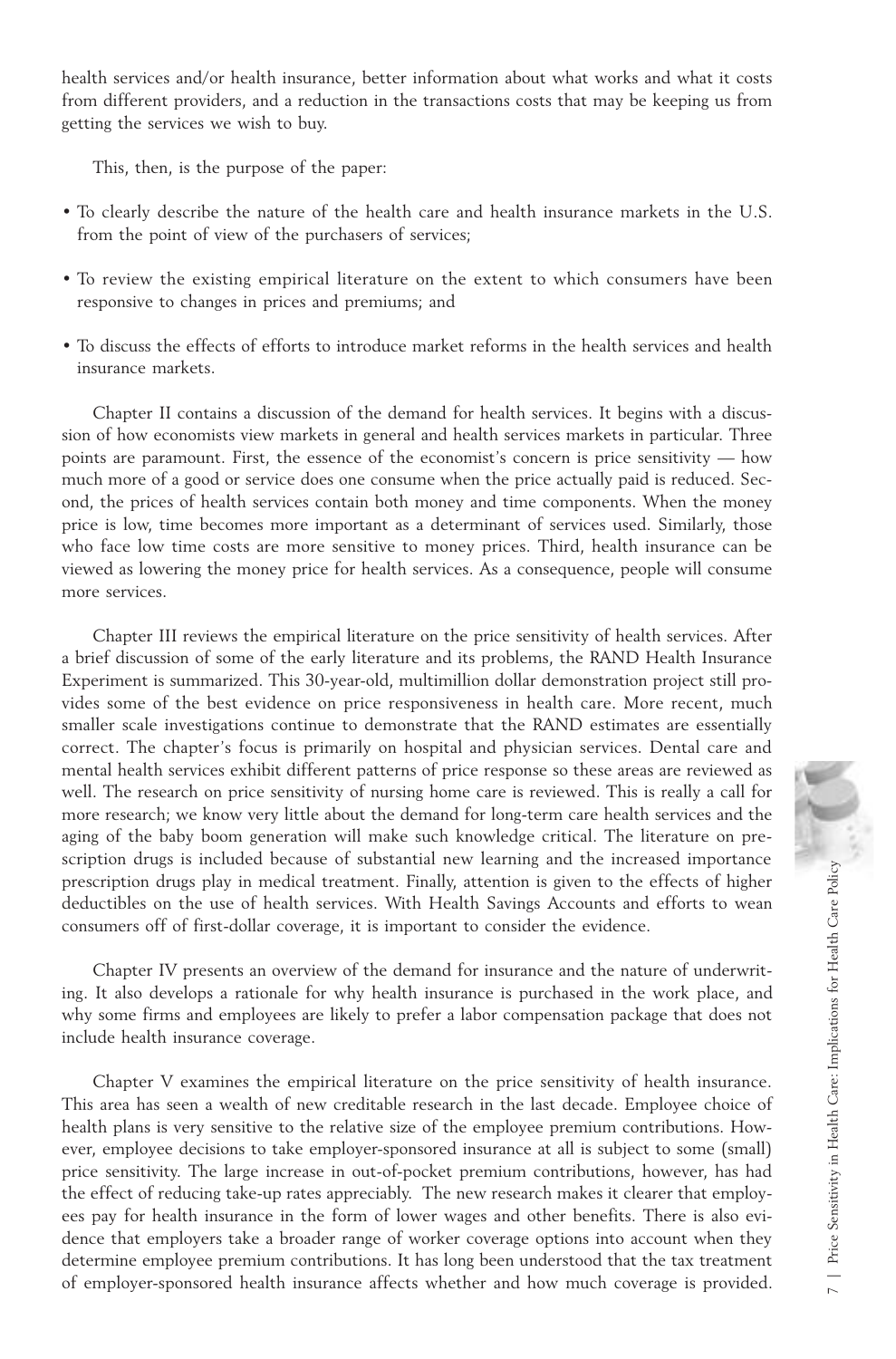The last decade has seen significant improvements in the estimates of how big these effects are. The small group and non-group markets are very different than large group insurance markets. The former has been subject to a host of unsuccessful efforts at reform and the latter has been essentially ignored by researchers. This inattention to the individual market must be rectified if tax credits, large roles for consumers in insurance and health services decisions, and efforts to reduce the role of employers are to not result in unintended consequences.

Finally, Chapter VI discusses some proposals for enhancing price competition in the health services and health insurance markets. There are three sorts of things that can be done. First, people can choose to have higher copays and deductibles for ambulatory care. There is good evidence that these reduce utilization. However, insurers should eliminate much of their utilization management efforts; there is little evidence that these have been effective and they have alienated consumers and providers. Managed care plans should again focus on their comparative advantage—narrow network panels of providers who have agreed to accept lower prices. There is substantial evidence that this "selective contracting" lowers costs. Second, government can help by eliminating barriers to price competition; eliminate certificate of need, any willing provider, and mandated benefit laws. Government can also help by continued enforcement of antitrust laws in health care and by encouraging the provision of price and quality information in both health care and insurance markets. Finally, if we are serious about enhancing the role of the price system in health care, we can eliminate the tax exclusion of employer-sponsored health insurance. Expand the definition of the income and payroll tax base to include income received in the form of employer-sponsored health insurance. However, do this in the context of lowering tax rates. This has the effect of keeping the program tax-revenue neutral while giving people a much stronger incentive to obtain only coverage that is worth the cost and to pay much more attention to the value of the health services they receive. We could also consider replacing the tax exclusion of employer-sponsored health insurance with a general refundable tax credit. This has the advantage of breaking the link between the progressive nature of the current tax exclusion and the incentive to have greater shares of our compensation in the form of tax free health benefits.

This second edition of *Price Sensitivity* comes some 13 years after the first. Our understanding of the economics of health services and health insurance markets is largely unchanged. Thus, Chapters II and IV are much like their earlier versions. Chapter III has been extensively revised. The Chapter reviews the RAND Health Insurance Experiment and the studies that have followed. These studies largely serve to corroborate the 30-year-old findings of the RAND work. The important new work expands our knowledge of the extent of price sensitivity of prescription drugs and the effects of deductibles. These are reviewed extensively.

There has been a wealth of new empirical research on employer-sponsored health insurance. As a result, Chapter V has been totally re-written. The policy landscape has also changed dramatically since 1992. Then there were dozens of serious proposals for fundamental change to the U.S. health care system. Today, reform focuses on relatively incremental change. Consequently, Chapter VI has also been re-written with a focus on private and public sector initiatives to enhance the role of the price system. However, there remains a call for fundamental changes to the tax treatment of employer-sponsored health insurance.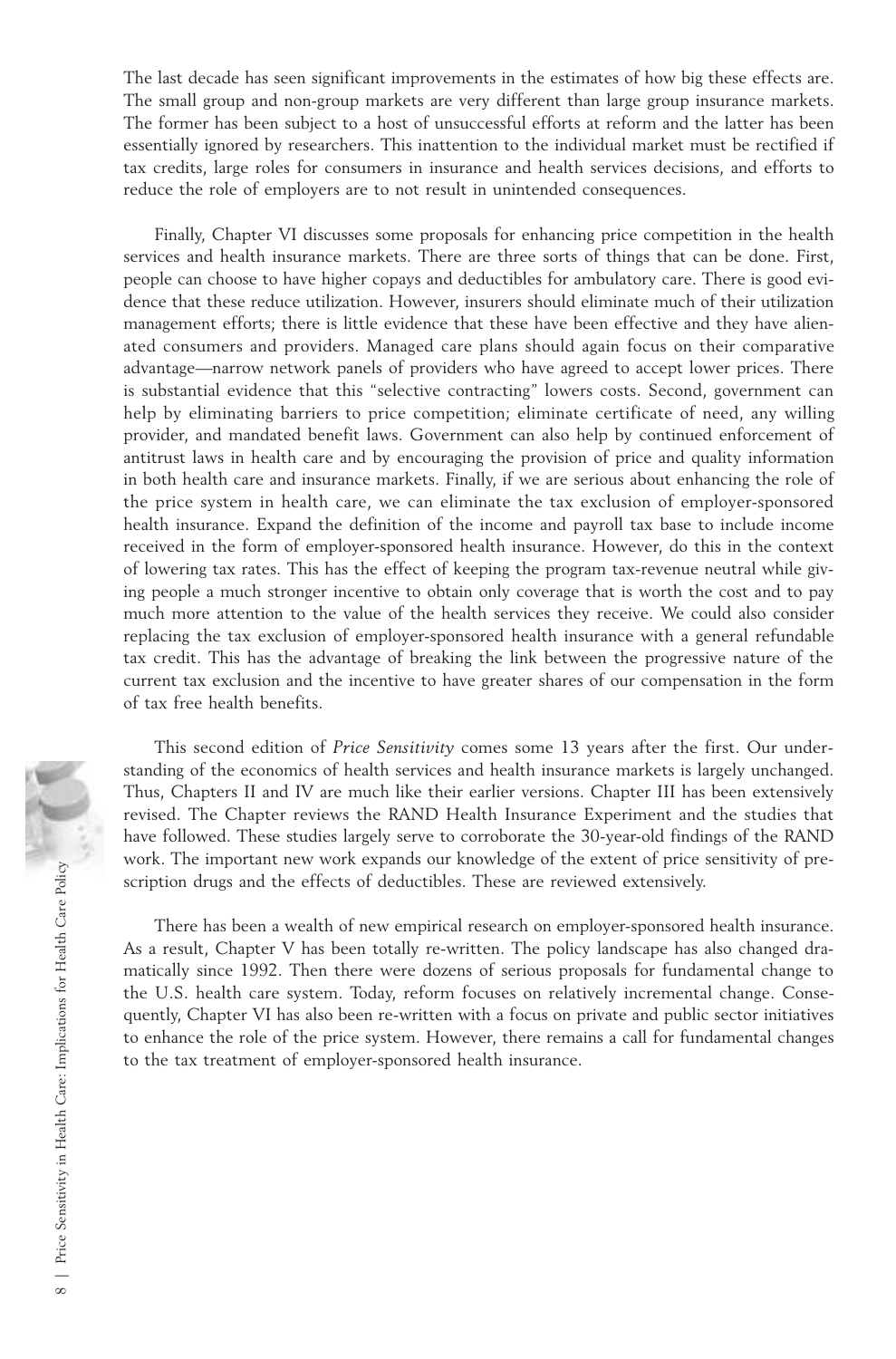## **CHAPTER II: THE DEMAND FOR HEALTH SERVICES**

The demand for any good or service is generally viewed by economists as depending upon the price of the service, the price of related goods and services, income and tastes. Price is the maximum amount the individual is willing and able to pay for the product. The price of related goods refers to substitutes and complements that tend to be used in place of, or together with, the good. Income refers to permanent family income. Tastes are the set of preferences held by the individual; these include such factors as health status. To be meaningful the product under study must be precisely defined — services of a given quality at a particular time and place. Thus, we could speak of the demand for a routine physical given by Doc Webster during the month of April.

Price sensitivity is generally defined in terms of elasticity, i.e., the responsiveness of the quantity consumed to a change in price. For example, a 10 percent increase in the price of Doc Webster's routine physical may result in a 6 percent reduction in the number of physicals demanded. The key to price sensitivity is the availability of substitutes. The demand for Doc Webster's April physical may be rather price sensitive, that is, rather elastic, because there are lots of good substitutes: exams by Dr. Webster in March and May, exams by other doctors in the community, self-help books, television programs and discussions with clinical types at parties. On the other hand, the demand for physical exams by all doctors in this community this year will be considerably less price sensitive because there are fewer substitutes for this service.

This principle has important implications in health care markets. The community-wide demand for physician, or hospital, or prescription drug services may be relatively inelastic. However, health maintenance organizations and preferred provider organizations are not typically concerned with the community-wide demand curve. They are concerned about the demand of services among their subscribers. If these plans are willing to substitute one provider group for another or one hospital for another, they are much more price sensitive. Similarly, if a health care consumer with a large deductible health insurance plan is willing to switch from Dr. Webster to another internist, she has a much greater price sensitivity, and price becomes a more important issue for Dr. Webster.

Greater price sensitivity implies that at a lower price more will be demanded. If folks see that they only have to pay \$20 for Doc Webster's services instead of \$60, for example, they will choose to have more physicals.

The extra physician visits, in the standard economic model, will be less valuable to the patient/consumer. Indeed, the straight forward prediction is that at a \$20 price, consumers will buy physician visits until, in their estimation, the visits only provide \$20 worth of benefit.

Thus, if a health insurance plan pays physicians \$60 for their services, but only requires the patient to pay \$5 for the visit, the last physician visits are likely to cost the insurer \$55, but only yield \$5 of benefit to the insured patient. Because of this, insurers have raised the amounts

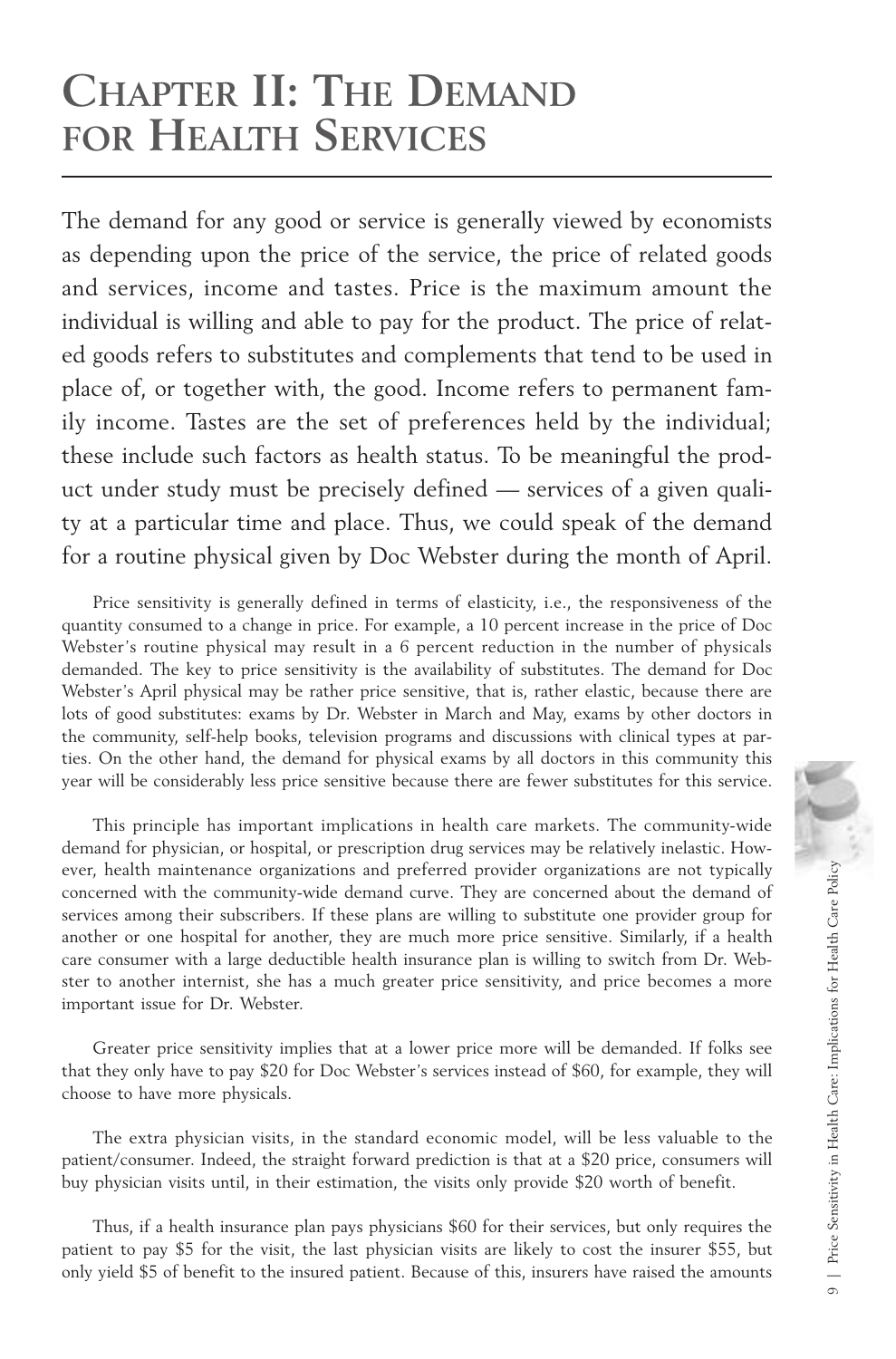they ask patients to pay out-of-pocket to reduce the number of visits for which the benefits don't equal the costs. They have also used "utilization management" tools, such as physician gatekeepers and concurrent review of hospital stays, as another means of reducing the number of visits and hospital days that don't provide enough value for the dollar. The out-of-pocket payment approach assumes that the patient/consumer is able to adequately judge the value of health services. The utilization management approach assumes they are not.

One may be tempted at this point to say that medical care is different from other goods and services. It does not follow the same market forces. People do not have the luxury of considering alternative sources of care. The use of services is often a life or death situation. Further, people lack good information on what to consume, how much to consume, and from whom to consume it. There are elements of truth in all this. But it goes too far. Much of the care we consume is not urgent. We purchase over-the-counter and prescription medicines. We visit dentists and optometrists. We choose to see one physician or another for routine and other non-life threatening reasons. We are admitted to hospitals for discretionary procedures. We put ourselves or our parents in nursing homes. There are numerous examples of health services that we either consume relatively regularly or which friends and family consume sufficiently that we obtain some information on the relative merits of one provider over another.

Further, while we do not have complete information, we can and do seek the advice of physicians. Physicians, acting as less than perfect agents, do have an incentive to provide more services than we would buy if fully informed. But even if such demand inducement does exist, it has to have some limits. The inflation adjusted median income of physicians declined by nearly 9 percent between 1993 and 2000 (AMA 2003). This is inconsistent with unbridled demand inducement and suggests other factors beyond clinical judgment matter.<sup>1</sup>

A second reason for discounting these objections is that the health services market has responded to price incentives. Ironically, one of the reasons we have not searched for lower priced providers and why we may see some physician-inducement is that with insurance, meaningful price differences often are not apparent. This is not to say price differences do not exist. Rather, if a patient has a health insurance policy that promises to pay the bill regardless of which provider he sees, he has no incentive to worry about the price. Thus, one explanation for why prices do not seem to matter is that they have already changed behavior!

<sup>1</sup> The ability of physicians to induce demand is one of the more acrimonious areas of health services research. For careful reviews see Ohsfeldt (1993) and McGuire (2000). Ohsfeldt concludes that demand inducement is relatively minor in magnitude. McGuire asks, "Are physicians constrained by market demand? The answer is "yes," even while noting that there are several mechanisms physicians have to influence quantity provided" (p. 527). Work by Kenkel (1990) is particularly interesting. He examined 1975-76 National Opinion Research Center data on use of medical services and combined it with data on health knowledge. One would expect that those with better knowledge would be less susceptible to demand inducement. In this sophisticated econometric study he found those with more knowledge more likely to seek care. He concluded, "The finding that more informed individuals are more likely to use care, combined with symptoms-response calculations that all individuals use less medical care than experts believe is appropriate, suggest that people systematically underestimate the marginal product of medical care. Apparently, physicians cannot even convince people to buy enough care, much less induce them to buy more than enough" (p. 594).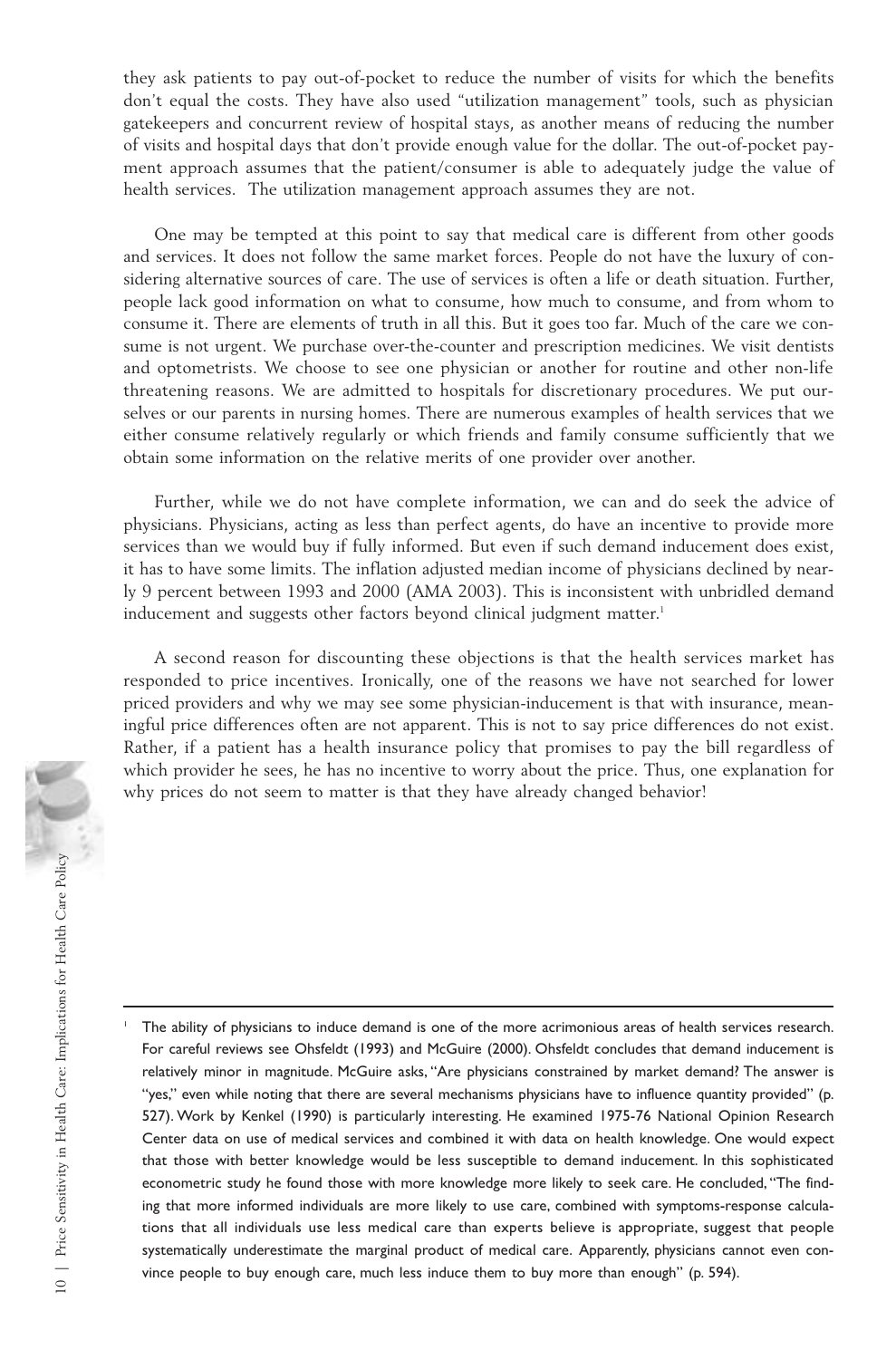## **CHAPTER III: PRICE SENSITIVITY OF HEALTH SERVICES**

## **a. EARLY STUDIES**

The study of price responsiveness in health services has been a study of the effects of health insurance in the market. Health insurance has many features: covered services, the presence of coinsurance rates, copayments, deductibles, stoploss features and, utilization management. Research has largely focused on coinsurance and copayments, with some attention to utilization management. Coinsurance and copayments serve to reduce the out-of-pocket price of care faced by the consumer. A coinsurance rate of 20 percent, for example, means that the patient pays only 20 cents on the dollar for covered services. The insurance company pays 80 cents. A copayment of \$20 means that regardless of the physician's charge, the patient pays only \$20. The general theory of coinsurance and copays is that by lowering the out-of-pocket price of health services they encourage patient/consumers to use more services. The relevant question for policy makers, insurers, employers offering coverage, and for consumers, is how price responsive are health services. This chapter reviews the literature on this question.

The earliest empirical studies provided only comparisons between those with and without health insurance. Eichhorn and Aday (1972) and Donabedian (1976) provide excellent reviews of these works. Studies that focused on the effects of specific coinsurance rates are reviewed by Feldstein (1974) and Newhouse (1978).

There are several problems with examining the effects of insurance coverage on use of services. First, it is wrong to simply compare people with different levels of coinsurance. Those more likely to use services tend to select insurance plans that require them to pay less out-of-pocket. Insurers refer to this as adverse selection. If this is not considered, the effect of the health services price reduction is overstated. Josephson (1966), for example, finds too large a coinsurance effect because he fails to account for this phenomenon in his comparison of the use of physician visits by federal employees in high- and low-option health plans. While there are econometric techniques for dealing with this self-selection problem, researchers have often lacked the data necessary to implement them. This was certainly the case early on. Second, the effect of changes in price tends to be confounded by other plan features. Failure to account for the presence of a deductible, for example, tends to understate the effects of coinsurance on the use of services. Further, there are substantial data problems. Some researchers have estimated state level demand equations that rely on an average coinsurance rate. These tend to be biased because the insurance variable is systematically too high for some of the population and too low for others. Davis and Reynold's work (1976) has this difficulty. Nonetheless, there were some significant early studies.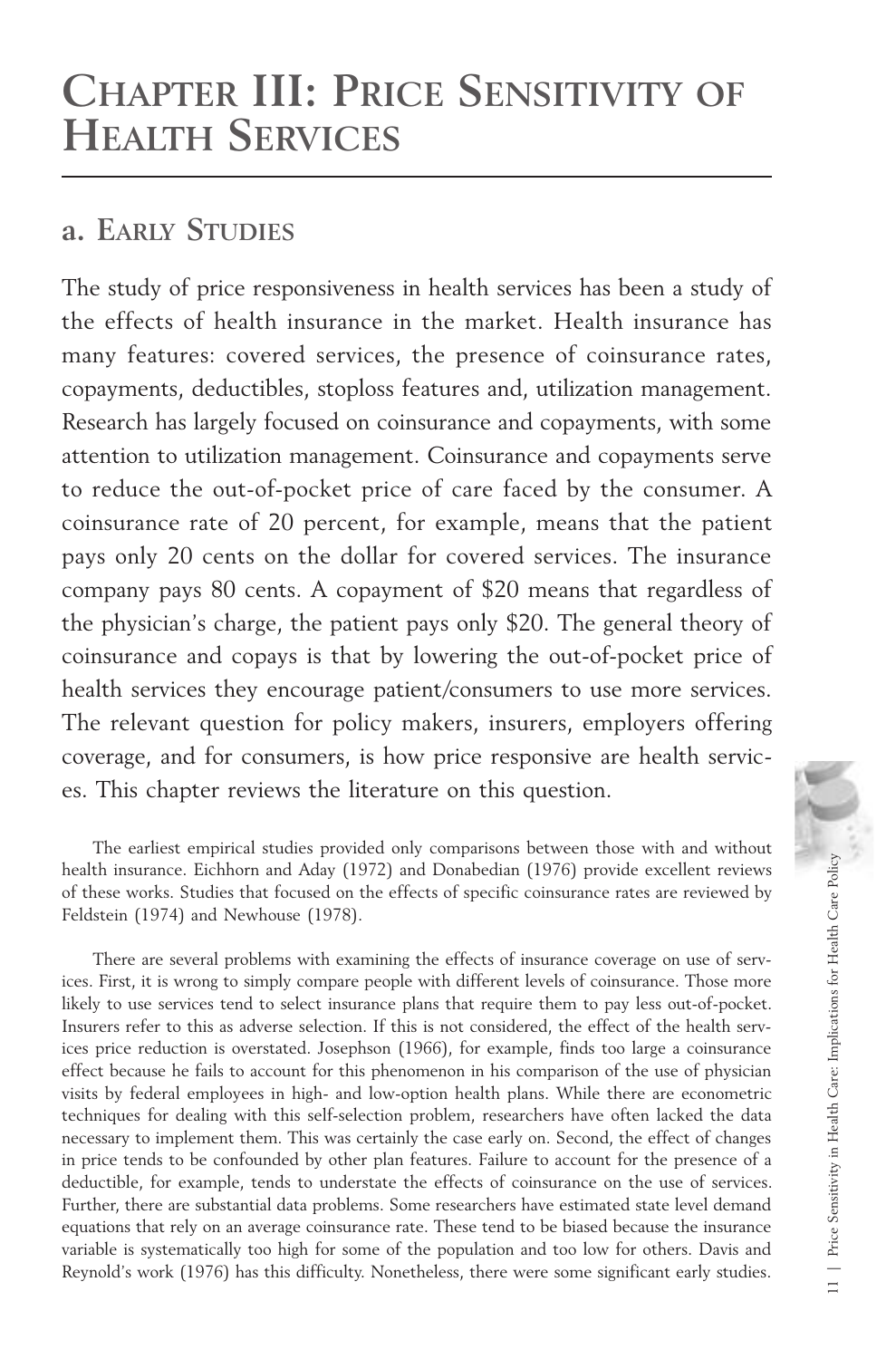Scitovsky and Snyder (1972) analyzed a natural experiment in which Stanford University employees faced the introduction of a 25 percent coinsurance rate on physician services when the rate previously had been zero. They compared use by the same employees in 1966 when care was "free" and in 1968, the year after the plan had been put in effect. The result was that the physician office visit rate in 1966 was 33 percent higher when visits cost nothing out-ofpocket than they did in 1968. Ancillary services were 15 percent higher in the year prior to the change. Phelps and Newhouse (1972) also analyzed these data and Scitovsky and McCall (1977) revisited the study with new data five years later. The results were confirmed.

There are problems with a case study, even one as clean as the Stanford University experience. It represents only one firm and one local area; it covers only a single small range of coinsurance; it also attributes all of the change in use to the natural experiment. While there was no obvious reason to believe other factors were at play in the Stanford case, that need not be the case in all natural experiments.

Scheffler (1984) examined the effects of the introduction of a 40 percent physician coinsurance requirement in the United Mine Workers health care plan. Prior to its introduction in 1977 the union had had no cost sharing features in the 30-year history of the benefit. In the first six months of the study, the probability of a physician office visit declined by 28 percent. The study was terminated at that point because the union went out on strike over its health benefits! Unfortunately, it is not at all clear what to make of the results of Schefler's study. Was the changed behavior reflective of the new price? Was it some mixture of price and disgruntled union effects? Follow-up work by Roddy et al. (1986) suggested that many of the effects of cost sharing in this population disappeared in the subsequent year.

Phelps and Newhouse (1974) used premium data from four insurers to examine the effect of different coinsurance rates on the premiums, and by extension on use of services. They concluded that as the coinsurance rate declined from 25 percent to 10 percent the premiums increased by 7 percent. As the coinsurance rate dropped from 25 percent to zero, premiums increased by 12 percent. These findings, of course, depend upon the models to underwriters in the four firms used to link the premium to actual claims experience.

Newhouse and Phelps (1976) used 1963 Center for Health Administration Studies (CHAS) individual survey data to estimate the effects on physician visits of no insurance compared to full coverage. They found that physician visits were 25 percent lower in the absence of insurance. This result, however, tended to be biased downward because of errors in the measurement of insurance. Using 1970 CHAS survey data Newhouse et al. (1974) found that those with full insurance tended to use 66 percent more physician visits than did the uninsured. This study, taken together with the Scitovsky studies, led Newhouse (1978) to conclude that full coverage appeared to lead to twice as many physician visits relative to no insurance.

The early work on the demand for inpatient hospital care is even less comforting. There are a number of studies, some studying natural experiments, others using aggregated Blue Cross or hospital data. All have serious methodological flaws. At best one can conclude that paying more out-of-pocket does result in fewer total hospital days. However, the magnitude of the effect varies widely from study to study. It is not even clear from this literature whether the effect is primarily the result of reduced admissions or lengths of stay. From the measure. This result, however, tended to be biased downward because of errors in the measurement of insurance. Using 1970 CHAS survey data Newhouse et al. (1974) found that those with full insurance tended to use

## **b. RAND HEALTH INSURANCE EXPERIMENT**

The review of the early studies makes it clear how limited our knowledge of the price responsiveness of health services had been. However, the Rand Health Insurance Experiment (HIE) provides considerable insight into the price responsiveness of consumers of health services. The study is particularly useful because it largely (but not entirely) avoided the adverse selection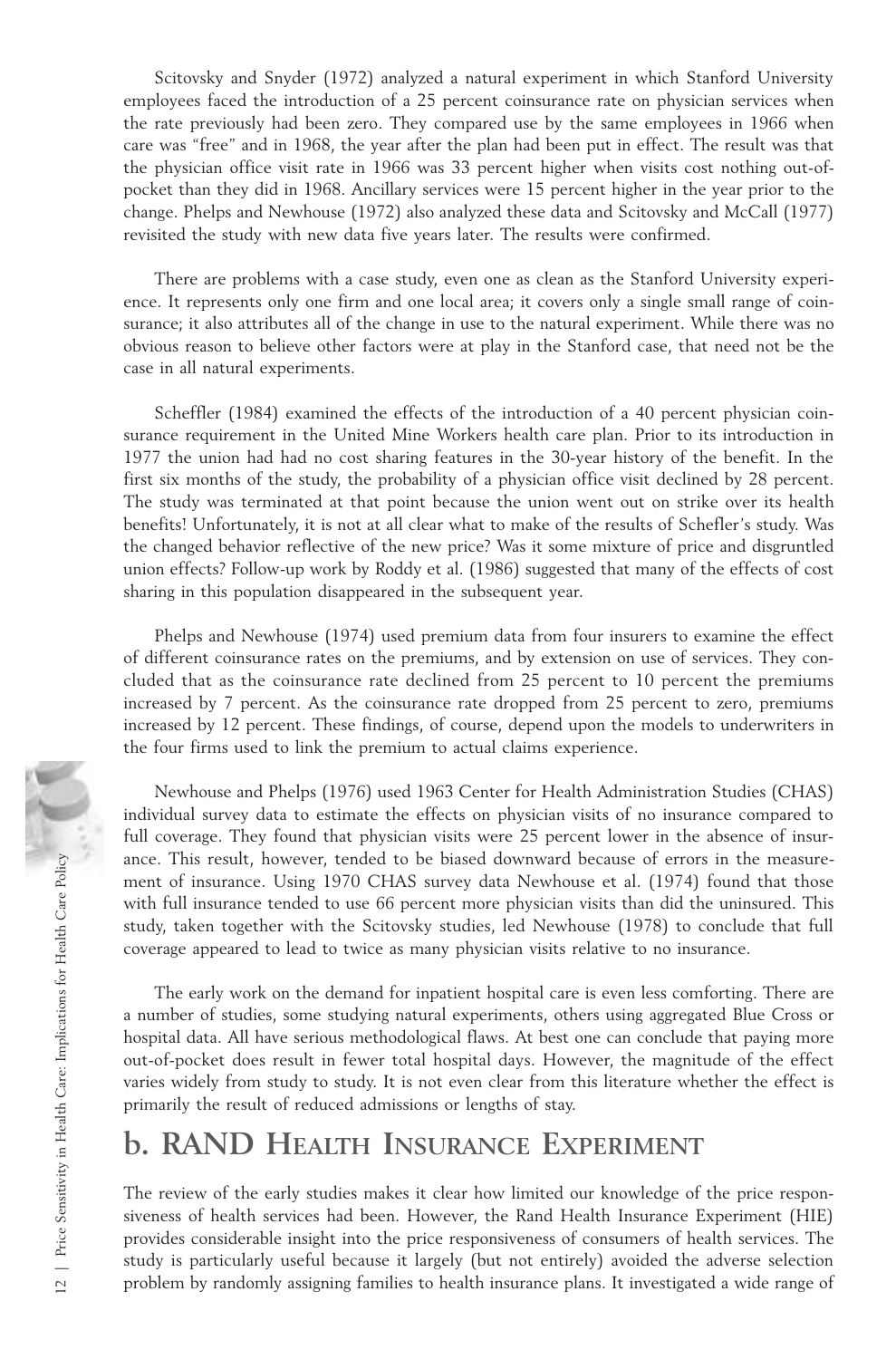coinsurance rates allowing a consideration of a broader set of price responses, and it was conducted over six sites chosen to be reflective of urban and rural communities in the four census regions. See Manning et al. (1987) for an excellent summary of the experiment and the major findings and Newhouse et al. (1993) for a systematic presentation of this seminal study.

One may legitimately ask about the relevance of a 30-year-old study. Clinical practice and insurance institutions have changed dramatically in the intervening years. However, the RAND-HIE is still the gold standard for examining price sensitivity of health services. This is so for three reasons. First, its methodology is very strong. It overcomes the adverse selection problem in a way that no other study ever has. Second, it examines virtually the whole range of health services that are provided and it does so in a consistent framework. Third, more recent studies have been able to look at the price sensitivity of selected health services, and almost always find results consistent with the older RAND-HIE.

Between 1974 and 1977, families in Dayton, OH; Seattle, WA; Fitchbburg, MA; Franklin County, MA; Charleston, SC; and Georgetown County, SC were enrolled into a health insurance program run by RAND under a federal grant. Participating families were randomly assigned to one of 14 different fee-for-service health plans. In Seattle, some participants were enrolled into Group Health of Puget Sound, a health maintenance organization. The plans had coinsurance rates of 0 percent, 25 percent, 50 percent and 95 percent. Within each coinsurance group, families were assigned to stoploss groups of 5 percent, 10 percent and 15 percent of income to a maximum of \$1,000. That is, out-of-pocket expenses for covered services could not exceed the percent of income cap or \$1,000, whichever was lower. While the \$1,000 stoploss feature appears low, in 2004 dollars it would be approximately \$3,800. Virtually all medical services were covered. The experiment also included one plan in which hospital care was fully covered (0 coinsurance), but faced a deductible of \$450 on ambulatory care services (\$1,725 in 2004 dollars). This deductible in current dollars is certainly within the range of deductibles allowed for Health Savings Accounts in the Medicare Reform Act passed by Congress in 2003.

The sample of families was generally representative of the under age 65, non-wealthy population. It excluded those who would be eligible for Medicare over the course of the experiment, those with incomes above \$25,000 (\$95,791 in 2004 dollars) as well as those in the military and veterans with service-connected disabilities. Five thousand eight hundred and nine (5,809) persons were enrolled in the various fee-for-service plans and data on 20,190 person years of experience were collected.

#### **1. OVERALL FINDINGS**

The major findings with respect to the price responsiveness of health services and inpatient services are summarized in Table III.1. When faced with a \$0.00 out-of-pocket price, people had an 86.7 percent probability of interacting with the health care system. They also used 4.6 physician visits per capita per year. In contrast, those who had to pay 95 percent of the bill (up to the \$3,800 stoploss in 2004 dollars) had only a 68 percent probability of using any health care and used only 2.7 visits per capita. Those who had to pay 25 cents on the dollar had a 78.8 percent probability of using any care and used 3.3 visits per year per capita. Thus, relative to those who had to pay 25 percent, those with free care used nearly 37 percent more physician visits. Use of ambulatory services decreases with higher out-of-pocket prices. The differences between the free plan and any of the others is statistically significant at the 95 percent confidence level.<sup>2</sup> Children's care exhibited about the same price responsiveness for the use of ambulatory services as did adults.

The differences among the 25 percent, 50 percent, and 95 percent plans were not statistically different at this level.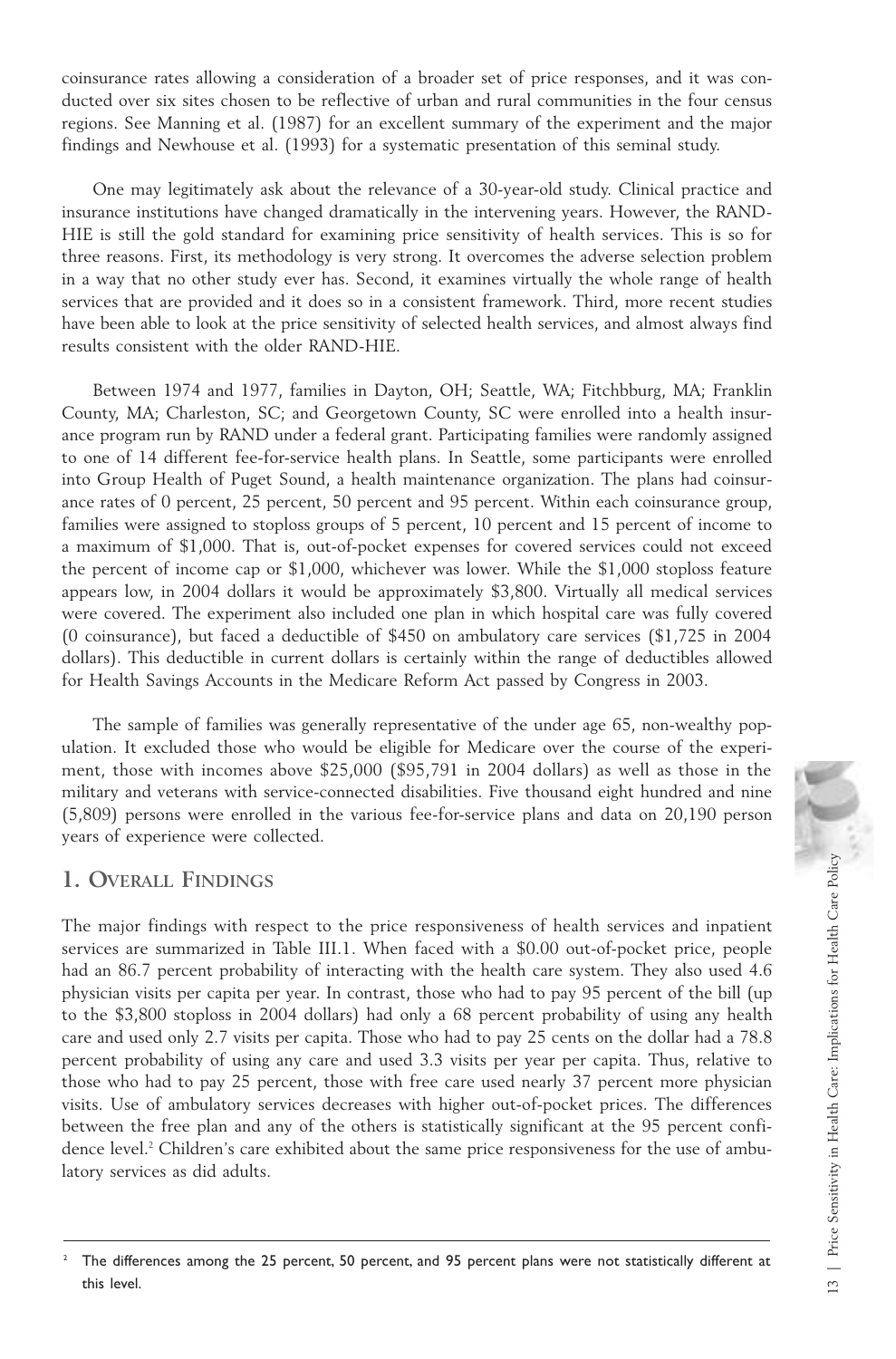|            | Likelihood<br>of Any Use<br>(percent) | Face-to-Face<br>Physician<br>Visits per Capita | <b>One or More</b><br><b>Admissions</b><br>(percent) | Medical<br><b>Expenses</b><br>$(2004 \; \text{S})$ |
|------------|---------------------------------------|------------------------------------------------|------------------------------------------------------|----------------------------------------------------|
| Free       | 86.7 (0.67)                           | 4.55(0.17)                                     | 10.37(0.42)                                          | 2,889 (122.0)                                      |
| Family Pay |                                       |                                                |                                                      |                                                    |
| 25 Percent | 78.8 (0.99)                           | 3.33(0.19)                                     | 8.83(0.38)                                           | 2,342 (107.8)                                      |
| 50 Percent | 74.3 (1.86)                           | 3.03(0.22)                                     | 8.31(0.40)                                           | 2,168(121.2)                                       |
| 95 Percent | 68.0 (1.48)                           | 2.73(0.18)                                     | 7.74(0.35)                                           | 1,985(101.9)                                       |

#### **TABLE III.1 VARIOUS MEASURES OF PREDICTED MEAN ANNUAL USE OF MEDICAL SERVICES, BY PLAN**

(Standard errors in parentheses)

Adapted from Manning, et al (1987,Tables 2 and 3)

The results for hospital admissions also displayed evidence of price sensitivity. Those covered under a free-care plan had 128 admissions per 1,000 persons. This was 29 percent greater than those with the 95 percent coinsurance plan. Similarly, inpatient expenditures were 30 percent higher for those who had a free plan.

Unlike the ambulatory results, however, over 75 percent of the reduction in hospital use resulting from higher coinsurance rates was achieved with only the first step of coinsurance (from free care to 25 percent out-of-pocket). This result probably reflects the stoploss features of the plans. Seventy (70) percent of those hospitalized did exceed the maximum out-of-pocket limit imposed. Once this threshold was exceeded, care became free. Thus, the lack of additional reductions in hospital use as a result of higher coinsurance rates may merely reflect the fact that prices quickly became zero.<sup>3</sup> Unlike adult care, children's inpatient use showed almost no price responsiveness.

The final column of Table III.1 is perhaps the most important. It indicates that, in 2004 dollars, those who faced no out-of-pocket prices had average annual total medical expenditures of \$2,889. This was 23 percent more than those who had to pay 25 percent of the bill and nearly 46 percent more than those who had to pay 95 percent (up to the stoploss). Thus, substantially higher out-of-pocket prices result in meaningfully lower medical care expenditures.

More formally, the RAND study provided elasticity estimates of the extent of price responsiveness across types of medical care services and tried to put them in the context of the earlier literature. Essentially, the RAND estimates are in the lower range of the nonexperimental estimates. These results are summarized in Table III.2. In the free to 25 percent coinsurance range, hospital care had an elasticity of -0.17 as did outpatient care, overall. In the coinsurance range of 25 percent to 95 percent outpatient care had an elasticity, overall, of -0.31; inpatient care was estimated to be -0.14. The small response for hospital care at higher levels of out-ofpocket payment, as the reader will recall, reflects the stoploss in place in the insurance plans. The one sentence summary of the RAND-HIE is that the price elasticity of health services is about -0.2. A 10 percent increase in out-of-pocket price reduces use by 2 percent.

<sup>&</sup>lt;sup>3</sup> It does not appear to be the case that inappropriate admissions were reduced as a result of the cost sharing. Siu (1986) and Lohr et al. (1986) show that the same proportions of what they identify as appropriate and inappropriate admissions were found among those with free care and those with each of the coinsurance rates. Similarly, examining small area use of services, Chassin and colleagues (1987) found that differences in hospital admission rates across areas were not attributable to differences in the rate of appropriate admissions.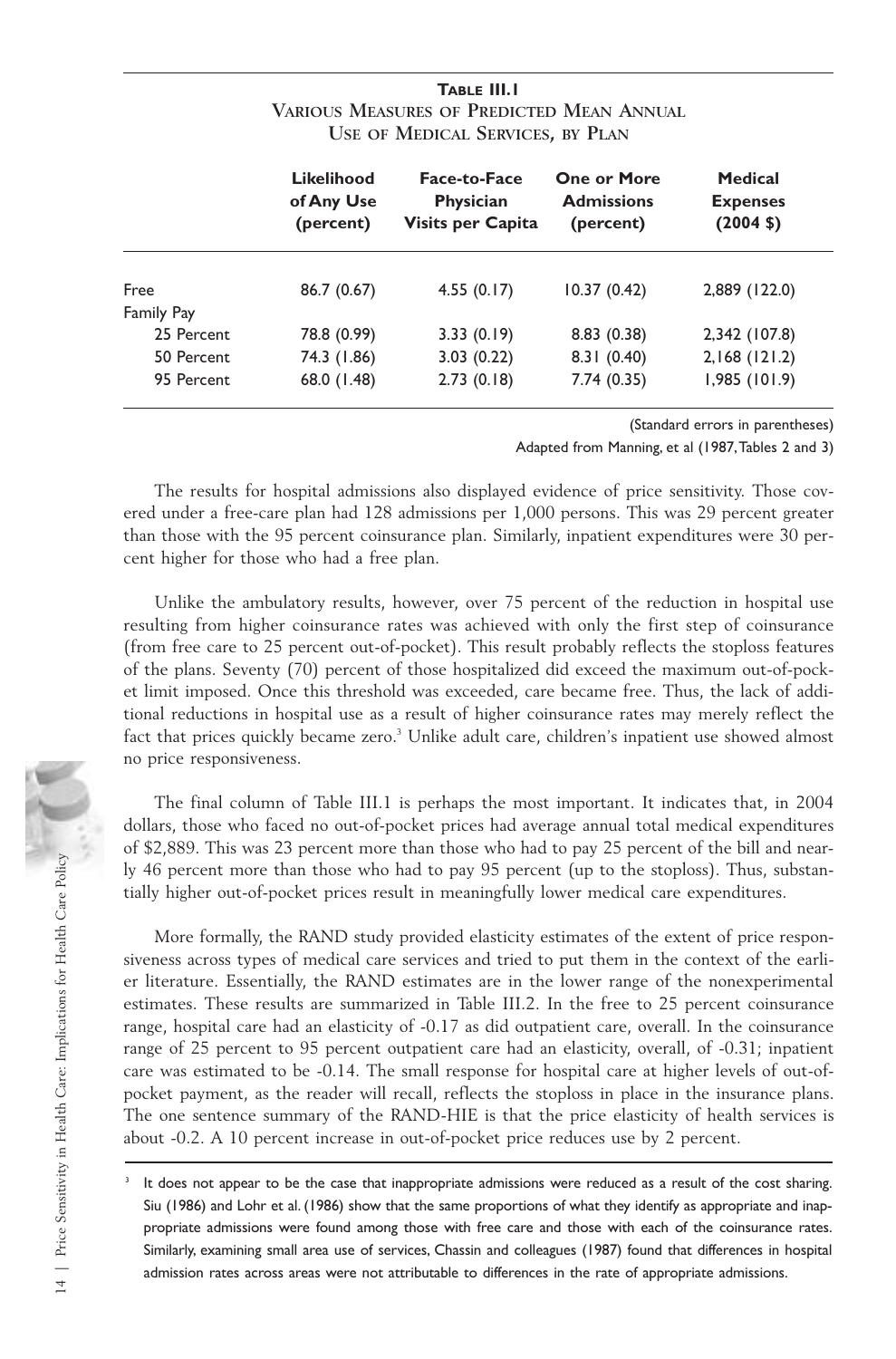| TABLE III.2                                     |  |  |
|-------------------------------------------------|--|--|
| <b>ELASTICITY ESTIMATES FOR HEALTH SERVICES</b> |  |  |

| <b>Coinsurance</b><br>Range |        | <b>Ambulatory</b> | Hospital | <b>All Care</b> |       |        |
|-----------------------------|--------|-------------------|----------|-----------------|-------|--------|
|                             | Acute  | <b>Chronic</b>    | Well     | All             |       |        |
| 0-25 Percent                | $-16$  | $-.20$            | $-14$    | $-17$           | $-17$ | $-17$  |
| 25-95 Percent               | $-.32$ | $-.23$            | $-43$    | $-.31$          | $-14$ | $-.22$ |

Source: Manning et al (1987)

#### **2. FINDINGS BY INCOME GROUP**

Use of medical services under the various plans also varied by the income of the family. Higher income groups used more ambulatory care, but less inpatient care than did lower income groups. This resulted in a modestly U-shaped relationship between income and medical care expenditures. The findings also suggested that lower income groups were somewhat more responsive to cost sharing. This is consistent with economic theory. Acton (1976) showed that as money price takes on a larger share of the full price, i.e., money plus time price, of a product, people become more responsive to changes in the money price. The time price tends to take on greater share of the total cost to higher income groups. Thus, they should be less money price sensitive. The RAND results indicate that persons in the free plan and with income in the lowest third of the sample had a 34 percent greater probability of using any health service. The difference in use was only 22 percent for those with incomes in the top third.

## **c. PRICE SENSITIVITY FOR SPECIFIC HEALTH SERVICES**

The RAND-HIE provided estimates of the price sensitivity for many types of health services. In addition, a number of more recent studies have independently estimated service-specific elasticities. In this section, we review the findings for a variety of services.

#### **1. HOSPITAL SERVICES**

As described above, the RAND study found that free care, relative to the 95 percent plan resulted in 29 percent more admissions and inpatient expenses that were 30 percent higher. Relative to the 25 percent plan, those with free care and 22 percent more admissions but only 10 percent higher expenses. These results suggest that the additional admissions in the free plan relative to the 25 percent plan, were for very short stays.

The RAND study also examined the effects of providing insurance coverage for inpatient services, but not for ambulatory care. It has been argued that such an arrangement encourages people to substitute expensive hospital care for less costly visits to physician offices (Roemer et al. 1975; Helms et al. 1978). This is sometimes called the "penny wise and pound foolish" hypothesis. The RAND results provided no support for this argument. Total expenses were higher for those in the fully free plan compared to those with (essentially) only free hospital care. Ambulatory visits were higher for the fully free plan, but admission rates were higher as well. While the admission differences were not statistically significant, the direction of change is certainly not consistent with the "penny wise pound foolish" view. Instead, it suggests that inpatient use and ambulatory care are, if anything, complements.

Since the RAND-HIE there have been only a few studies that have examined the effects of health insurance on hospital use. Buckmueller et al. (2005) review them and conclude that hav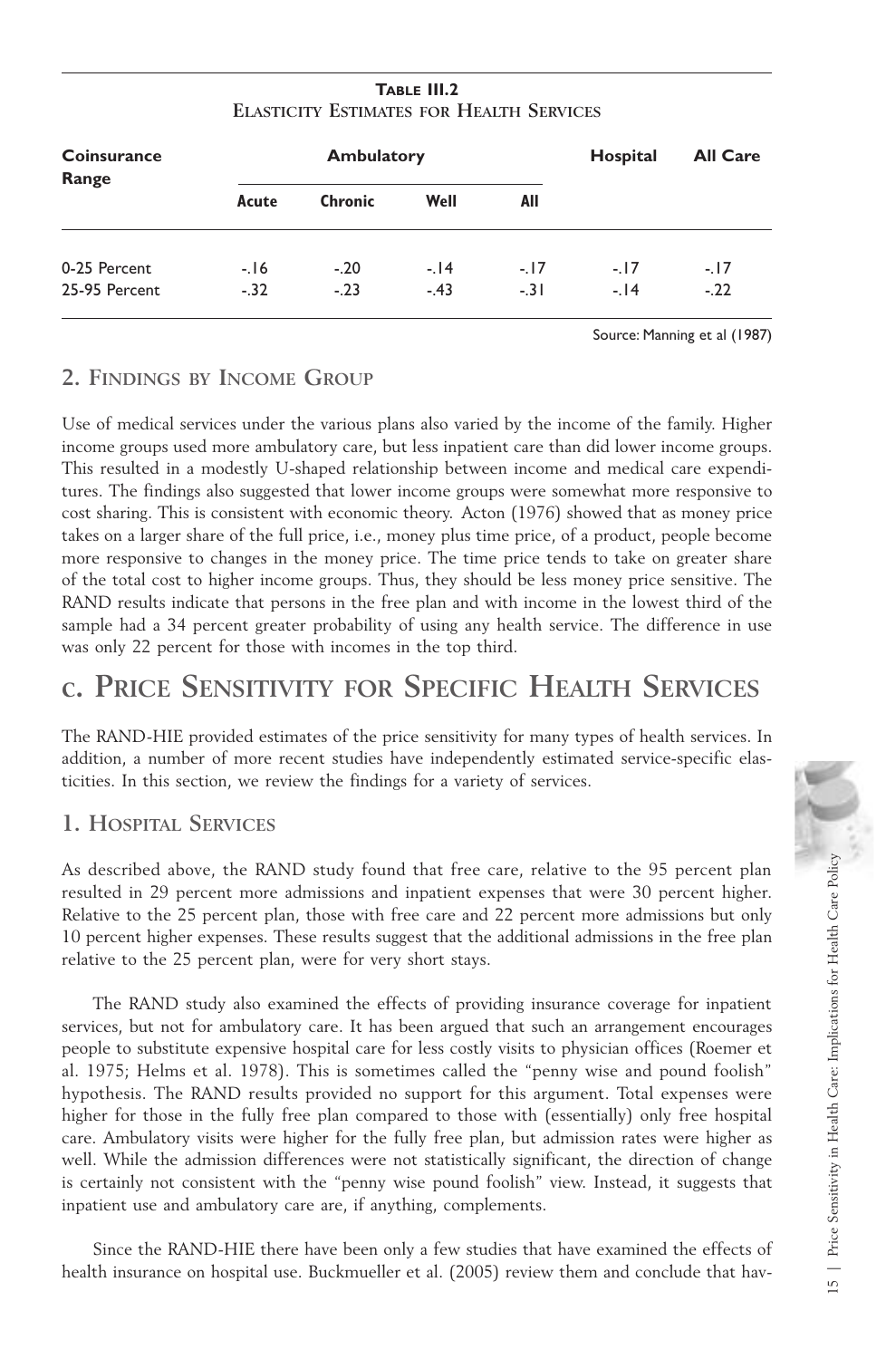ing private health insurance increases adult inpatient use by 0.17 to 0.24 days per year and childhood use by 3 percent to 4 percent, while reducing the avoidable hospitalization rate somewhat. The trouble with these estimates is that they do not account for the size of out-of-pocket payments and they often do not control for the adverse selection problem.

There also has been a dramatic growth in the number of, and enrollment in, managed care plans since the RAND-HIE. The key feature of these plans is their ability to selectively contract with providers. There has been a substantial body of research that has investigated the effects of managed care on the prices negotiated with hospitals and the effects of hospital prices or costs on managed care contracting. See Morrisey (2001) for an extensive review.

The essential argument to arise from these studies is that managed care plans do not contract with all hospitals in the community. They contract with only selected providers and they trade patient volume for a lower price. Thus, estimates of the price sensitivity of managed care plans should be considerably higher than the estimates of overall price sensitivity obtained from the RAND study. In the context of managed care, the plans are buying inpatient services at a particular hospital rather than services at any hospital. Thus, the managed care plans have more substitute sources of care. Unfortunately, no study has been able to obtain actual negotiated price data, so the extent of price sensitivity can only be roughly inferred.

The best of these studies, Melnick et al. (1992), used California data from the late 1980s to demonstrate that PPOs got lower hospital prices when there were more hospitals in the market, when there was more idle hospital capacity, and when the PPO had a larger share of the hospital's book of business. Other studies are less elegant but more recent or cover a broader geographic area. Gaskin and Hadley (1997), for example, examine the effects of HMO penetration in the 84 largest metropolitan markets over the 1985-93 period. They conclude that by 1993, HMOs reduced hospital costs by 7.8 percent, the effect being largest in markets with both a large HMO market share and more rapid HMO growth. Connor et al. (1998) concluded that each 1 percent increase in HMO penetration in 1994 reduced hospital costs per admission and revenue per admission by 1.7 percent. Taken as a whole, these studies suggest substantial price sensitivity for inpatient services when insurance plans are selectively contracting with hospitals.

#### **2. HOSPITAL EMERGENCY DEPARTMENT SERVICES**

The results for the use of hospital emergency departments (EDs) in the RAND study were similar to those for ambulatory care generally (O'Grady et al. 1985). Persons with free care used about 54 percent more emergency department visits than did persons in the 95 percent plan and about 27 percent more than persons with 25 percent cost sharing. Comparable estimates for emergency department expenses were 45 percent and 16 percent higher, respectively. It was also the case that within the emergency department, the type of services used increased differently as prices were lowered. Relative to no coverage, free care increased the use for less urgent care by 90 percent and more urgent care by only 30 percent. Thus, the less serious services appeared to be the most price sensitive. Example that to those for ambulatory care generally (O'Grady et al. 1985). Persons with the state and about 27 percent more emargency department vasis than did percent planet, respectively. It was also the case that within

Price sensitivity in the use of the emergency department was about the same across income groups. However, controlling for insurance coverage, lower income people tended to use the emergency department more. The authors speculated that this may result from reduced availability of physician offices in low income neighborhoods, or patterns of care that had developed prior to the introduction of the RAND experiment.

Selby et al. (1996) provide a more recent and detailed analysis of emergency department use in an HMO. At the request of some electronics and computer firms, in 1993 Kaiser-Permanente of Northern California introduced a \$25 to \$35 copay for emergency department use for members employed by these firms. Other Kaiser-Permanente members continued to have no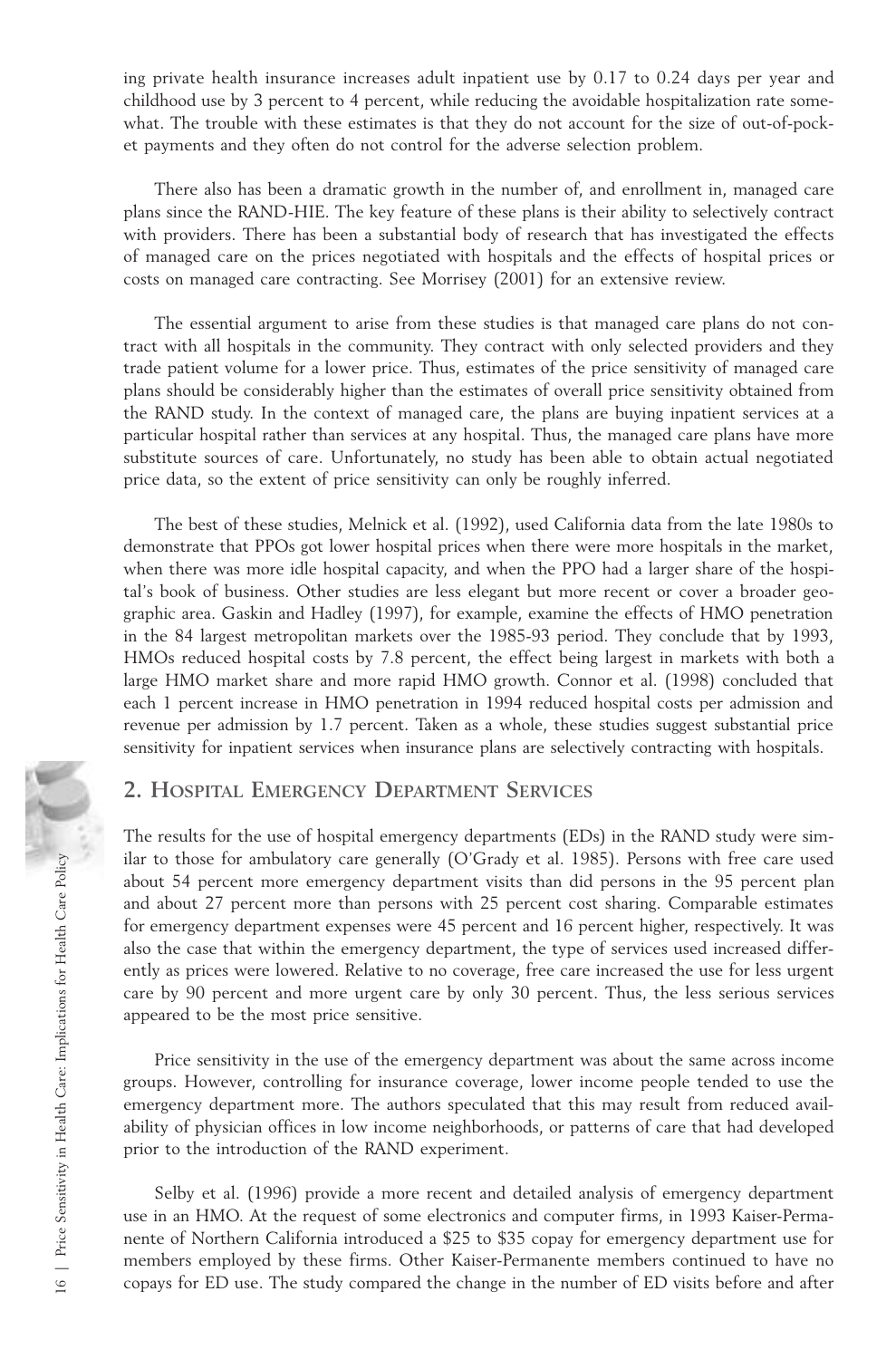the introduction of the copays for both this affected group and for two unaffected groups. There were no changes in copays for other services. This is a classic "differences-in-differences" evaluation method. The first comparison group consisted of a sample of members stratified by age, gender and area of residence to be similar to those facing the copay. The second comparison group of members was similarly stratified by age, gender and area, but were also employed in the electronics and computer industries.

Overall ED visits per 1,000 persons declined by 14.6 percent among those facing the new copay relative to the change in either control group (statistically significant at the 95 percent confidence level). Moreover, there was no statistically significant difference in visits deemed "urgent" by the investigators. In looking at the severity of diagnosis, the study found the largest relative reductions (20.8 percent to 29.2 percent, depending on control group) in visits deemed "often not an emergency." Visits that were "always an emergency" showed the smallest relative change (a decline of 9.6 percent and an increase of 7.3 percent depending on control group), but these differences were not statistically different from no change. Interestingly, office visits also declined as a result of the ED copays even though there was no change in copays for such visits. This suggests that ED and office visits, on net, are complements rather than substitutes.

#### **3. PHYSICIAN SERVICES**

The RAND-HIE found that people with free care had nearly 37 percent more physician visits per capita than did those facing a 25 percent coinsurance rate; their use was 67 percent higher than those who essentially paid their entire bill out-of-pocket.

Cherkin et al. (1989) examined the effects of a \$5 copay introduced in 1985 on the use of physician office visits for Washington state government and higher education employees enrolled in Group Health of Puget Sound. As a control group they used federal government enrollees who did not face the copay. In examining the utilization patterns of two-year continuously enrolled persons, they found that office visits for primary care decreased by an estimated 10.9 percent as a result of the copay. Specialty visits declined by 3.3 percent, optometry by 10.9 percent and total visits by 8.3 percent. However, the effect on specialty visits lacked statistical significance at the conventional levels. The results for primary care were strongest in the first quarter after the introduction of the copay, but stabilized at an 8 percent to 10 percent lower level for the last three quarters of the study. Optometry saw a large decline in use during the first quarter as well, but the effects of the copay disappeared by the fourth quarter.

The authors correctly noted that the small price effect on specialty visits (3.3 percent) was not unexpected since enrollees could see covered medical and surgical specialists only upon referral from a Group Health primary care physician. Thus, these visits were likely to be relatively serious. In general, however, it appears that even in HMOs, enrollee cost sharing has the effect of reducing the use of health care services.

More recent studies have tried to examine the effects of having health insurance or not on physician visits. These studies typically suffer from not being able to account for potential adverse selection among those with coverage, although the authors often go to great lengths to control for observed differences across individuals and groups. Given their comparisons, the 67 percent higher use in the RAND study by those with free care relative to the 95 percent plan is the appropriate benchmark. The authors correctly noted that the small price effect on specialty visits (3.3 percent) was<br>not unexpected since enrollees could see covered medical and surgical specialists only upon<br>referral from a Group Health primar

Buchmueller et al. (2005) provides a review of these studies. Overall, for adult ambulatory use the studies find having coverage to be associated with one to two additional physician visits per year. This is a pretty narrow range around the 1.85 additional visits reported by the RAND study. Spillman (1992) examined the presence of all-year private coverage and concluded that coverage increased visits by men by 106 percent and women by 84 percent. Using an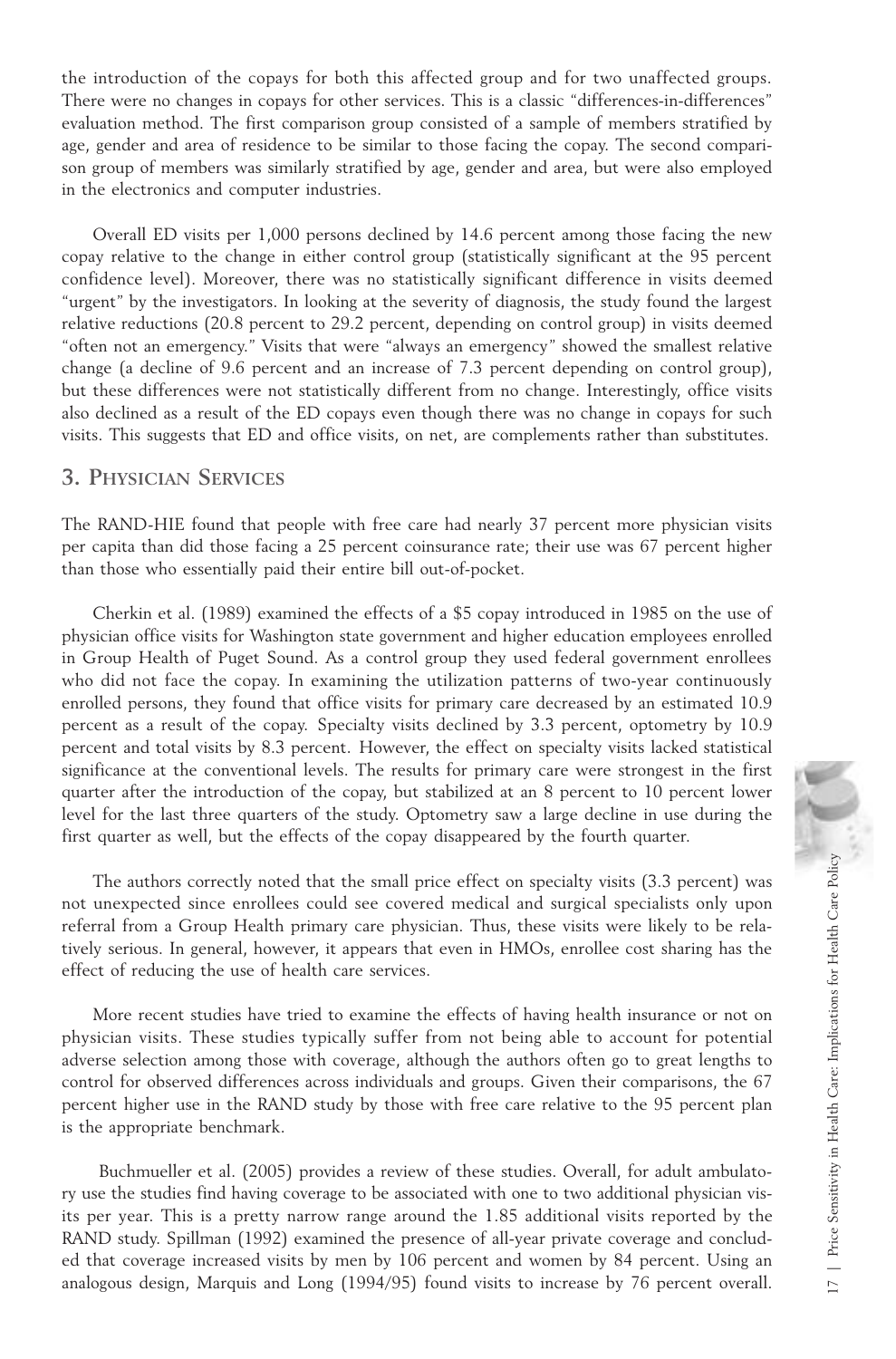Long et al. (1998) found visits to increase by 35 percent. Other studies made comparisons with part-year private coverage, coverage through Medicaid, and use of specific ambulatory services other than physician visits.

Chiropractic services appear to be more price sensitive than physician visits (Shelelle et al. 1996). The RAND study found that free care relative to the 25 percent plan increased expenditures on chiropractic care by 132 percent. There was essentially no additional effect of higher coinsurance rates.

#### **4. DENTAL SERVICES**

The 1980s saw considerable research into the price responsiveness of dental care, with little work, at least with U.S. populations after that time. Simple comparisons of an insured population with national average dental usage suggested that insured populations consume 33 percent more dental services (Grembowski et al. 1985). Multivariate work by Manning and Phelps (1979) used 1970 survey data and concluded that full coverage for dental services, compared to no coverage, would result in dental service usage over two times higher for adults and three times higher for children. Using the same data set, Conrad (1983) found that the elderly would increase their dental visits by 54 percent if they moved from no dental insurance to a plan which had no out-of-pocket payment for dental services.

Examining 1975-79 data from insured populations Grembowski and Conrad (1984) found that reducing coinsurance from 20 percent to no out-of-pocket payment increased basic dental expenditures by 36 percent. They also found that basic and orthodontic dental services were complements. In contrast, Hay et al. (1982) found that among a 1978 population of insured individuals dental care was relatively insensitive to price. A 10 percent increase in out-of-pocket expense was associated with a 2 percent reduction in dental visits.

Again, the cleanest study is the RAND Health Insurance Experiment (Manning et al. 1985). Using the free care, 25 percent, 50 percent, and 95 percent coinsurance rate insurance plans with stratified random assignment, they found that in steady state, participants in the free plan had 34 percent more visits and 46 percent higher expenses than did enrollees in the 95 percent coinsurance plan. Again, most of the effect was observed in the difference between free care and a 25 percent coinsurance. Also, nearly two-thirds of the response was attributed to number of visits per enrollee, the remainder to expenditures per user. Thus, cost sharing tended to affect the decision to seek treatment much more than the expenditure once treatment was sought. Preventive services were about as price sensitive as general dental visits; in contrast, prosthodontics, endodontics and periodontics were more price sensitive.

Dental care seems to be much more sensitive to a transitory effect of cost sharing than does medical care more generally. The RAND study found that in the first year of coverage the difference in use between the free plan and the 95 percent plan was nearly twice as large as in the second year. However, in the second year, i.e., the steady state, dental care was less price sensitive than other health services.

Conrad et al. (1987) and Grembowski et al. (1987) have analyzed survey data on the effects of coinsurance on the use of dental services among adults and children, respectively. Their population is one covered by dental insurance (Pennsylvania Blue Shield in 1980) so the issue is the effects of differences in the coinsurance rate within an insured population. They found little money price, i.e., coinsurance, sensitivity among this insured population. The result is consistent with the RAND study where most of the price sensitivity was found between free care and a 25 percent coinsurance rate with little additional sensitivity at higher levels of cost sharing. These findings are also supported in work by Muller and Monheit (1987). Like the RAND study, Conrad and Grembowski studies found increased price sensitivity for more exten-Frem the decision to seek treatment much more than the expenditure once treatment was<br>sught. Preventive services were about a price sensitive as general dental visits; in contrast,<br>prosthodontics, endodontics and periodont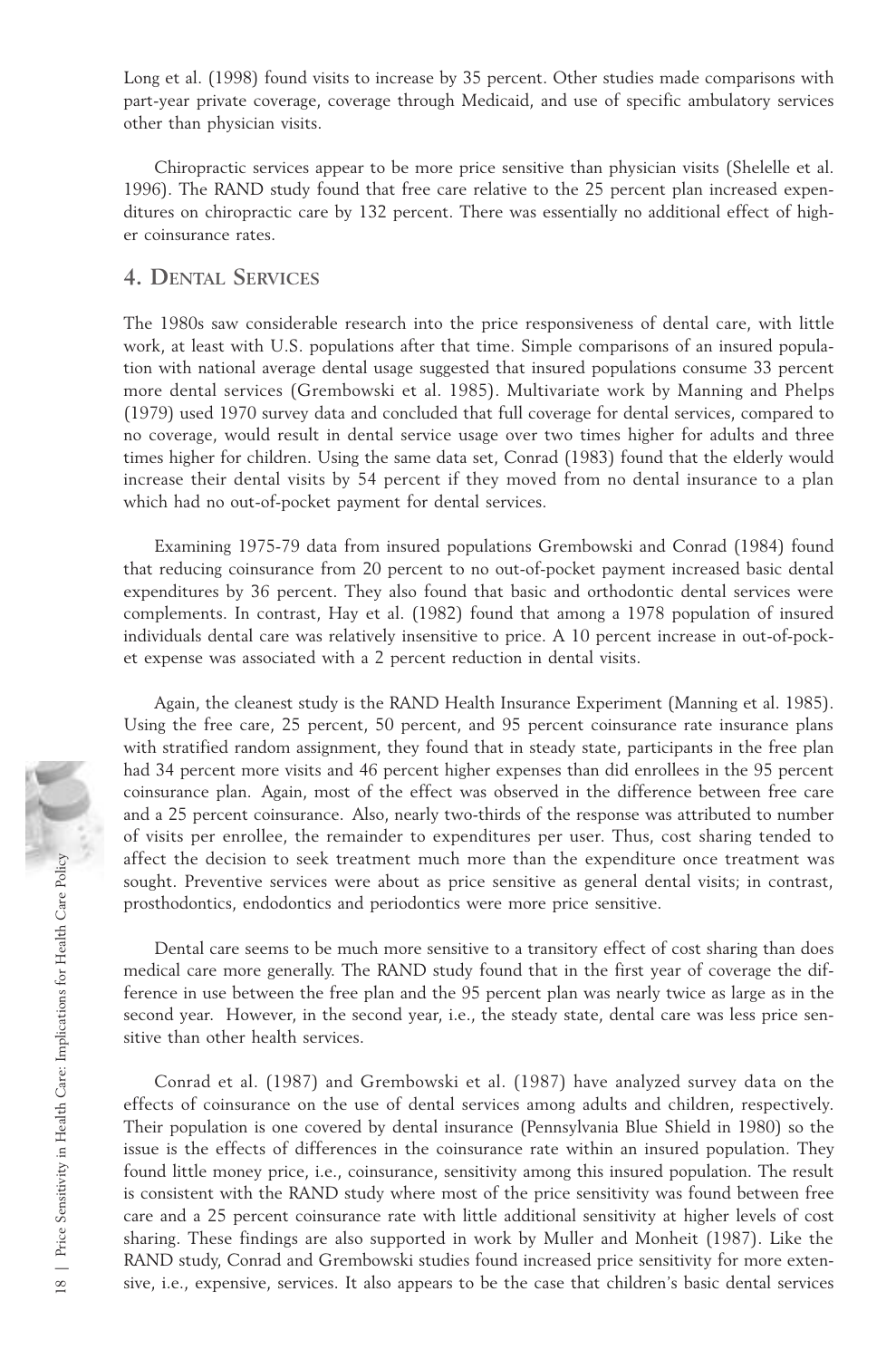were less price sensitive than adult care. As with the RAND study, these researchers found substantial transitory effects on dental usage.

A particularly interesting aspect of the Conrad et al. study was a consideration of people with dental coverage through community-rated and experience-rated group dental plans. Community-rated plans are more likely to be subject to adverse selection because the single average price will over charge low utilizers and under charge high utilizers. The results indicated that expenditures were 37 percent and 90 percent higher, respectively, for primary insured and spouses in the community-rated plans.

#### **5. AMBULATORY MENTAL HEALTH SERVICES**

Ambulatory mental health care services are considerably more price sensitive than ambulatory medical services generally. In a natural experiment Wallen et al. (1982), cited in Frank and McGuire (1986), found that the introduction of a \$5 copayment per visit reduced mental health visits by United Mine Workers medical plan enrollees from 110 visits per 1000 to 60. Frank (1985) used aggregate data and concluded that the price elasticity with respect to ambulatory mental health visits was -1.0 to -2.0. These high levels of price sensitivity can explain why mental health coverage has historically had high levels of cost-sharing and limits on use.

McGuire (1981) was the first to use econometric techniques on individual level data. He analyzed data from a survey of heavy users of psychiatric services and found a price elasticity of greater than -1.0 for actual and anticipated visits. This suggests that a 1 percent increase in price would result in a more than 1 percent reduction in the number of visits. Later work by Horgan (1986) and Taube et al. (1986) also use econometric techniques, the former analyzing data from the 1977 National Medical Care Expenditure Survey for specialty providers, the latter using the 1980 National Medical Care Utilization and Expenditure Survey for all mental health visits.

Horgan found that a 10 percent increase in the coinsurance rate led to a 2.7 percent reduction in the probability of any use. Visits and expenditures, conditional on some use were much more price responsive. A 10 percent increase in the coinsurance rate reduced visits by 4.4 percent and expenditures by 5.4 percent. These results suggest that the intensity of mental health use is more responsive to price than is simple use of services. This is in contrast to general ambulatory medical services, where the probability of use is more responsive.

Taube et al. found no significant relationship between price and the probability of using mental health services. However, their findings with respect to the number of visits, conditional upon use, were more in keeping with Frank and McGuire. They reported a price elasticity of nearly -1.0. Those encountering less than 25 percent of the price had 6.3 annual visits on average. Those paying 75 percent or more of the price of outpatient care used only 3.5 visits on average. Thus, use of care, by those who used some care, would likely more than double if full payment were replaced by free care.

These studies, though often sophisticated econometrically, still face the potential of overstating the degree of price sensitivity because of adverse selection. Indeed, the early work from the RAND Health Insurance Experiment suggested as much (Manning et al. 1984). It concluded that ambulatory mental health care was no more price sensitive than other medical care. However, this conclusion was challenged by Ellis and McGuire (1984). They argued that those who used mental health services tended to use a lot of it. As a consequence, users would generally exceed the stoploss provisions of the RAND experiment. Once this occurred, these individuals would face a marginal price of care no different from the free care plan. If this is the case, individuals and their families would base their consumption on the marginal price of their expected utilization. For reasonably high utilizers, this implies consuming care as though the services were free. In subsequent work they showed that use of mental health services was very sensitive to the provisions of the insurance contract. Table et al. tound no significant relationship between price and the probability of using<br>all upon use, were more in keeping with Frank and McGuire. They reported a price elasticity of<br>nearly -1.0. Those encountering less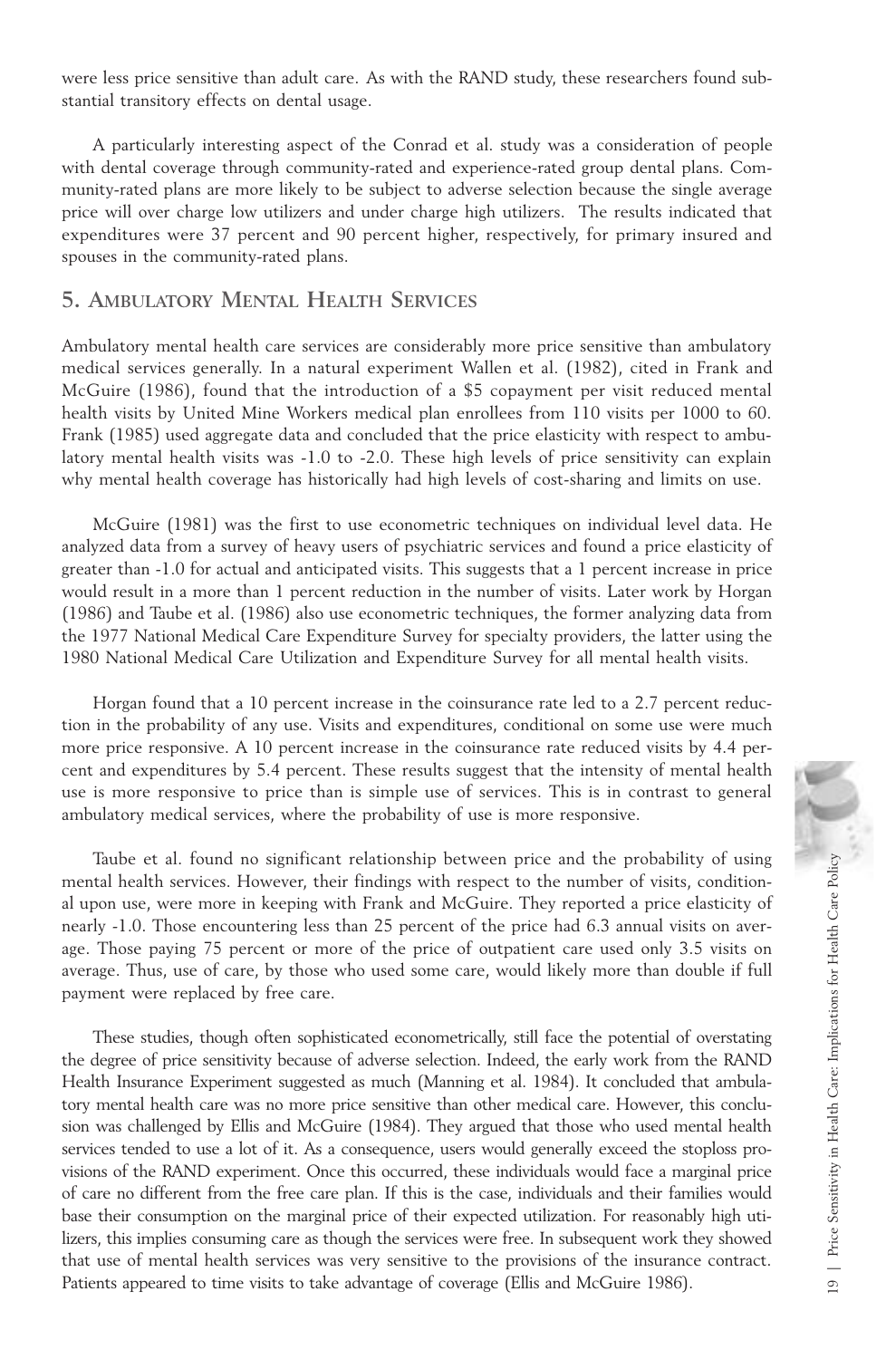The RAND group revisited their data and examined within-year episodes of mental health use (Keeler et al. 1986; Wells et al. 1990). They concluded that free care would result in a quadrupling of mental health care expenses relative to no insurance. Further, the response between 50 percent out-of-pocket payment and 95 percent was about twice as price responsive as general medical care. The response between 25 percent coinsurance and free care was about equal to that of medical care.

The use of mental health care in the presence of expanded insurance coverage can be described as subject to a slow build-up. With dental coverage, it will be recalled, there was an immediate burst of use followed by a lower, sustained level. With mental health care, use increased over time from a relatively low initial level. Keeler and his colleagues (1986) speculated why mental health care is more price responsive. "The additional users may be better informed and simply want help only if the price is right. Alternatively, they may not know how mental health care would help them, or they may be deterred by real or imaginary stigmatization, until coverage legitimizes taking a chance on use" (p.166).

Ultimately, the high price sensitivity of mental health services suggests why insurance coverage for these maladies tends to be different than for medical conditions. Simple use of copays increases the use of services substantially relative to no coverage. Thus, it is common to see limitations on the number of mental health visits and more aggressive use of non-price rationing devices in managed care plans. See McGuire (2000) for a discussion.

#### **6. PRESCRIPTION DRUGS**

Early studies of prescription drugs found that the quantity demanded approximately doubled when drugs became free under a full coverage plan. Greenlick and Darsky (1968) compared prescription drug use among those paying approximately a 9 percent coinsurance rate with a random sample of the community with no coverage. Expenditures by those with the near full coverage was double that of the uninsured. Smith and Garner (1974) studied the introduction of a Medicaid drug benefit in Mississippi in 1970. Comparing drug use for the three months prior and three months after the introduction they found that full coverage led to a 75 percent increase in prescriptions per person and a 124 percent increase in drug expense per person. Even allowing for adverse selection in the first study and some anticipatory behavior in the second, it appears that prescription drug demand was very sensitive to price.

The Rand Health Insurance Experiment data did not bear this out. In general, they found that prescription drugs where about as price responsive as physician services. Using first-year data from only four of the experiment's six sites, Leibowitz et al. (1985) found that prescription drug expenses per person were 76 percent higher for those in the free plan relative to those with 95 percent coinsurance. Relative to those in the 25 percent coinsurance plan, those in the free plan used 32 percent more. These results were largely driven by the number of prescriptions filled rather than differential costliness of the drugs received. Those in the free plan filled 50 percent more prescriptions than did those in the 95 percent plan and 23 percent more than those in the 25 percent coinsurance plan. that prescription drugs where about as price responsive as physician services. Using irist-year<br>
data from only four of the experiment's six stics, Leibouvitz et al. (1985) found that prescrip-<br>
with 95 percent coinsuranc

Pharmaceutical use is certainly one of the areas where clinical practice has changed the most since the RAND-HIE. Prescription drug coverage now often includes 2- and 3-tier programs in which subscribers pay one low copay for generic drugs, perhaps \$10, a higher copay, perhaps \$20, for brand name or "preferred brand name" drugs, and a still higher copay for nonpreferred brand drugs. Several recent studies have investigated the effects of these copayment systems on prescription drug use.

Motheral and Fairman (2001) examined the effect of introducing a 3-tier drug coverage program among employers offering a PPO over the 1997 through 1999 period. In a differencesin-differences model, they examined generic copay changes from \$7 to \$8 per prescription, \$12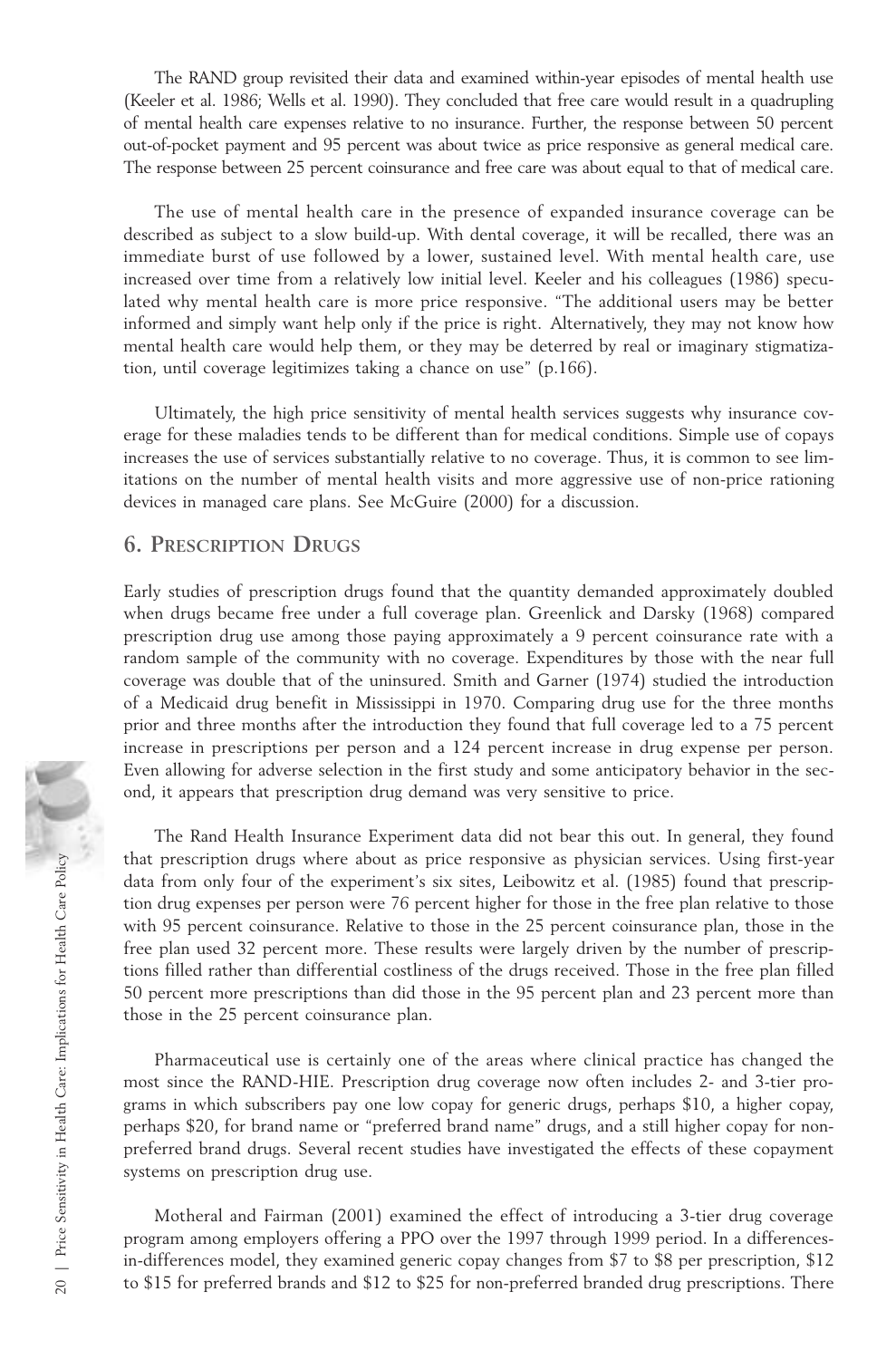was essentially no reduction in drug use in the first two tiers. In the third tier, the copay elasticity with respect to utilization was -0.21 with respect to utilization and -0.24 with respect to total tier-three pharmaceutical expenditures. This is consistent with the RAND findings.

Joyce et al. (2002) also examined drug benefit copays over the 1997-1999 period, but used an unnamed health benefits consulting firm's data on 25 firms with over 702,000 person years of data. The study essentially compares those with one regime of copays relative to another controlling for sociodemographic characteristics and chronic health conditions of the subscribers. The overall findings are summarized in Table III.3. Higher copays did reduce overall drug spending substantially. Those in a 1-tier plan, i.e., one with a single copay for all covered drugs, which had a \$10 copay had expenditures that were 22.3 percent lower than those with only a \$5 copay. Indeed, in every tier, for each drug type, those with higher copays had lower drug expenditures. The price elasticities ranged from -0.22 to -0.40 with the 3-tier nonpreferred brand name prescriptions being the most price sensitive. These results are nearly twice as price sensitive as those found in the RAND experiment.

|                  | <b>I-Tier Copay</b> |       | 2-Tier Copay              |                            | 3-Tier Copay                                       |                                                     |
|------------------|---------------------|-------|---------------------------|----------------------------|----------------------------------------------------|-----------------------------------------------------|
|                  | \$5                 | \$10  | \$5 Generic<br>\$10 Brand | \$10 Generic<br>\$20 Brand | \$5 Generic<br>\$10 Preferred<br>\$15 Nonpreferred | \$10 Generic<br>\$20 Preferred<br>\$30 Nonpreferred |
| All drugs        | \$725               | \$563 | \$678                     | \$455                      | \$666                                              | \$436                                               |
| Generic          | 91                  | 69    | 71                        | 41                         | 81                                                 | 53                                                  |
| <b>Preferred</b> | 571                 | 448   | 534                       | 367                        | 518                                                | 343                                                 |
| Nonpreferred     | 63                  | 46    | 73                        | 47                         | 67                                                 | 40                                                  |

**TABLE III.3**

All values in 1997 dollars.

All horizontal comparisons within tiers are statistically significant at the 95% confidence level. Source: Joyce et al (2002)

The Joyce et al. study also demonstrated expenditure reductions in moving from a 1- to a 2- or a 2- to a 3-tier drug plan. In Table III.3 moving from a 1-tier plan with a common \$10 copay to a 2-tier plan with \$10 and \$20 copays reduced average spending from \$563 to \$455, a 19 percent reduction. Moving from a 2- to a 3-tier plan with \$10, \$20, and \$30 copays were estimated to reduce expenditures by an additional 4 percent.

The shift from non-preferred to preferred brands is one of the key objectives of 3-tier pharmacy benefits plans. Recter et al. (2003) examined the use of ACE inhibitors, proton pump inhibitors, and STATINS in four health plans during 1998-1999. They found that the presence of an average \$18 higher copay for nonpreferred drugs was associated with a 3.3, 8.9 and 6.0 percentage point increase, respectively, in the use of the preferred brands in each drug class.

Finally, Goldman et al. (2004) examined the effect of a doubling in the copay associated with the use of eight classes of therapeutic drugs. They examined the claims data from 30 employers with 52 health plans over the 1997-2000 period. Reductions in days of prescription use across the 8 classes ranged from 45 percent for nonsteroidal anti-inflamatories to 25 percent for antidiabetics. They concluded, "The use of medications...which are taken intermittently to treat symptoms, was sensitive to copayment changes....The reduction in use of medications for individuals in ongoing care was more modest. Still, significant increases in copayments raise concern about adverse The Joyce et al. study also demonstrated expenditure reductions in moving from a 1- to a 2-to a 2-tier plan with \$10 and \$20 copays reduced average spending from \$563 to \$455, a 29 percent reduction. Moving from a 2- to a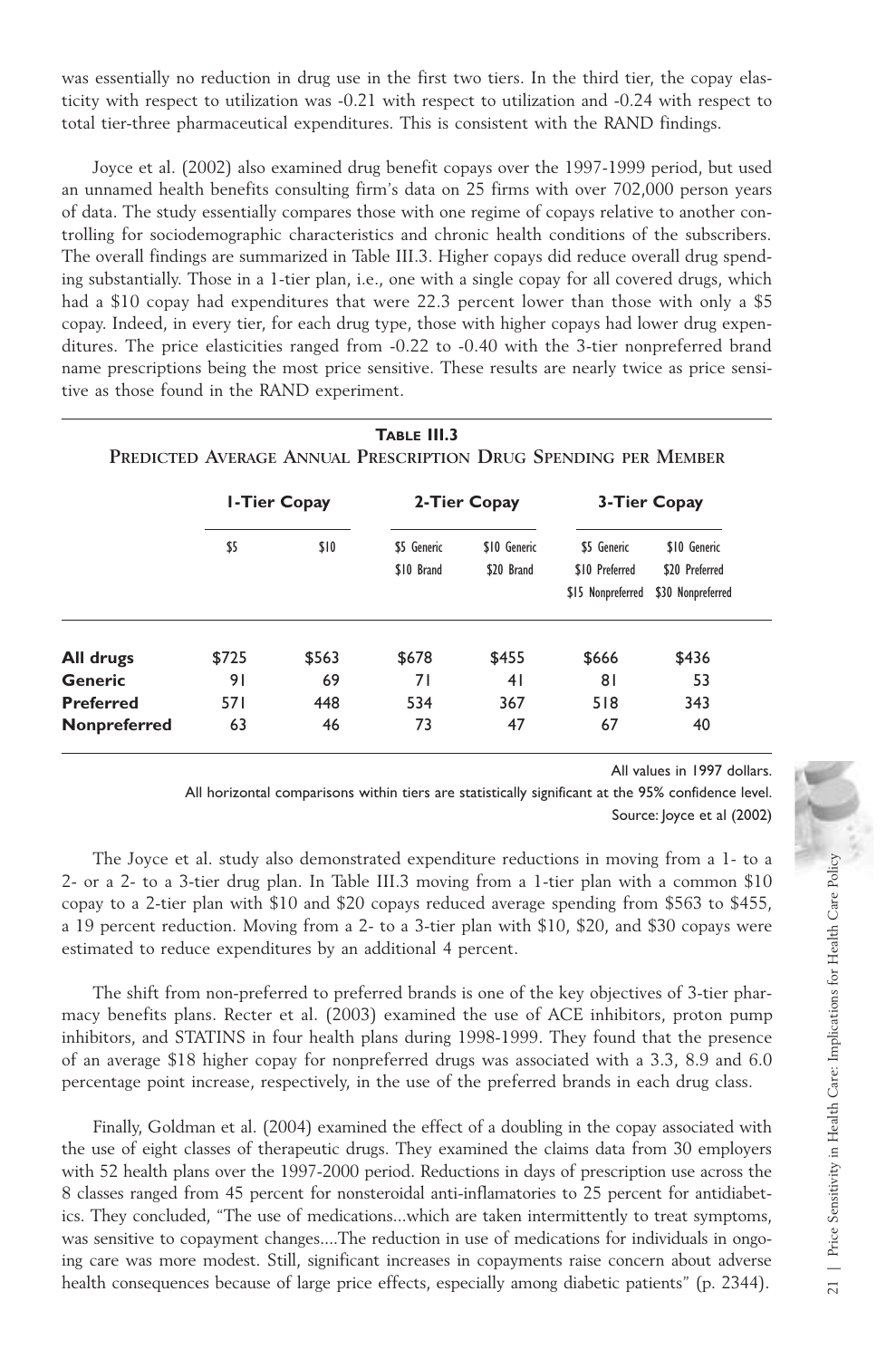The RAND team also investigated the extent to which over-the-counter (OTC) drugs were substituted for prescription drugs. Given greater cost sharing one might expect consumers to use OTC drugs as a substitute for prescriptions or physician visits. Leibowitz (1989) found no evidence of this. Based upon biweekly reports filed by the insurance experiment participants, she found that OTC drug use was relatively low and that it was complementary with prescription drug use. Those with lower out-of-pocket insurance plans used more OTC drugs than did those facing higher out-of-pocket prices, even though OTC drugs were generally not covered by the insurance experiment. These results are consistent with studies that report physicians often recommend OTC drugs. Indeed, Koch (1983) reported that, based upon 1981 data, aspirin was sixth among drugs most frequently ordered or provided in a physician's office.

There have been few other studies addressing this issue, probably because of the difficulty in getting OTC utilization data. However, as part of their study of drug copays and chronic health conditions, Goldman et al. (2004) found that those drugs with close OTC substitutes had larger reductions in prescription drug use than did those without close substitutes. A doubling of the prescription copay led to a 32 percent reduction in the days of drug treatment supplied for medications with close OTC substitutes, such as antihistamines, but only a 15 percent reduction for those with no close substitutes.

#### **7. NURSING HOME SERVICES**

There has been little analysis of the private demand for nursing home and related long-term care services. Historically, this is understandable because much of nursing home care was provided through Medicaid. While this continues to be the case today, the advent of a large number of relatively affluent baby-boomer retirees suggests that the price sensitivity of nursing home and other long-term care services will be increasingly relevant for long-term care management and policy decisions.

Early work by Scanlon (1980) and Chiswick (1976) used metropolitan and state level data. Only Scanlon examined private payers distinct from Medicaid subsidized payers. However, both found substantial price sensitivity, elasticities of -1.1 and -2.3 respectively implying that a 10 percent reduction in nursing home prices would increase volume by 11 percent to 23 percent. The work, however, can be criticized for its aggregated units of analysis and the potential that the results are overstated by a failure to account for spend-down conditions commonly in force during the period. In an analysis of 1983 Wisconsin facility specific data, Nyman (1989) also found substantial price sensitivity; an elasticity of -1.7.

In more recent and sophisticated work, Reschovsky (1998) examined the 1989 National Long Term Care Survey to examine the effect of Medicaid eligibility on nursing home use among older persons with disabilities. As part of this he estimated a series of private demand equations. Price elasticity among private payers was -0.98. The married disabled had an elasticity nearly two and one half times higher (-2.40), presumably because married individuals have access to relatively inexpensive informal care provided by a spouse. Unmarried individuals had much lower price sensitivity (elasticity of -0.53) as did those with high levels of disability. In both cases there would seem to be fewer viable substitute sources of care and therefore less price responsiveness. Care must be used in using these estimates as they often lacked statistical significance at the conventional levels. From the period. In an analysis of 1983 Wisconsin facil<br>also found substantial price sensitivity; an elasticity of -1.7.<br>In more recent and sophisticated work, Reschovsky (199<br>Long Term Care Survey to examine the effect of

Mukamel and Spector (2002) use 1991 New York State data on for-profit nursing homes to impute a degree of price sensitivity derived from marginal cost estimates. They find firm specific elasticities in the neighborhood of -3.46. A 10 percent decrease in price would increase demand at a given nursing home by nearly 35 percent. As with managed care plans' demand for inpatient services from a specific hospital, one would expect firm specific demand for nursing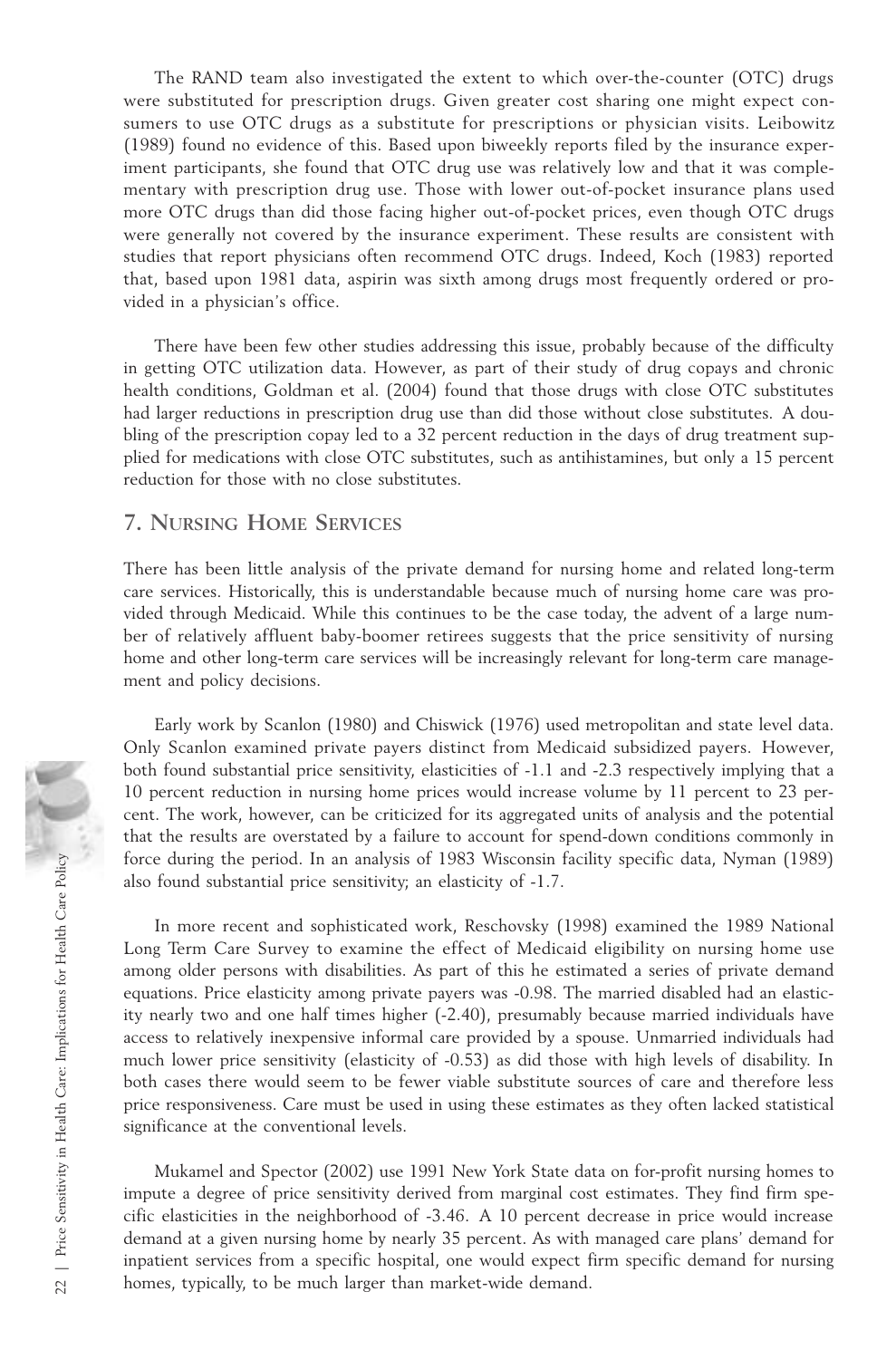In one of the very few efforts to look at price sensitivity for other types of long-term care services, Nyman et al. (1997) examined the extent to which long-term care service users substitute adult foster care for nursing home care. A simple regression of the number of foster care residents in Oregon counties in 1989, controlling for other factors indicated that a nursing home lost 0.85 residents for every additional foster care resident. In addition, an analysis of the demand for foster care demonstrated substantial price responsiveness in the private market. A 1 percent increase in the average adult foster care price was associated with a 5.2 percent decrease in day care residents.

The number and rigor of the long-term care studies do not match those of other service areas largely because of an inability to account for adverse selection and, certainly the lack of a controlled experiment of the nature of the RAND study. Thus, these finds inevitably overstate the extent of price sensitivity. Nonetheless, by the standards of acute care services, the private demand for long-term care services appear to be very price sensitive.

## **d. DEDUCTIBLES**

With the passage of the Medicare Reform Act in late 2003 and its provisions for "Health Savings Accounts" (HSAs), attention has turned to the effects of higher deductibles on health care spending. Individuals and employers are able to establish tax sheltered spending accounts that allow unused balances to be rolled over from one year to the next if they have an eligible health insurance plan. Among other things an eligible health insurance plan must include a deductible of at least \$1,000 per individual. This amount is to be adjusted annually for inflation under terms of the legislation.

The effect of a deductible depends upon the nature of coverage once the deductible is satisfied. Suppose a consumer faced an annual deductible of \$500 and must pay an out-of-pocket copay of \$20 for each physician visit once the deductible is satisfied. If she knew with certainty that she would satisfy the deductible, then she would consume as though the price of a doctor visit was \$20. If she knew she wouldn't satisfy the deductible, then she would consume as though she had to pay the full price of the visit, perhaps \$60 per visit. The higher the deductible, the less likely she is to satisfy it and the more likely she is to act as though she were paying the full price for medical services.

There has been virtually no empirical research on the effects of deductibles on medical usage, at least in the U.S. The RAND Health Insurance Experiment is again, the exception (Manning et al. 1987). As part of the experiment some participants were enrolled in the 95 percent plan. In this plan people paid 95 percent of every medical bill until they had spent 5 percent, 10 percent, or 15 percent of their family income (depending upon the plan) or \$1,000, whichever was lower. This is essentially a plan in which participants faced a deductible of \$1,000 and afterward paid nothing out-of-pocket. In 2004 dollars, this is equivalent to a deductible of \$3,200.

The results of the RAND study shown in Table III.1 indicate that the presence of a \$3,200 family deductible followed by free care only after the deductible is met resulted in over a 31 percent reduction in medical spending relative to a plan with free care.

In recent work, Van Vliet (2004) reported the effects of alternative deductibles in private health insurance plans in the Netherlands in 1996. In the Netherlands (at least during this time period), about 32 percent of the population, i.e., those with higher incomes, voluntarily bought private health insurance from a number of different firms. The benefits packages differ largely with respect to the size of the deductible. Once the deductible is satisfied there is little if any out-of-pocket payment for the wide range of services considered in Van Vliet's analysis. Considerable care is taken in the analysis to use a family's prior health care expenusage, at least in the U.S. The RAND Health Insurance Experiment is again, the exception<br>(Maning et al. 1987). As part of the experient some participants were errolled in the 95 percent, 10 percent, or 15 percent of eher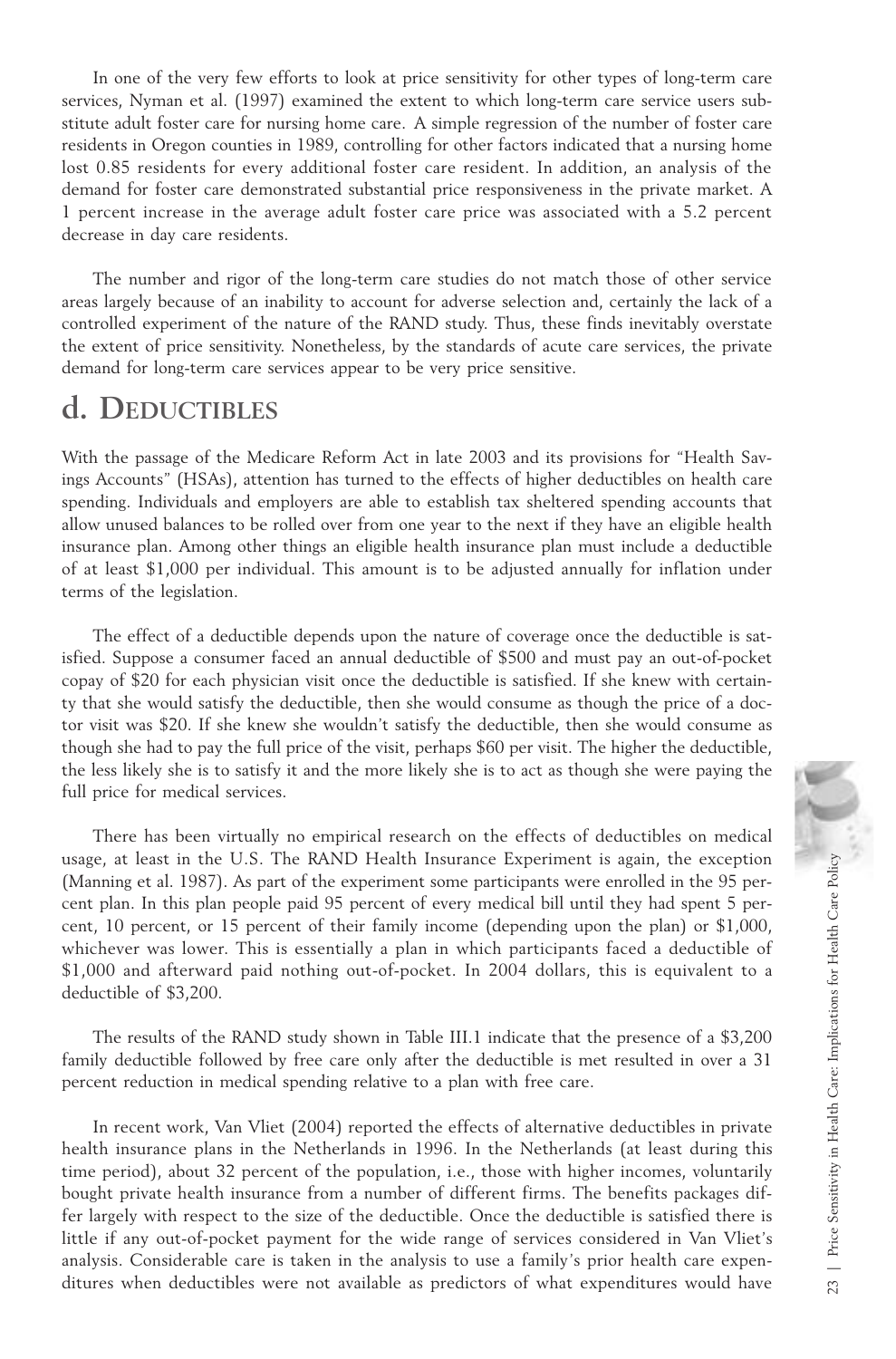been had the deductibles not been present in 1996. Table III.4 presents the findings, converted to 2004 U.S. dollars.

**TABLE III.4**

| Deductible in<br>1996 Dutch<br><b>Gilders</b> | Deductible in<br>2004 U.S.<br><b>Dollars</b> | <b>Expected</b><br><b>Expenses</b><br>$(2004 \; \text{S})$ | <b>Effect</b> of<br>Deductible on<br><b>Expected</b><br><b>Expenses</b><br>$(2004 \; \text{S})$ | <b>Effect</b> of<br>Deductible as<br>Percentage of<br><b>Expected</b><br><b>Expenses</b> |
|-----------------------------------------------|----------------------------------------------|------------------------------------------------------------|-------------------------------------------------------------------------------------------------|------------------------------------------------------------------------------------------|
| $0 - 100$                                     | $0 - 69$                                     | \$1,780                                                    | \$21                                                                                            | 1.2%                                                                                     |
| $101 - 350$                                   | 70-240                                       | \$2,029                                                    | $-$166$                                                                                         | $-8.2%$                                                                                  |
| 351-750                                       | $241 - 515$                                  | \$1,120                                                    | $-$203$                                                                                         | $-18.1%$                                                                                 |
| 751-1250                                      | 516-858                                      | \$1,286                                                    | $-$156$                                                                                         | $-12.1%$                                                                                 |
| $1251 - 1750$                                 | 859-1201                                     | \$1,748                                                    | $-$ \$252                                                                                       | $-14.1%$                                                                                 |
| >1750                                         | >1201                                        | \$2,130                                                    | $-$ \$594                                                                                       | $-27.9%$                                                                                 |
| Total                                         |                                              | \$1,722                                                    | $-$103$                                                                                         |                                                                                          |

12/31/1996 Exchange Rate: 1NLG = .57\$. 1996 to 2004 US CPI-All items inflation adjustment = 1.204 Source:Van Vliet (2004)

The highest range of deductibles, more than 1,750 Dutch Guilders, is roughly equivalent to a deductible of more than \$1,200 in 2004 U.S. dollars. Those Dutch residents with this level of deductible were estimated to have reduced their medical care spending by \$594, nearly 28 percent. This compares with the RAND results that found a 31 percent reduction for a deductible of \$3,200. Given the differences in the health systems and the details of the range of the Dutch deductible, these results are remarkably consistent.

If so, the Van Vliet study suggests that deductibles in the neighborhood of \$1,000 U.S. dollars could reduce medical care expenditures by about 14 percent. Care must be taken in this generalization, of course. First, the Dutch study only applies to upper income groups with such coverage. Second, however, if catastrophic coverage plans with HSAs require copays for the use of health services once the deductible is satisfied, the savings would be somewhat greater.

## **e. COST SHARING AND PROVIDER SEARCH**

The presence of health insurance coverage can be expected to influence the price that consumers pay for services. When consumers pay the full price for the services they purchase, they keep all of the gains that arise from efforts to seek out lower prices. When provided with little cost sharing in an insurance plan, consumers have reduced incentives to search for lower prices — they only receive a fraction of the gains. See Phelps (2000) for a detailed discussion of the underlying economics of search as it applies to health care. Feature of health Studies once the deductible is satisfied, the savings would be<br>
somewhat greater.<br> **C. COST SHARING AND PROVIDER SEARCH**<br>
The presence of health insurance coverage can be expected to influence the price t

The interest in consumer directed health care seeks to encourage consumer search for greater valued, or at least, lower priced health services by requiring that consumers pay all of the first dollar costs of care through a large deducible. This makes the topic of particular interest.

Unfortunately, here too there has been little empirical research. Newhouse and Phelps (1976) analyzed 1963 survey data on the use of medical services collected by the Center for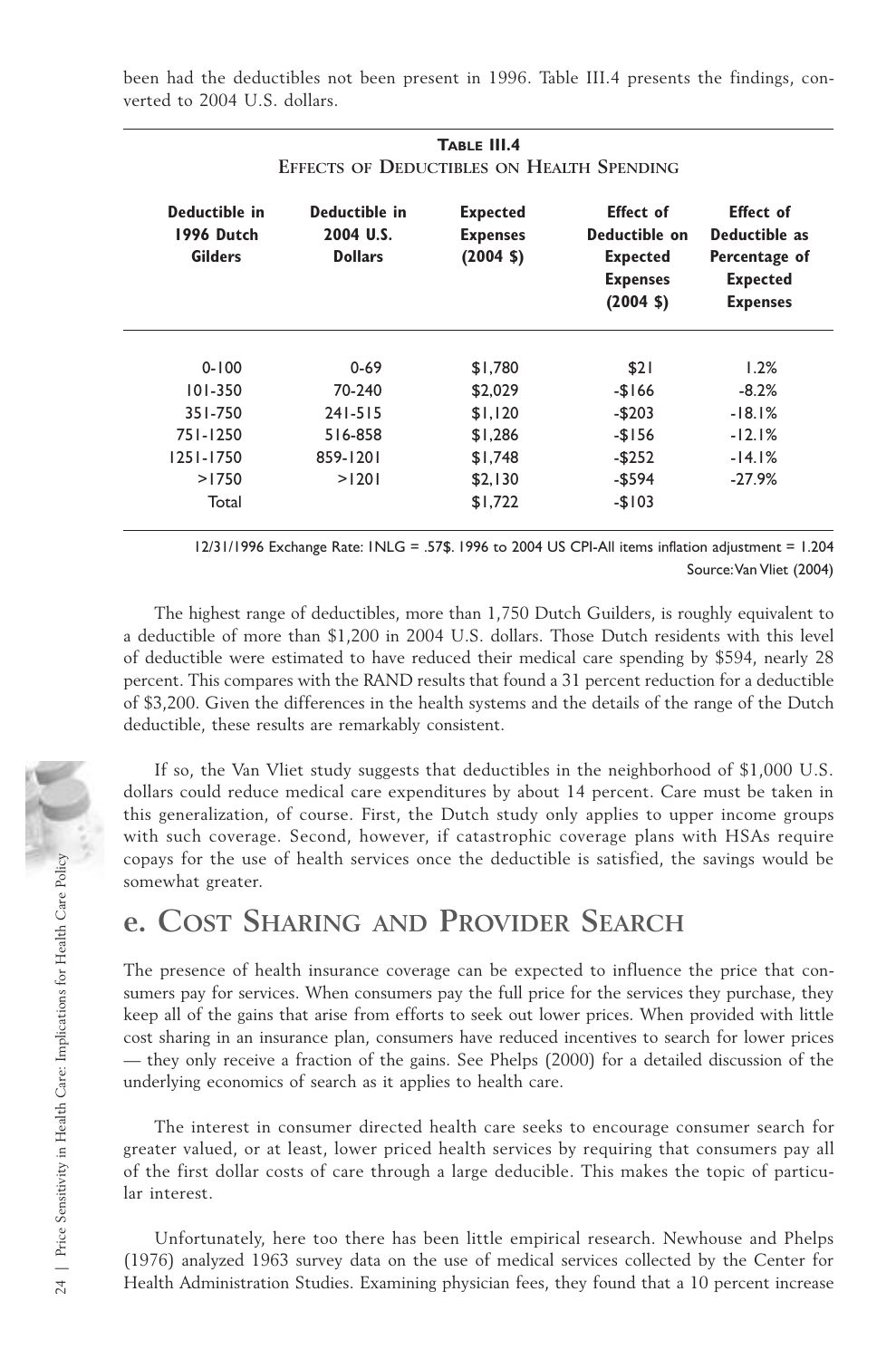in out-of-pocket payment resulted in a 1.5 percent to 2.0 percent reduction in the price of physician services used. This implied that a move from no coverage to full insurance for physician services would increase fees by 18 percent.

Sloan (1982) used 1977 and 1978 Physician's Practice Cost Surveys conducted by the National Opinion Research Center. Like Newhouse and Phelps he used a two-stage model to examine the effects of insurance coverage on various physician fees. He concluded that a 10 percent increase in the proportion of insured patients increased follow-up office visit fees by 1.8 percent. A follow-up hospital visit fee increased by 0.3 percent. In contrast, Grembowski and Conrad (1986) examined 1980 data on persons with dental coverage. They found that differences in the extent of coverage had virtually no effect on the prices paid for dental services.

The RAND Health Insurance Experiment also examined the effect of coinsurance on provider choice. It examined the use of specialists and the fees charged (Marquis 1985). The results indicated essentially no statistically significant effects of differences in coinsurance on the decisions to use a private physician, a specialist rather than a generalist, or an internist rather than another specialist. The study did find statistically meaningful differences in physician prices, but these effects were so small as to be effectively meaningless. The study also investigated physician choice and fees by that subset of enrollees who reported that they had changed their usual source of care. These results were similar to those of the entire sample.

These findings suggest, first, that the relatively large effects that Newhouse and Phelps (1976) and Sloan (1982) found were driven in large part by adverse selection. Those with greater likelihood of using health care chose health insurance or health insurance plans with less cost sharing.

While the literature is mixed and tends not to strongly support the search theory, it is important to note the limitations of the literature. First, while less cost sharing provides reduced incentives for price search, it subsidized the search for higher quality care. Thus, the minimal effects of the RAND study may reflect some offsetting effects. Second, limitations on advertising in the medical care sector are well known. If price information were made more readily available the results might be different. The classic studies of advertising for optometric services by Benham (1972) and Feldman and Begun (1978) support this view.<sup>4</sup> Marquis (1985) did try to address this issue indirectly. However, she found that those with higher education and, presumably, better ability to use information had similar specialty and physician fee responses to different coinsurance levels as did the others. Finally, the short duration of the RAND experiment may have not given enrollees sufficient incentive to seek out alternative providers.

## **f. SUMMARY**

The story that emerges from this rather extensive literature is that there is moderate price sensitivity in the use of health services. Described in terms of elasticities, economists' measure of price responsiveness, health services in general have an elasticity of about -0.2. That means that a 1 percent increase in the price of health services generally, will result in about a two-tenths of 1 percent reduction in use. Stated differently a 10 percent increase in price reduces use by about 2 percent. To put this in some context, gasoline has an estimated elasticity of -0.5, new cars -1.2 to -1.5 and foreign travel -4.0 (Reynolds 1976). Thus, health services are among the less price responsive consumer goods.

Benham (1972) found that the price of eyeglasses was 25 percent to 100 percent higher in states that prohibited advertising. Feldman and Begun (1978) used 1976 data to examine the effects of advertising bans on the price of optometric examinations. Prices were 16 percent higher in states that banned optometric and optician price advertising.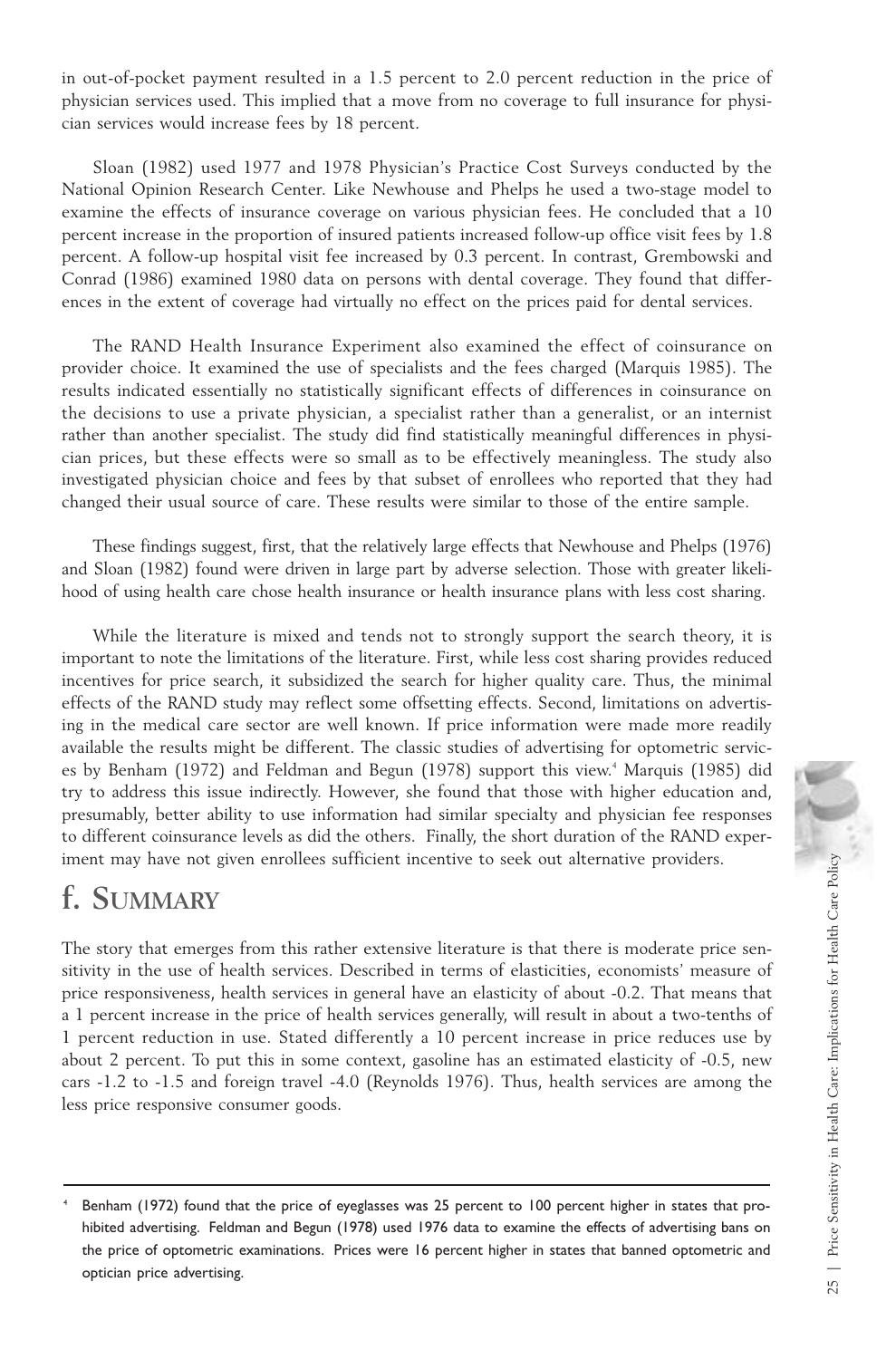This is certainly not to say that prices do not matter. Even relatively small price elasticities can have large effects on use of services when the price change is large. The growth in health insurance over the last several decades has in many cases reduced the money price by nearly 100 percent. The provision of full coverage insurance for the currently uninsured is a large effective price reduction and should have relatively large effects on use. Similarly, doubling typical insurance copays to \$30 to \$50 will have more than trivial effects.

Finally, the price responsiveness of different health services is different. The salient findings from the empirical literature are summarized below. Given the methodological strength of the RAND experimental studies, our knowledge rests heavily on their work.

- **Hospital services.** Hospital care is the least responsive to price. Full coverage compared to no coverage increased admissions by about 29 percent and total inpatient expenses of 30 percent. Almost all of this effect was found in the difference in usage between 25 percent coinsurance and free care. This is an understatement of the full effect of cost sharing on the use of hospital services, however, because the RAND experiment made hospital care free once a family had incurred out-of-pocket expenses of \$3,200 dollars (in 2004 terms).
- **Substitution of hospital for physician services.** There is little evidence that the failure to insure ambulatory physician services leads to higher hospitalization rates or expenses. The RAND study suggests that hospitalization rates actually decline, although the study was only conducted over a four-year period.
- **Emergency department services.** Full coverage relative to no coverage increased visits by 54 percent and expenses by 45 percent. A free plan resulted in 27 percent more visits and 16 percent more expenditures than a plan with 25 percent coinsurance. Free care resulted in about a 90 percent increase in less urgent visits but only a 30 percent increase in visits for more urgent cases. Thus, emergency department cost sharing appears to reduce less urgent cases much more than urgent ones.
- **Price sensitivity by income level.** In general, higher income groups were found to be less sensitive to price changes than were lower income groups.
- **Children vs. adults.** The use of ambulatory services by children was about as price sensitive as was adults' use. However, hospital services tended to be almost insensitive to differences in price, at least under the conditions of the RAND health insurance experiment.
- **Physician services.** Generally the introduction of insurance providing full coverage increased both visits and expenditures by about two-thirds, controlling for other factors. The effect of moving from a 25 percent coinsurance rate to free care accounted for about one-half of the overall change.
- **Dental services.** Dental services are subject to a large transitory effect when coverage was introduced. The first year of coverage had price effects that were twice as large as subsequent use. In the steady state full coverage increased visits by 34 percent and expenses by 46 percent. Most of this effect was seen in the differences in usage between 25 percent coinsurance and free care. Preventive services were about as price sensitive as basic care. More expensive services were more price sensitive.
- **Mental health services.** Greatest price sensitivity was found in outpatient mental health services. Full coverage relative to no coverage increased expenditures 300 percent. The increase in expenditures between those with 25 percent coinsurance and free care was about one-third more, the same as for ambulatory medical services. There was also evidence that, unlike dental care, mental health service use increased over time.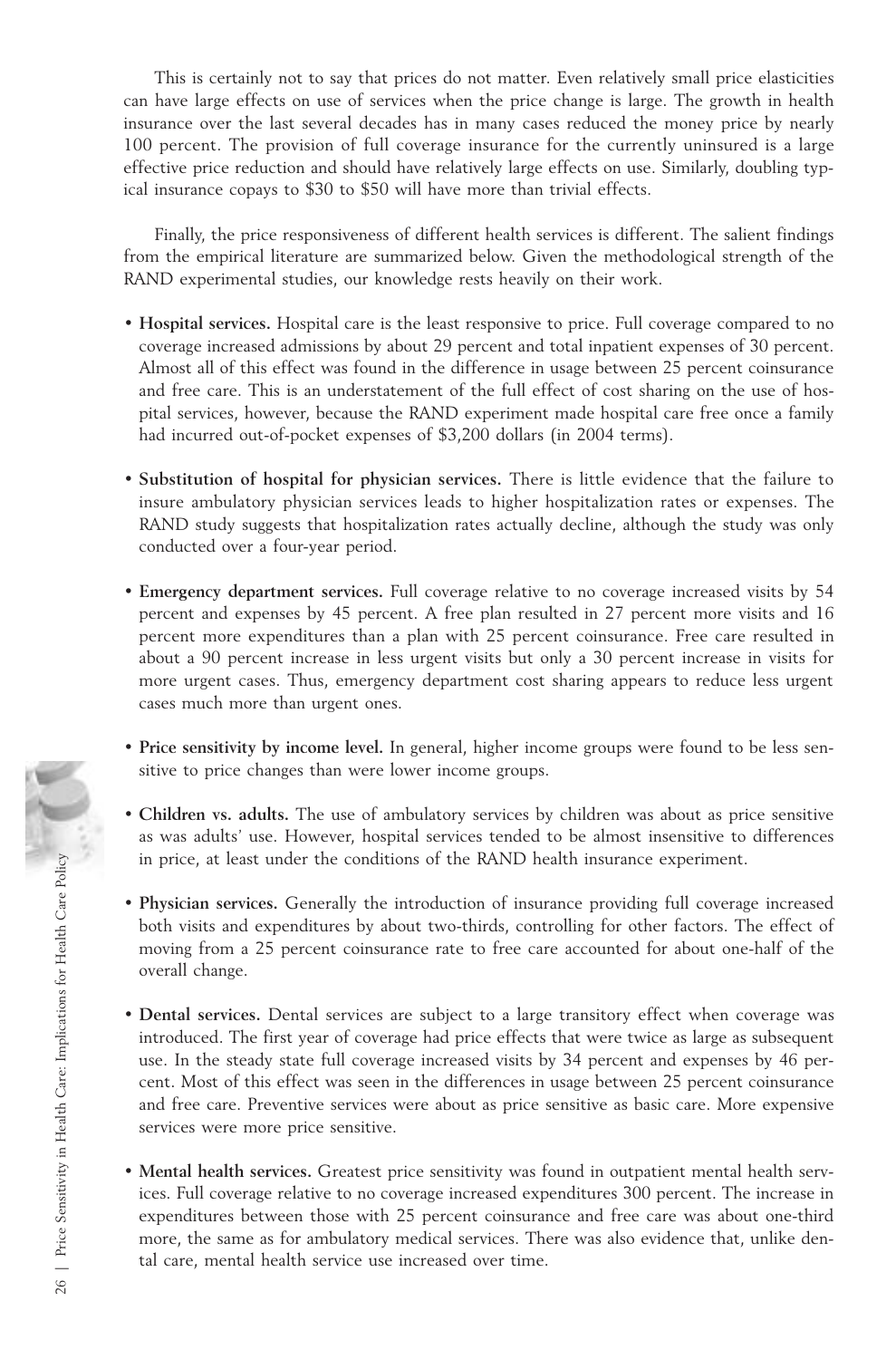- **Prescription drugs.** Prescription drugs appear to be about as price sensitive as ambulatory medical services. In the RAND experiment full coverage relative to no coverage increased the number of prescriptions per person by 50 percent and increased drug expenditures by 76 percent. Prescription drugs tend to be used with physician visits and are not used as substitutes for additional visits. Further, over-the-counter drugs also appear to be economic complements to physician services. The evidence suggests that they, too, are used with physician services, not in place of those visits. More recent research has focused on differential copayments for generic, preferred brands and nonpreferred brands. The research demonstrates that copays at each tier reduce drug use, and higher copays for nonpreferred relative to other tiers leads to substitution away from the nonpreferred categories. The limited evidence suggests that copays had a bigger effect on drugs taken intermittently to treat symptoms than on those taken for ongoing care. There is some concern about the health consequences for these groups of people particularly, but little research in this area currently exists.
- **Nursing home services.** Remarkably little research has addressed the price sensitivity of nursing home use. The very limited existing research suggests that the price elasticity of demand by private payers may be -1.0 or higher, particularly for older married persons. One study suggests that there is substantial cross-price sensitivity between adult foster care and nursing home care. Unfortunately, there has been no RAND experiment equivalent in this sector and the existing estimates may be subject to substantial bias resulting from adverse selection.
- **Deductibles.** Deductibles have become a potentially more important insurance tool with the advent of consumer-directed health care plans and HSAs. The RAND experiment found that a \$3,200 family deductible (in 2004 dollars) followed by free care reduced medical care expenditures by 31 percent. More recent work from the Netherlands found reductions of 28 percent for a similar insurance program with a \$1,200 or more deductible (in 2004 U.S. dollars). This study suggests that a family deductible of \$1,000 U.S. dollars might reduce spending by approximately 14 percent.
- **Provider search.** Higher out-of-pocket payments may lead consumers to search for higher value or at least lower cost providers. The existing evidence is rather old, but suggests that the effects on price are small.

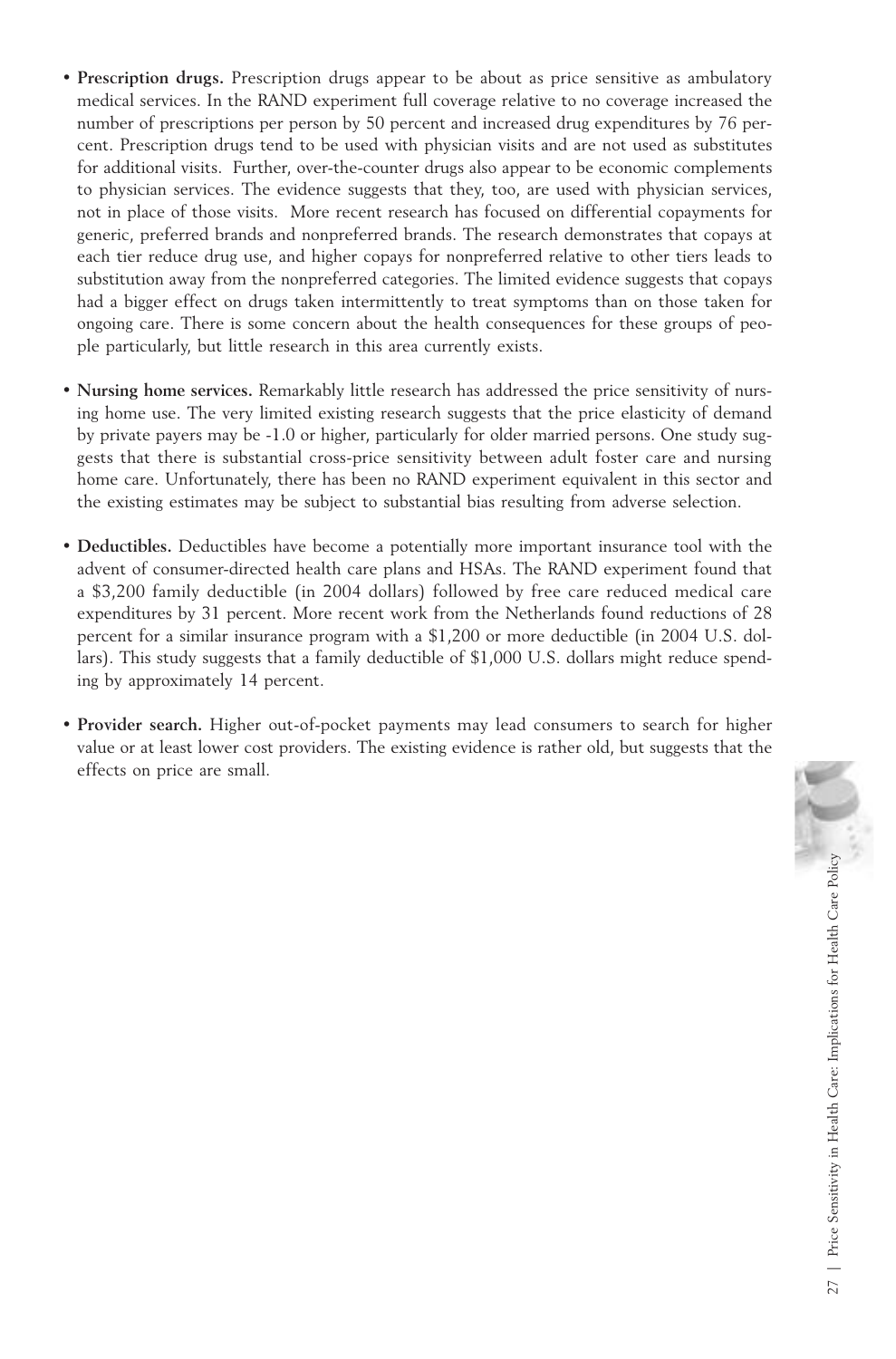# **CHAPTER IV: HEALTH INSURANCE**

Life is a gamble. Suppose we were to flip a fair coin. If it comes up heads you lead a healthy normal life. If it comes up tails, you become seriously ill. Medical science can return you to the healthy state, but medical science isn't cheap. Treatment will cost you \$20,000 plus some associated pain and suffering. Are you willing to buy a health insurance policy to attenuate the financial consequences of your potential bad luck?

The correct response is "maybe." It depends upon the price of the policy. The price of the policy is determined in the market for health insurance. Health insurance, like health care, is regarded as just another good by economists. Like health services, and most other goods, the market for health insurance has some quirks that make it interesting and somewhat different from textbook examples. When insurance is the good under analysis, the product is the promise to pay according to the "details" of the insurance contract, if the bad state of the world should occur. That state of the world is, at least in part, random — like the flip of the coin.

Friedman and Savage (1948) and Ehrlich and Becker (1972) view the price of insurance as reflecting the maximum an individual would pay, over and above the expected loss, to avoid the consequences of the loss. The expected loss is the amount one would expect to pay, on average, if the event occurred many times. Thus, the expected loss for 100 flips of our fair coin is \$10,000 on each flip. Sometimes you will have to pay nothing; you win. Sometimes you will have to pay \$20,000; you lose. On average you pay \$10,000 per flip.

Again consider the question of insurance against the financial consequences of the coin flip. Are you willing to pay more than \$10,000 to avoid the coin flip? If so, you are like most of us and are risk averse. You are willing to pay more than the expected loss to avoid the consequences of the loss. Stated somewhat differently, you are willing to pay some "loading fee" over and above the actuarially fair premium to avoid the consequences.

Insurance exists because there are enough of us who feel that way. The extra amount we are willing to pay, often called a "risk premium," means that there is the potential for someone to come in and get 100 or more of us to buy an insurance policy from her. Her "claims costs" will be \$10,000 on each policy, on average. The risk premiums we are willing to pay will compensate her for running the program.

## **a. HOW MUCH COVERAGE TO BUY**

Our simple insurance model suggested that many of us would pay a risk premium (plus the expected loss) to avoid the consequences of the coin flip. What is the maximum amount you would be willing to pay? It depends upon four factors: how "chicken" you are, how much you would lose if the tails occurred, what the chances are that the tails will actually appear, and your wealth position. How chicken you are is merely a reflection of your unwillingness to bear risk. The more chicken, that is, the more risk averse, the larger will be the risk premium and the more you are willing to pay to get coverage. This raises an important point. Everyone does not have the same demand for insurance. Some will prefer broader and/or deeper coverage. Others will prefer to buy much less. Some may prefer to buy none at all. From the state of the control of the solution, we have the present at the present we will are willing to pay often called a "risk premium", means that there is the potential for someone<br>
Friest the control of state of the

The size of the possible loss is also relevant. If the possible loss were only \$200 you may be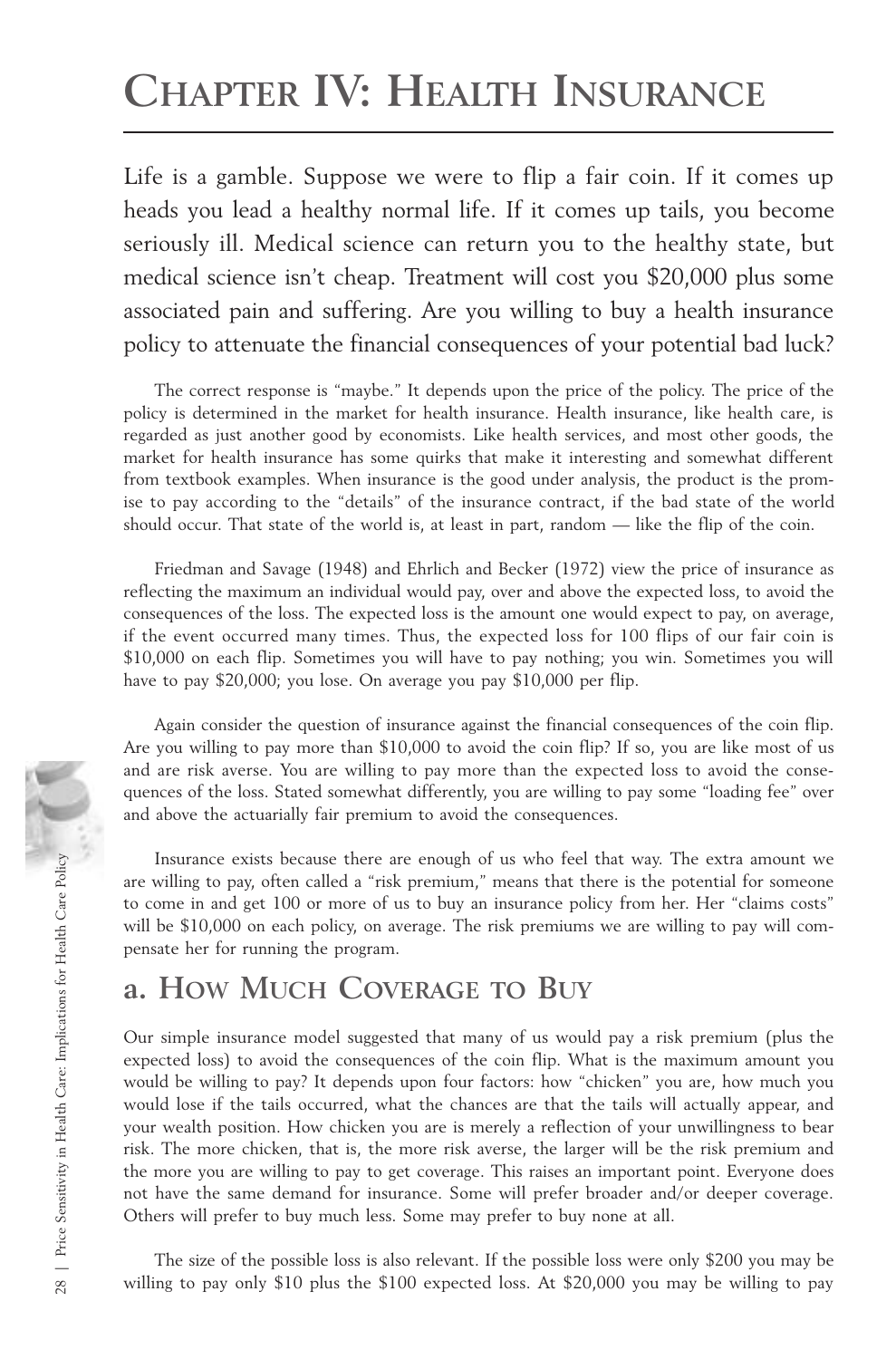\$4,000 plus the \$10,000 expected loss and at \$200,000 you may be willing to pay \$10,000 plus the expected loss of \$100,000 to avoid the consequences. As the size of the possible loss increases, the risk premium you are willing to pay increases. Thus, you are more likely to buy health insurance to protect against large loses than small ones.

Next, the maximum amount you are willing to pay depends upon the probability of the event occurring. If instead of a 1 in 2 chance of a bad outcome, suppose the chance were only 1 in 100,000. Then you would be willing to pay only a very small risk premium, perhaps 1 cent in addition to the 20 cent expected loss to avoid the gamble. Surprisingly, the model also suggests that you would not pay much above the expected loss for a policy that insured against an event that was virtually certain to occur. Suppose both you and the insurer know that the probability of you incurring the \$20,000 loss is 999 in 1000. The expected loss is therefore \$19,980. How much more than \$19,980 would you be willing to pay to avoid the gamble? I wouldn't pay much either.<sup>5</sup>

Fourth, the maximum amount you are willing to pay depends upon your wealth position. Folks with higher wealth are able in some sense to "self-insure" against loses that the rest of us might buy insurance to protect against. I call this the "Circuit City Hypothesis." Whenever I have purchased an electronic device, the clerk will ask if I wish to buy the extended warranty. She is asking if I want to buy insurance. I think one could test the wealth hypothesis by simply knowing the zipcode in which a customer resides and whether they purchased the extended warranty. From the zipcode one could go to recent Census data and determine the average household income in the zipcode; this serves as a proxy for wealth. Insurance theory predicts that those in the more affluent zipcodes will be less likely to buy the extended warranty.

This simple model is the basis of the demand for health insurance. In the absence of employers, tax subsidies and the like, we expect to see four sorts of behavior:

- People who are more risk averse will buy more health insurance;
- People will be more likely to buy insurance against events that have large financial consequences;
- People will be less likely to buy insurance for events that are very unlikely or very likely to occur; and
- People will be less likely to buy insurance as their wealth position increases.

## **b. EMPLOYER-SPONSORED COVERAGE**

The analysis of the demand for health insurance is complicated by the fact that most people in the U.S. get their insurance through the work place. The reason for this is two-fold: employees value health insurance and it is less costly when purchased through an employer. Both points are important. Employees do value health insurance. A 1991 Gallup poll indicated that 64 percent of respondents indicated that health insurance was the single most valued employment fringe benefit (Wall Street Journal 1991). More recently, MetLife reported that in 2004, 81 percent of full-time employees ranked medical benefits as the most important. Vacations ranked second

It is essential to note that both the insurer and the policy holder have the same information in this example. As consumers we would like the insurer to think that the odds are 50/50 when they are actually 999/1000. We would clearly pay a lot more than the expected loss associated with the 50/50 chance of a \$20,000 loss to avoid what we know to be the 999/1000 chance of a loss of \$20,000. When the buyer has more knowledge of his likely use of health services and uses that superior knowledge against the insurer, it is called adverse selection.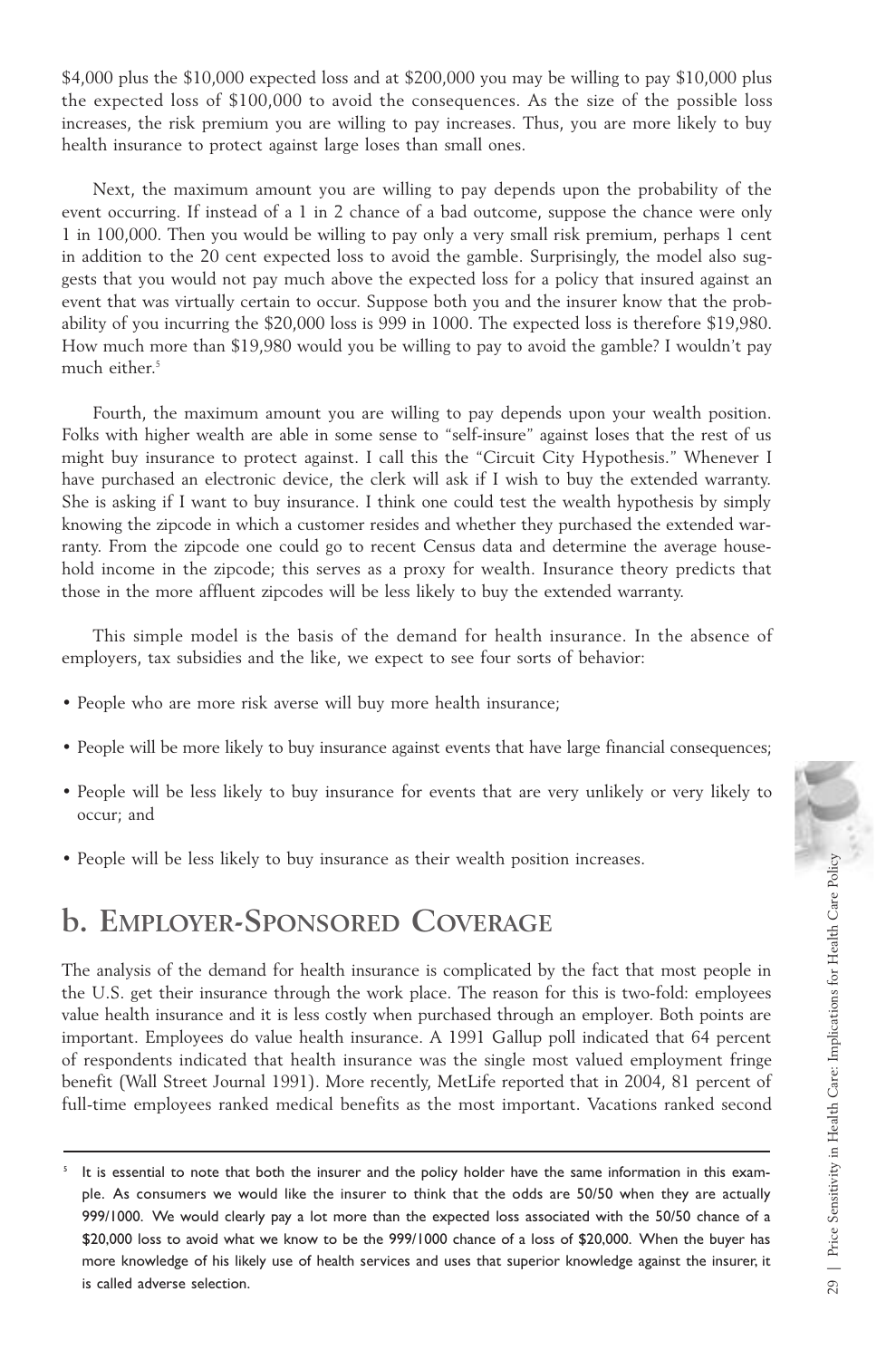with 57 percent (Medical Benefits, 2005). Because people value health insurance they are willing to take some of their compensation in the form of health benefits, trading wages for benefits.

Health insurance also tends to be less expensive when purchased through an employer. There are three reasons for this. The first has to do with insurance underwriting. Employed people tend to be healthier, on average, than those who are unemployed. Employment serves as a good signal of lower expected claims costs, and consequently an employer group can usually purchase coverage at a lower price than can an individual. The second reason has to do with the nature of the existing tax laws. Health insurance is not taxed as federal or state income, nor is it subject to Social Security and Medicare payroll taxes. Thus, if an employee were to value a dollar of health insurance as equivalent to a dollar of take-home pay, an employer need only spend a dollar on health insurance rather than a dollar plus tax on money compensation. Third, there are economies in the marketing and administration of employer group plans relative to individually purchased insurance.

This leads to a question of why some firms do not offer health insurance. There are two related reasons. First, not all firms face the same costs of offering health insurance. Firms with high turnover face higher administrative costs, for example. Smaller firms have higher administrative costs per worker. Further, as Chollet (1988) notes, small firms are particularly prone to adverse selection, including, on occasion, the employment of family members for the explicit purpose of insuring anticipated future medical expenses.

Second, not all employees value health insurance equally. There are several reasons for this. Some would rather spend their limited income on food and shelter rather than health insurance, even at the lower price available through an employer-sponsored group plan. Some employees are not particularly risk averse. Others have smaller probabilities of becoming ill. Some may view themselves as "invincible." As we noted above, the probability of buying insurance declines with the probability of the occurrence of the bad event over a wide range of real world health events. If the use of health services is unlikely, they would prefer to be paid in money wages. Some are covered under their spouse's or parents' plans and would rather have the cash. Finally, some have income and assets that may be near the Medicaid eligibility threshold in their state. A generous Medicaid program would then be a substitute for private coverage. These people too would prefer money wages.

As Goldstein and Pauly (1976), Jensen (1986) and Monheit and Vistness (1999) show, this line of reasoning suggests that firms with high costs of providing health insurance will be less likely to do so and will tend to attract those people who value health insurance less intensely.

## **c. TAX ADVANTAGES**

Tax advantages have provided a significant incentive for employer provision of health insurance. In 1943 the Internal Revenue Service ruled that employer contributions to group health insurance were exempt from taxable income. In 1954 section 106 of the Internal Revenue Code extended this exemption to individual health insurance policies and section 3104 excluded all employer health insurance contribution from the wage base for determining Social Security taxes (Feldman 1987). This tax treatment can be viewed as a subsidy for the provision of health insurance (Feldstein and Allison 1974; Vogel 1980; Ginsburg 1981). Someone in the 27 percent federal income tax bracket, paying 5 percent state income tax and 7.65 percent in Social Security and Medicare taxes, would find that an extra dollar of employer-sponsored health insurance effectively cost them less than 61 cents. If the worker is in a higher tax bracket, the tax subsidy for employer-sponsored health insurance is even greater. Indeed, over the course of the 1970s and early '80s inflation gave people higher nominal income that was taxed at higher rates. This lead to progressively larger tax subsidies for employer sponsored coverage (Morrisey 1983). The Joint Economic Committee of the Congress estimated that in 2002, the federal tax rev-Fine of reasoning suggests that tirms with high costs of providing health insurance<br>
Leading this tax day<br>antages have provided a significant incentive for employer provision of<br>
In 1943 the Internal Revenue Service ruled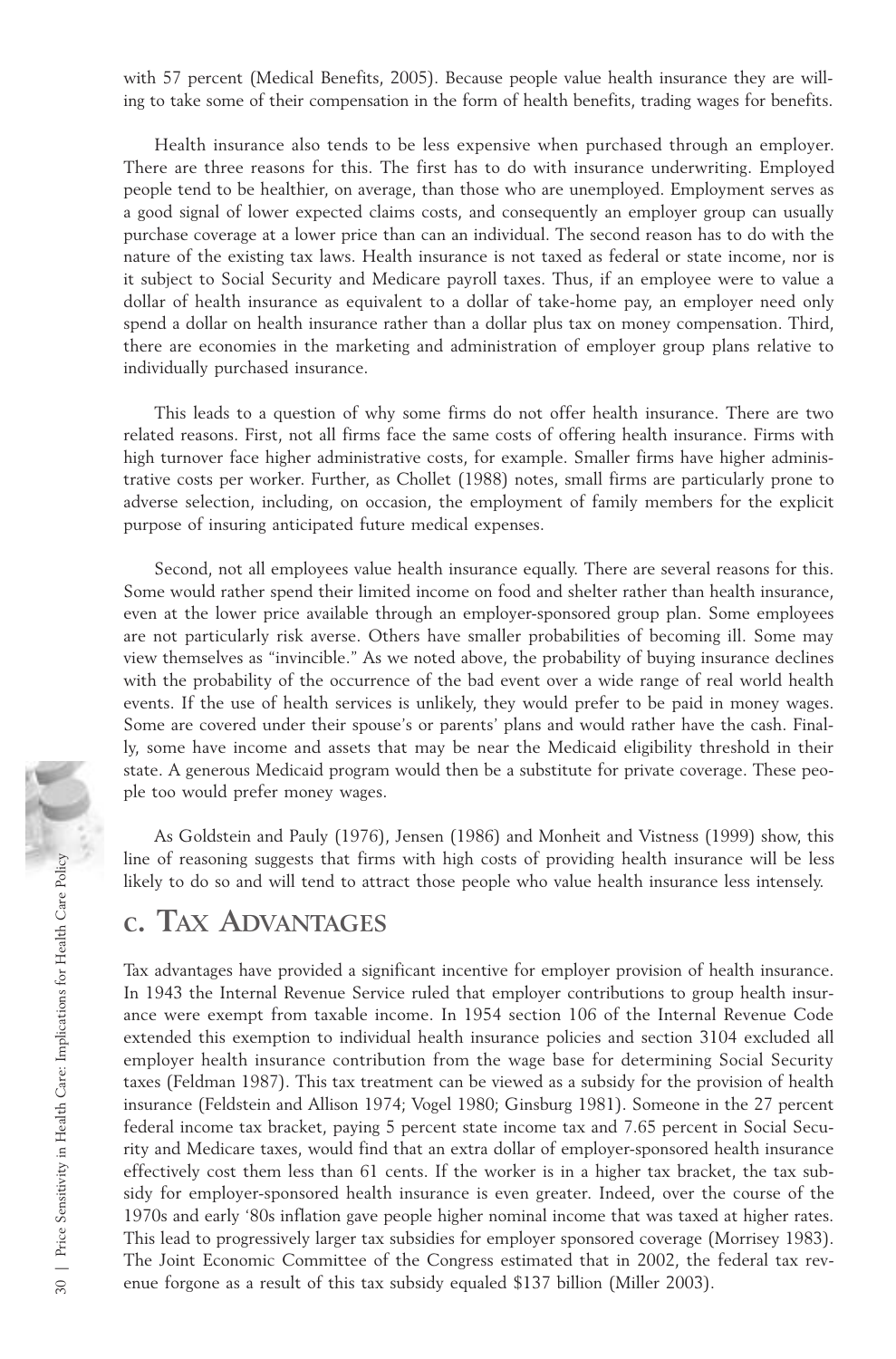The tax subsidy provides an incentive for broader and deeper coverage. In the simple insurance market discussed above, someone may not purchase dental coverage because the size of the loss was relatively low. The tax subsidy reduces the effective price, encouraging employees to press their employers to include dental coverage in the benefit package. Similarly, the tax subsidy encourages the coverage of events with low expected losses like well baby care.

Thus, the purchase of health insurance through the employer is a complex issue. It involves not only the premium charged, but also the tax rates of employees and the relative costs across firms.

The tax incentives also complicate the business decision to change the coverage of health benefit plans. Suppose for example, that a benefits manager discovers the cost saving implications of implementing greater cost sharing in the form of larger out-of-pocket payments for health services. The firm implements this in a new health insurance plan. As expected, claims costs decline. However, employees correctly view this change in benefits as a diminution of their compensation. To keep the best employees from leaving for other firms, the employer decides to raise wages. Indeed, if full coverage insurance caused employees to consume units of health care that were only of minimal extra value to them, the cost savings from reduced claims should be enough to make the employees whole and have something left to enhance firm profits. However, if an employee is in the 45 percent marginal tax bracket (27 percent federal plus 15 percent Social Security plus Medicare plus 3 percent state), to be as well off as before the health benefit change the firm must spend \$1.45. Thus, for a firm to seriously consider benefit changes, the changes have to generate enough savings to make the employees whole and pay for the taxes.

## **d. CHOICE OF PLAN**

Within the employer setting employees often have a variety of choices of health plan. Jensen (1986) argues that this arises from an attempt by firms to tailor health benefit packages to the different demands of their employees. Others have advocated multiple choice as a means of encouraging employees to choose less costly plans (Enthoven 1993). The issues are several.

As recently as 2002, 30 percent of establishments offered more than one health plan. Among establishments with 1,000 or more employees, 72 percent did so (MEPS 2002, Table 1.A.2d). Small firms, of course, were much less likely to do so. Nonetheless, in 2003 NFIB reports that 16 percent of small businesses with less than 250 employees offered more than one health plan (Morrisey 2003). The issues associated with multiple choice of health plans within a firm are also quite complex and it is not at all obvious that more choice will necessarily reduce the cost of either health insurance or employer labor costs. There are three fundamental issues: employee preferences, administrative costs and adverse selection. As is usually the case, tax laws complicate the story.

One would expect a profit maximizing employer to offer a choice of health plans if that choice somehow lowered his total labor costs. An easy example would be the case where one group of employees preferred a set of extensive benefits and the remainder preferred a smaller set with cost sharing features. One might sell group A its preferred benefit package at the price of lower wages and sell group B its preferred package for a smaller wage reduction. A simple administrative way to do this is adjust wages for everyone to reflect group B's benefits and then allow group A to buy the additional benefits with take home dollars. in the mare also quite complex and it is not at all obvious that more choice will necessarily reduce<br>the cost of either health insurance or employer labor costs. There are three fundamental issues:<br>employee preferences, ad

Consider an alternative. The firm makes an equal contribution to each plan regardless of the differential benefits. Perhaps the payment level is the expected average health insurance expenditure for all employees and dependents. The problem then is one of adverse selection. Employees do not randomly choose a plan. Instead, they select the plan that has the benefits they are more likely to use. The higher use results in claims costs that are higher than previously. Indeed,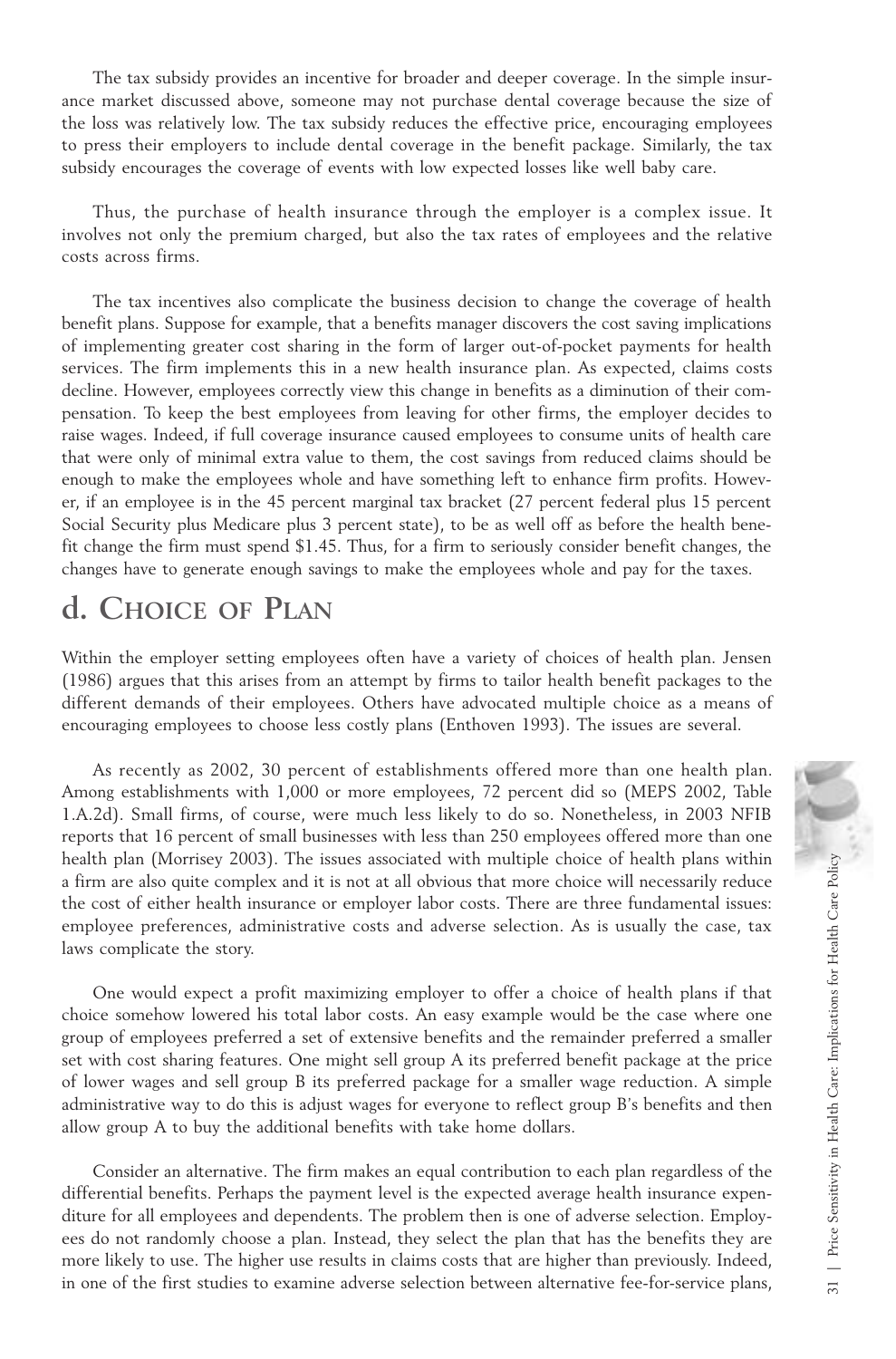Ellis (1985) concluded that the high-option plan attracted enrollees who were as much as four times as expensive as those choosing the low option. Effects of this size can easily swamp the claims saving effects of price sensitivity in the use of health services. Cutler and Zeckhauser (2000) provide an annotated summary of a dozen studies that have followed Ellis; all find evidence of adverse selection into the high-option plans.

There is extensive literature on the extent of adverse selection between HMOs and traditional fee for service insurance coverage. Miller and Luft (1994), and Cutler and Zeckhauser (2000) provide excellent reviews. The existing empirical work generally concludes that much of the apparent cost savings in managed care plans is attributable to the attraction of low utilizers to HMOs rather than to anything an HMO does to reduce utilization. The Rand Health Insurance Experiment came to the opposite conclusion, at least for a single well-established, staff model HMO (Manning et al. 1987).

If the adverse selection effects are as large as some suggest, then large differences in premiums are needed just to correct for the differences in utilization. It is the case, however, that employees are quite sensitive to differences in the price of health insurance plans.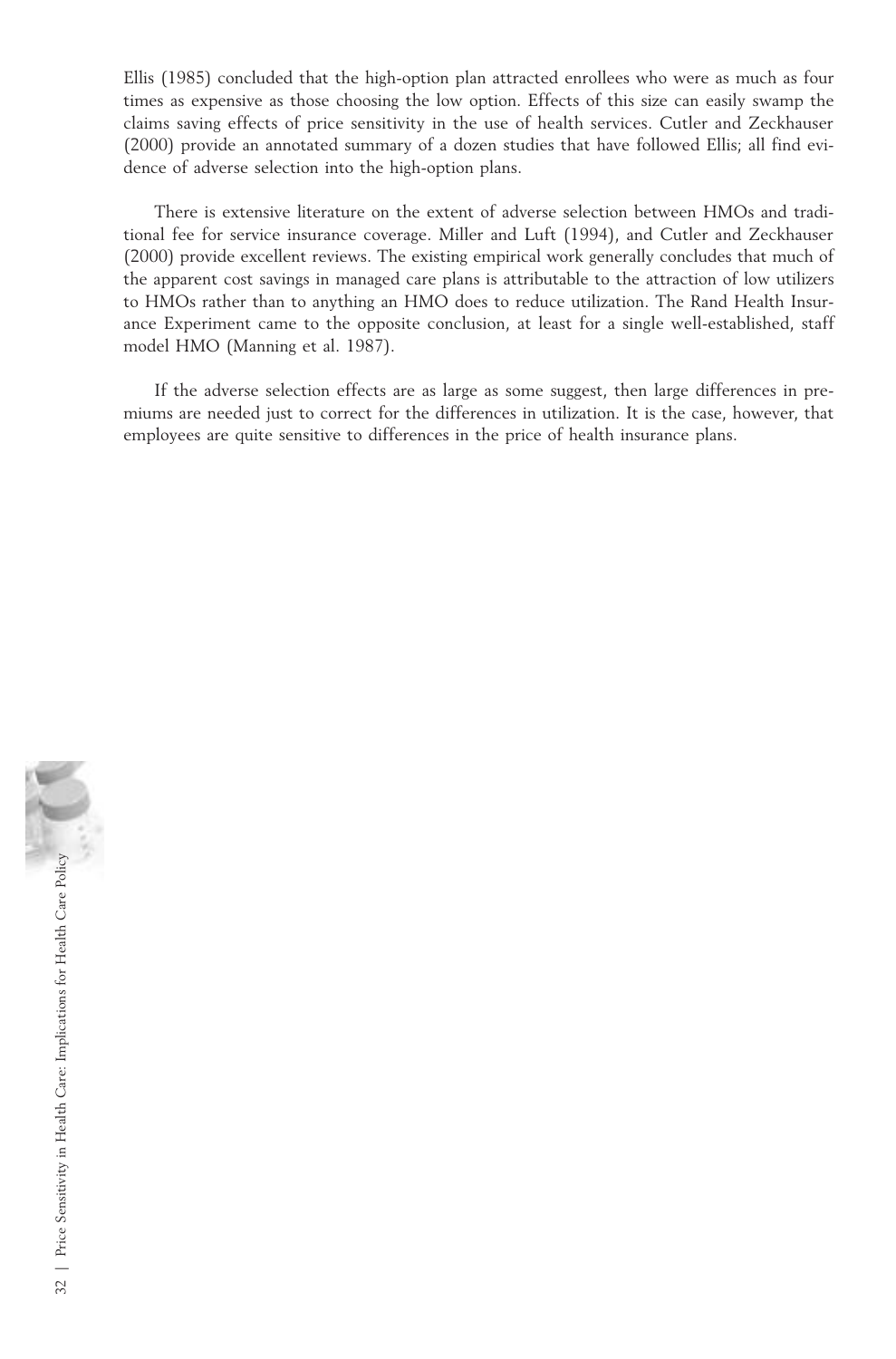## **CHAPTER V: EMPIRICAL STUDIES OF THE DEMAND FOR INSURANCE**

The empirical literature has attempted to address almost all of the issues raised by the theory of health insurance. However, the issues are diverse and the data have not always been well suited to the task. There has been no analog to the Rand Health Insurance Experiment to provide consistent, if not always ideal, answers. This chapter begins with a discussion of price sensitivity on the part of employees for health insurance plans offered by their employers and then reports on the effect of premiums on take-up decisions by employees offered coverage. It proceeds to broader issues of evidence on who pays for employer-sponsored coverage, the role of employers as agents for their employees, the effects of tax laws on the demand for coverage, the evidence on premium sensitivity by small employers, and finally the evidence on the individual or non-group market.

## **a. PREMIUM SENSITIVITY AMONG EMPLOYEES**

Most non-elderly people in the U.S. get their health insurance through their employers. Estimates from the 2004 Current Population Survey (CPS) indicate that over 116 million people aged 18 to 64 have employer-sponsored coverage, some 65 percent of the population (Fronstin 2004). Thus, it is reasonable to start by examining the price sensitivity of health insurance in the employer setting.

Surprisingly, there have been few studies that have attempted to estimate the demand for health insurance on the part of large firms. This stems in part from the fact that virtually all large employers offer coverage (Gabel et al. 2003) and the fact that since larger employers tend to self-insure their conventional and preferred provider options, the product being purchased is not insurance per se, but administrative services.

There have been several excellent studies that investigate the willingness of employees to switch health plans when out-of-pocket premiums change. Feldman and colleagues (1989) have provided the most technically sophisticated study of employee choice of health plans. This study also yielded some of the largest estimates of price sensitivity. Earlier studies of employee price responsiveness tend to be biased, leading to an understatement of the degree of price sensitivity. The problem is that even the best studies did not consider the options actually available to the employee/decision-maker.

Suppose a firm offered an HMO and a traditional plan. If the firm added another HMO option, it is likely that the new HMO is going to be a better substitute for the existing HMO than for the traditional plan. Thus, when one examines the effect of a premium change on the selection of an insurance plan by an employee, it is critical to know what options are actually available. Raising the premium on the HMO when there are no other HMO options will likely have only a small effect on HMO enrollment. Raising the price of one HMO when several are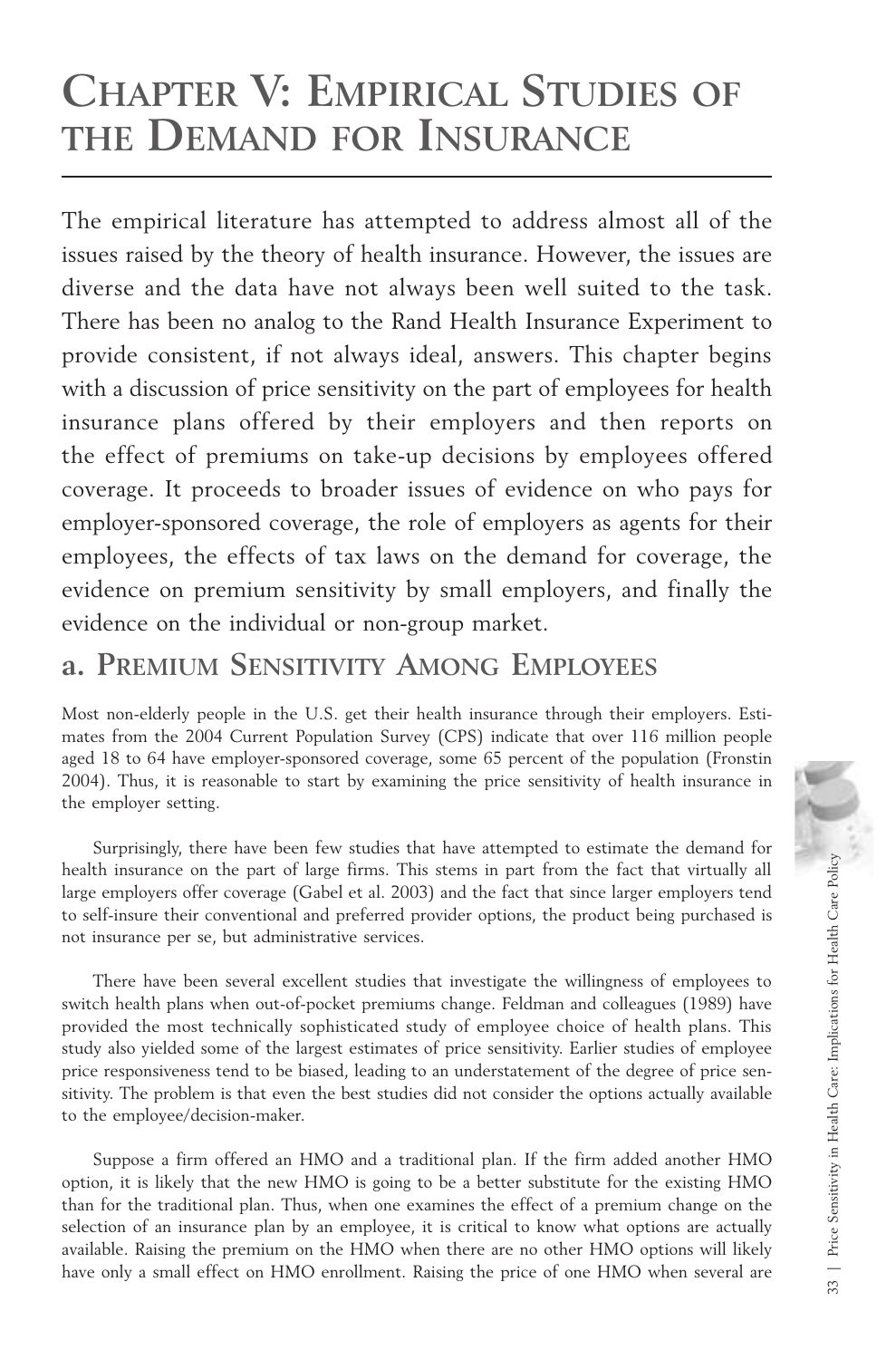available to the employee is likely to result in much larger shifts away from the now higher priced plan. Structuring a data set to examine the options that are truly available can be difficult. For an employee with a family, the individual coverage option may not be a good substitute for family coverage. However, if the spouse can get health insurance coverage through his/her place of work, then the choices facing this family may be much broader. The couple could choose two individual coverages, one (or two) family plans offered by one of the employers, or a single plan and a family plan. The availability of substitutes is the essence of price sensitivity. If an analysis fails to consider the relevant substitutes it will understate the extent of price responsiveness.

Feldman and company used 1984 data from 17 firms in Minneapolis and St. Paul and examined the plan choices made by 906 single employees who had no dependents and 2,146 single parent families and married employees whose spouses were not covered elsewhere. The analysis was limited to these two distinct groups of employees because each group was believed to face its own common set of plan options. The authors demonstrated statistically that the inclusion of other employees who had different insurance options led to bias, in this case to lower estimates of price sensitivity.

The researchers also argued that traditional and prepaid group practice plans differed along one fundamental dimension: the freedom to choose a provider. As a result they categorized independent practice association (IPA) type HMOs as freedom of choice plans along with more traditional fee-for-service type insurance plans. One of the strengths of the Feldman et al. study is that it tests this assumption. First, this characteristic of freedom of choice was widely marketed as an advantage of both IPAs and traditional plans. Second, when the standard HMO vs fee-for-service categorization was examined, it led to less reliable estimates.

The key result of this study was that employees were less likely to choose health plans with higher monthly out-of-pocket premiums. The size of the effects depended upon: (1) the initial enrollment share of the plan raising its price and, (2) the share this plan has of overall enrollment in similar plans i.e., HMO or free choice plans. Thus, a matrix of responses results depending upon the choices available to the employee.

Table V.1 presents the results of a \$5 dollar increase in out-of-pocket premium for single employees. In 2004 dollars, this would be the equivalent of a \$9 increase in the monthly premium. Suppose a restricted choice health plan, e.g., a group model HMO, enrolled 40 percent of the single employees in the firm. And suppose, further, that this HMO has 80 percent of the total HMO enrollment of single employees in this Minneapolis-St. Paul firm. Then the \$5 increase in out-of-pocket premium was estimated to result in a 45 percent reduction in the plan's enrollment share of single employees. This is substantial. The results for those employees with family coverage, but no other source of employer-sponsored coverage were similar.

As one moves down a column in Table V.1, "this HMO" is increasingly the dominant provider of managed care at this firm. When it's a small managed care player (at the top of a column), its price increase results in substantial loss of enrollment to other HMOs. When it is the dominant HMO (at the bottom of the column), it only loses enrollment to conventional plans. When one moves across a given row, the HMO has constant competition from other managed care plans, but declining competition from conventional type plans. As one moves across the row, the declines in enrollment share are smaller. Thus, the sole HMO enrolling all of the single employees faces no loss of enrollment share (lower right), but an HMO with a small enrollment share of single employees facing competition from other HMOs may lose all its enrollment (upper left). From the single employees in the firm. And suppose, further, that this HMO has 80 percent of the total HMO encollment of single employees in this Minneapolis-St. Paul firm. Then the \$5 increase in out-of-pocket premium was

In follow-up work Dowd and Feldman (1994/95) examined 1988-1993 data on five Minneapolis-St. Paul firms that offered two or more of seven different conventional and managed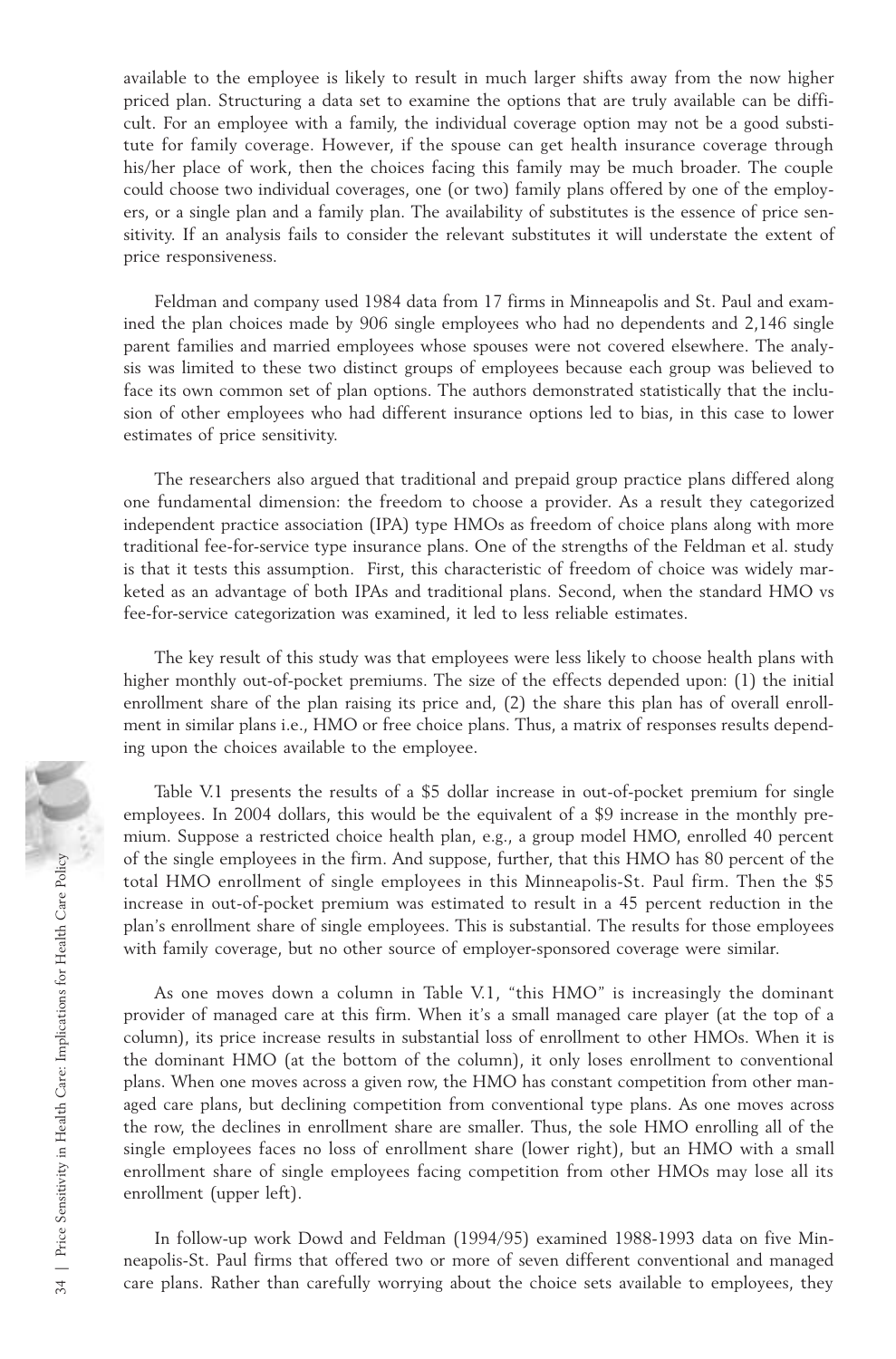#### **TABLE V.1 PERCENT OF SINGLE COVERAGE PLAN ENROLLMENT LOST AS A RESULT OF A \$5 PER MONTH PREMIUM INCREASE**

|                           |                 | 10                                          | 20  | 30 | 40 | 50 | 60 | 70 | 80 | 90 | 100         |
|---------------------------|-----------------|---------------------------------------------|-----|----|----|----|----|----|----|----|-------------|
| coverage                  | $\overline{10}$ | 00                                          |     |    |    |    |    |    |    |    |             |
| Of all HMO<br>HMO's share | 20              | 100                                         | 100 |    |    |    |    |    |    |    |             |
|                           | 30              | 100                                         | 100 | 98 |    |    |    |    |    |    |             |
|                           | 40              | 96                                          | 90  | 88 | 84 |    |    |    |    |    |             |
|                           | 50              | 86                                          | 82  | 78 | 74 | 70 |    |    |    |    |             |
|                           | 60              | 79                                          | 73  | 68 | 64 | 60 | 56 |    |    |    |             |
|                           | 70              | 67                                          | 63  | 59 | 55 | 50 | 46 | 42 |    |    |             |
|                           | 80              | 57                                          | 53  | 49 | 45 | 40 | 36 | 32 | 28 |    |             |
|                           | 90              | 48                                          | 44  | 39 | 35 | 31 | 27 | 22 | 15 | 14 |             |
|                           | 100             | 38                                          | 34  | 30 | 25 | 21 | 17 | 3  | 8  | 4  | $\mathbf 0$ |
| This                      |                 |                                             |     |    |    |    |    |    |    |    |             |
|                           |                 | Source: Computed from Feldman et al. (1989) |     |    |    |    |    |    |    |    |             |

#### **This HMO's initial share of single coverage workers\***

simply estimated the enrollment share responses to changes in the relative employee premium contributions of the plans offered. Here a \$5 higher premium contribution (\$9 in 2004 dollars) was associated with a reduction in single coverage enrollment share of 11.2 percentage points. This translates into an elasticity of -7.9. Moreover, given the bias introduced by not accounting for coverage options available through a spouse or parent, this is an underestimate!

Buckmueller and Feldstein (1996) examined the effect on plan choice of using a level-dollar premium contribution plan. In 1994, the University of California system changed its health insurance program from one that set the University's contribution to the average of the four most popular plans to one pegged at the least costly plan. In the new program, if an employee wanted the least costly plan, she paid nothing out-of-pocket. However, if she wanted a more expensive plan, she had to pay an employee premium contribution equal to the entire difference in premiums between the chosen plan and the least costly plan. Buckmueller and Feldstein compared enrollment before and after the change. Their findings are summarized in Figure V.1. For no change in monthly premium, approximately 5 percent of faculty and staff changed plans. This was presumably due to dissatisfaction with the plan arising from issues other than price. However, over 26 percent of employees changed plans when faced with a \$10 increase in premiums and nearly 30 percent did so when out-of-pocket premiums increased by \$20. Typically those in HMO plans were more likely to change plans for the same premium increase. Final and the model of the same option<br>age option<br>mueller are plan, she<br>he least c plan, she<br>remiums l<br>are plan, she<br>presumal, over 26<br>nd nearly<br>HMO plan<br>**EFFECT C**<br>Switching<br>5.2 5.2 5.2 orrered. Here a so nigher premium contraction in single coverage enrollment shaticity of -7.9. Moreover, given the bias is<br>ble through a spouse or parent, this is an stein (1996) examined the effect on pla<br>plan. In 1994, t 1 (1996) examined the effect on plan choice of using a levent on the University's California system changed its<br>
that set the University's contribution to the average of the set to University's contribution to the average



Source: Buchmueller and Feldstein (1996)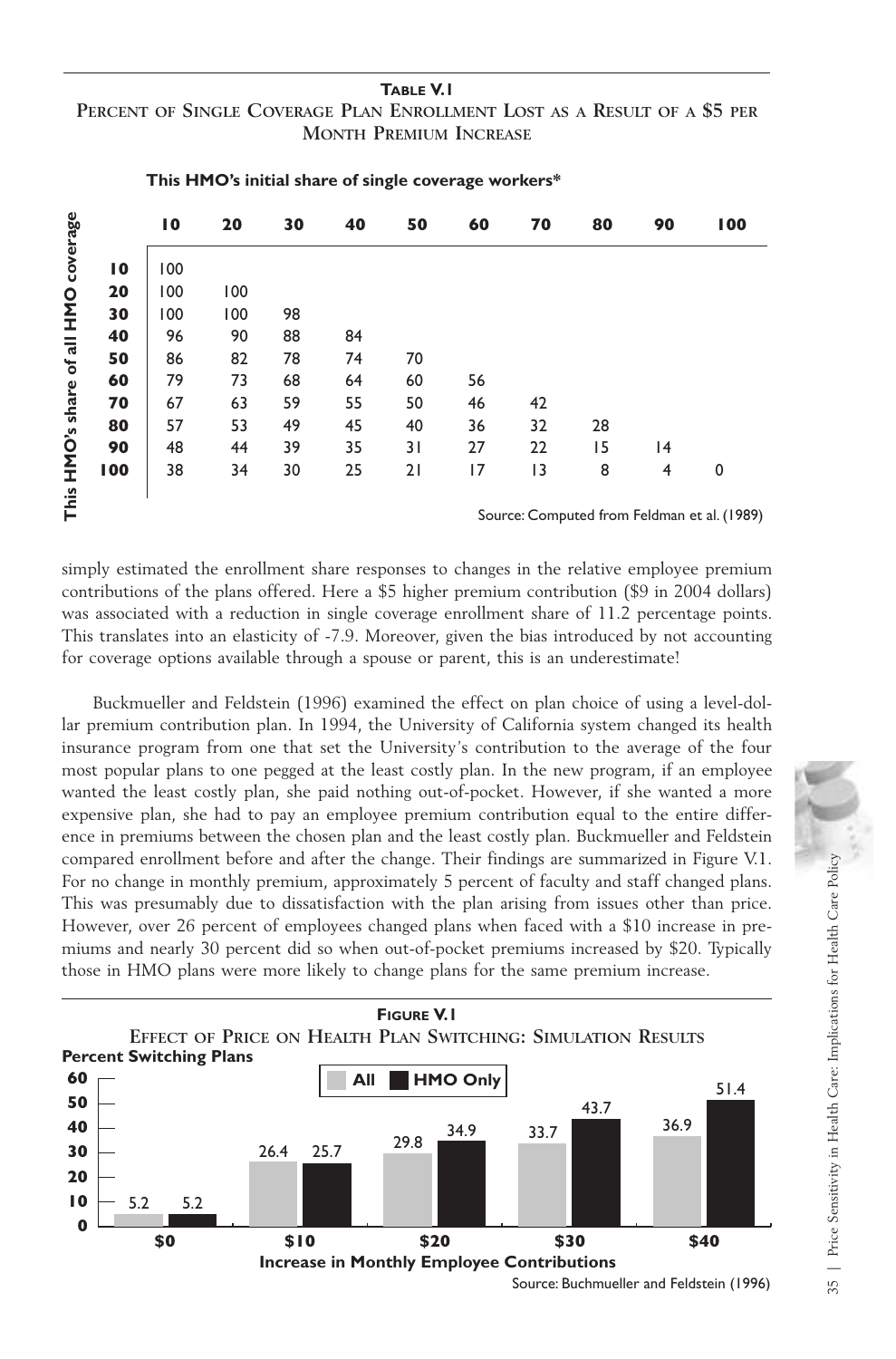The conclusion from these and other studies, is that employees are very willing to change health plans for a relatively small change in out-of-pocket premiums. This has several implications. First, it explains why health insurers have been so aggressive in negotiating prices with hospitals and physicians. If their competitors are able to get lower prices and translate them into lower premiums, there can be large swings in enrollment. Second, it says that employers can effectively use employee premium contributions to influence plan choice among employees. Finally, if businesses are effectively, agents for their employees, choosing plans that they value, the price sensitivity reflected among employees should be reflected in the price sensitivity of the businesses themselves.

It is worth pointing out that these and other studies of worker premium sensitivity have been unable to control for the composition of the provider networks offered by health plans. Presumably one of the reasons for the dramatic price responsiveness to such small increases in premium contributions has to do with the ability of many enrollees to change health plans but keep their same doctors and hospitals. If employees had to change providers, one would expect that the price responses would be considerably smaller. Indeed, one of the reasons that employees appear to be less price sensitive to conventional health plan premium increases is because they do not wish to change physicians.

### **b. EMPLOYEE PREMIUM CONTRIBUTIONS AND TAKE-UP RATES**

Over the late 1990s there has been an erosion in insurance coverage through an employer. However, as a number of commentators have observed, this erosion is not primarily the result of fewer firms offering coverage, or declines in eligibility for coverage. Instead, the decline results from employees, eligible for coverage, declining to accept the offer. See Cooper and Schone (1997), Thorpe and Florence (1999) and Fronstein (2001). Cutler (2002) reports that 61 percent of the decline in employer-sponsored coverage stems from declines in take-up rates between 1988 and 2001.

Chernew and his colleagues (1997) were among the first to examine the effects of premium contributions on take-up rates among employees. They examined data from nearly 2,000 small businesses in six cities collected in late 1992 and early 1993. They found that even large subsidies were insufficient to encourage total participation in health plans, even among those with no other source of employer-sponsored coverage. Subsidies as high as 75 percent were estimated to have increased participation only from 89.0 percent to 92.6 percent and implied a premium contribution elasticity of -0.07. This was much lower than earlier estimates that found premium responsiveness in the range of -0.30 to -0.65 (Marquis and Long 1995). Chernew et al. attribute the difference, among other things, to their focus on single employees with access to coverage through an employer and Marquis-Long's focus on low-income employees who, for the most part, did not have access to employer-sponsored coverage. Blumberg et al. (2001) found results similar to Chernew's using a nationally representative sample. The take-up elasticity estimate was -0.04.

Using 1999 employer health insurance data, Cutler (2002) sought to explain the drop in take-up rates over the 1990s. He examined establishment specific take-up rates as a function of the out-of-pocket premium for the least costly plan offered, as well as wage rates, total insurance premiums and controls for industry and region. He found a take-up elasticity of -0.09. For each 10 percent increase in employee premium contributions, the take-up rate declines by 0.9 percent. This estimate is consistent with both the Chernew et al. (1997) and Blumberg et al. (2001) estimates. However, even though this is a small price response, because premium contributions had increased so dramatically over the period, this effect was large enough to explain the entire decline in employer-sponsored coverage. That is, the small price responsiveness, together with large increase in out-of-pocket premiums, led to declines in take-up rates that were large enough to explain the entire drop in employer-sponsored coverage over the period. siveness in the range of -0.30 to -0.65 (Marquis and Long 1995). Chernwe et al. attribute the efference, among other higs, to their focus on single employees with access to coverage through an employer-sponsored coverage.

Gruber and Washington (2004) also investigated the extent of price sensitivity among those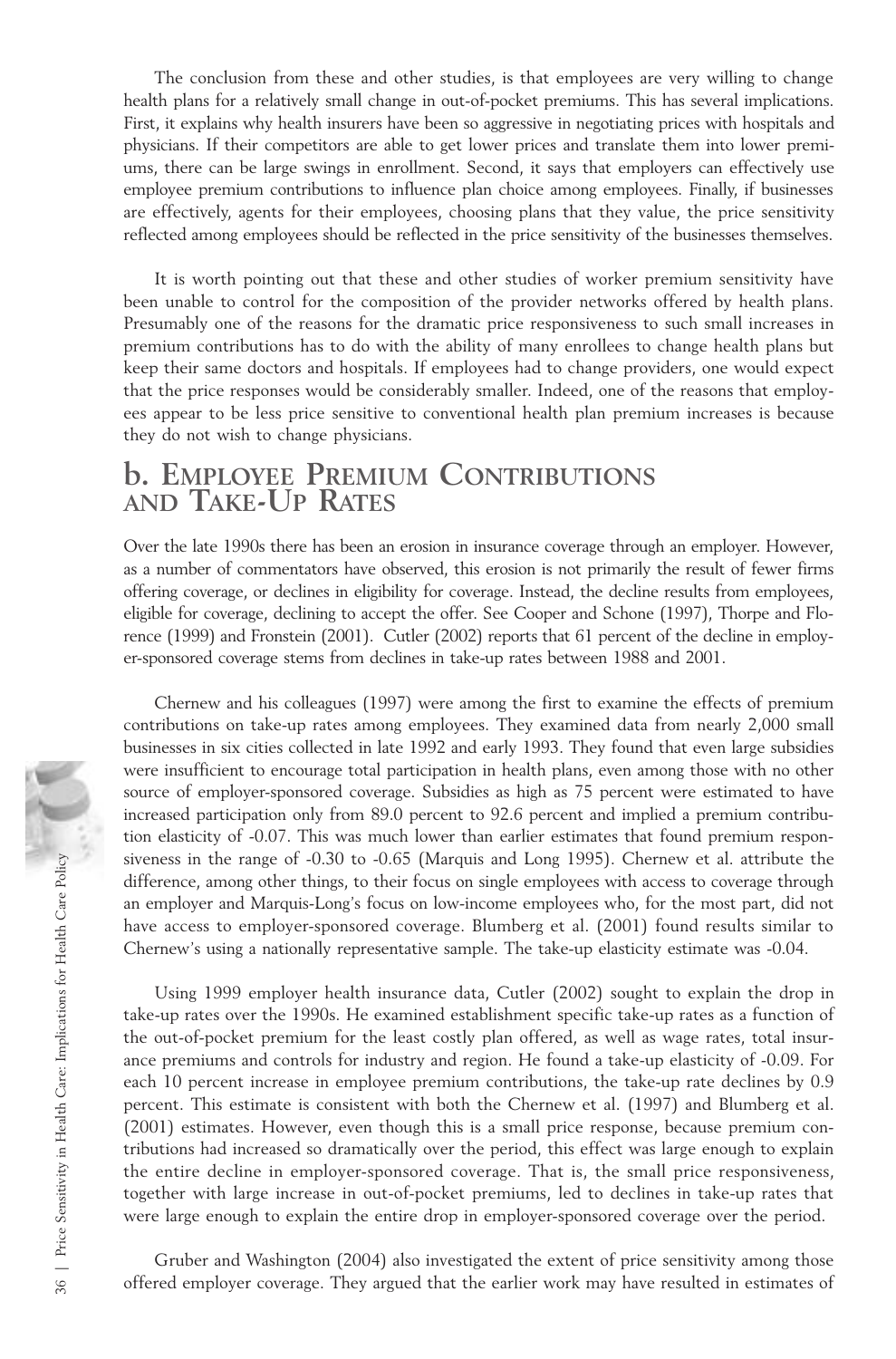price responsiveness that were biased. The direction of bias in the Chernew and Blumberg estimates depends upon whether employers provide low employee premium contributions because employees have preferences for insurance, or whether they provide low premium contributions to encourage employees with low preferences for insurance to take it nonetheless. Cutler's estimates may be biased because the size of the premium contribution is likely to depend upon the tax rate that employees have to pay.

Gruber and Washington investigated a natural experiment that appeared when the U.S. postal employees were allowed to pay the employee share of their health insurance premiums with pre-tax dollars after 1994. This change should be unrelated to worker preferences for insurance and to tax rates of employees. Using 1991 through 2002 data from the Postal Service and the Federal Employees Health Benefit Plan, they too find small take-up elasticities. In the family coverage regression they find a take-up elasticity of -0.022 and an overall take-up elasticity of -0.007. These estimates of price responsiveness are even smaller than those found by earlier authors.

# **c. WHO PAYS FOR EMPLOYER- SPONSORED HEALTH INSURANCE?**

As a matter of economic theory it is well established that employees pay for health insurance. The agreement is straightforward. Employees are essentially paid what they are worth to the firm. In the jargon of economics, they are paid the value of their marginal product. The compensation can take many forms: money wages, pensions, vacation time, an attractive working environment, and health insurance. If the labor market is in equilibrium, when health insurance is added to a compensation package, something else must be taken out. If something is not taken out, the firm is not maximizing profits because it could have hired equally talented employees by offering less overall compensation. As we noted in Chapter 4, employers will provide health insurance if their employees value the coverage and the employer can provide the coverage at a lower price than the employee can buy it himself. The empirical issue is whether employees actually pay for health insurance provided through their employer.

The answer to this question is mixed but increasingly the evidence supports the theory. Early studies and some recent ones have been unable to establish the wage-benefits tradeoff. Other studies find strong evidence that employees pay for health insurance. The key methodological issue in estimating compensating differentials is coming to grips with differences in employee skill levels. Employers search for employees who are smart, innovative, able to work with co-workers and to interact appropriately with customers, among a host of other factors. All of these skills contribute to the employee's productivity. All of these things are relevant to the researcher's effort to identify wage-benefit tradeoffs as well. Unfortunately, the only measures a researcher typically has available are the age, gender, and sometimes the years of schooling of an individual. If more productive employees are more likely to have both higher wages and health insurance, then an inability to control adequately for these unobserved productivity levels means that the coefficient on health insurance in a wage equation will be biased upwards.

Morrisey (1993) provides a review of the early literature on this topic. More recently Levy and Feldman (2001), Simon (2001) and Jensen-Morrisey (2001) have had only very modest success in finding wage adjustments. Levy-Feldman compared changes in wages among individuals who gained or lost health insurance over the early 1990s. They found no wage offset, perhaps because those changing jobs and, therefore, gaining or losing coverage were folks who were disproportionately mismatched in their former position. Simon used the same strategy to examine involuntary job changes but also found no wage offset. Jensen-Morrisey argued that wages and benefits were simultaneously determined. They were able to predict the presence of health insurance, pensions and vacations and used these predictions in a subsequent wage equation. They found a "high-side plausible" wageemployee skill levels. Employees who are smart, innovative, able to<br>work with co-workers and to interact appropriately with customers, among a host of other<br>factors. All of these skills contribute to the employee's product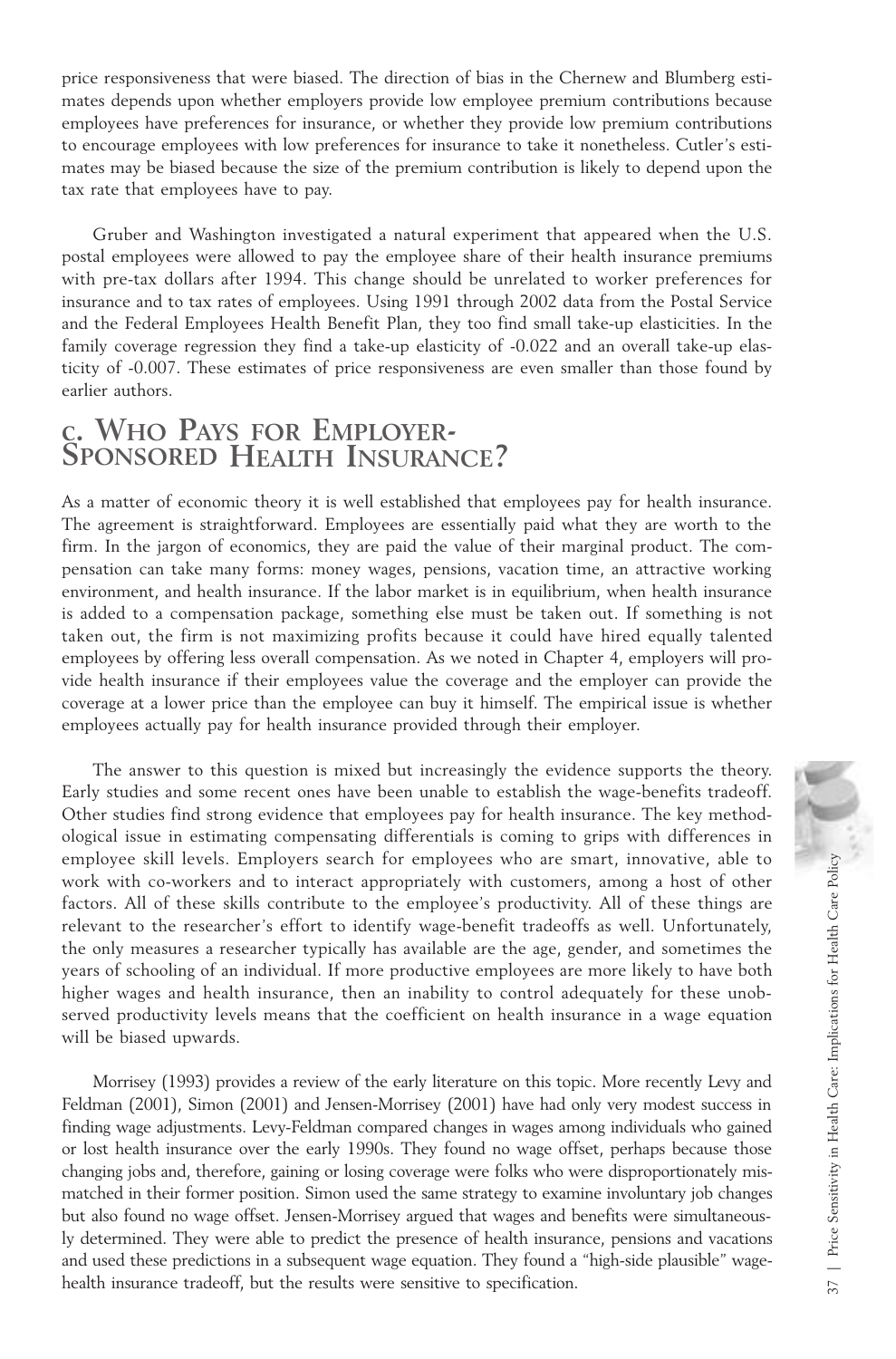The strongest of the compensating differentials analysis is that of Gruber (1994). He examined the effects of state mandated maternity benefits in New York, New Jersey, and Illinois in the late 1970s prior to the federal 1979 Pregnancy Discrimination Act. He conducted a "differences-in-differences-in-differences" analysis. That is, Gruber compared wages of affected and unaffected groups, before and after the enactment of the law, in states that did and did not enact the mandate. Thus, the effects in principle should not be contaminated by secular trends in wages, by systematic differences across states, nor by conditions common to the affected group. He found that affected groups, married women aged 20 to 40, had net lower wages sufficiently large to pay for the cost of the maternity benefits. Unaffected groups, those over age 40 and single men, had wages that were unaffected by the law. This is striking evidence of compensating differentials.

Miller (2004) used Consumer Expenditure Survey data from the late 1980s to look at the effects on wages of those who added or lost health insurance. He found that men losing health insurance had wages that were 10 percent to 11 percent higher. Sheiner (1999) examined the wage profile of men across their working lives. She argued that the wage-age profile should be flatter in markets where health insurance was more expensive. If there is a compensating wage differential, then older men in high cost markets will face higher wage adjustments than will similarly aged men in less costly markets. With data from the 1989-1990 period, she found that men's wages were \$113 lower per year of age in markets with higher insurance costs. Pauly and Herring (1999) used a similar technique to look at the wage profile by job tenure of those with and without health insurance. They too found evidence of lower wages in the presence of health insurance. Finally, Bhattacharya and Bundorf (2004) examined the incidence of health care costs of obesity. They found that obese employees with their own employer-sponsored health insurance pay for their higher expected medical expenditures in the form of lower money wages. The results are not found for those with coverage through alternative employer coverage nor for other types of non-health benefits. Thus, there is increasingly strong evidence of compensating wage differentials. Indeed, Guber (2000) in his major review of the literature concluded that there was strong evidence for full, or nearly full shifting of health insurance costs to wages.

A recent study by Goldman and colleagues (2003) provides unique insight into the sorts of tradeoffs workers are willing to make. They considered the wages and benefits provided in a single, large unnamed firm. This firm provided employees with wages and "benefits credits" that they could spend on health insurance, pensions, vacation days, etc. Employees could trade wages for additional benefits credits and vice versa. Health insurance premiums on all plans increased each year. When all health insurance premiums increased, the study found that employees switched to relatively less expensive health plans, took fewer other benefits, and reduced their take-home pay. The study found that a 10 percent increase in health insurance premiums led to increased insurance expenditures of only 5.2 percent because many employees shifted to relatively cheaper health plans offered by the employer. The bulk of these higher expenditures (71 percent) were paid for with lower take-home pay; the remaining 29 percent by giving up some other benefits. Thus, if insurance premiums increased, on average, by \$200, the typical employee spent \$104 more on coverage and paid for this by reducing take-home pay by \$74 and giving up \$30 in other benefits. If employers act as agents for their employees, one would expect them to make similar wage and benefit adjustments to accommodate higher cost health insurance. increased each year. When all health insurance permiums increased, the study tound that employees switched to relatively less expensive health plans, took fewer other benefits, and reduced their take-home pay. The study f

## **d. EMPLOYERS AS AGENTS FOR THEIR EMPLOYEES**

If employees effectively purchase their health insurance through their employers, how good a job do employers do as agents for their employees? There is remarkably little direct evidence on this question. The Commmonwealth Fund (Duchon et al. 2001) Health Insurance Survey reported that 74 percent of employees with employer-sponsored coverage thought that employers did a "good job" in selecting quality health plans. Thirteen (13) percent thought they did a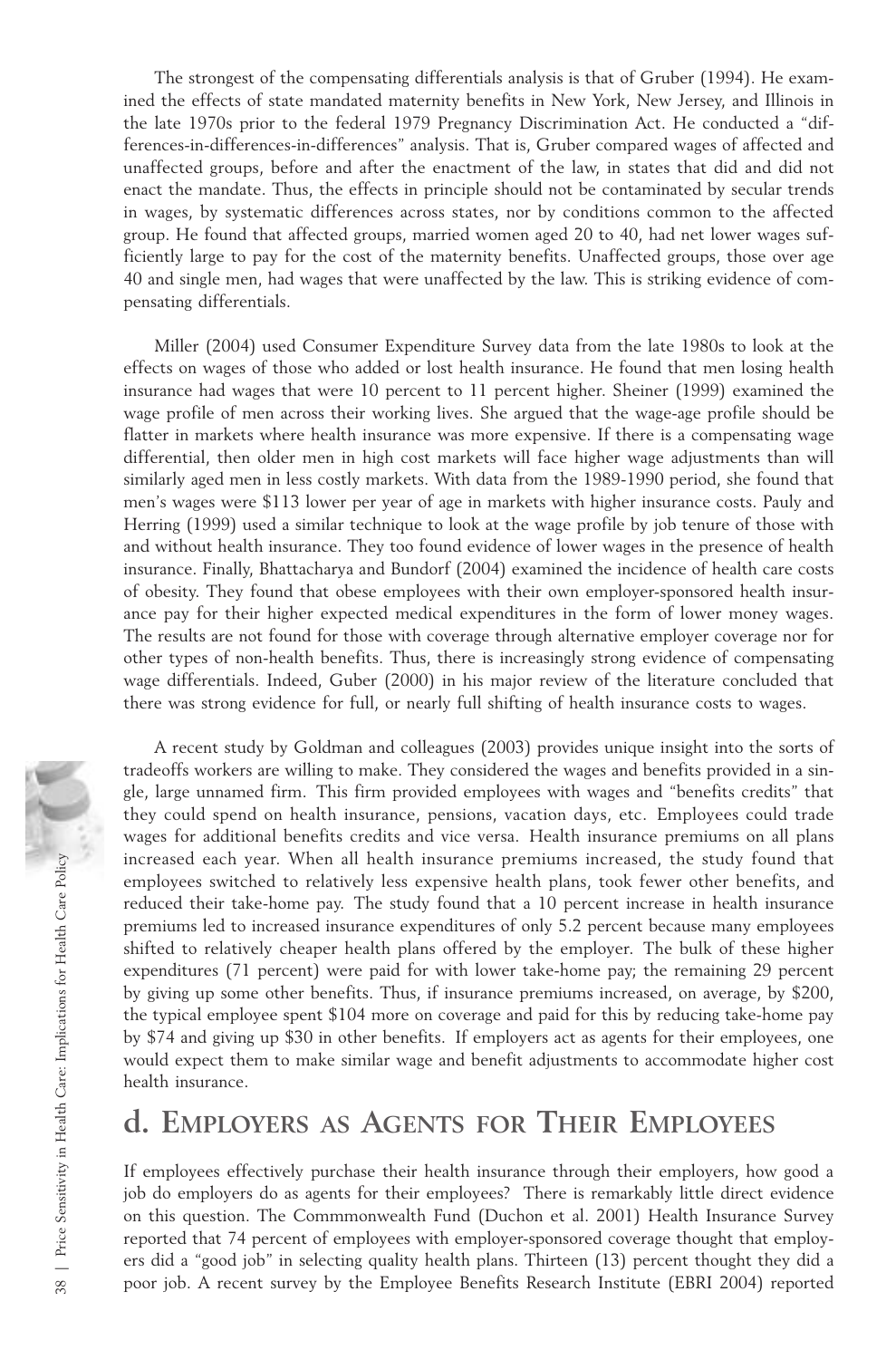that in 2004, 56 percent of employees were satisfied with the wage-benefits composition provided by their employer. Twenty-seven (27) percent would prefer more health insurance and lower wages while 11 percent wanted more wages and less health insurance. Somewhat inconsistently, the EBRI survey also found that over three-fourths of full- or part-time workers would prefer to have the employer-sponsored health insurance rather than the average health insurance expenditure as additional pay (EBRI 2004). See Figure V.2.



The NFIB Research Foundation (2003) found that small employers certainly perceive themselves as providing the mix of compensation desired by their employees. When asked "If you wanted to give your employees the equivalent of an additional \$1.00 per hour, [how] would you be most likely to give it to them?" over 73 percent responded that they would give the raise as wages or salary. Paid time off and health insurance benefits were very distant second and third responses. When asked "If your employees were to get the equivalent of an additional \$1.00 per hour, how do you think they [would] want the increase?" over 82 percent responded that their employees would want the increase as wages or salary.

Moran and colleagues (2001) tried to determine the extent to which employer health insurance plans reflected the diversity of preferences of their employees. They examined data from 22,000 firms in 10 states using a 1993-94 Robert Wood Johnson Foundation survey and linked the number of health plans and types of health plans offered to measures of the heterogeneity of the firm's workforce. They found that in a medium-sized firm, a two standard deviation increase in the gender heterogeneity increased the probability of offering multiple plans by 7.3 percent and the probability of offering multiple plan types by 4.4 percent. A similar change in age heterogeneity resulted in 8.6 percent and 12.0 percent increases in the probabilities of offering multiple plans and plan types, respectively. These results suggest that firms respond to employee preferences, but the effect sizes are quite small and were swamped by firm and establishment-size effects. the number of health plans and types of health plans offered to measures of the herrogeneity increase in the probability of offering multiple plans by 7.3 percent and the probability of offering multiple plan types by 4.4

Rather than accommodating employee preferences with respect to health insurance, Dranove, Spiers and Baker (2000) argue that employers have provided incentives for spouses to obtain health insurance coverage through their own workplaces rather than through family coverage. Using 1993-94 Robert Wood Johnson Foundation Employer Health Insurance Survey data, they found that firms with more female employees and with more part-time workers had higher employee premium contributions.

Vistnes, Morrisey and Jensen (2005), however, argue that such actions by employers may not reflect efforts to drive people away for family health insurance coverage. It is equally likely that employers are responding to preferences of employees in two-earner households who have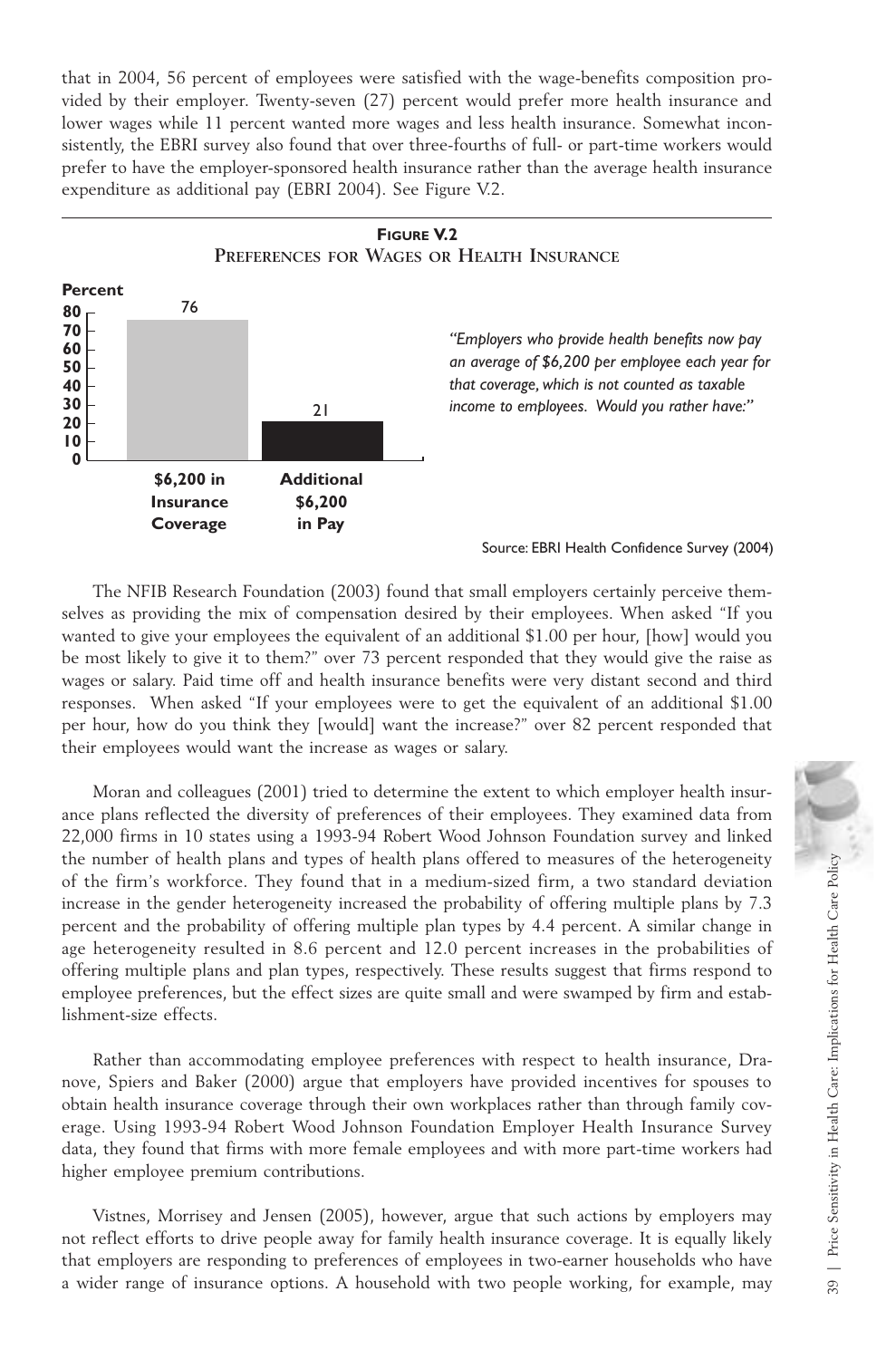prefer family coverage through one employer and no coverage through the other. Alternatively, they may prefer two single coverage policies, or some other arrangement. Vistnes and her colleagues used 1997 through 2001 Medical Care Expenditure Survey data from the employer list file to examine the effects of employee heterogeneity within a firm and the presence of twoearner households within an employers labor market. They estimated the "marginal employee premium contribution" (marginal EPC) for family coverage as a function of employee, establishment and market characteristics. The marginal EPC is the out-of-pocket premium for family coverage over and above that for single coverage. The results for the proportion of women in the establishment are summarized in Figure V.3. The marginal EPC does increase rapidly as the proportion of women in an establishment increases, but only in markets with a higher than average proportion of two-earner households (50 percent). In contrast, the marginal EPC declines with the share of women employees in markets with less than the average proportion of twoearner households (10 percent). The middle line in the figure traces the rise in premiums for firms in markets with the average (30 percent) proportion of households with two-earner households. Whether these findings reflect employers acting as agents for their two-earner household employees or employers seeking to cast off insurance coverage for employed spouses must await a test able to separate the two hypotheses. It is clear, however, that employers are sensitive to the insurance choices that modern households have available.





Source: Vistnes, Morrisey, and Jensen (2005)

## **e. TAXES AND HEALTH INSURANCE**

There have been a number of efforts to examine the effects of tax rates on the provision of employer-sponsored health insurance. Because employer-sponsored health insurance is not treated as taxable income, differences or changes in federal and state income tax rates can serve as a source of price variation that would allow researchers to directly examine the impact of tax policy, but also allow them to estimate the price responsiveness of employer-sponsored coverage.

The data and methodological challenges in this approach are not trivial. Ideally, one would like information on family income from all sources and the federal and state income taxes as well as Social Security and Medicare payroll taxes that are relevant to them. In addition, one needs some information on the nature of the health insurance coverage these families have or have access to.<br>
Have access to the control of the control of the control of the control of the control of the control of the care of price icy, but also all<br>
The data a like information well as Social needs some in have a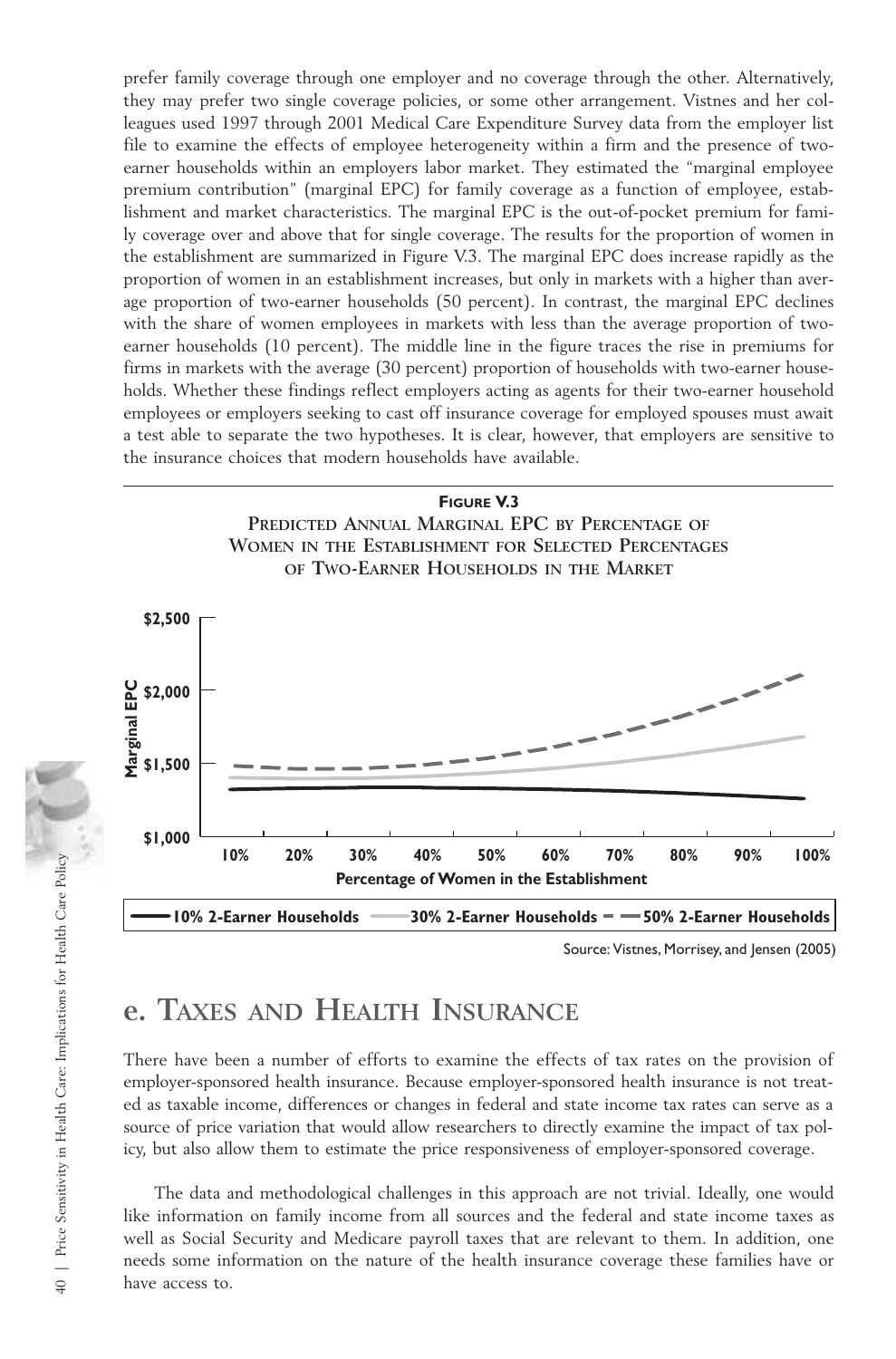Early work found large estimates of tax-price responsiveness. Long and Scott (1982) found that a 10 percent increase in the marginal tax rate resulted in a 2.2 percent increase in the proportion of total compensation received as non-wage benefits; the proportion of compensation received as health insurance was estimated to increase by 4.1 percent. This study analyzed annual national data 1947 through 1979 and treated the family's tax rate as independent of employment or coverage decisions. The model, however, is likely to be mis-specified because it does not adequately control for other time varying factors. Sloan and Adamache (1986) found a 10 percent tax increase to be associated with a 6 percent increase in the proportion of compensation paid in life and health insurance. Like Long and Scott they computed a marginal tax rate from family income; this approach introduces potential causality problems in as much as family tax rates depend upon health insurance decisions.

Other studies have relied on differences in state income tax rates to motivate health insurance coverage decisions. Royalty (2000) is the most recent example. She used 1988 through 1993 Current Population Survey (CPS) data on family income and employer-sponsored health insurance coverage to examine the effects of differences in state income tax rates for median income households. She found that a 1.0 percentage point increase in tax rates increased the probability of having employer coverage by 0.8 to 1.0 percentage points. This implies a net tax price elasticity of -0.57 for a person with a marginal tax rate of approximately 48 percent. This is on the lower end of the range of earlier studies using this approach. Gruber and Lettau (2004) criticize this approach, arguing that those states with the highest tax rates may also be the states in which residents have a substantial taste for insurance.

The strongest study of tax price responsiveness to date is that of Gruber and Lettau (2004). They use 1983 through 1995 data from the Employment Cost Index to get detailed information on wages and the value of non-wage forms of compensation on nearly 204,000 jobs from over 48,600 firms. CPS data by industry, occupation, wage and state are used to impute average demographic characteristics and other income sources to the job. Based on these characteristics, tax rates are computed for married and single, itemizers and non-itemizers in the relevant state of employment using the NBER's tax simulation model. In essence, the study team imputes likely marginal tax rates (inclusive of federal and state income taxes and Social Security and Medicare payroll taxes) to each job. They then compute the tax-price of employer-sponsored coverage. The tax-price is essentially 1 minus the relevant marginal tax rate. As one's marginal tax rate increases, the tax-price of employer-sponsored health insurance declines.

Gruber and Lettau found an insurance offer elasticity of -0.25. A 10 percent increase in the tax-price is associated with a 2.5 percent reduction in the probability of having insurance through an employer. In addition, the generosity of coverage is more responsive to tax-prices than is the overall coverage decision. A 10 percent increase in the tax-price was associated with a 7.1 percent reduction in spending on health insurance. These estimates are in the mid-range of the coverage elasticity estimates and on the high end of the expenditure estimates. Elasticity estimates for small firms, those with less than 100 employees, indicated that they were roughly twice as price sensitive as the average firm. Offer and expenditure price elasticities were -0.54 and -1.34, respectively for the small firms. Gruber and Lettau found an insurance offer elasticity of -0.25. A 10 percent increase in the having insurance through an employer. In addition, the generosity of coverage is more responsive to tax-prices than is the overa

## **f. PRICE SENSITIVITY AND SMALL EMPLOYERS**

The provision of health insurance by small employers attracts particular attention because small employers have been the least likely to provide coverage to their employees. The NFIB National Small Business Poll reported in 2003 that 48 percent of small businesses provided health insurance. However, coverage varies widely based on firm size. Only 41 percent of businesses with less than 20 employees offered health insurance, while 78 percent of those with 20 or more employees did so (Morrisey 2003). As Figure V.4 shows, the principal reason given for not offer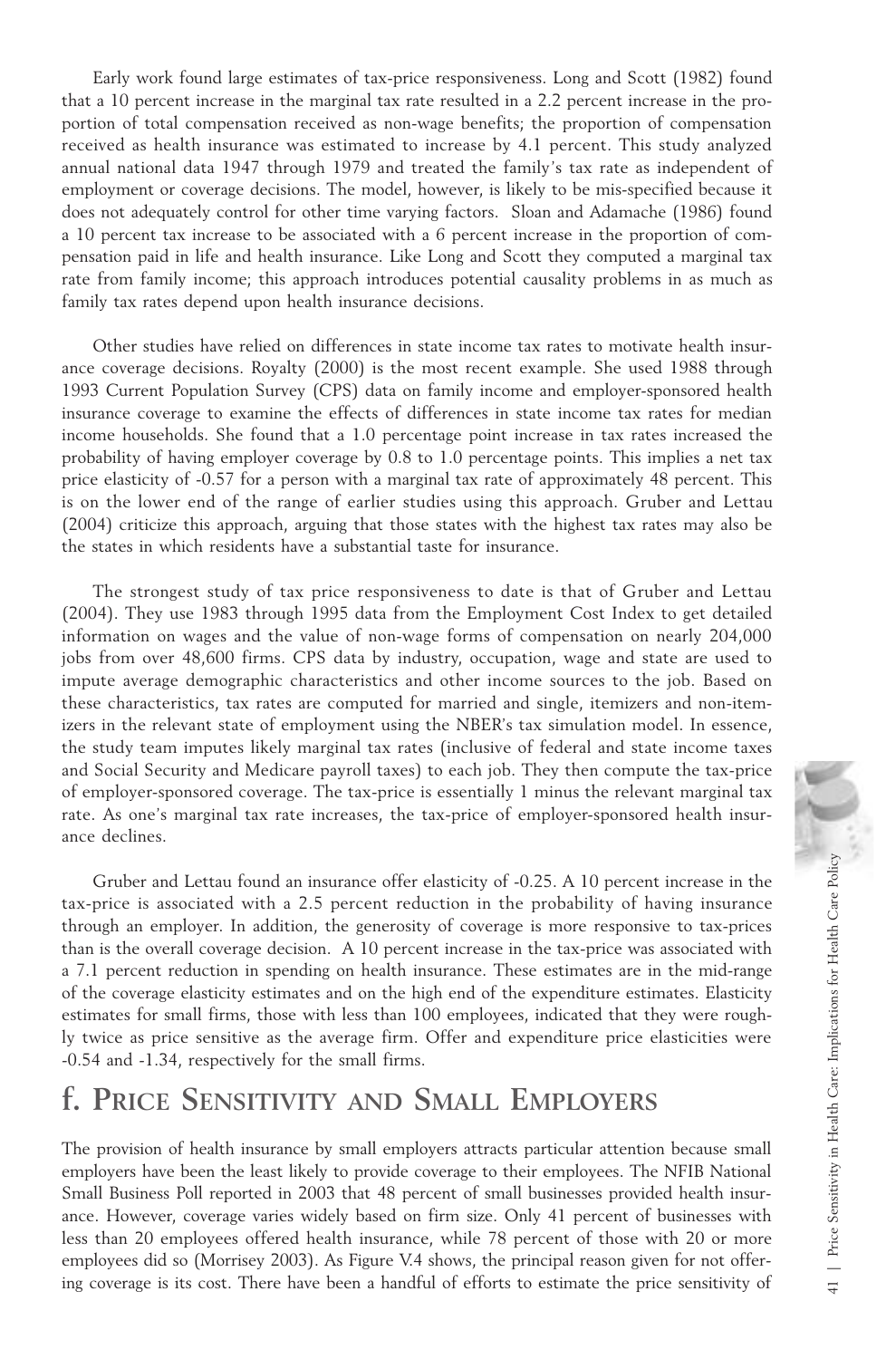small business for health insurance coverage. There have been even more policy efforts to try to influence the coverage decisions in the small group market with an eye to expanding coverage.



**FIGURE V.4**

NFIB National Small Business Poll (Morrisey 2003)

Feldman et al. (1997) were among the first to rigorously investigate the extent of price sensitivity among small employers. They used a survey of 2,000 Minnesota firms to examine the effects of premiums, worker characteristics, and competitor actions on the decision to offer coverage in 1993. The principal difficulty in this sort of direct analysis is determining the relevant insurance premium for those firms that did not offer coverage. Feldman and colleagues used characteristics of firms with coverage to predict premiums charged and they used these predicted values in their analysis of offer decisions. They found that a 1 percent increase in single coverage premiums was associated with a 3.9 percent decrease in the probability of offering coverage. A 1 percent higher family premium was estimated to reduce the probability of offering family coverage by 5.8 percent. Other studies have used less sophisticated techniques to arrive at premiums for the firms that did not offer coverage. Leibowitz and Chernew (1992), Jensen and Gabel (1992), and Marquis and Long (2001) used list prices from insurers, state average premiums, and quotes from recent shoppers. The range of premium elasticities, however, was very broad, from -0.1 to -2.5.

Hadley and Reschovsky (2002) used a nationally representative Robert Wood Johnson Foundation survey of over 11,000 small firms with less than 100 employees conducted in 1997. They essentially follow the Feldman et al. approach but were more careful in worrying about selection of firms offering coverage. Overall, they found a much smaller small-firm premium elasticity, -0.54. That is, a 10 percent increase in premiums was associated with a 5.4 percent reduction in the probability that a small firm offered health insurance. A particular strength of their study was the derivations of estimates of price sensitivity across firm sizes and levels of employee income. As might be expected, the smallest of small firms, those with less than 10 employees, were the most price sensitive (elasticity of -0.63); a 10 percent increase in premiused characteristics of tirms with coverage to predict premiums charged and they used the probability of offering<br>
gele coverage permiums vas associated with a 3.9 percent decrease in the probability of offering<br>
geoverag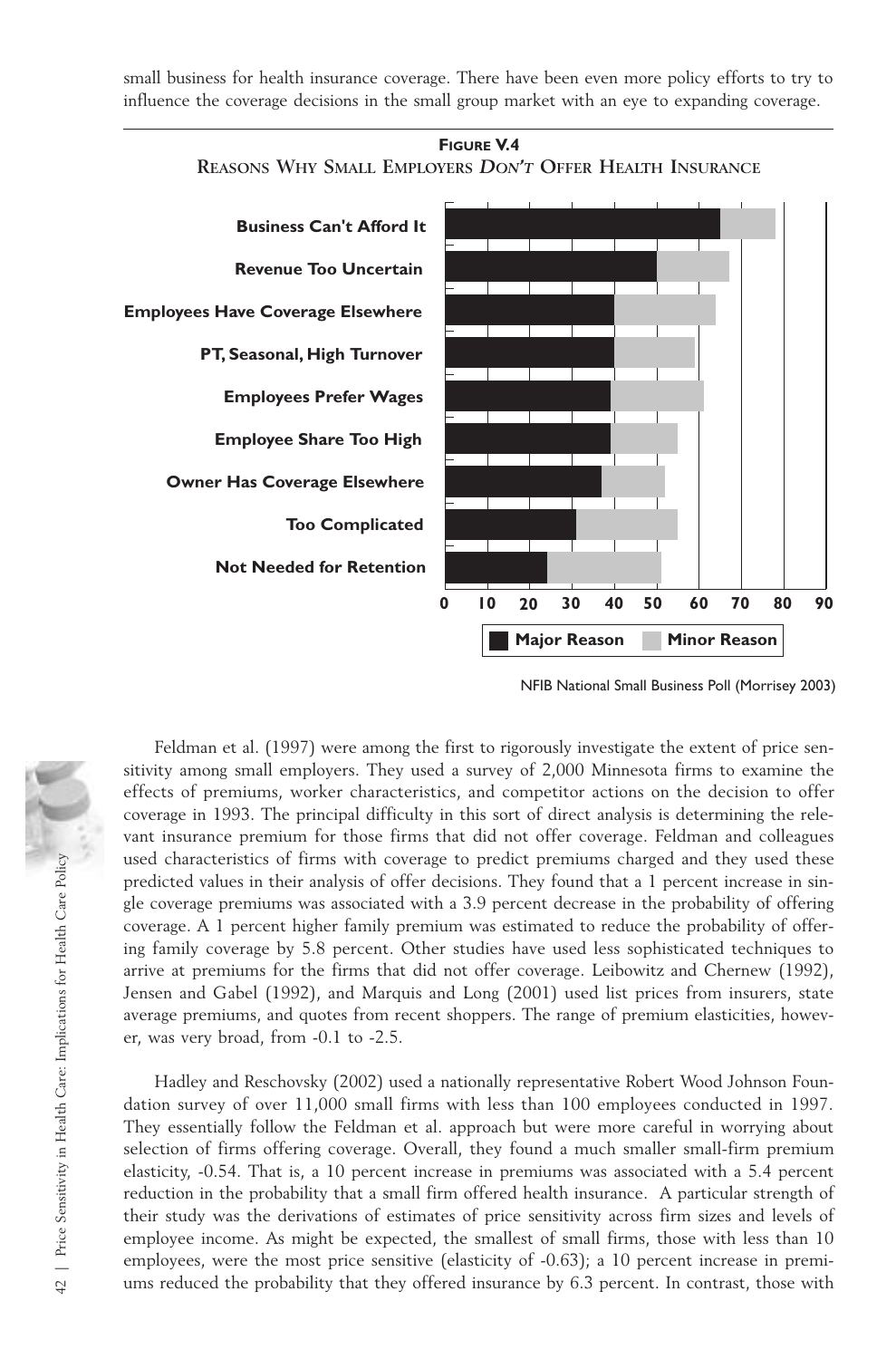50 to 99 employees, had an elasticity of only -0.03. Firms with a preponderance of low-wage earners were the most sensitive to premiums. If more than 75 percent of the employees earned \$7 per hour or less, the premium elasticity of insurance offer was -1.18. Firms that had higher proportions of more highly paid employees had less price sensitivity.

Gruber and Lettau (2004) also provided detailed analysis of small employers, but over the 1983-1995 period. They, too, found that small employers, those with less than 100 employees, were more price sensitive than employers overall. The offer elasticity in their study was -0.54 (compared to -0.25 for all firms). They also found that small firms' expenditures on health insurance are more price sensitive with an expenditure elasticity estimate of -1.34 compared to -0.45 for large firms.

State legislators have been active in trying to reform the small-group market with an eye to making insurance more affordable for smaller firms. These efforts have been unsuccessful in large part because the reforms do not make health insurance more affordable for many small businesses.

Some states have enacted reforms limiting medical underwriting or enacting provisions dealing with pre-existing conditions or waiting periods (Jensen and Morrisey 1999). These provisions are a two-edged sword. Medical underwriting, for example, seeks to set higher premiums for firms with higher expected claims experience and lower premiums for those with lower expected claims. If medical underwriting is prohibited, those firms with reasonably healthy workers will find they face higher premiums since they are now pooled with higher cost groups. On the other hand, firms with less healthy employees will face lower premiums. The premium sensitivity estimates just reported suggest that firms with healthy employees will disproportionately drop coverage and those with disproportionately unhealthy employees will buy coverage. The result will be churning with respect to which firms offer coverage and the net effect on coverage will depend upon which effect dominates. A similar analysis can be presented for limitations on waiting periods and pre-existing conditions.

As a consequence, it is perhaps not surprising that the empirical literature on state small group reform efforts have been virtually unanimous in finding no effects on the proportion of small firms offering coverage. In early work Jensen and Morrisey (1999) found that underwriting provisions, premium regulation, and exemption from state insurance mandates had no effect on the likelihood that a firm offered coverage. Long and Marquis (2001/2002) examined a "second generation" of reforms focusing on guaranteed issue and medical underwriting. They, too, found no effect of the laws. The effects of "bare bones" laws that excluded small firms from state mandates is perhaps surprising. One explanation offered is that employees don't want limited benefit packages; a second is that the bare-bones legislation has sometimes done more than just eliminate state mandated benefits, it has also specified very undesirable benefit packages with limited days of hospitalization, for example.

Finally, it is worth noting that one important reason that small firms do not offer coverage is that their employees do not value the coverage. Monheit and Vistnes (1999) examine this issue. The basic logic goes as follows: firms have different costs of providing health insurance and, in general, it is believed that small firms have insurance costs per employee that are larger than bigger firms. Then, if these costs are passed on to employees, the compensating wage differential will have to be larger in small firms than in larger ones. Look at it from the employee perspective. Not all of them value health insurance. Some have coverage through a spouse or a parent. Some have access to Medicare or VA coverage. Some simply do not want to spend anything on insurance that they do not think they will need. For any of these reasons, such employees will prefer higher money wages to lower wages and health insurance. Thus, in functioning labor markets, those employees who do not value insurance coverage will be disproportionately drawn to firms that do not offer coverage—and firms that find health insurance more costly will be less likely to offer it. The upshot is that firms that do not offer coverage will disproportionbound no effect of the laws. The effects of "bare bones" laws that excluded small firms from state mandates is perhaps surprising. One explanation offered is that employes don't want limited benefit packages, a second is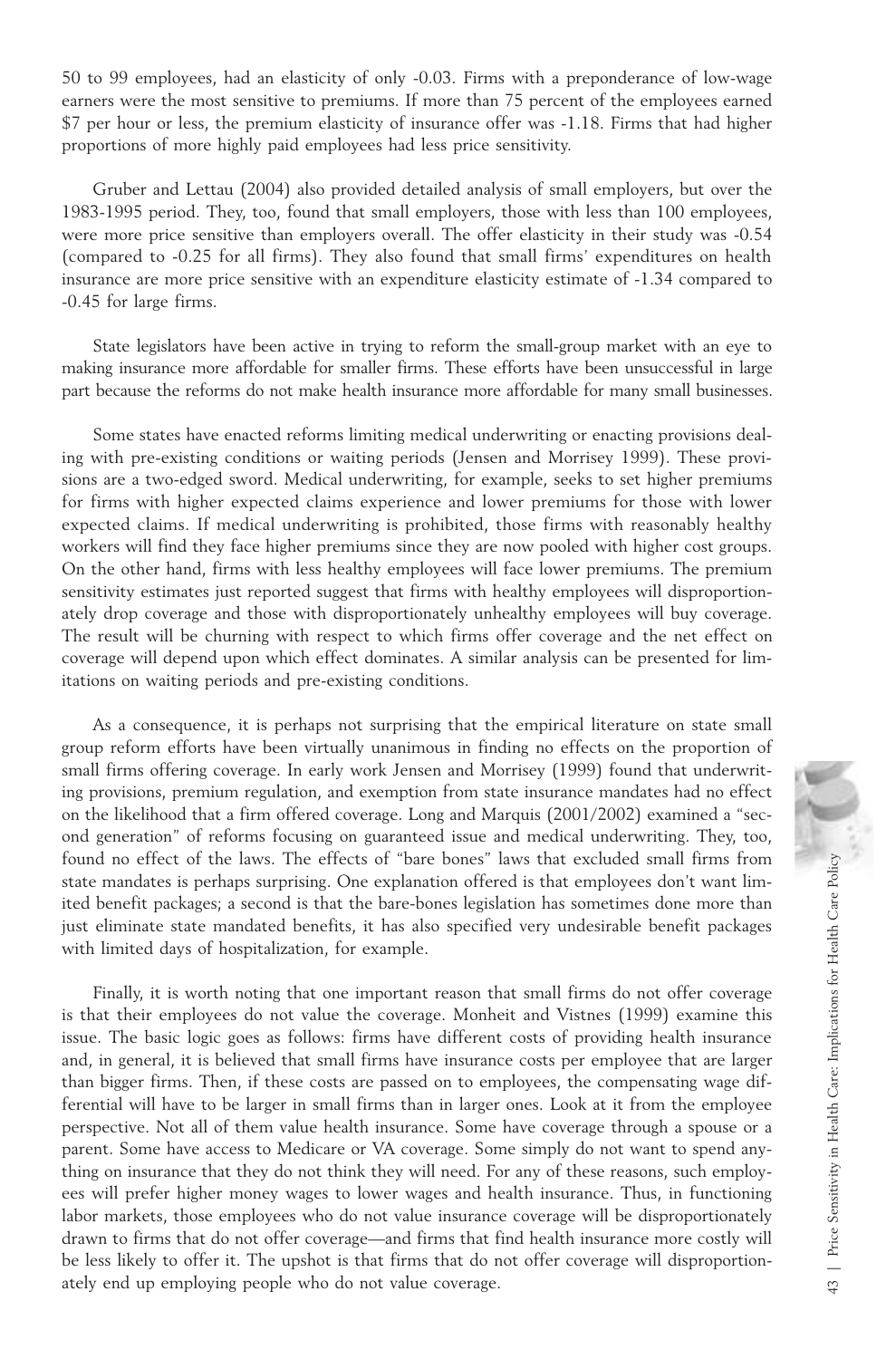Monheit and Vistnes (1999) examine this scenario using the 1987 National Medical Expenditure Survey. The survey had information on employer insurance offerings and a series of questions on employee views about whether they needed health insurance, whether health insurance was worth the cost, and whether they thought they were more likely to take risks than were others. Monheit and Vistnes concluded, "Our results for single workers are consistent with this sorting behavior and suggest that preferences may be as important as worker characteristics in explaining the health insurance status of uninsured workers with weak preferences" (p. 783). Thus, if employees don't value coverage, they will have low price sensitivity and won't buy coverage. This is consistent with the small take-up elasticities reviewed earlier.

## **g. THE INDIVIDUAL INSURANCE MARKET**

There have been remarkably few studies of the price sensitivity in the non-group insurance market. The best of these studies is recent work by Marquis et al. (2004) who used 1996-2001 data from the CPS, the Survey of Income and Program Participation (SIPP), and the National Health Interview Survey (NHIS) to estimate price responsiveness among California families who did not have group or public sector coverage. One of the major difficulties in estimating non-group coverage decisions is obtaining the relevant insurance premium. Marquis and her colleagues addressed this by constructing a premium that would likely be paid by a standardized population based upon the actual premiums and coverage offered by the three largest individual insurers in the state. (They provided coverage to approximately 80 percent of the individually insured market.) These premiums were then assigned to individuals based upon age, year, and county of residence. Two approaches were considered. First, the premiums could be assigned based upon a random plan (weighted by market share) available to the candidate individual. Second, one could assign the least costly plan. The authors report that these options made little difference to the results, but they report the least costly plan estimates.

Marquis and colleagues found that, overall, a 10 percent increase in the tax-adjusted price of individual coverage (since some individuals are self-employed), reduced the probability of having individual coverage by 2.0 percent to 4.4 percent. The range of results arises because of the different data sets used. Younger people and the self-employed tended to be more price sensitive, while those with higher incomes were somewhat less price sensitive across age and employment settings. Those under age 35, self-employed and with a family income below 200 percent of poverty were the most price sensitive with elasticity estimates of -0.7 to -1.2. Those over age 35, not self-employed and with family incomes over 400 percent of poverty were least responsive to price. Their elasticity estimates ranged from -0.03 to -0.07.

These results are generally consistent with the few other studies that used national data. Marquis and Long (1995) found estimates for working families without group coverage in the -0.30 to -0.55 range. Herring and Pauly (2001) report elasticities of -0.3 to -0.4. In contrast, however, Gruber and Poterba (1994) looked only at self-employed families and found much larger price responsiveness, in the -0.5 to -1.0 range overall, and -1.8 for individuals. This study had the advantage of looking at a natural experiment, the 1986 Tax Reform Act, which changed marginal tax rates. It's findings are not inconsistent with the self-employed estimates in the Marquis et al. study. responsive to price. Their elasticity estimates ranged from -0.03 to -0.07.<br>
These results are generally consistent with the few other studies that used national data. Marcus and Equall of the outlines in the outlines of

## **h. SUMMARY**

The picture of price responsiveness is not as clear for health insurance as it is for health services. There has not been a single unifying study that addressed the key issues in a systematic and consistent fashion. Nonetheless, there have been a rather large number of carefully conducted studies that have taken advantage of existing data. Further, the sophistication of the methods used has improved dramatically in just the last few years. I draw eight conclusions from this literature.

First, there is considerable price sensitivity on the part of insured employees. They will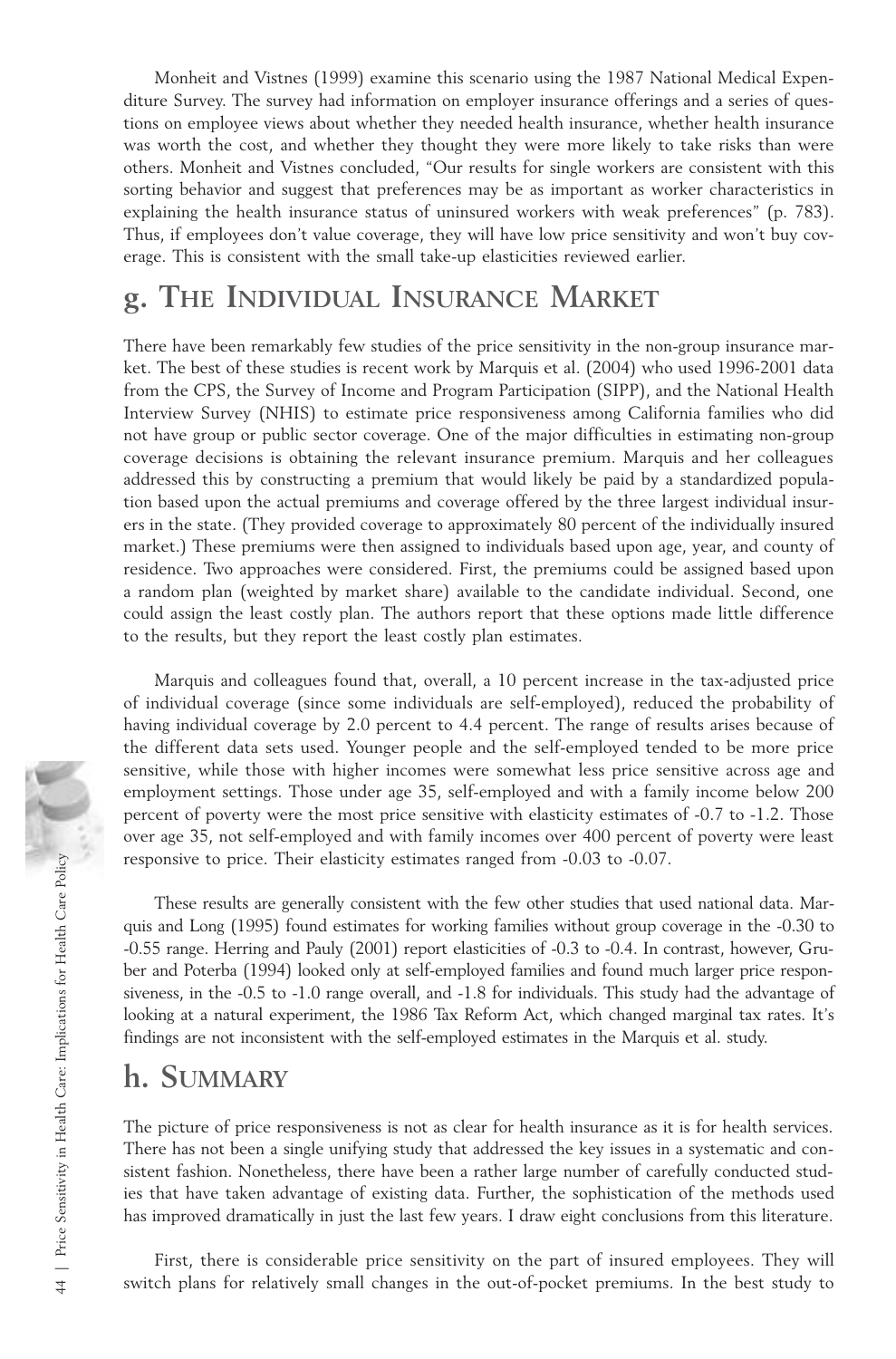date, Feldman et al. (1989) found that in a firm in which HMOs enrolled 50 percent of the single employees, an HMO with 30 percent of this pie would lose 78 percent of its share of these employees if it raised the out-of-pocket premium by \$5 (\$9 in 2004 dollars). Findings of this sort are corroborated by other work by Dowd and Feldman (1994/95), Buckmueller and Feldstein (1996) as well as earlier work.

Second, while the size employee premium contributions play a large role in the choice of health plan, the price responsiveness of employees for any health plan is relatively low. That is, changes in the out-of-pocket premium have only a small impact on the decision to take-up insurance offered by an employer. The take-up elasticity estimates across studies are pretty consistent and range from -0.01 to -0.09. These suggest that small changes in out-of-pocket premiums have little impact on coverage. However, these small elasticities, when coupled with the large increases in out-of-pocket premiums that have been observed over the 1990s, are able to explain all of the drop in employer-sponsored coverage.

Third, as a matter of economic theory it is virtually a given that employees pay for health insurance in the form of lower wages or reductions in other forms of compensation. The empirical evidence for this proposition has historically been very weak. However, work by Gruber (1994), Miller (2004), Shiener (1999) and Bhattacharya and Bundorf (2004) have gone a long way to establish that employees, indeed, do pay for their health insurance.

Fourth, if employees pay for their health insurance, their employers in some sense serve as their agents. The evidence on how well they play this role is weak. There are relatively soft studies that report that employees, for the most part, are satisfied with the choices their employers have made for them. More rigorous studies by Dranove et al. (2000) and Vistnes et al. (2005) establish, at least, that employers pay attention to the broader insurance choices that employees have available to them. More work in this area is clearly in order.

Fifth, tax policy affects the provision of employer-sponsored health insurance. This relationship was shown empirically with work in the mid-1980s. More recent efforts have made great strides in putting together data sets that better reflect the relevant marginal tax rates and the nature of coverage. In the best of this work, Gruber and Lettau (2004) have shown an offer elasticity of -0.25 and an insurance expenditure elasticity of -0.71. That is, when the "tax-price" of insurance increases by 10 percent, we should expect a 2.5 percent reduction in the probability that a firm will offer coverage and a 7 percent reduction in insurance spending by employers on behalf of their employees. A "tax-price" is simply 1 minus the relevant marginal tax rate. A higher tax-price means that tax rates have fallen. The next wave of tax-related studies needs to focus on the effects of flexible spending and health savings accounts. These tax programs have the effect of sheltering employee premium contributions from taxes. Among other things, they lower the real cost of employee premium contributions and they allow for more transparency in demonstrating that it is employees who pay for employer-sponsored insurance coverage.

Sixth, small firms appear to have modest price sensitivity for health insurance. The growing number of estimates put the offer elasticity in the range of -0.54 to -0.63. The smallest of the small firms are more price sensitive than are those with 25 or more employees. While this degree of price sensitivity is much greater than that of large firms, it nonetheless, does not suggest that modest incentives to offer coverage will have large impacts. One of the reasons for this is that smaller firms have a comparative advantage in offering wages rather than insurance as compensation. Insurance tends to be relatively more expensive for smaller firms. As a consequence, small businesses will tend to attract people who disproportionately do not highly value health insurance (Monheit and Vistnes 1999). In short, one of the reasons small employers do not offer coverage, is that their employees do not value it. behall of their employees. A "tax-price" is simply 1 minus the relevant marginal tax rate. A high-<br>or trax-price means that tax rates have fallen. The next wave of tax-related studes needs to focus<br>for the ffect of shelte

Seventh, there have been a number of efforts to "reform" the small group insurance mar-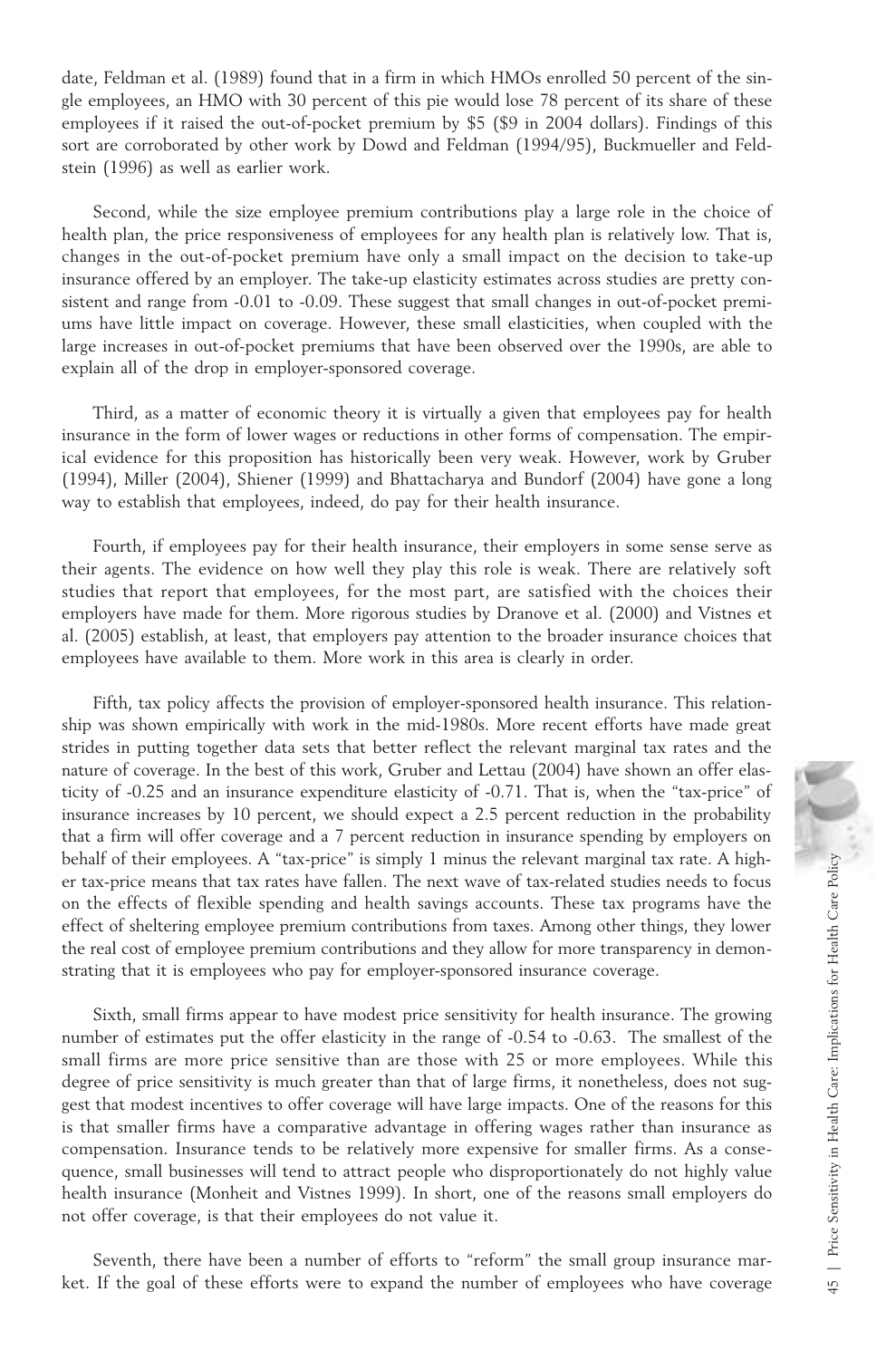through a small employer, then these reforms have failed (Jensen and Morrisey, 1999) and Long and Marquis (2001/02). I suspect they have failed because the legislation does not appreciate that small firms are different, one from another. A reform that lowers the premiums for relatively unhealthy groups has the effect of also raising premiums for healthy groups. The net effect appears to have been little to no impact on coverage.

Finally, there is beginning to be some research examining the price sensitivity of people in the non-group or individual insurance market. The results suggest that the overall elasticity for these folks is in the range of -0.2 to -0.4. Younger self-employed people with incomes within 200 percent of the poverty line were the most price sensitive while older employed people with higher incomes were less responsive to prices. Given the attention that the individual market is likely to get from those interested in tax credits and those interested in minimizing the role of employers in health insurance decisions, much more work is needed in this area.

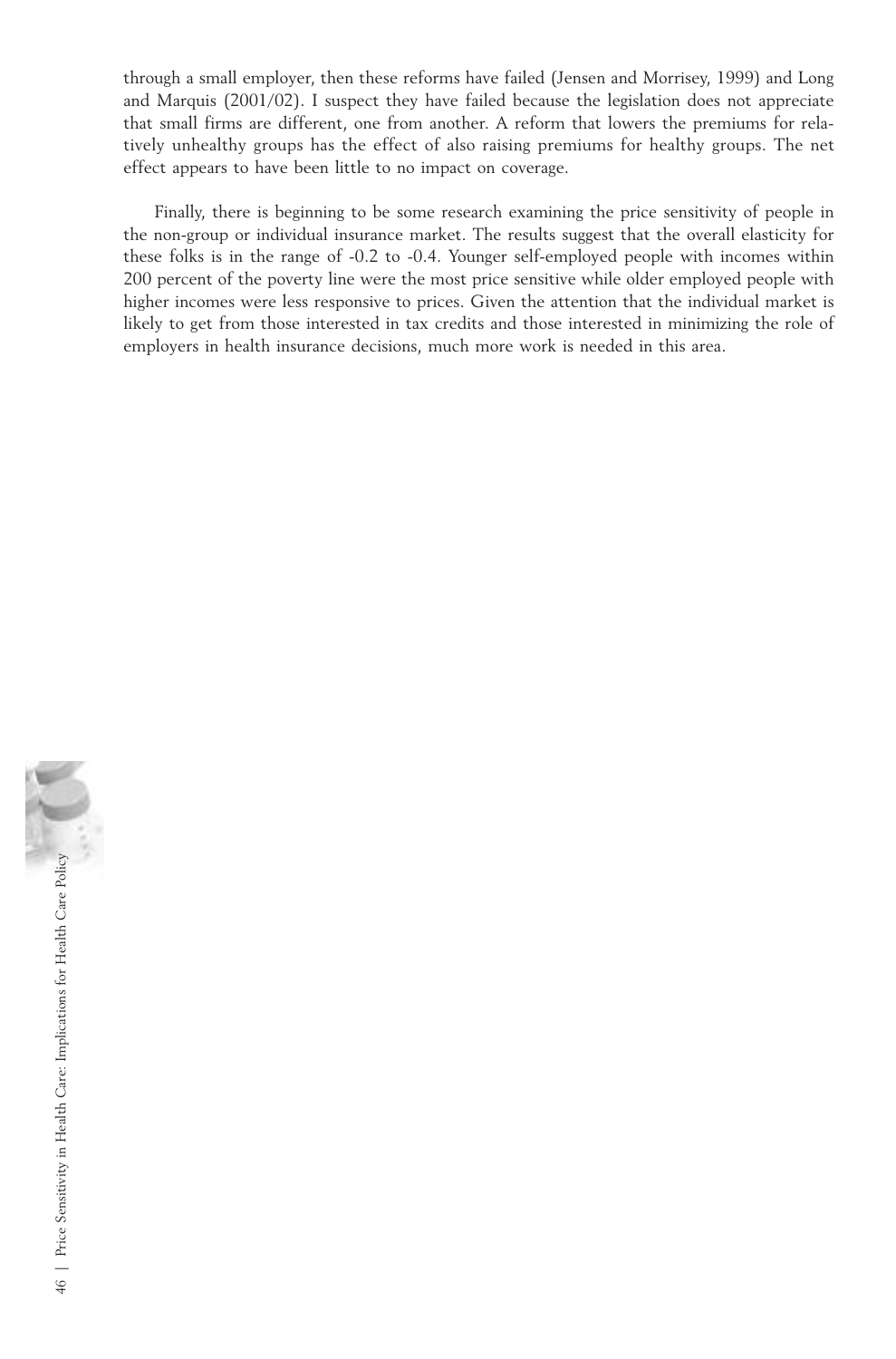## **CHAPTER VI: ENHANCING PRICE RESPONSIVENESS**

From the foregoing chapters it is clear that there is a fair degree of price responsiveness in the demand for health services. There is considerable price sensitivity among employees in the choice of health insurance plans, but substantially less for insurance overall. This chapter discusses mechanisms that could be used to enhance price competition in the health services and health insurance markets.

At its most abstract level, three things can be done to make people more price sensitive.

- One can raise the price that people have to pay for a product. At a higher price, we have the incentive to more carefully consider whether a good or service is worth the resources it takes to get it. The higher price also gives us greater potential gains from searching to find substitutes for the product.
- One can encourage the provision of information concerning the product. With better information, people can more easily see the similarities and differences between products. In this way we can judge the relative value of products and providers and can better act on price information.
- One can reduce the transactions costs associated with searching for and buying the product. This involves the elimination of barriers to exchange. Price sensitivity is enhanced if laws restricting price competition are eliminated, if new entrants are allowed to provide services, and if buyers are allowed to purchase only those products which they find worth the price.

In health care there are a number of opportunities to enhance price sensitivity. The biggest potential lies in raising the out-of-pocket prices that we face for health services and, particularly, for health insurance.

This is not a call for higher medical care prices! Rather, it is a recognition that we buy medical services in a world in which insurance artificially lowers the price of medical services. This encourages us to buy more medical services. Tax laws artificially lower the price of health insurance, encouraging us to buy more. Efforts to break this link will result in higher out-of-pocket payments somewhere along the line. However, this will result in lower utilization of medical services and fewer medical care expenditures.

The following sections first discuss mechanisms in the health services sector which would enhance price sensitivity. The focus will be on the use of higher deductibles and copays as a means of raising out-of-pocket prices. This also implies the provision of better information on effective services and treatments and on the quality of providers. Consumer directed health plans fit in this effort, but they need not be the only approach. Other efforts such as utilization management, for the most part, have been unsuccessful; we can stop using many of them and lower costs a bit. Selective contracting is the key to managed care. It was extraordinarily successful in using competition effectively and obtaining lower prices. It can do so again. This is not a call for higher medical care prices! Rather, it is a recognition that we buy medical services in a world in which insurance artificially lowers the price of medical services. This more emocarging us to buy m

Second, there are a number of government actions that have not proven to be successful in controlling costs and often get in the way of effective price competition. These should be elim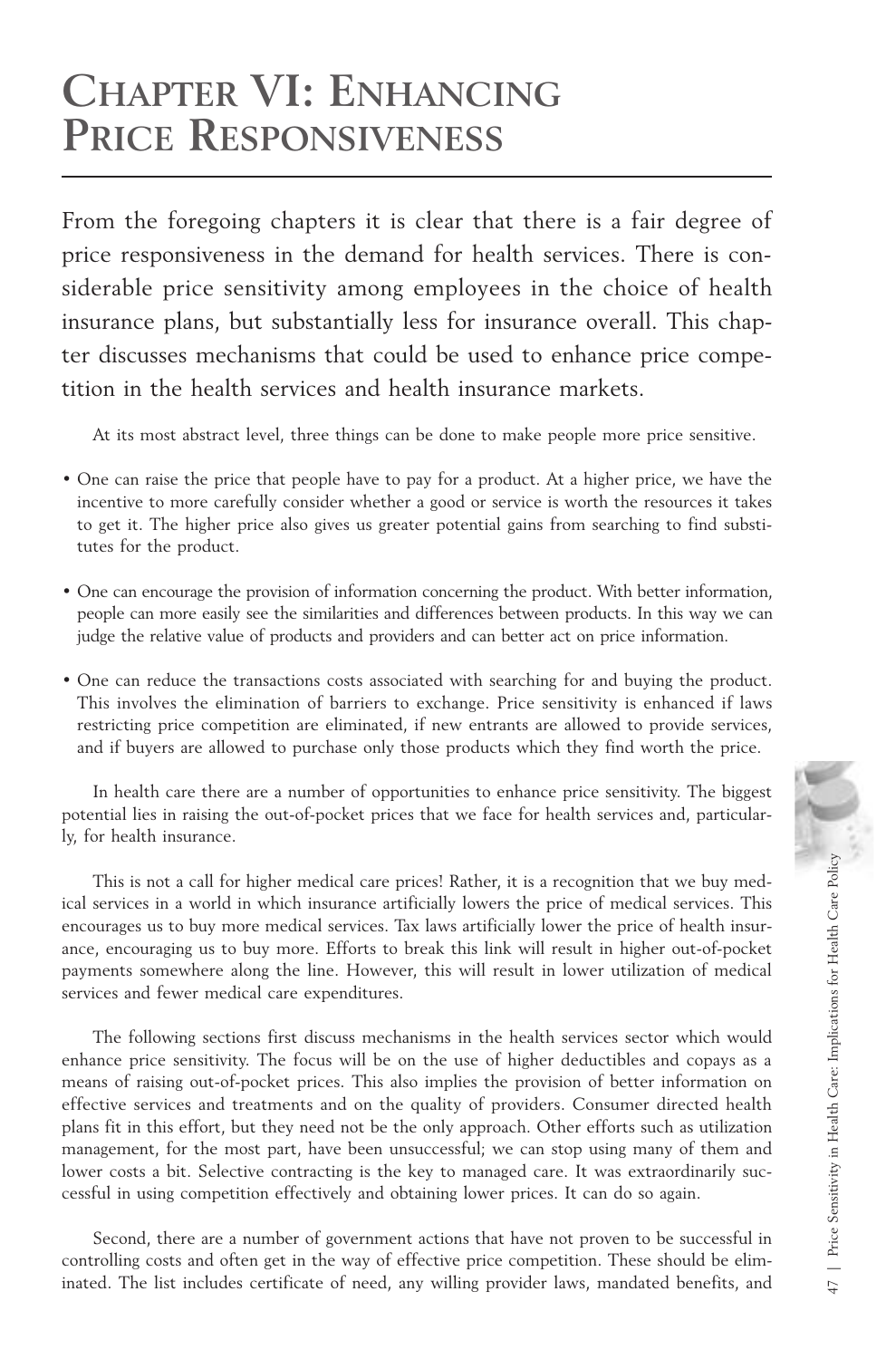efforts at small group reform. However, there are other actions that government needs to continue and expand. There needs to be continued vigilance in enforcing the antitrust laws as they apply to health care markets. There need to be expanded efforts to measure quality and to assure that information on quality and price are available to consumers.

Finally, there should be fundamental changes in the tax treatment of employer-sponsored health insurance. Ideally this would involve inclusion of employer-sponsored health insurance in the taxable income base together with a lowering of the marginal tax rates, leaving tax receipts unchanged. Short of this, we should replace the current exclusion of employer-sponsored health insurance from taxes with a refundable tax credit.

## **a. PRICE SENSITIVITY IN THE PURCHASE OF HEALTH SERVICES**

### **1. ENCOURAGE THE USE OF LARGER COPAYS AND DEDUCTIBLES**

The evidence for the RAND Health Insurance Experiment and the subsequent research on the price sensitivity of health care services makes it clear that copayments and deductibles are very effective at reducing the use of ambulatory services: physician, dentist, and mental health visits, and prescription drugs. They are less effective in reducing inpatient use. Thus, health insurance plans of all sorts should employ higher copays and substantial deductibles as a means of controlling ambulatory service use. Higher out-of-pocket payments give each of us an incentive to consider whether a particular service is worth the cost. When a pediatrician's office visit only costs a \$15 copay, we will use such visits as long as our family gets \$15 of benefit—even if the full cost of the visit is \$60. By raising copays to \$30 or \$45 we will only use those visits if we think the benefits are at least equal to the copay. Deductibles can play an even stronger role. With a \$1,000 deductible, many of us will not expect to have spending of that level, so we will view the price of the pediatrician's visit at the full \$60 and use fewer visits.

Health plans appreciate the effects of copays and deductibles. It was not that long ago that HMOs advertised the fact that there was no out-of-pocket payment associated with the use of their ambulatory services. Those days are now long gone. Ten dollar, \$20 and \$30 copays are common in managed care organizations precisely because they reduce the use of the less valuable ambulatory services.

Plans with higher copays and deductibles have lower premiums. If one is willing to pay something approaching the full cost of care for these types of expenditures, one is not burdened with the additional use of ambulatory services by others in the health plan. One can easily see this by going to one of many Web sites that offer health insurance, such as ehealthinsurance.com. Follow the links and see how the premiums fall with a willingness to accept higher deductibles and copays. Similar comparisons are available to employers all the time. By accepting higher deductibles and copays in exchange for lower health insurance premiums, consumers are trading away higher insurance premiums over which they have no control, for higher copays and deductibles that they control by their decisions to use services.

The current interest in "consumer directed health plans" takes advantage of the learning on the effectiveness of deductibles and paying greater out-of-pocket prices for health services. Such plans have a high deductible, often \$1,000 or \$2,000. After satisfying the deductible one has a relatively standard traditional or managed care insurance plan. This high-deductible plan is linked with a "Health Savings Account" that provides a tax-sheltered account from which to pay for the out-of-pocket expenses. The real strength of these plans is that they do give the consumer the incentive to decide whether a particular service is worth a price that is somewhat closer to its actual market price. As such consumers will use less care. They also have an incen-Plans with higher copays and deductibles have lower premiums<br>something approaching the full cost of care for these types of expendii<br>with the additional use of ambulatory services by others in the health<br>this by going to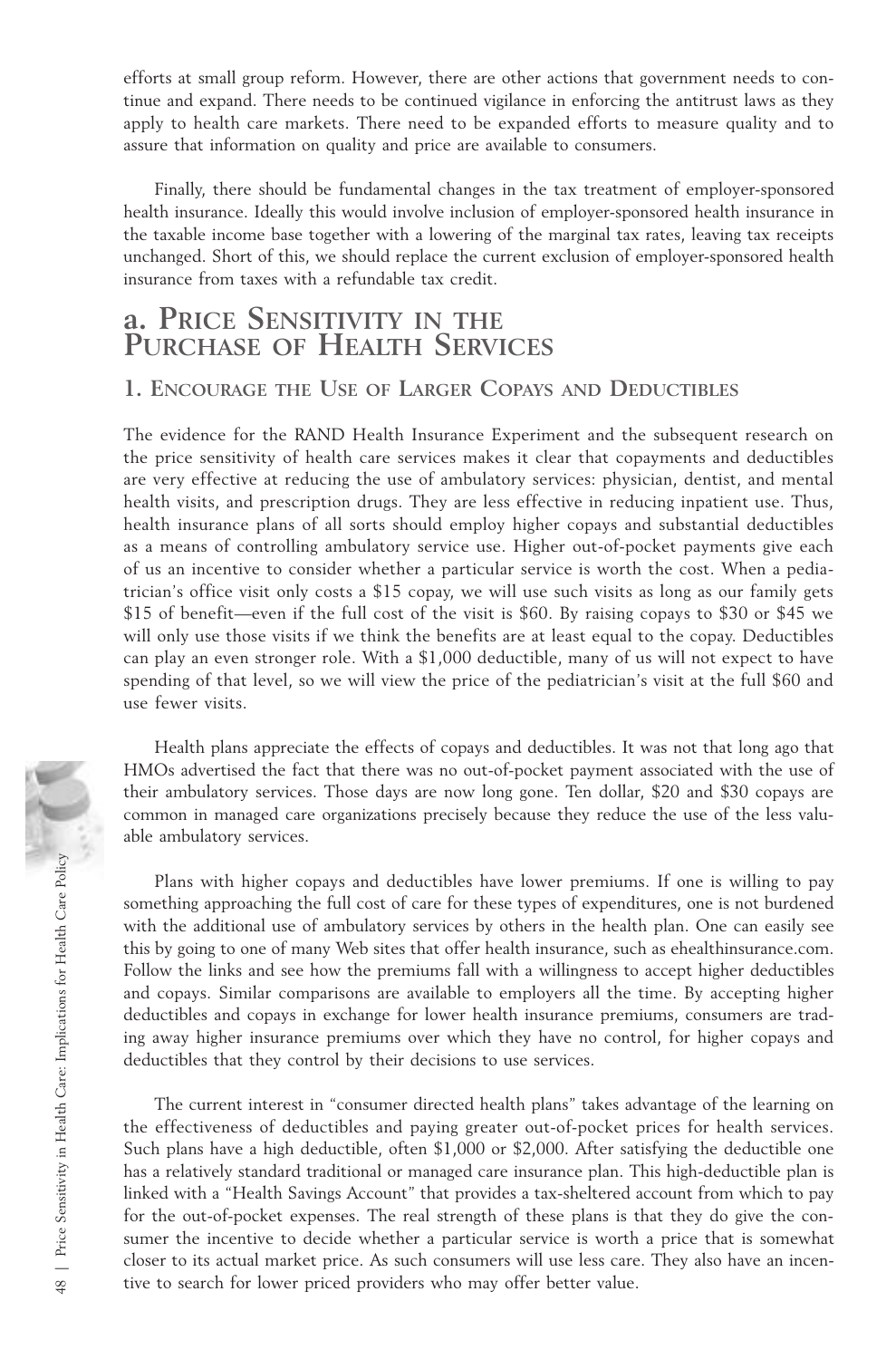The weaknesses of these plans are two-fold. First, there is little rigorous evidence that consumers will be able to obtain lower prices for health services by more aggressively shopping. They may, but the key question is whether they can get lower prices than could have been obtained by managed care plans through selective contracting (see below). Second, the tax sheltered spending plan diminishes the incentives to use less care and to search because of the tax treatment. Someone with a combined federal and state income tax rate of 25 percent finds that every dollar of health care spending from the health spending account actually only costs 75 cents. Social Security and Medicare payroll taxes only reduce the net out-of-pocket price further.

### **2. ESCHEW UTILIZATION MANAGEMENT, AT LEAST FOR AMBULATORY SERVICES**

A second approach to dealing with the use of health services is to use some form of utilization management. Like the rationale for prices, the agreement for utilization management is that some services are not worth their full price. A price approach requires consumers to choose whether their use is worth their out-of-pocket cost. Utilization management substitutes professional judgment of the likely value of the services. Insurers have used a variety of techniques over the years: pre-admission certification and concurrent review of hospital admissions and lengths of stay, second surgical opinions, case management, and primary care gatekeepers who must provide approval for visits to specialists. The most recent effort at utilization management is disease management.

The rigorous empirical evidence on utilization management (UM) suggests that much of it is ineffective. Wickizer et al. (1989), Wheeler and Wickizer (1990), and Scheffler et al. (1991) all suggest that a combination of pre-admission certification and concurrent review reduced hospital days. However, the first two studies were limited to a single UM firm and the Scheffler study focused on Blue Cross - Blue Shield. All suffered from potentially serious selection bias and all are over 15 years old. More recently Lessler and Wickizer (2000) found that the utilization reductions from UM stem from the role of concurrent review in limiting the length of hospital stays. There is little other rigorous research demonstrating the effectiveness of other forms of UM in the inpatient setting.

Kapur et al. (2003) found that the vast majority of denials of care in their study of managed care were for the use of uncovered services and the use of providers not covered by the plan. Denial because of "unnecessary services" occurred in approximately 30 percent of the denials, typically for emergency care, ancillary health services, and minor surgery. One might argue that 70 percent of the denials studied reflect traditional adjudication of claims, not utilization management. Ferris et al. (2001) reported on the effects of the Harvard Vanguard decision to end its 25-year practice of requiring a primary care physician to provide a referral before a specialist could be seen. They found literally no difference in the use rate of specialists before and after the elimination of gatekeeping. This lack of effectiveness of gatekeeping is mirrored in Kralewski and colleagues' (2000) work examining physician groups.

Thus, the evidence suggests that UM may be an effective alternative to out-of-pocket pricing for inpatient services but not for ambulatory care. This is useful, first, because it suggests that substantial resources can be saved by scraping these efforts on the ambulatory care side and relying on out-of-pocket pricing. Moreover, it suggests that one of the key elements of the managed care backlash can be overcome and managed care can again be the engine of cost containment that it was in the mid 1990s. The success of managed care is not managing care per se but selectively contracting. denials, typically for emergency care, ancillary health services, ame minor surgery. One might<br>lization management. Ferris et al. (2001) reported on the effects of the Harvard Vanguard decision to end its 25-year practice

### **3. RETURN TO SELECTIVE CONTRACTING**

HMOs and PPOs choose to enter into contracts with some providers but not others. This deci-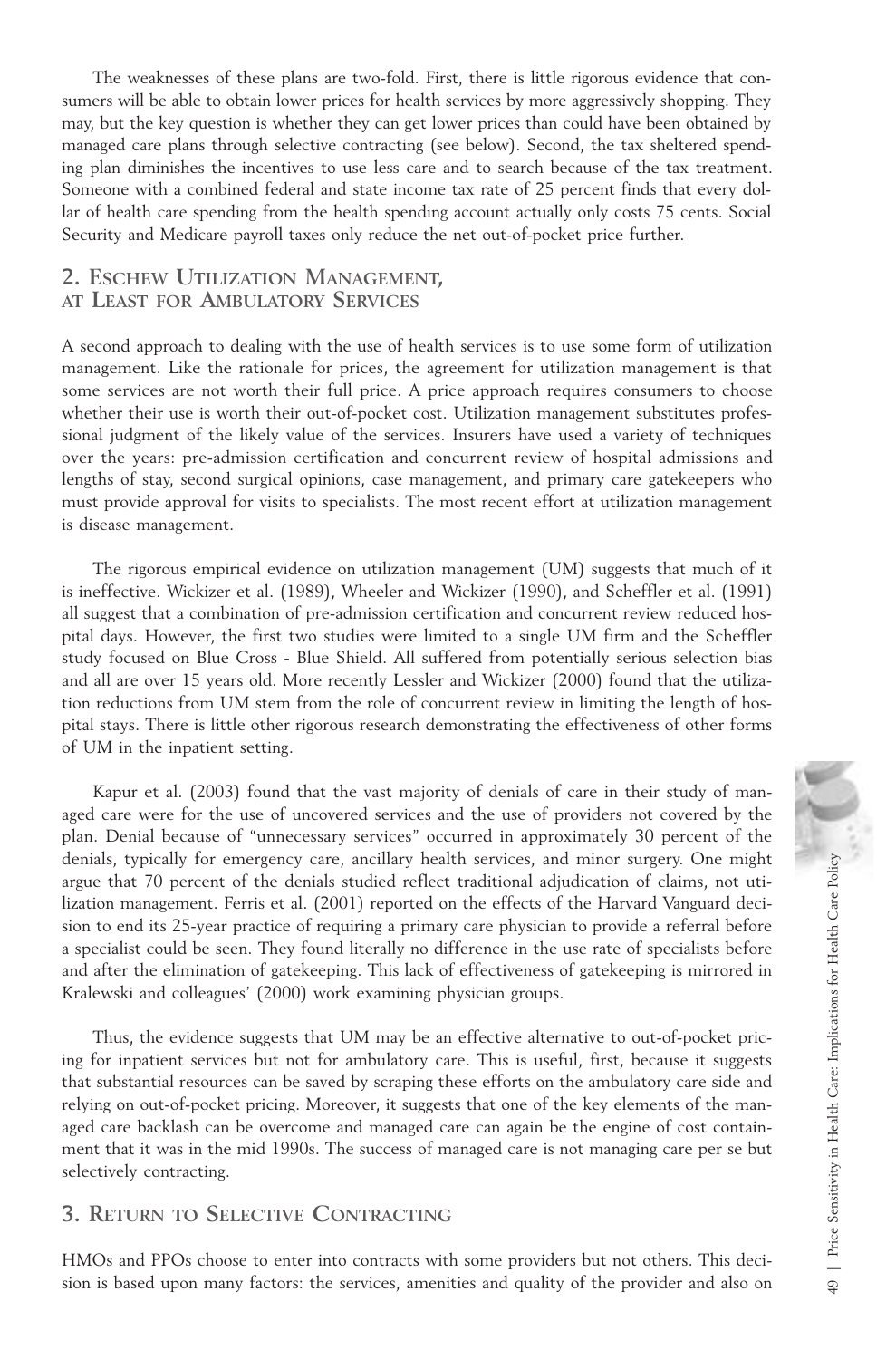the price that can be agreed upon. There is evidence that consumers are willing to accept such tradeoffs. The Robert Wood Johnson Foundation Community Tracking Survey indicated that 59 percent of respondents were willing to trade a broad choice of providers for lower health care costs, compared to 55 percent in 2001. The increases were most pronounced among higher income groups (Tu 2005). The evidence out of California in the 1980s clearly suggests that managed care firms used market economics to obtain lower prices. In the best of the studies the subject PPO got lower prices from hospitals when: there were more hospitals in the market area; there was more idle capacity in the market; the PPO had a larger share of the hospital's book of business; and the hospital had only a small share of the PPO's book of business (Melnick et al. 1992). This evidence that selective contracting led to lower prices is borne out by a number of subsequent studies. See Morrisey (2001) for a review.

The evidence of this success is most clearly seen in recent work by Altman et al. (2003). They used 1994-95 claims data from Massachusetts state employees to examine the enrollee mix and costs of care provided by indemnity and HMOs in eight medical conditions. The study found that the HMOs had lower costs. Fifty-one (51) percent of the difference could be attributed to a healthier draw of enrollees, 5 percent to differences in treatment intensity, but 45 percent could be attributed to lower prices that the HMOs had negotiated with providers. Some of the price differences were dramatic. For example, the HMOs, on average, paid \$21,302 for angioplasty after a heart attack while the indemnity plan paid \$40,662!

Managed care plans have had proven success in selective contracting. They should return to their strengths by providing relatively narrow networks of providers who have agreed to substantially lower prices. Further, they should abandon the utilization management techniques that have shown themselves to offend patients and providers without affecting utilization. Finally, these narrow panel managed care plans can also offer arrangements tied to health savings accounts. The comparative advantage they offer is the ability to pass on their negotiated provider price concessions to their subscribers.

### **b. GOVERNMENT ACTIONS TO ENHANCE PRICE CONSCIOUSNESS**

### **1. ELIMINATE CERTIFICATE OF NEED LAWS**

Certificate of Need (CON) laws were enacted in the 1970s to try to prevent duplication of services in an era when hospitals were paid on a cost-based basis. The federal impetus for such laws ended in 1987. Yet in 2004, 36 states have at least one category of health care service covered by a law; 27 states cover hospitals (AHPA 2004). These and other states are considering legislation extending the reach of CON laws to specialty hospitals and freestanding surgical centers. Yet, there is virtually unanimous research that CON has been ineffective in controlling health care costs (Morrisey 2005, Salkever 2000, Conover and Sloan 1998). In a time when managed care plans have demonstrated the power of selective contracting and using market forces to negotiate lower prices and consumer directed health plan advocates are calling for consumers to comparison shop based upon price and quality, CON serves to restrict the availability of competitors and to keep prices high. As the Federal Trade Commission and the U.S. Department of Justice declared in their recent joint report: Freedom of choice (FOC) laws undercut the ability of plans to trade of choice (FOC) laws undercuted the ability in the rest of trade volume for the choice (Hornical stees (Morrisey 2005, Salkever 2000, Conover and Sloan 1

"States with Certificate of Need programs should reconsider whether these programs best serve their citizens' health care needs. The Agencies believe that, on balance, CON programs are not successful in containing health care costs, and that they pose serious anticompetitive risks that usually outweigh their purported economic benefits. Market incumbents can too easily use CON procedures to forestall competitors from entering an incumbent's market" (FTC/DOJ 2004, p. 22).

**2. REPEAL ANY WILLING PROVIDER AND FREEDOM OF CHOICE LAWS**

The key to managed care plan success is selective contracting. Any willing provider (AWP) and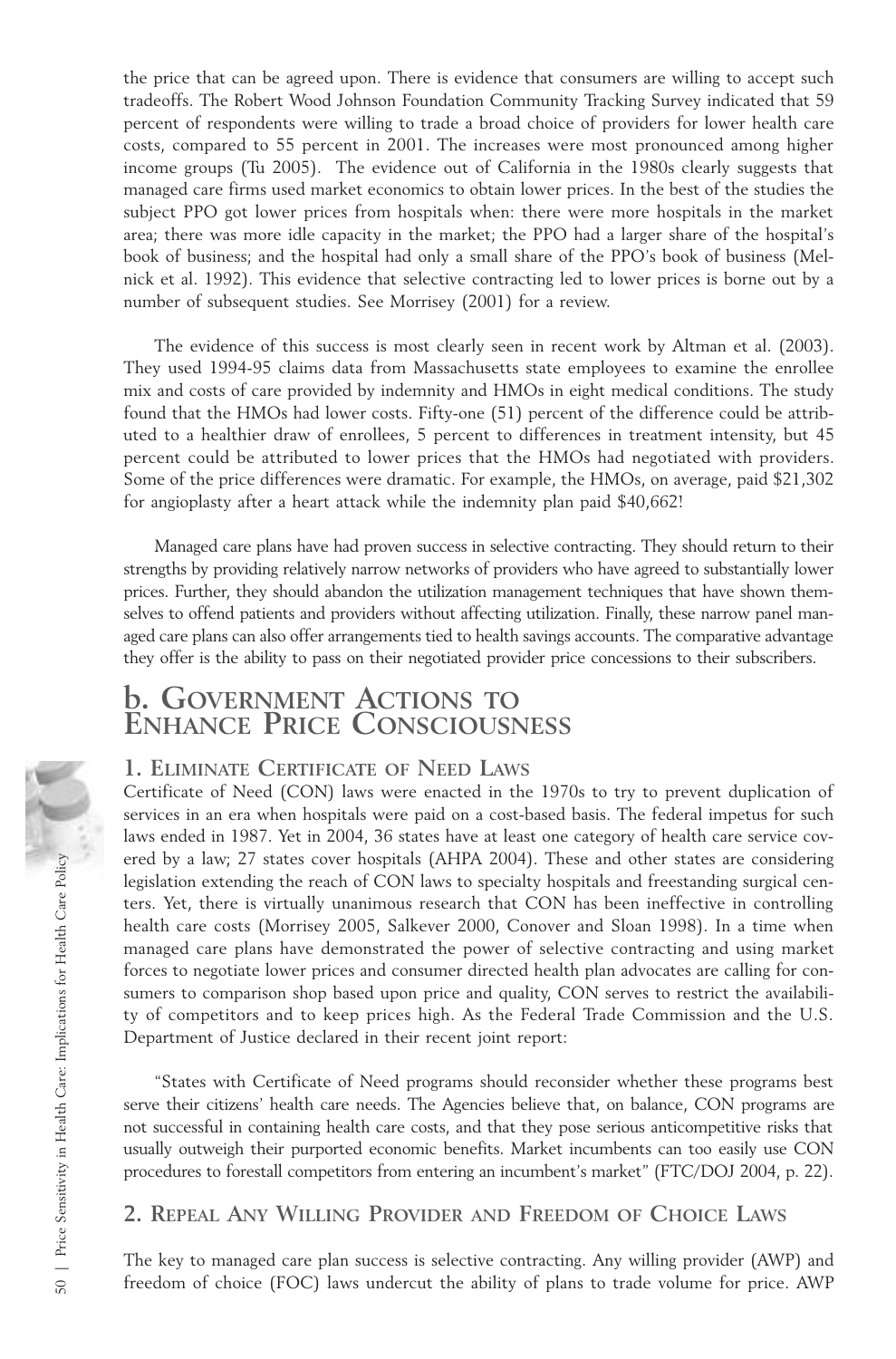laws require that any covered provider willing to accept the terms and conditions of a managed care contract must be accepted into that plan's network. A hospital or physician group, for example, may be willing to quote a low price for services if the managed care plan assures them of a particular volume of patients. Suppose they enter into a service contract. In the presence of an AWP law other hospitals or physician groups in town can insist on having an identical contract. As a result, the managed care plan cannot assure the volume of patients that the original hospital was expecting. Without the assurance of volume, that hospital is unlikely to offer as low a price. Indeed, the preferred strategy would seem to be to wait for someone else to enter into a contract and then insist on the same terms. The upshot is that the managed care plan is unable to negotiate as low a price. FOC laws require the managed care plan to allow its subscribers to use providers outside the plan's network without having to pay the full price. Again this undermines the ability to use selective contracting to obtain lower prices.

Vita (2001) examined the effects of AWP laws on the state per capita health care spending. He found that states with broader AWP laws had spending levels that were \$35 to \$50 higher, other things equal. Morrisey and Ohsfeldt (2003/04) used Vita's methodology to examine the effects of AWP and FOC laws on HMO market shares. They concluded that the presence of broader laws was associated with HMO penetration rates that were 6 percentage points lower. Both of these studies probably overstate the actual effects. Nonetheless, if managed care is to re-emerge as a vehicle to contain costs and if they need to be allowed to structure their networks as they see appropriate—and rise or fall on the market test.

### **3. CONTINUE TO APPLY THE ANTITRUST STATUTES TO HEALTHCARE**

One explanation for the retreat from narrow network managed care plans is consumer backlash against health plans that imposed intrusive and ineffective utilization management. A second explanation is that there has been a consolidation among providers as they have sought to obtain market power. Muris (2002) reported successful actions by the FTC to stop what he categorized as "naked price fixing" among physicians. Indeed, the FTC has completed actions against physician groups in San Francisco and in Ft. Worth during 2004 in which the groups will stop what have been referred to as efforts to fix prices (FTC 2004). Blue Cross and Blue Shield Association (2002) has also argued that consolidation on the part of hospitals is a key factor behind the increasing health care costs of the late 1990s and early 2000s.

To the extent that consolidation among providers exists it may raise or lower costs and prices. On the one hand, if the consolidation has the effect of reducing capacity in a relevant market, it has the potential of allowing the remaining providers to sell their services at higher prices. On the other hand, if the consolidation allows a reduction in the costs of production, perhaps because of the elimination of administrative overhead or the full utilization of labs or specialized facilities, costs and prices may be reduced. The effects of consolidation depend upon the individual circumstances.

The existing rigorous recent evidence on the effects of provider consolidation in health care is thin and inconsistent. Dranove et al. (2002) examined the effect of greater managed care penetration on physician and hospital consolidation between 1981 and 1994. They concluded that the decline in the prevalence of solo physician practitioners is more likely related to efficiency issues than to efforts to raise prices. In contrast, they found that in the average metropolitan hospital market managed care penetration was associated with the equivalent of a reduction from more than 10 to less than 7 equal-sized hospitals. They suggest that this may be related to efforts of hospital providers to reduce competition. However, Town and colleagues (2005) report that hospital consolidation over the 1990s was not a result of the "revolution" in managed care. prices. On the one hand, it the consolidation has the effect of reducing capacity in a relevant<br>market, it has the potential of allowing the remaining provides to sell their services at higher<br>prices. On the other hand, if

The point of this is only to call for continued vigilance with respect to the health care marketplace. If price comparisons and negotiations are to play an important role in controlling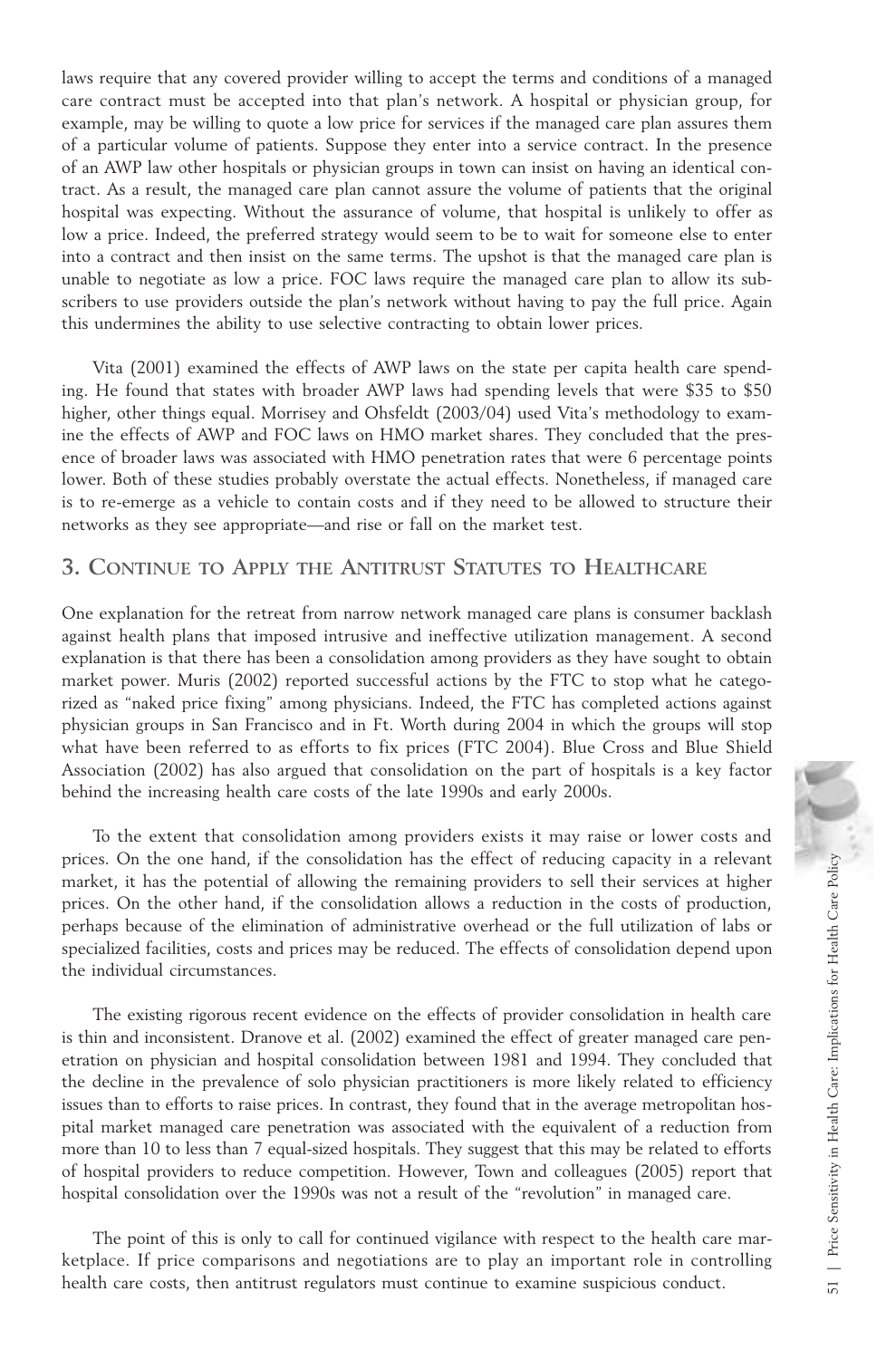### **4. DEREGULATE THE GROUP INSURANCE MARKET**

Since the mid 1970s the states have aggressively regulated the group health insurance market. By 2004 the states had enacted over 1,800 insurance mandates (CAHI 2004). These laws include requirements for coverage of specific types of providers, such as chiropractors and psychologists, specific types of services, such as mammograms and alcohol abuse treatment, and specific groups, such as newborns and handicapped dependents. The rationale for these laws is difficult to justify in terms of market failure. Rather, they are more easily explained as efforts to expand the market for the services of provider groups. To the extent that employees and their employers don't value these coverages, the effect of the laws is simply to raise the cost of insurance. Indeed, if employees and their employers do value the coverages sufficiently, one would expect them to buy the coverage without governmental insistence. Jensen and Morrisey (1999) argue that mandates fall disproportionately on small employers. Large firms are able to avoid most mandates by being self-insured under federal law. Sloan and Conover (1998) argue that one-fifth to one-quarter of the number of uninsured can be attributed to the presence of state insurance mandates. The states should repeal these mandates and allow groups to purchase coverage for only the mix of health services that they value.

The states have also enacted numerous "small group reforms." As we noted in Chapter V, these provisions have not succeeded in increasing the number of insured. Instead, the literature suggests that limiting medical underwriting and pre-existing condition clauses have the effects of making insurance more expensive for low-risk groups, while subsidizing it for higher risk groups. The states should end these underwriting restrictions and allow those wishing to buy coverage at rates that are sufficient to cover their own expected claims experience. If the residents of a state wish to subsidize the insurance costs of high risk individuals, they should do so by expanding their state high risk pools. These programs have the advantage of systematically defining eligible people and spreading the cost of the program to taxpayers generally.

### **5. PROVIDE INFORMATION ON PRICES AND QUALITY**

One of the difficulties in health care is that the product is often complex, the outcome unclear and information about prices, quality and effectiveness is hard to find and interpret. However, there are other complex technical services in which an infrastructure of information has developed. Personal computers are a good example. In health care such an infrastructure has not yet emerged. One of the reasons for this is the widespread presence of health insurance. It has served to reduce the gains from searching (Frech and Ginsberg 1978).

There are two mechanisms that could be implemented to enhance the flow of information. These are the subsidization of reliable information on the price and quality of services provided, and the identification of effective procedures.

It should be noted immediately that the provision of better information will not necessarily result in lower prices. In a well-insured population what search that does go on is targeted on quality and service with little regard for price. This is rational. If there is almost no gain from choosing a lower cost provider, why would anyone do so? If consumers had a larger stake in finding a lower price, then better information will result in searching along both price and quality dimensions.

In this vein, large employers, local coalitions, state or local governments, and potentially private firms could collect information on the relevant prices actually charged by local providers for well-defined products. Normal deliveries, strep throat cultures, and bypass surgery are reasonable examples. Two points are immediately obvious. First, the price has to be the relevant price. Hospital billed charges are not relevant if the employer's insurance plan has negotiated a discount. The relevant information is what the employee would have to pay out-of-pocket at provider A vs. provider B. One might start by publicly reporting the weighted average price of served to reduce the gains from searching (Frech and Ginsber<br>
There are two mechanisms that could be implemented to<br>
These are the subsidization of reliable information on the price<br>
and the identification of effective pro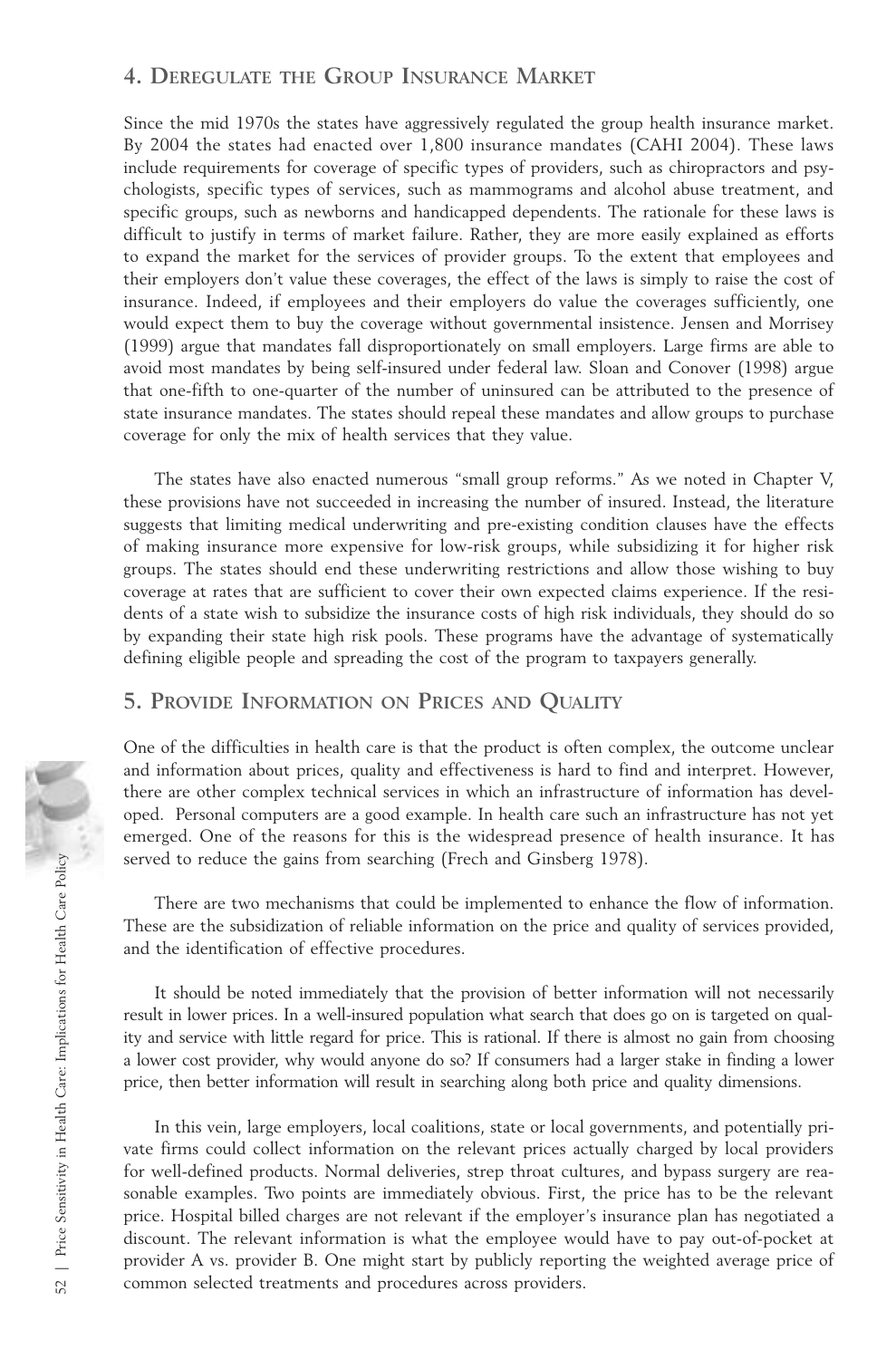The second point is that quality also matters. In the absence of better quality information, price may serve as a measure of quality, with higher prices signaling better quality. Thus, better information must necessarily involve some measures of the effectiveness of treatments and the relative quality of providers. There have been efforts to provide information on hospital quality. The Health Care Financing Administration (now Centers for Medicare and Medicaid Services (CMS) released information on hospital risk adjusted mortality during the late 1980s and early 1990s. These met with limited success. Mennemeyer et al. (1997) examined the effect of the release of this information on hospital admissions. They concluded that the program had no effect. There are two possible explanations for this. One is that the quality information may have been so sufficiently flawed that it was discounted by individuals and insurers. This was certainly the view that hospitals with poor scores advanced in their local press. An alternative explanation, advanced by some at HCFA, is that consumers were so conditioned to all providers being of good quality that there is a long-term process of discovery that needed to be undertaken.

In contrast, Cutler et al. (2004) report that in the first decade of the New York State Cardiac Surgery Reporting System, those hospitals with lower risk adjusted scores lost relatively healthy cardiac patients to other hospitals—suggesting that relatively healthy patients with some time to choose, selected other hospitals, or that poorly performing hospitals and/or their surgeons stopped providing such care. Dranove et al. (2003) found, however, that provider report cards can lead to patient selection behavior on the part of physicians that can lead to poorer outcomes, particularly for sicker patients. Thus, information on provider quality can affect hospital use, but it is very important to get the risk adjustment methodology correct.

In addition to specific state efforts at quality reporting, CMS is now providing information on nursing home quality through its Web site. Such efforts need to be evaluated, but are certainly steps in the right direction.

Information on health plan quality is also being developed and released. Here, too, the available (and early) evidence is mixed. Chernew and Scanlon (1998) used information on Health Plan Employer Data Information (HEDIS) plan quality scores to estimate the effect of such information on health plan choice by employees. They concluded that the information had little impact on choice. More recent work by Chernew et al. (2004) examined the use of HEDIS and Consumer Assessment of Health Plan Survey (CAHPS) by employers in choosing plans for their employees. Based upon the 17 large employers in multiple markets, they concluded that employers were more likely to offer plans with strong absolute and relative HEDIS and CAHPS performance measures.

Much more work needs to be done on measuring quality (and price) but these investments are essential if consumers and employers are to be able to compare providers and health plans based on price.

## **c. THE TAX TREATMENT OF HEALTH INSURANCE**

The largest single change that would enhance price competition in the health insurance industry would be the elimination of the tax exemption for employer-sponsored health insurance. It would lead to significant changes in the health services market at well. Such an expansion in the tax base could be packaged with a reduction in the overall tax rates, leaving tax revenues unaffected. I discussed earlier how the tax exemption effectively reduces the price of health insurance. If an employee is in the 28 percent federal income tax bracket, faces a 3 percent state income tax and pays a combined Social Security and Medicare payroll tax of 15 percent, the price of health insurance is reduced by 46 percent. From the empirical literature we know that health insurance expenditures are relatively price sensitive. Tax changes of this magnitude coupled with that degree of price sensitivity would have cluded that employers were more likely to offer plans with strong absolute and relative HEDIS<br>
and CAHPS performance measures.<br>
Wuch more work needs to be done on measuring quality (and price) but these investments<br>
are es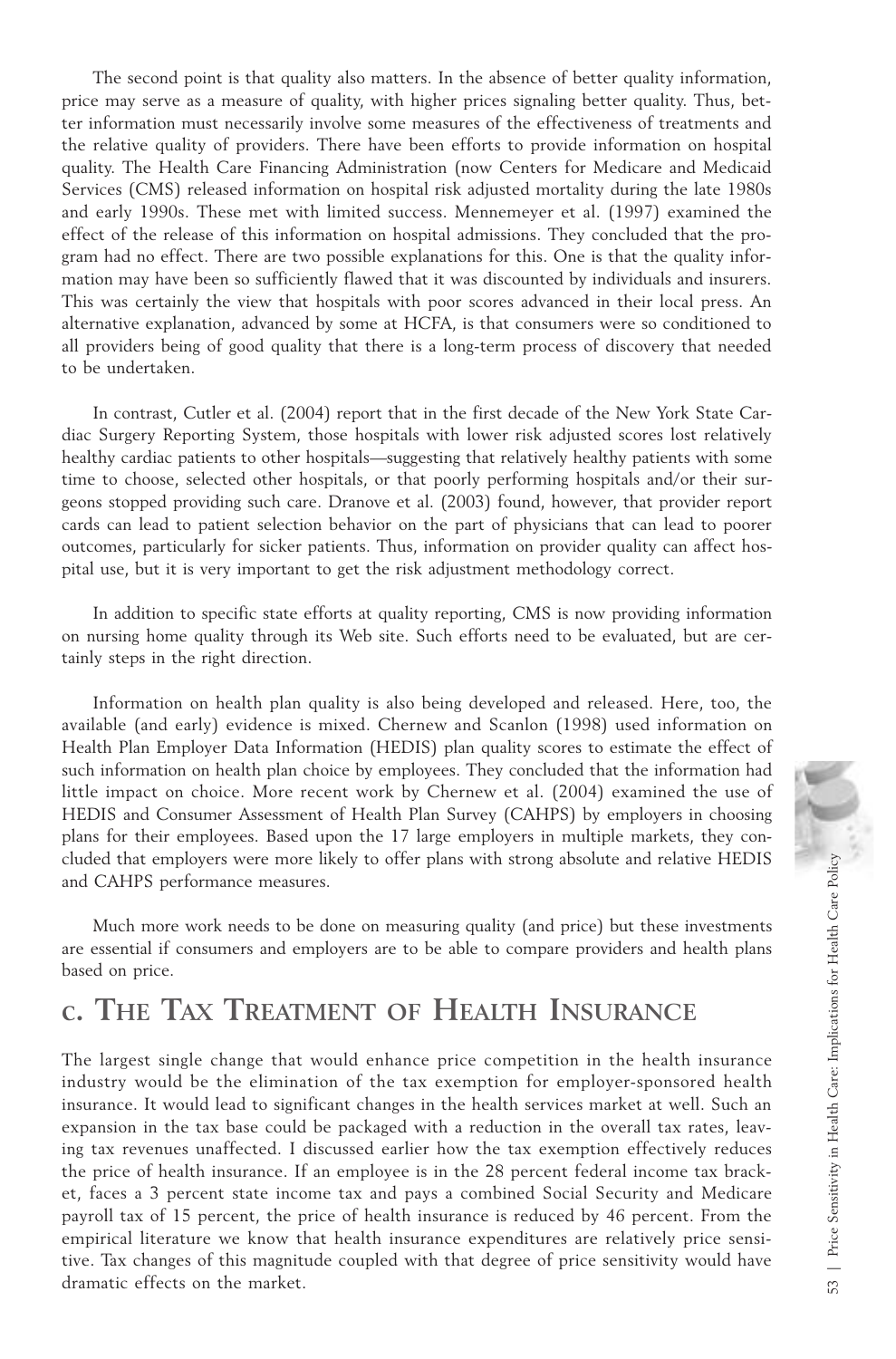In such a scenario we could anticipate three results. First, we can anticipate that the nature of coverage will change significantly. Those benefits that cover inexpensive medical services and services that have very high or very low probabilities of occurrence are likely to see significant reductions in demand. Thus, we should expect to see reductions in the demand for dental, vision and mental health services (Phelps 1982). Coverage for expensive, moderate probability services such as hospital care would likely continue. Second, we should expect to see many more insurance packages that have high deductibles and significant copayment features. However, these plans will also have stoploss provisions that limit the annual out-of-pocket expense to some maximum. These events would come about as people examine the coverage they have and the price they have to pay for it. Employers are likely to be responsive to worker preferences for more limited benefits and higher money wages. Third, the number of uninsured is likely to increase. When faced with the full price of health insurance, some employees will be unwilling to buy any.<sup>6</sup>

Gruber and Lettau's (2004) estimates of the tax-price elasticity of health insurance were discussed in Chapter V. As part of their analysis they also conducted some simulations of the impact of changing tax policies. They estimate that if the complete tax subsidy for health insurance were eliminated, it would reduce employer-sponsored health insurance spending by 45 percent. Nearly two-thirds of this effect would come from reduced covered spending. These are the elimination of some covered services, higher deductibles, higher copays, etc.

The remaining one-third comes from some employers dropping coverage. Of course, this does not imply that one-third of those newly without employer coverage will have no health insurance coverage. Since the incentive to buy one's health insurance through an employer is reduced due to the lack of tax subsidy, some employees would find it preferable to buy their own coverage in the non-group market.

A less drastic change in tax policy would make employer-sponsored health insurance subject to federal and state income taxes, but would not add this form of compensation to the payroll tax base. Gruber and Lettau suggest that this would reduce employer-sponsored health insurance spending by approximately 30 percent. It seems likely that this change would have a relatively greater impact on higher income employees who disproportionately pay income taxes and a smaller impact on lower income earners who disproportionately pay payroll taxes.

It turns out that an equally effective means of eliminating the tax subsidy for health insurance is the elimination of federal and state income taxes and payroll taxes. In such a scenario, wages and health benefits would face the same zero tax and there would be no incentive to alter the wage-benefit mix to take advantage of the tax treatment of either. Just as I do not anticipate the elimination of the personal income tax on wages, I do not anticipate that the tax exemption for health benefits will be eliminated!

However, there are at least two proposals to substantially change the tax treatment of health insurance benefits. Pauly et al. (1991) and Butler (1991) have proposed that, among other things, the tax exemption for employer-sponsored health insurance be eliminated. In its place they recommend that a refundable tax credit be put in place for the purchase of health insurance.<sup>7</sup> (President Bush has proposed a much more limited version of a tax credit that only applies to uninsured low income households and does not end the tax exclusion.) Under current

<sup>6</sup> This implies a role for government in the health care sector: to provide access to insurance and/or health services to those unable to purchase care on their own.The public policy question is then clearly framed as well. How much does this society wish to spend on the health care of those unable to buy their own?

 $7$  A refundable tax credit is one in which someone who has a tax liability which is smaller than the credit would still receive the full credit. In this case, in the form of a refund check.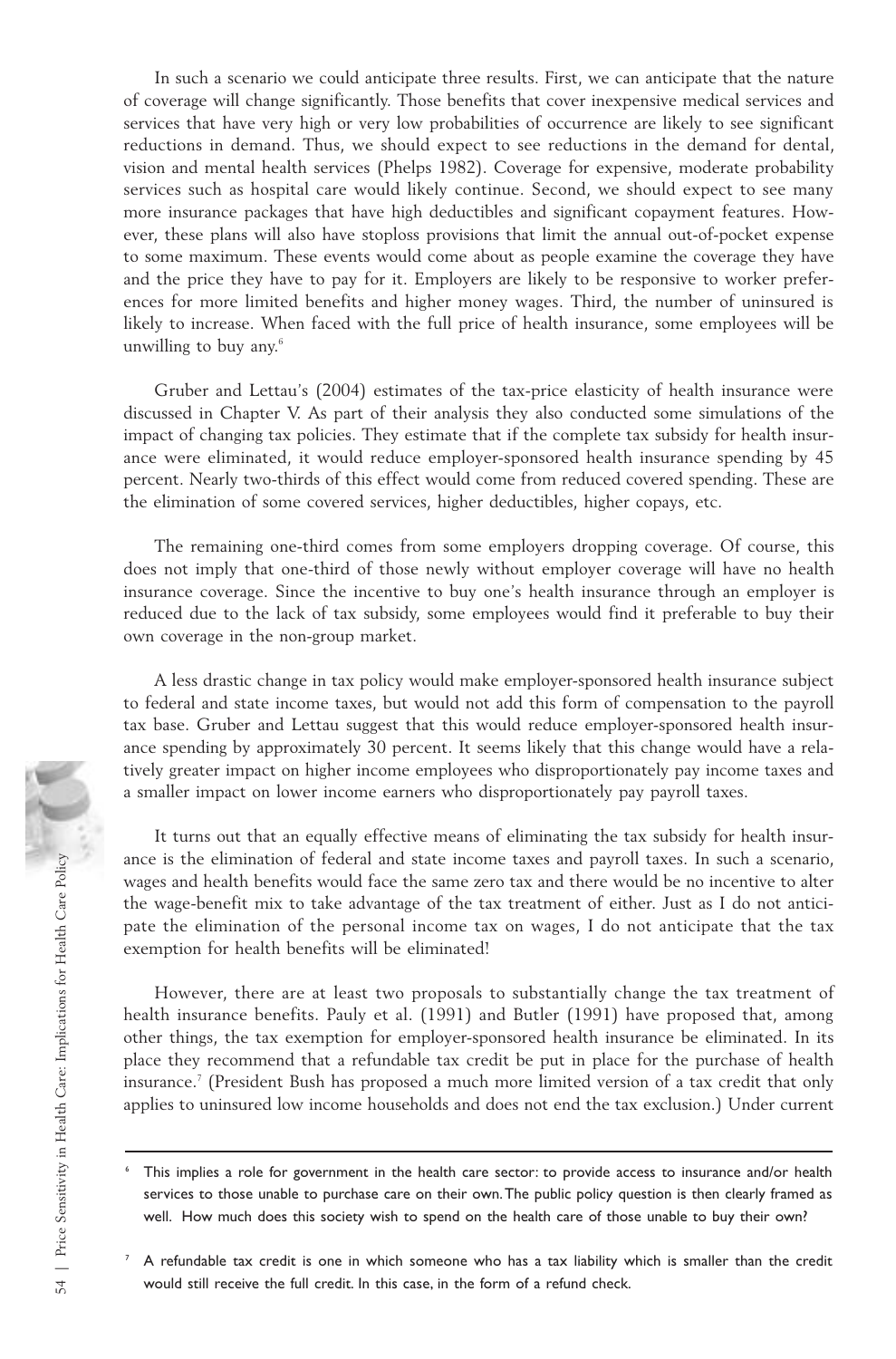tax policy the subsidy increases with one's marginal tax rate. Those in the 28 percent tax bracket get a larger tax subsidy than those who are in the 15 percent federal tax bracket. Under a credit everyone would get the same tax subsidy, say \$1,200 per year, regardless of whether they purchased health insurance through an employer or as an individual.

For higher income individuals, the effect would be analogous to the elimination of the tax subsidy. "Fringe" coverages would be less common and the coverage of other medical services would tend to have higher deductibles and larger coinsurance features. Stoploss provisions would be more common. Of course, these effects would not be as large since the tax subsidy has not been eliminated, only reduced. The size of the effects would depend upon the actual size of the tax credit.

For lower income individuals, the effects tend to be just the opposite. The tax credit will increase the size of the tax subsidy for health insurance. These individuals will have an incentive to search first for coverage for large loss, low to moderate probability events like hospitalization and then add physician and other services. However, the key point is that they have a greater incentive to obtain some coverage under this system than they do currently.

It is also the case under these plans that individuals who are not affiliated with the work force, or whose employer does not provide health insurance will still be eligible for the credit. Thus, the tax advantage would no longer be limited only to those who get insurance through the work place. Our existing evidence is less than ideal, but suggests that the lower effective price would encourage the purchase of some health care coverage.

Some have suggested that a tax credit de-linked to employer-sponsored plans would lead to sizable reductions in the role employers play in the purchase of health insurance. I doubt that this is the case. There are three reasons why health insurance has been cheaper through the employer: the tax subsidy, administrative cost savings and underwriting advantages. The tax advantage would be neutralized under these proposals. However, employed people tend to be healthier than the unemployed and administrative costs are still lower in employer group plans. Employers will continue to play a major role.

Further, suppose the advocates of the tax credit are correct. The veil is lifted from employees and they now see how much they pay, in one form or another, for health insurance. Employees would have a greater incentive to search for the ideal mix of benefit and premium. However, individuals will only search until the expected additional net gain from finding a better policy just equals the costs of search. Employers have always had this incentive to search. When searching for 50 or 1,000 or 10,000 employees it is profitable to search longer. Small savings multiplied by dozens or thousands of employees are large. Employers should still be able to find and make better insurance deals than individual employees. And most employees will still get their insurance through the work place.

Since employers have always had the incentive to search, it is not clear that the breaking of the link between health insurance and the employer is a particularly relevant issue. The real effects of a tax credit plan come from the changes in the relative price of insurance faced by both high- and low-income individuals. The key element is the size of the tax credit. A large credit will give lower income individuals more incentive to acquire insurance, but will reduce the incentive for higher income people to reduce their "fringe" coverage. A smaller credit will not have as large an effect on expanding coverage among the uninsured, but will give higher income groups more incentive to limit their coverage.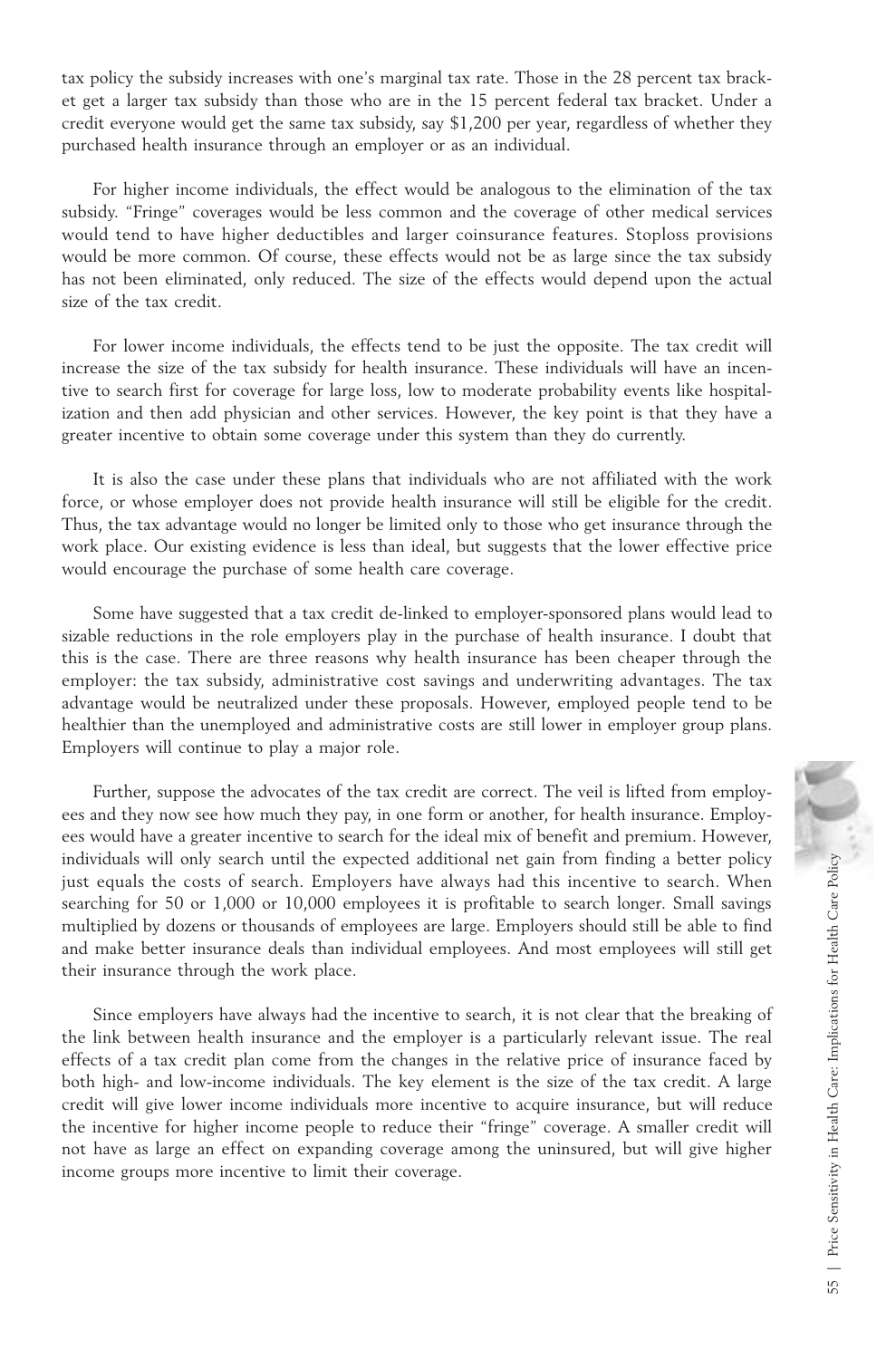- Acton, J.P. (1976). "Demand for Health Care Among the Urban Poor, With Special Emphasis on the Role of Time," R. Rosett, ed., *The Role of Health Insurance in the Health Services Sector*, pp:165-208, New York: National Bureau of Economic Research.
- Altman, D., D.M. Cutler, and R.J. Zeckhauser. (2003). "Enrollee Mix, Treatment Intensity, and Cost in Competing Indemnity and HMO Plans," *Journal of Health Economics* 22(1):23-46.
- American Health Planning Association. (2004). "National CON Perspective, 2004." www.ahpanet.org/Images/NASHPpiper.pdf.
- American Medical Association. (2003). *Physician Socioeconomic Statistics*. Chicago: AMA.
- Bhattacharya, J. and M.K. Bundorf. (2004). "The Incidence of the Healthcare Costs of Obesity," Working paper, Stanford University, Sanford, CA.
- Benham, L. (1972). "The Effect of Advertising on the Price of Eyeglasses," *Journal of Law and Economics* 15:337-52.
- Blue Cross Blue Shield Association. (2002). "New Blue Cross and Blue Shield Association Research Points to Technology Explosion, Hospital Consolidation as Leading Causes of Soaring Healthcare Costs," Press Release, October 23, 2002. http://onlinepressroom.net/bcbsa/.
- Blumberg, L., L. Nichols and J. Banthin. (2002). "Worker Decisions to Purchase Health Insurance," *International Journal of Health Care Finance and Economics* 1(3/4):305-25.
- Buckmueller, T.C. and P. Feldstein. (1996). "Consumer's Sensitivity to Health Plan Premiums: Evidence from a Natural Experiment in California," *Health Affairs* 15(1):141-51.
- \_\_\_\_\_\_\_\_\_\_\_\_\_\_\_, K. Grumbach, R. Kronick, and J.G. Kahn. (2005). "The Effect of Health Insurance on Medical Care Utilization and Implications for Insurance Expansion: A Review of the Literature," *Medical Care Research and Review* 62(1):3-30.
- Butler, S.M.. (1991). "A Tax Reform Strategy to Deal With the Uninsured," *Journal of the American Medical Association*, 265:2541-4 (May 15).
- Chassin, M. R., J. Kosecoff, R.E. Park, C.M. Winslow, K.L. Kahn, N.J. Merrick, J. Keesey, A. Fink, D.H. Solomon, and R.H. Brook. (1987). "Does Inappropriate Use Explain Geographic Variations in the Use of Health Care Services?" *Journal of the American Medical Association* 258:2533-7.
- Cherkin, D.C., L. Grothaus, and E.H. Wagner. (1989). "The Effect of Office Visit Copayments on Utilization in a Health Maintenance Organization," *Medical Care* 27:669-79.
- Chernew, M., K. Frick, and C.G. McLaughlin. (1997). "The Demand for Health Insurance Coverage by Low-Income Workers: Can Reduced Premiums Achieve Full Coverage?" *Health Services Research* 32(4):453-70.
	- \_\_\_\_\_\_\_\_\_\_\_, G. Gowrisankaran, C. McLaughlin and T. Gibson. (2004). "Quality and Employers' Choice of Health Plans," *Journal of Health Economics* 23(3):471-92.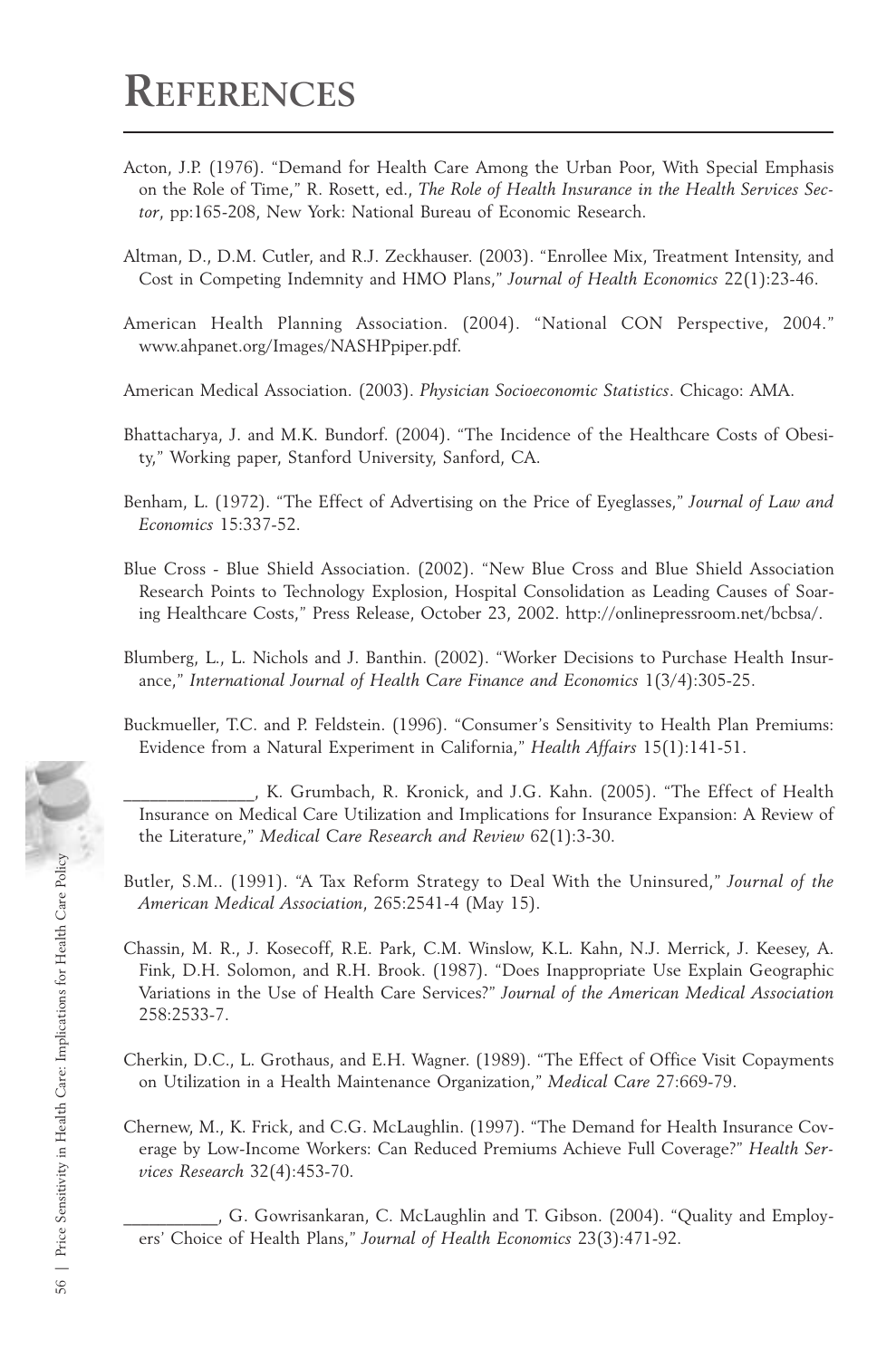\_\_\_\_\_\_\_\_\_\_\_, and D.P. Scanlon. (1998). "Health Plan Report Cards and Insurance Choice," *Inquiry* 35(2):9-22.

- Chiswick, B.R. (1976) "The Demand for Nursing Home Care: An Analysis of the Substitution Between Institutional and Noninstitutional Care, *Journal of Human Resources* 9:293-316.
- Chollet, D.J. (1988). "Uninsured Workers: Sources and Dimensions of the Problem," paper presented at the annual meeting of the Allied Social Sciences Associations, New York.
- Connor, R.A., R.D. Feldman, and B.E. Dowd. (1998). "The Effects of Market Concentration and Horizontal Mergers on Hospital Costs and Prices," *International Journal of the Economics of Business* 5(2):159-80.
- Conover, C. and F. Sloan. (1998). "Does Removing Certificate of Need Regulations Lead to a Surge in Health Care Spending?" *Journal of Health Care Politics, Policy and Law* 23(3):455-81.
- Conrad, D.A. (1983). "Dental Care Demand: Age-Specific Estimates for the Population 65 Years of Age and Over," *Health Care Financing Review* 4(4):47-57.
- \_\_\_\_\_\_\_\_\_\_\_\_, D. Grembowski, and P. Milgram. (1987). "Dental Care Demand: Insurance Effects and Plan Design," *Health Services Research* 22:341-67.
- Cooper, P.F. and B. Shone. (1997). "More Access, Fewer Takers for Employment-Based Health insurance: 1987 and 1996," *Health Affairs* 16(6):142-9.
- Council for Affordable Health Insurance. (2004). 2004 *State Legislator's Guide to Health Insurance Solutions And Glossary*. www.cahi.org/cahi\_contents/resources/pdf/ CAHI2004Leg-Guide.pdf.
- Cutler, D.M. (2002). "Employee Costs and the Decline in Health Insurance Coverage," NBER Working Paper 9036.
	- \_\_\_\_\_\_\_\_\_\_\_, R.S. Huckman and M.B. Landrum. (2004). "The role of Information in Medical Markets: An Analysis of Publicly Reported Outcomes in Cardiac Surgery," *American Economic Review Papers and Proceedings* 94(2):342-6.
	- \_\_\_\_\_\_\_\_\_\_\_, and R.J. Zeckhauser. (2000). "The Anatomy of Health Insurance," A.C. Cuyler and J.P. Newhouse, eds., *Handbook of Health Economics*, vol 1A, pp:563-643. Amsterdam: Elsevier.
- Davis, K. and R. Reynolds. (1976). "The Impact of Medicare and Medicaid on Access to Medical Care," in R. Rosett, ed., *The Role of Health Insurance in the Health Services Sector*, pp:391-425. New York: National Bureau of Economic Research.
- Donabedian, A. (1976). *Benefits in Medical Care Programs*. Cambridge, MA: Harvard University Press.
- Dowd, B. and R. Feldman. (1994/95). "Premium Elasticities of Health Plan Choice," *Inquiry* 31:438-44.
- Dranove, D., D. Kessler, M. McClellan, and M. Satterthwaite. (2003). "Is More Information Better? The Effects of "Report Cards" on Health Care Providers," *Journal of Political Economy* 111(3):555-88.

and R.J. Zeckhauser. (2000). "The Anatomy of Health Insurance," A.C. Cuyler and<br>
J.P. Newhouse, eds., *Handbook of Health Economics*, vol 1A, pp:563-643. Amsterdam: Elsevier.<br>
avis, K. and R. Reynolds. (1976). "The Impact

\_\_\_\_\_\_\_\_\_\_\_, C.J. Simon, and W.D. White. (2002). "Is Managed Care Leading to Consolidation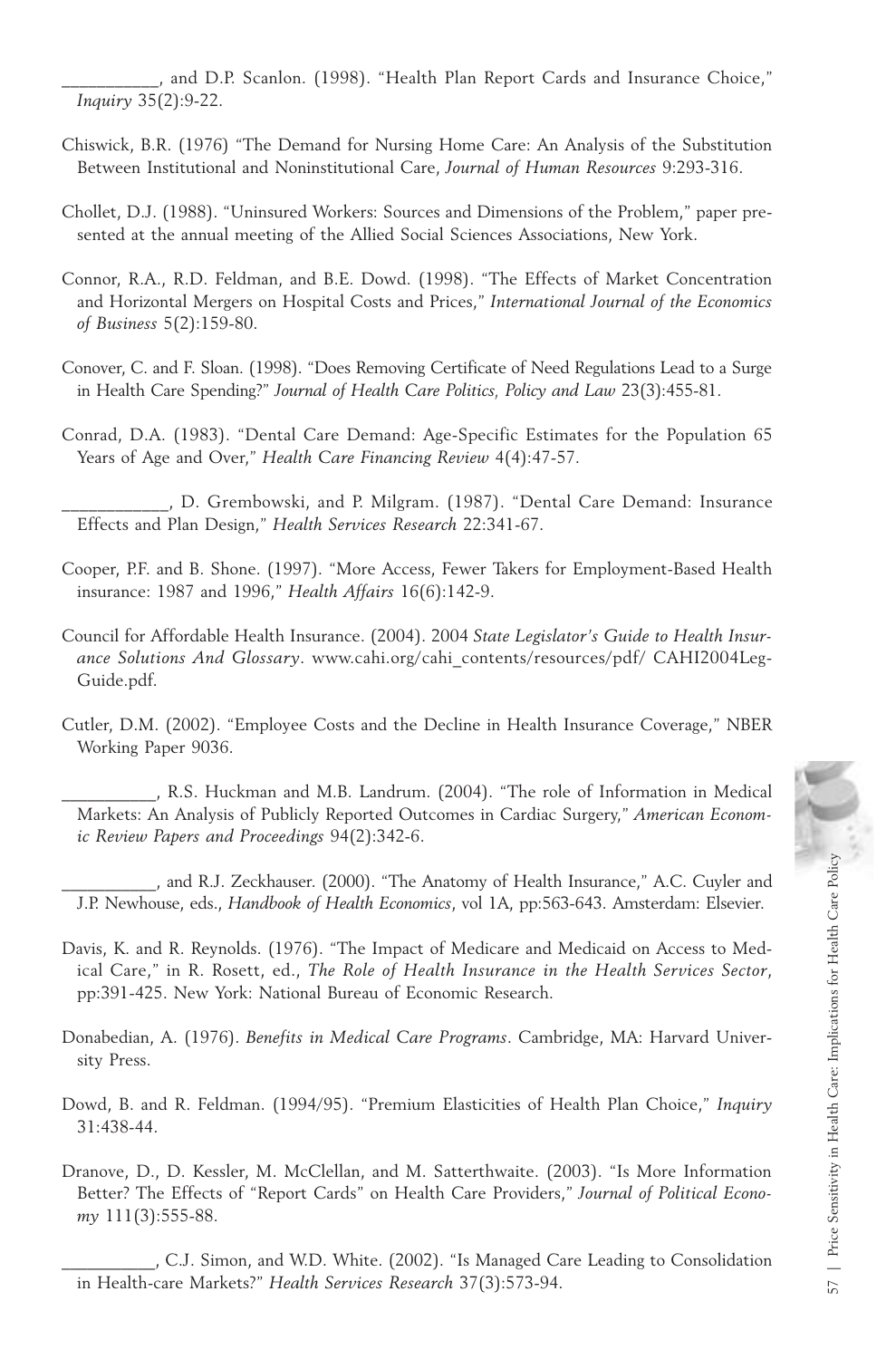\_\_\_\_\_\_\_\_\_\_\_, K.E. Spier and L. Baker. (2000). "Competition Among Employers Offering Health Insurance," *Journal of Health Economics* 19(1):121-40.

- Duchon, L., C. Shonen, M.M. Doty, K. Davis, E. Strumpf, S. Bruegman. (2001). *Security Matters: How Instability in Health Insurance puts U.S. Workers at Risk*. New York, NY: Commonwealth Fund.
- EBRI. (2004). "2004 Health Confidence Survey," unpublished data from the Employee Benefits Research Institute. http://www.ebri.org/hcs/2004/index.htm.
- Eichhorn, R.L. and L. Aday, L (1972). *The Utilization of Health Services: Indices and Correlates; A Research Bibliography*, NTIS No. PB-211 720.
- Ellis, R.P. (1985). "The Effect of Prior-Year Health Expenditures on Health Coverage Plan Choice," R. Scheffler and L. Rossiter, eds., *Advances in Health Economics and Health Services Research*. Greenwich, CT: JAI Press, Inc.
- and T.G. McGuire. (1984). "Cost-Sharing and the Demand for Ambulatory Mental Health Services: A Comment on the Rand Health Insurance Experiment," *American Psychologist* 39:1195-9.
- and T.G. McGuire. (1986). "Cost-Sharing and Patterns of Mental Health Care Utilization," *Journal of Human Resources* 21:359-79.
- Enthoven, A.C. (1993). "Why Managed Care Has Failed to Contain Health Costs," *Health Affairs* 12(3):27-43.
- Erlich, I. and G. Becker. (1972). "Market Insurance, Self Insurance and Self Protection," *Journal of Political Economy* 80:623-48.
- Federal Trade Commission. (2004). "San Francisco's Brown & Toland Medical Group Settles FTC Price Fixing Charges," Press Release, February 9, 2004; and "Administrative Law Judge Upholds FTC Complaint Against North Texas Specialty Physicians: Rules Doctors' Group Engaged in "Contract, Combination, or Conspiracy to Fix Prices," Press Release, November 16, 2004.

\_\_\_\_\_\_\_\_\_\_\_\_\_\_\_\_\_\_\_\_\_\_\_ - U.S. Department of Justice. (2004). *Improving Health Care: A Dose of Competition*. Washington, DC: FTC and DOJ.

Feldman, R. (1987). "Health Insurance in the United States: Is Market Failure Avoidable?" *Journal of Risk and Insurance* 54:298-313.

and J.W. Begun. (1978). "The Effect of Advertising Restrictions: Lessons from Optometry," *Journal of Human Resources* 13(supp):247-62.

\_\_\_\_\_\_\_\_\_\_, B. Dowd, S. Leitz, and L.A. Blewett. (1997). "The Effect of Premiums on the Small Firm's Decision to Offer Health Insurance," *Journal of Human Resources* 32(4):633-58.

\_\_\_\_\_\_\_\_\_\_, M. Finch, B. Dowd and S. Cassou. (1989). "The Demand for Employment-Based Health Insurance Plans," *Journal of Human Resources* 24:115-42.

Feldstein, M.S. (1974). "Econometric Studies of Health Economics," in D. Kendrick and M. Intrilligator, eds., *Frontiers of Quantitative Economics*, vol II. Amsterdam: North-Holland Press.

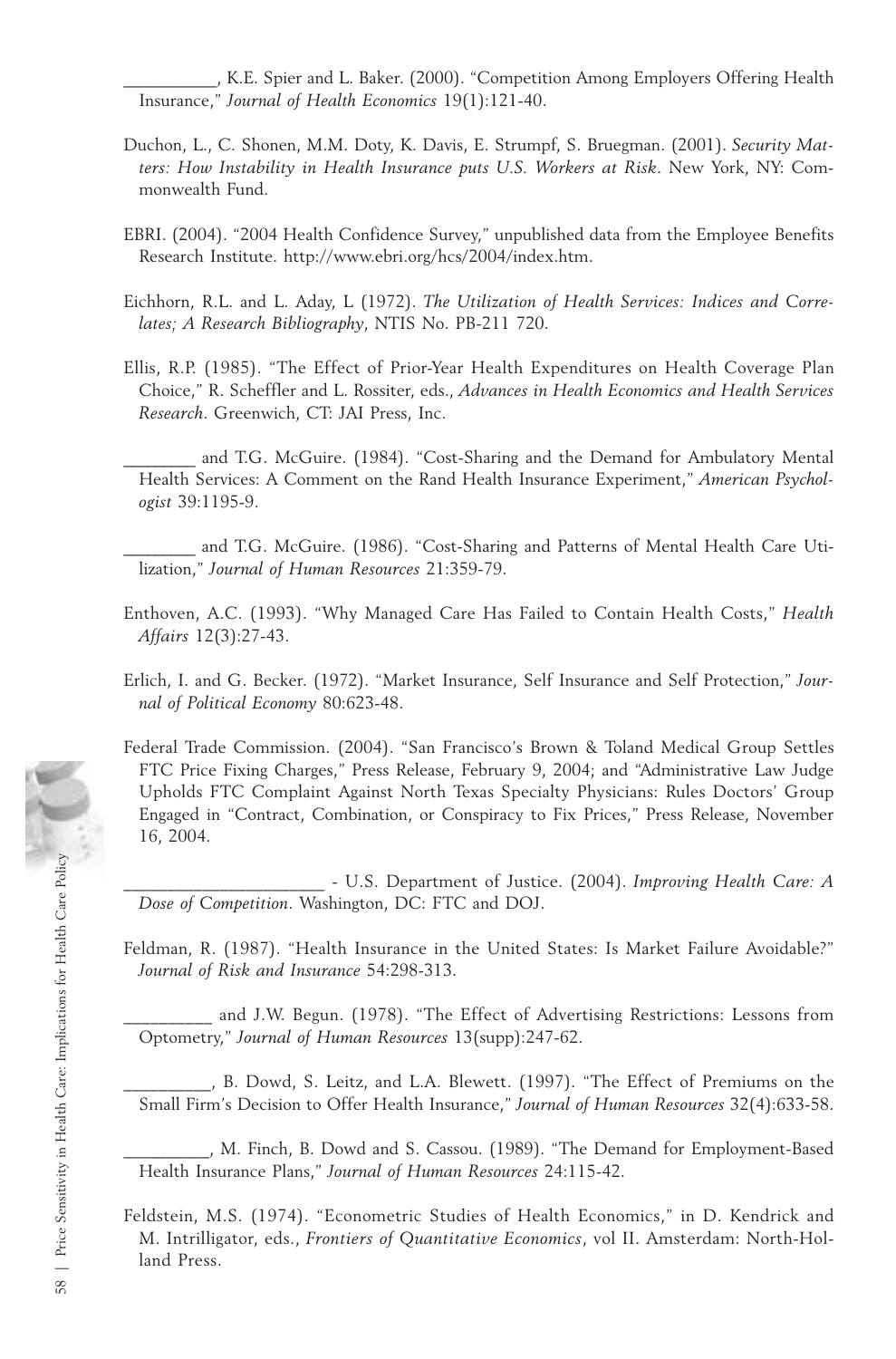and E. Allison. (1974). "Tax Subsidies of Private Health Insurance: Distribution, Revenue Loss, and Effects," *The Economics of Federal Subsidy Programs*, pp:977-94, Washington, DC: U.S. Government Printing Office.

- Ferris, T.G., Y. Chang, D. Blumenthal, and S.D. Pearson. (2001). "Leaving Gatekeeping Behind: Effects of Opening Access to Specialists for Adults in a Health Maintenance Organization," *New England Journal of Medicine* 345(18):1312-17.
- Frank, R.G. (1985). "Pricing and Location of Physician Services in Mental Health," *Economic Inquiry* 23:115-33.

and T.G. McGuire. (1986). "A Review of Studies of the Impact of Insurance on the Demand and Utilization of Specialty Mental Health Services," *Health Services Research* 21:241-66.

- Frech, H.E. and P.B.Ginsburg. (1978). *Public Insurance in Private Medical Markets*. Washington, DC: American Enterprise Institute.
- Friedman, M. and L.C. Savage. (1948). "The Utility Analysis of Choices Involving Risk," *Journal of Political Economy* 56:251-80.
- Fronstin, P. (2001). "Employment Based Health Insurance Benefits," *EBRI Issue Brief* 233. Washington, DC: Employee Benefits Research Institute.

(2004). "Sources of Health insurance and Characteristics of the Uninsured: Analysis of the March 2004 Current Population Survey," *EBRI Issue Brief* 276. Washington, DC: Employee Benefits Research Institute.

- Gabel, J., G. Claxton, E. Holve, J. Pickreign, H. Whitmore, K. Dhont, S. Hawkins and D. Rowland. (2003). "Health Benefits in 2003: Premiums Research Thirteen-Year High As Employers Adopt New Forms of Cost Sharing," *Health Affairs* 22(5):117-26.
- Gaskin, D.J. and J. Hadley. (1997). "The Impact of HMO Penetration on the Rate of Hospital Cost Inflation, 1985-1993," *Inquiry* 34(3):205-16.
- Ginsburg, P.B. (1981). "Altering the Tax Treatment of Employment-Based Health Plans," *Milbank Memorial Fund Quarterly* 59:224-55.
- Goldman, D.P., G.F. Joyce, J.J. Escarce, J.E. Pace, M.D. Solomon, M. Laouri, P.B. Landsman and S.M. Teutsch. (2004). "Pharmacy Benefits and the Use of Drugs by the Chronically Ill," *Journal of the American Medical Association* 291(19):2344-50.

\_\_\_\_\_\_\_\_\_\_\_\_\_, N. Sood, and A.A. Leibowitz. (2003). "The Reallocation of Compensation in Response to Health insurance Premium Increases," NBER Working Paper 9540.

- Goldstein, G.S. and M.V. Pauly. (1976). "Group Health Insurance as a Local Public Good," R. Rosett, ed., *The Role of Health Insurance in the Health Services Sector*, pp: 73-109. Cambridge: National Bureau of Economic Research.
- Greenlick, M.R. and B.J. Darsky. (1968). "A Comparison of General Drug Utilization Under a Drug Prepayment Plan," *American Journal of Public Health* 58:2121-36.
- Grembowski, D. and D.A. Conrad. (1984). "Insurance Effects on Group Dental Expenditures," *Medical Care* 22:501-10.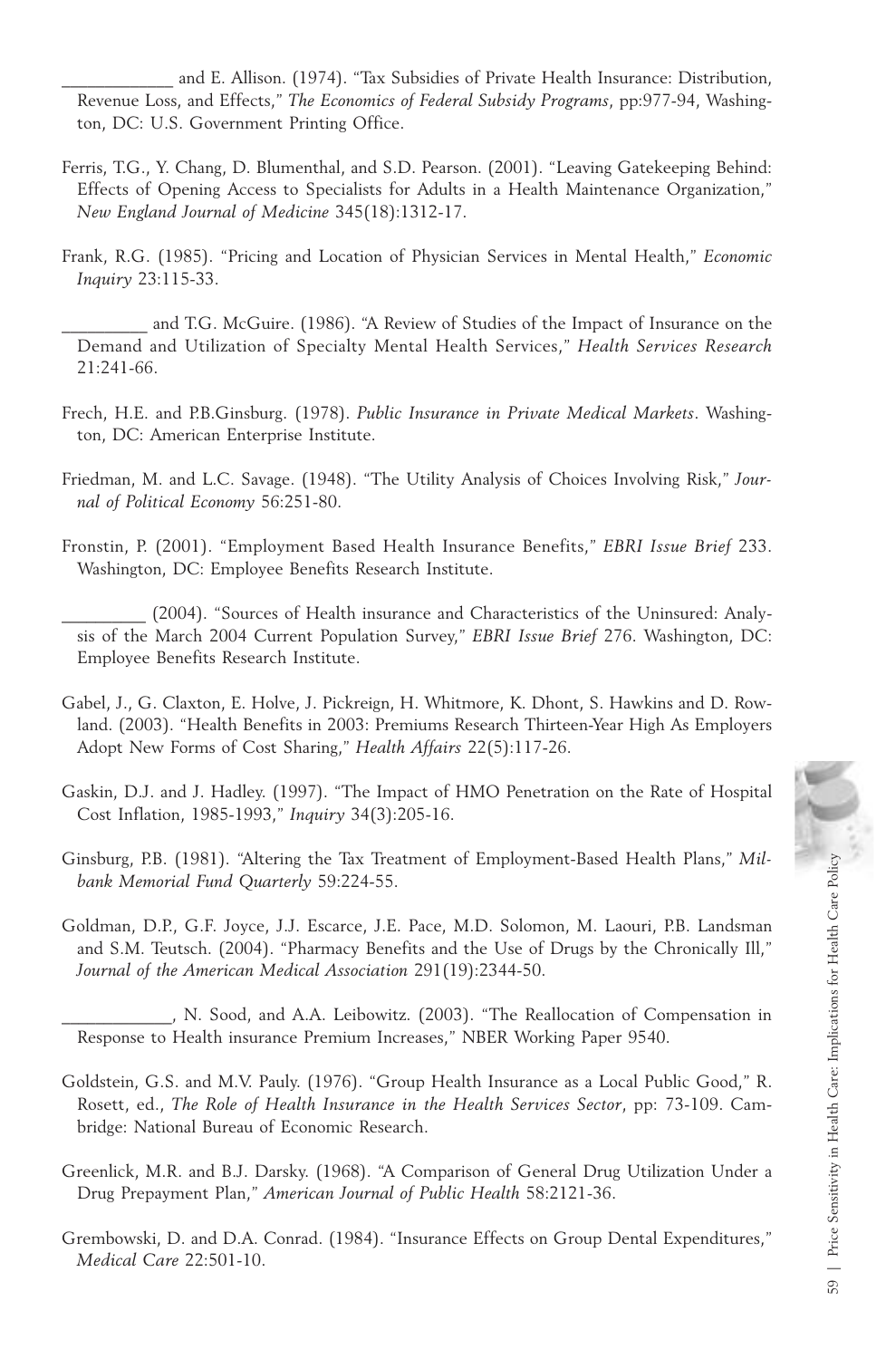and D.A. Conrad. (1986). "Coinsurance Effects on Dental Prices," Social Sci*ence and Medicine* 23:1131-8.

\_\_\_\_\_\_\_\_\_\_\_\_\_\_, D.A. Conrad, and P. Milgram. (1985). "Utilization of Dental Services in the United States and an Insured Population," *American Journal of Public Health* 75:87-9.

\_\_\_\_\_\_\_\_\_\_\_\_\_\_, D.A. Conrad, and P. Milgram. (1987). "Dental Care Demand Among Children with Dental Insurance," *Health Services Research* 21:755-77.

- Gruber, J. (1994). "The Incidence of Mandated Maternity Benefits," *American Economic Review* 84(3):622-41.
	- (2000). "Health Insurance and the Labor Market," A.C. Cuyler and J.P. Newhouse, eds., *Handbook of Health Economics*, vol 1A, pp:645-706. Amsterdam: Elsevier.
	- and M. Lettau. (2002). "How Elastic is the Firm's Demand for Health Insurance?" *Journal of Public Economics* 88:1273-93.

and J. Poterba. (1994). "Tax Incentives and the Decision to Purchase Health Insurance Evidence for the Self Employed," *Quarterly Journal of Economics* 109(3):701-33.

and E. Washington. (2005). "Subsidies to Employee Health Insurance Premiums and the Health Insurance Market," *Journal of Health Economics* 24(1):253-76.

- Hadley, J. and J.D. Reschovsky. (2002). "Small Firms' Demand for Health Insurance: The Decision to Offer Insurance," *Inquiry* 39(2):118-37.
- Hay, J.W., H. Bailit, and D.A. Chiriboga. (1982). "The Demand for Dental Care," *Social Science and Medicine* 16:1285-9.
- Helms, J., C.E. Phelps, and J.P. Newhouse. (1978). "Copayments and Demand for Medical Care: the California Medicaid Experience," *Bell Journal of Economics* 9:192-208.
- Herring, B. and M.V. Pauly. (2001). "Premium Variation in the Individual Health Insurance Market," *International Journal of Health Care Finance and Economics* 1(1):43-60.
- Horgan, C. (1986). "The Demand for Ambulatory Mental Health Services from Specialty Providers," *Health Services Research* 21:291-320.
- Jensen, G.A. (1986). "Employer Choice of Wage Supplements," working paper, University of Illinois at Chicago.

and J.R. Gabel. (1992). "State Mandated Benefits and a Firm's Decision to Offer Insurance," *Journal of Regulatory Economics* 4:379-404.

and M.A. Morrisey. (1999). "Employer Sponsored Health Insurance and State Mandated Benefits," *Milbank Quarterly* 77(4):425-59.

and M.A. Morrisey. (1999). "Small Group Reform and Insurance Provision by Small Firms, 1989-1995," *Inquiry* 36(2):176-87.

and M.A. Morrisey. (2001). "Endogenous Fringe Benefits, Compensating Wage Differentials and Older Workers," *International Journal of Health Care Finance and Economics* 1(3/4):203-26.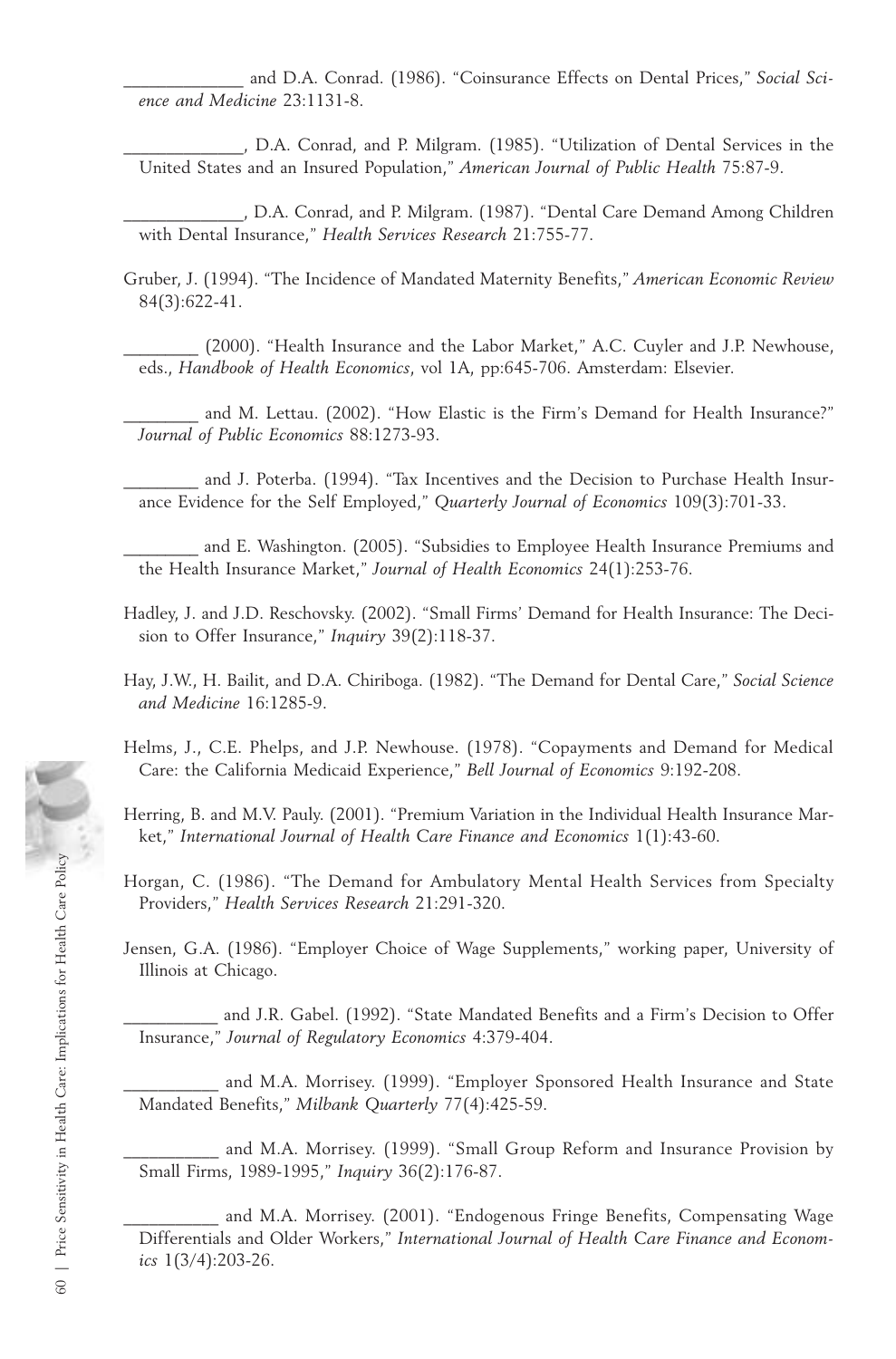- Josephson, C.E. (1966). "Family Expenditure Patterns of Federal Employees for Covered Items of Health Care Services," *Inquiry* 3:40-54.
- Joyce, G.F., J.J. Escarce, M.D. Solomon, and D.P. Goldman. (2002). "Employer Drug Benefit Plans and Spending on Prescription Drugs," *Journal of the American Medical Association* 288(14):1733-9.
- Kapur, K., C.R. Gresenz, and D.M. Studdert. (2003). "Managing Care: Utilization Review In Action At Two Capitated Medical Groups," *Health Affairs* Web exclusive.
- Keeler, E.B., K.B. Wells, W.G. Manning, J.D. Rumpel and J.M. Hanley. (1986). *The Demand for Episodes of Mental Health Services* RAND report R-3432-NIMH.
- Kenkel, D. (1990). "Consumer Health Information and the Demand for Medical Care," *Review of Economics and Statistics* 72:587-95.
- Koch, H. (1983). "Drugs Most Frequently Used in Office Practice: National Ambulatory Medical Care Survey, 1981," NCHS *Advance Data from Vital and Health Statistics*, no. 89.
- Kralewski, J.E., E.C. Rich, R. Feldman, B.E. Dowd, T. Bernhardt, C. Johnson, and W. Gold. (2000). "The Effects of Medical Group Practice and Physician Payment Methods on Costs of Care," *Health Services Research* 35(3):591-614.
- Leibowitz, A. (1989). "Substitution Between Prescribed and Over-the-Counter Medications," *Medical Care* 27:85-94.
- \_\_\_\_\_\_\_\_\_\_\_\_ and M. Chernew. (1992). "The Firm's Demand for Health Insurance," in *Health Benefits and the Workforce*, pp:77-84. Washington, DC: U.S. Government Printing Office.
- \_\_\_\_\_\_\_\_\_\_\_\_, W.G. Manning and J.P. Newhouse. (1985). "The Demand for Prescription Drugs as a Function of Cost-Sharing," *Social Science and Medicine* 21:1063-9.
- Lessler, D.S. and T.M. Wickizer. (2000). "The Impact of Utilization Management on Readmissions Among Patients with Cardiovascular Disease," *Health Services Research* 34(6):1315-29.
- Levit, K., C. Smith, C. Cowen, A. Sensenig, A. Catlin, and Health Accounts Team. (2004). "Health Spending Rebound Continues in 2002," *Health Affairs* 23(1):147-59.
- Levy, H. and R. Feldman. (2001). "Does the Incidence of Group Health Insurance Fall on Individual Workers?" *International Journal of Health Care Finance and Economics* 1(3/4):227-48.
- Lohr, K.N., et al. (1986). "Effect of Cost Sharing on Use of Medically Effective and Less Effective Care," *Medical Care* 24:S1-87.
- Long, J.E. and F.A. Scott. (1982). "The Income Tax and Nonwage Compensation," *Review of Economics and Statistics* 64:211-9.
- Long, S., M.S. Marquis, and J. Rogers. (1998). "Do People Shift Their Use of Health Services Over Time to Take Advantage of Insurance?" *Journal of Health Economics* 17(1):105-15.
- Manning, W.G., B. Benjamin, H.L. Bailit, and J.P. Newhouse. (1985). "The Demand for Dental Care: Evidence from a Randomized Trial in Health Insurance," *Journal of the American Dental Association* 110:895-903.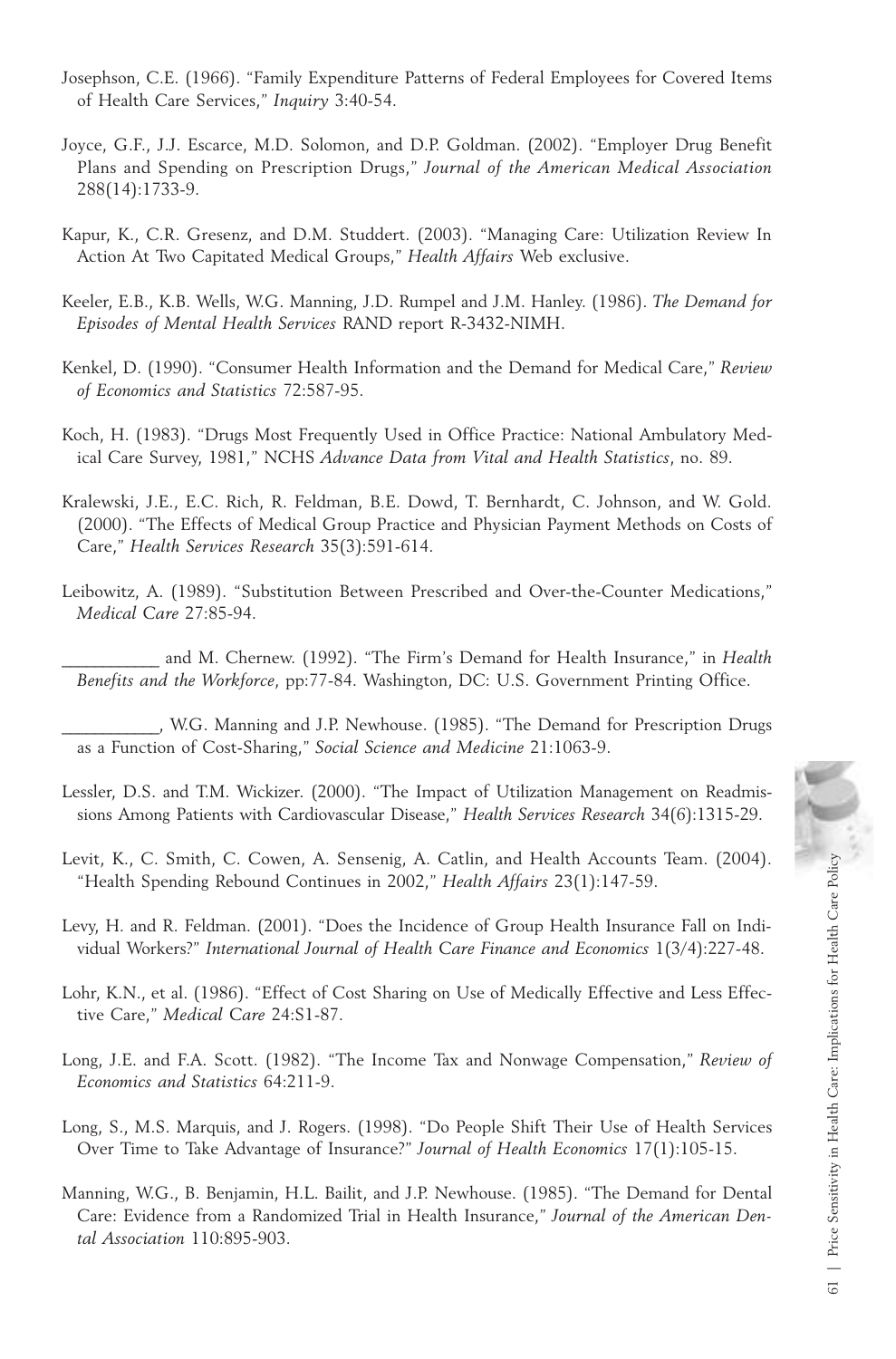\_\_\_\_\_\_\_\_\_\_\_\_\_, J.P. Newhouse, N. Duan, E.B. Keeler, A. Leibowitz, and M.S. Marquis. (1987). "Health Insurance and the Demand for Medical Care: Evidence from a Randomized Experiment," *American Economic Review* 77:251-77.

\_\_\_\_\_\_\_\_\_\_\_\_\_ and C.E. Phelps, (1979). "The Demand for Dental Care," *Bell Journal of Economics* 10:503-25.

\_\_\_\_\_\_\_\_\_\_\_\_\_, K.B. Wells, N. Duan, J.P. Newhouse, and J.E. Ware. (1984). "Cost Sharing and the Use of Ambulatory Mental Health Services," *American Psychologist* 39:1077-89.

Marquis, M.S. (1985). "Cost-Sharing and Provider Choice," *Journal of Health Economics* 4:137- 57.

\_\_\_\_\_\_\_\_\_\_\_\_, M.B. Buntin, J.J. Escarce, K. Kapur, and J.M. Yegian. (2004). "Subsidies and the Demand for Individual Health Insurance in California," *Health Services Research* 39(5):1547- 70.

and S. Long (1994/95). "The Uninsured Access Gap: Narrowing the Estimates," *Inquiry* 31(4):405-14.

and S. Long. (1995). "Worker Demand for Health Insurance in the Non-Group Market," *Journal of Health Economics* 14(1):47-64.

and S. Long. (2001). "To Offer or Not to Offer: The Role of Price in Employers' Health Insurance Decisions," *Health Services Research* 36(5):935-58.

and S. Long. (2001/02). "Effects of "Second Generation" Small Group Health Insurance Market Reform, 1993 to 1997," *Inquiry* 38(4):365-79.

McGuire, T.G. (1981). "Price and Membership in a Prepaid Group Medical Practice," *Medical Care* 19:172-83.

\_\_\_\_\_\_\_\_\_\_\_\_\_ (2000) "Physician Agency," in A.J. Culyer and J.P. Newhouse, eds., *Handbook of Health Economics*, vol 1A, pp:461-536, Amsterdam: Elsevier.

Medical Expenditure Panel Survey. (2002). Agency for Health Care Research and Quality. www.meps.ahrq.gov/MEPSDATA/ic/2002/Tables\_I/TIA2d.pdf.

Melnick, G.A., J. Zwanziger, A. Bamezai, and R. Pattison. (1992). "The Effects of Market Structure and Bargaining Position on Hospital Prices," *Journal of Health Economics* 11(3):217-33.

*Medical Benefits* (2005). "The MetLife Study of Employee Benefits Trends." vol 22, no 2, p.1.

Mennemeyer, S.M., M.A. Morrisey and L. Howard. (1997). "Death and Reputation: How Consumers Acted Upon HCFA Mortality Data," *Inquiry* 34(2):117-28.

Miller, R.D. (2004). "Estimating the Compensating Differential for Employer-Provided Health Insurance," *International Journal of Health Care Finance and Economics* 4(1):27-41.

Miller, R.H. and H.S. Luft. (1994). "Managed Care Performance Since 1980," *Journal of the American Medical Association* 271:1512-19.

Miller, T. (2003). "How the Tax Exclusion Shaped Today's Private Health Insurance Market," Report of the Joint Economic Committee, U.S. Congress (December 17).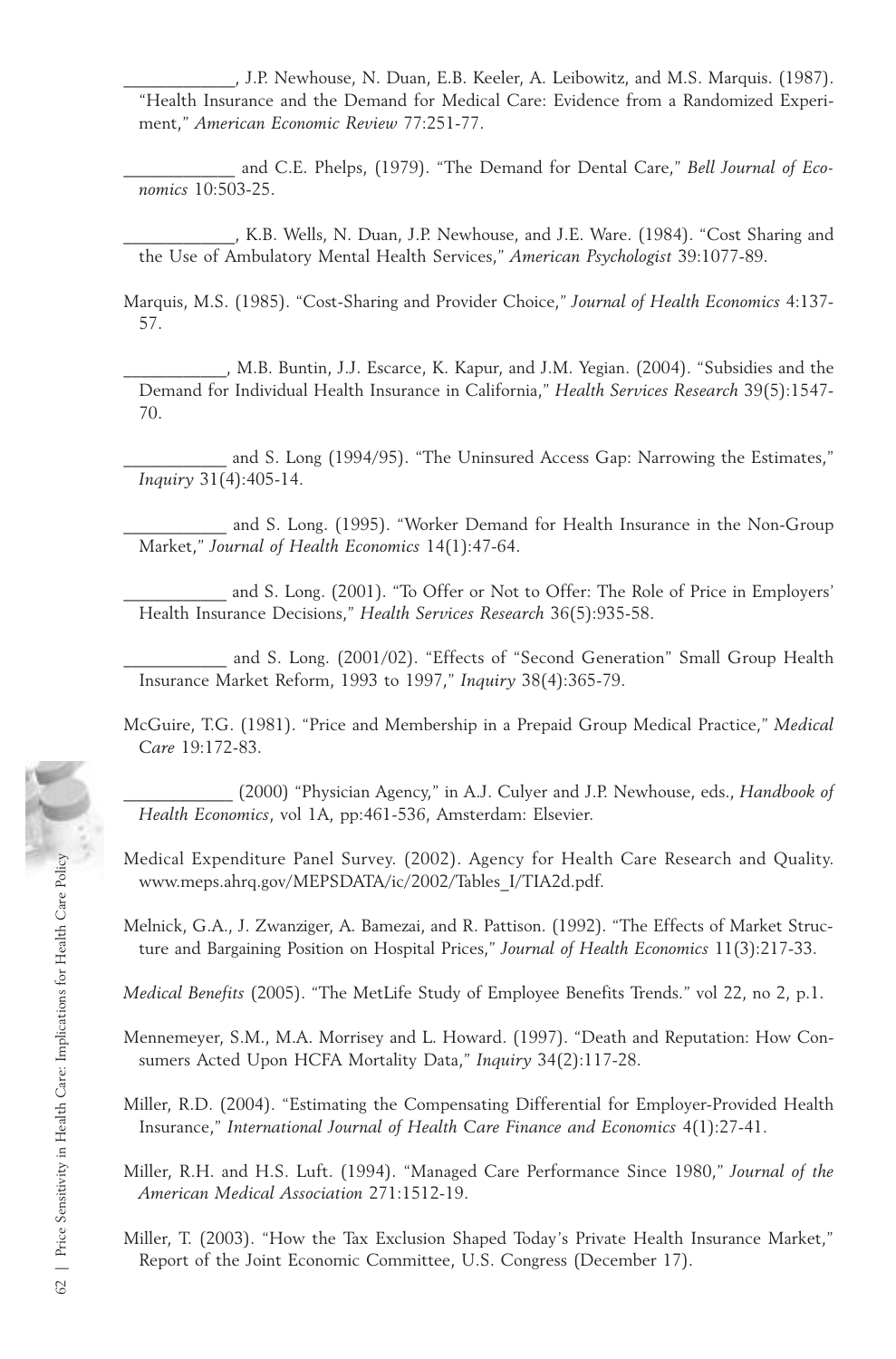- Monheit, A.C. and J.P. Vistnes. (1999). "Health Insurance Availability at the Workplace: How Important Are Worker Preferences?" *Journal of Human Resources* 34(4):770-85.
- Moran, J.R., M.E. Chernew, R.A. Hirth. (2001). "Preference Diversity and the Breath of Employee Health Insurance Options," *Health Services Research* 36(5):911-34.
- Morrisey, M.A. (1983). "Corporate Health Benefits and the Indexing of the Personal Income Tax," *Journal of Health Politics, Policy and Law* 7:846-54.

(1993). "Mandated Benefits and Compensating Differentials: Taxing the Uninsured," R. Helms, ed. *American Health Policy: Critical Issues for Reform* pp:133-51. Washington, DC: AEI Press.

\_\_\_\_\_\_\_\_\_\_\_\_\_ (2001). "Competition in Hospital and Health Insurance Markets: A Review and Research Agenda, *Health Services Research* 36(1):191-221.

\_\_\_\_\_\_\_\_\_\_\_\_\_ (2003). "Health Insurance," *NFIB National Small Business Poll* 3(4):1-34.

(2005). "Certificate of Need: Protecting Providers, Not Controlling Costs," A. Lake, ed. *Health Care in Maryland: A Diagnosis*. Germantown, MD: Maryland Public Policy Institute.

and R.L. Ohsfeldt. (2004). "Do "Any Willing Provider" and "Freedom of Choice" Laws Affect HMO Market Share?" *Inquiry* 40(4):362-74.

Motheral, B. and K.A. Fairman. (2001). "Effect of a Three-Tier Prescription Copay on Pharmaceutical and Other Medical Utilization," *Medical Care* 39(12):1293-304.

Mukamel, D.B. and W.D. Spector. (2002). "The Competitive Nature of the Nursing Home Industry: Price Mark Ups and Demand Elasticities," *Applied Economics* 34:413-20.

Muller, C.D. and A.C. Monheit. (1987). "Insurance Coverage and the Demand for Dental Care," *Journal of Health Economics* 7:59-72.

Muris, T.J. (2002). "Everything Old is New Again: Health Care and Competition in the 21st Century," remarks of the chairman of the Federal Trade Commission, Chicago, IL (November 7).

NFIB Research Foundation. (2003). "Compensating Employees," *NFIB National Small Business Poll* 3(2):1-20.

Newhouse, J.P. (1978). "Insurance Benefits, Out-of-Pocket Payments, and the Demand for Medical Care," *Health & Medical Care Services Review* 1(4):1,3-15.

\_\_\_\_\_\_\_\_\_\_\_\_\_ and the Insurance Experiment Group. (1993). *Free for All? Lessons from the RAND Health Insurance Experiment*. Cambridge, MA: Harvard University Press.

and C.E. Phelps. (1976). "New Estimates of Price and Income Elasticities," in R. Rosett, ed., *The Role of Health Insurance in the Health Services Sector*, pp:261-312. New York: National Bureau of Economic Research.

\_\_\_\_\_\_\_\_\_\_\_\_\_, C.E. Phelps, and W.B. Schwartz. (1974). "Policy Options and the Impact of National Health Insurance," *New England Journal of Medicine* 290:1345-59.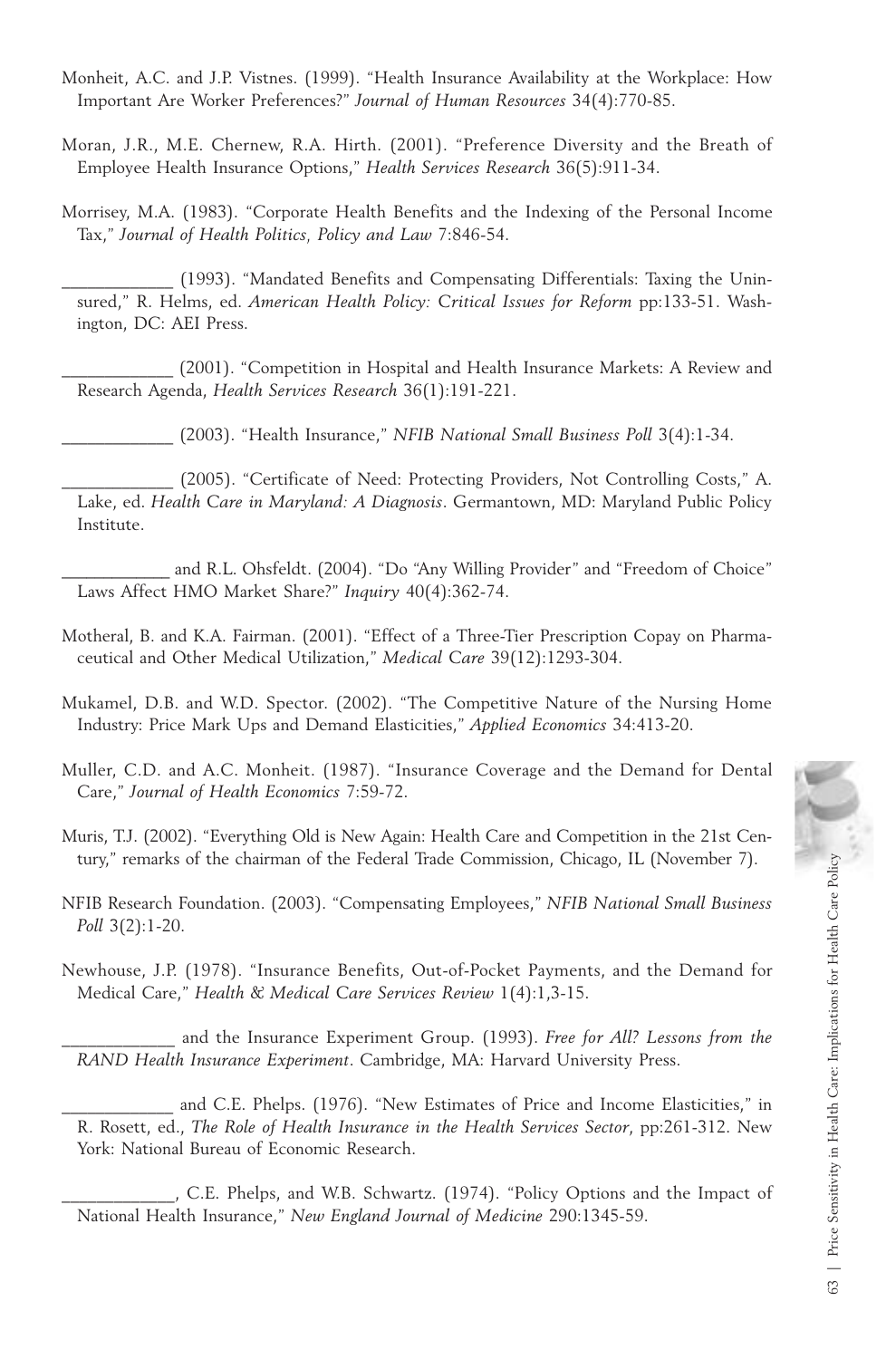Nyman, J.A. (1989). "Analysis of Nursing Home Use and Bed Supply in Wisconsin, 1983," *Health Services Research* 24(4):511-38.

\_\_\_\_\_\_\_\_\_\_\_, M. Finch, R.A. Kane, R.L. Kane and L.H. Illston. (1997). "The Substitutability of Adult Foster Care for Nursing Home Care in Oregon," *Medical Care* 35(8):801-13.

- O'Grady, K.F., W.G. Manning, J.P. Newhouse, and R.H. Brook. (1985). "The Impact of Cost Sharing on Emergency Department Use," *New England Journal of Medicin*e 313:484-90.
- Ohsfeldt, R.L. (1993). "Contractual Arrangements, Financial Incentives, and Physician Patient Relationships," in J. Clair and R. Allman, eds., *Sociomedical Perspectives on Patient Care Relationships*, pp. 96113. Lexington, KY: University Press of Kentucky.
- Pauly, M.V., P. Danzon, P. Feldstein, and J. Hoff (1991). "A Plan for 'Responsible' National Health Insurance," *Health Affairs* 10:5-25.
	- \_\_\_\_\_\_\_\_\_\_ and B. Herring. (1999). *Pooling Health Insurance Risks*. Washington, DC: AEI Press.
- Phelps, C.E. (1982). *Health Care Costs: The Consequences of Increased Cost Sharing*, Rand Report R-2970-RC, Santa Monica, CA.
- Phelps, C.E. (2000). "Information Diffusion and Best Practice Adoption," in A.J. Culyer and J.P. Newhouse, eds. *Handbook of Health Economics* vol 1A, pp:223-64. Amsterdam: Elsevier.
- Phelps, C.E. and J.P. Newhouse. (1972). "Effects of Coinsurance: A Multivariate Analysis," *Social Security Bulletin* 35:20-9.
- Phelps, C.E. and J.P. Newhouse. (1974). *Coinsurance and the Demand for Medical Services*, RAND report R-964-1-OEO/NC, Santa Monica, CA.
- Rector, T.S., M.D. Finch, P.M. Danzon, M.V. Pauly and G.S. Manda. (2003). "Effect of Tiered Prescription Copayments on the Use of Preferred Brand Medications," *Medical Care* 41(3):398-406.
- Reschovsky, J.D. (1998). "The Roles of Medicaid and Economic Factors in the Demand for Nursing Home Care," *Health Services Research* 33(4):787-813.

Reynolds, L.G. (1976). *Microeconomics*, Homewood, IL: Richard D. Irwin, Inc.

- Roddy, P.C., J. Wallen, and S.M. Meyers (1986). "Cost Sharing and Use of Health Services: The United Mine Workers of America Health Plan," *Medical Care* 24:873-7.
- Roemer, M.I., C.E. Hopkins, L. Carr, and F. Gartside. (1975). "Copayments for Ambulatory Care: Penny Wise and Pound Foolish," *Medical Care* 13:457-66.
- Royalty, A. (2000). "Tax Preferences for Fringe Benefits and Workers Eligibility for Employer Health Insurance," *Journal of Public Economics* 75(2):209-27.
- Salkever, D.S. (2000). "Regulation of Prices and Investment in Hospitals in the United States," A.C. Cuyler and J.P. Newhouse, eds., *Handbook of Health Economics*, vol 1b, pp1489-535. Amsterdam: Elsevier.

Scanlon, W. (1980). "A Theory of the Nursing Home Market," *Inquiry* 17(1):25-41.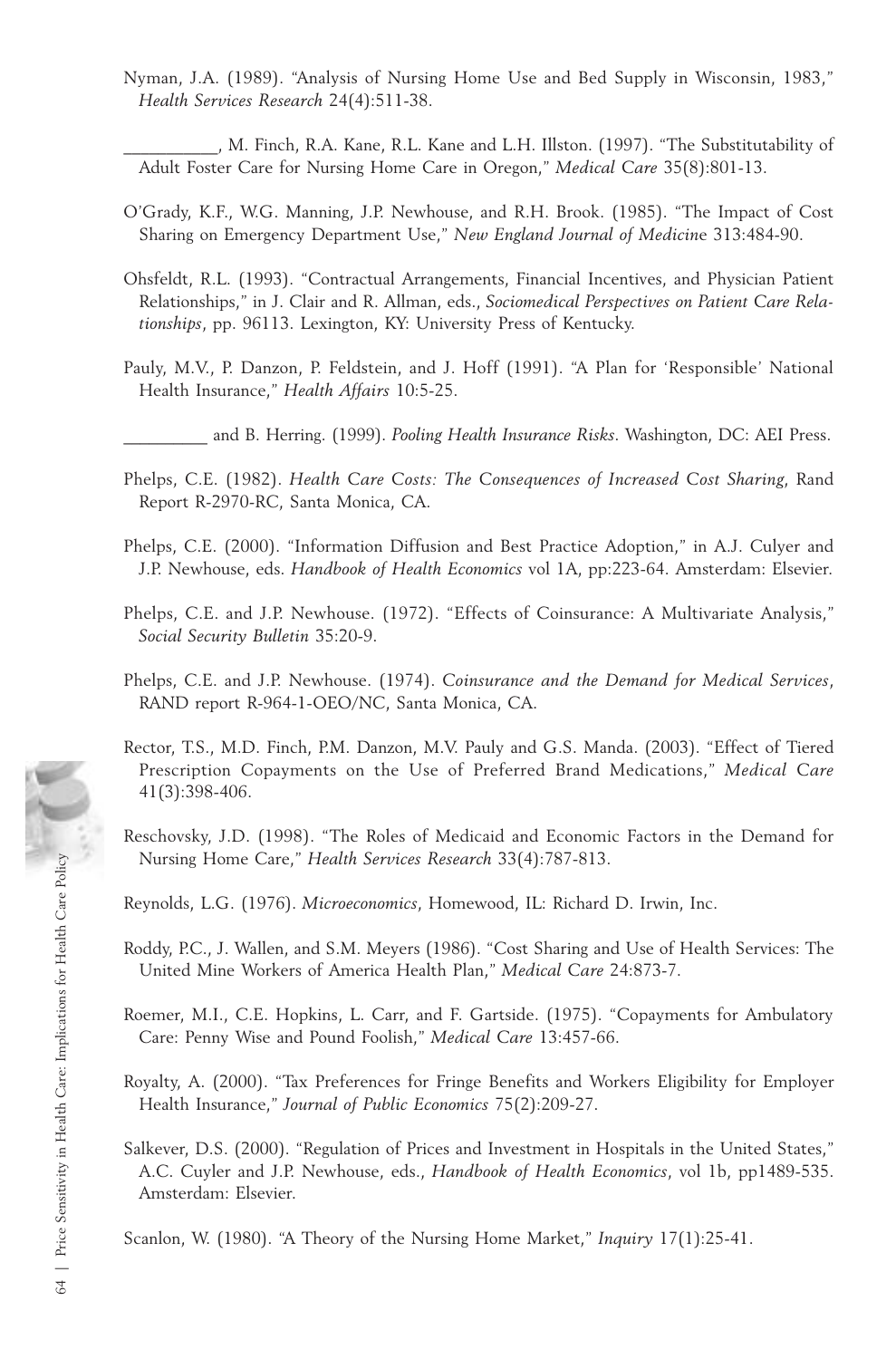- Schelelle, P.G., W.H. Rogers, and J.P. Newhouse. (1996). "The Effect of Cost Sharing on the Use of Chiropractic Services," *Medical Care* 34(9):863-72.
- Scitovsky, A.A. and N. McCall. (1977). "Coinsurance and the Demand for Physician Services Four Years Later," *Social Security Bulletin* 40:19-27.

and N.M Snyder. (1972). "Effect of Coinsurance On the Use of Physician Services," *Social Security Bulletin* 35:3-19.

Scheffler, R.M. (1984). "The United Mine Workers" Health Plan," *Medical Care* 22:247-54.

\_\_\_\_\_\_\_\_\_\_\_\_\_, S.D. Sullivan, and T.H. Ko. (1991). "The Impact of Blue Cross and Blue Shield Plan Utilization Management Programs, 1980-1988," *Inquiry* 28:263-75.

- Selby, J.B., B.H. Fireman, and B.E. Swain. (1996). Effect of a Copayment on the Use of the Emergency Department in a Health Maintenance Organization," *New England Journal of Medicine* 334(10):635-41.
- Sheiner, L. (1999). "Health Care Costs, Wages and Aging," Working paper, Federal Reserve Board of Governors, Washington, DC.
- Simon, K.I. (2001). "Displaced Workers and Employer-Provided Health Insurance: Evidence of a Wage/Fringe Benefit Tradeoff?" *International Journal of Health Care Finance and Economics* 1(3/4):249-72.
- Siu, A.L. (1986). "Inappropriate Use of Hospitals in a Randomized Trial of Health Insurance Plans," *New England Journal of Medicine* 315:1259-66.
- Sloan, F.A. (1982). "Effects of Health Insurance on Physicians' Fees," *Journal of Human Resources* 17:331-57.
- and K.W. Adamache. (1986). "Taxation and the Growth of Nonwage Compensation," *Public Finance Quarterly* 14:115-37.
- and C.J. Conover. (1998). "Effects of State Reforms on Health Insurance Coverage of Adults," *Inquiry* 35:280-93.
- Smith, M.C. and D.D. Garner. (1974). "Effects of a Medicaid Program on Prescription Drug Availability and Acquisition," *Medical Care* 12:571-81.
- Spillman, B.C. (1992). "The Impact of Being Uninsured on Utilization of Basic Health Care Services," *Inquiry* 29(4):457-66.
- Taube, C.A., L.G. Kessler, and B.J. Burns. (1986). "Estimating the Probability and Level of Ambulatory Mental Health Services Use," *Health Services Research* 21:321-40.
- Thorpe, K.E. and C.S. Florence. (1999). "Why Are Workers Uninsured? Employer Sponsored Health Insurance in 1997," *Health Affairs* 18(2):213-8.
- Town, R., D. Wholey, R. Feldman, and L.R. Burns. (2005). "Did the HMO Revolution Cause Hospital Consolidation?" NBER Working Paper 11087.
- Tu, H.T. (2005). "More Americans Willing to Limit Hospital-Physician Choice for Lower Medical Costs," Issue *Brief from HSC*, no. 94. Washington, DC: Center for the Study of Health of Adults," *Inquiry* 35:280-93.<br>
mith, M.C. and D.D. Garner. (1974). "Effects of a Medicaid Program on Prescription Drug<br>
Availability and Acquisition," *Medical Care* 12:571-81.<br>
sillman, B.C. (1992). "The Impact of Bein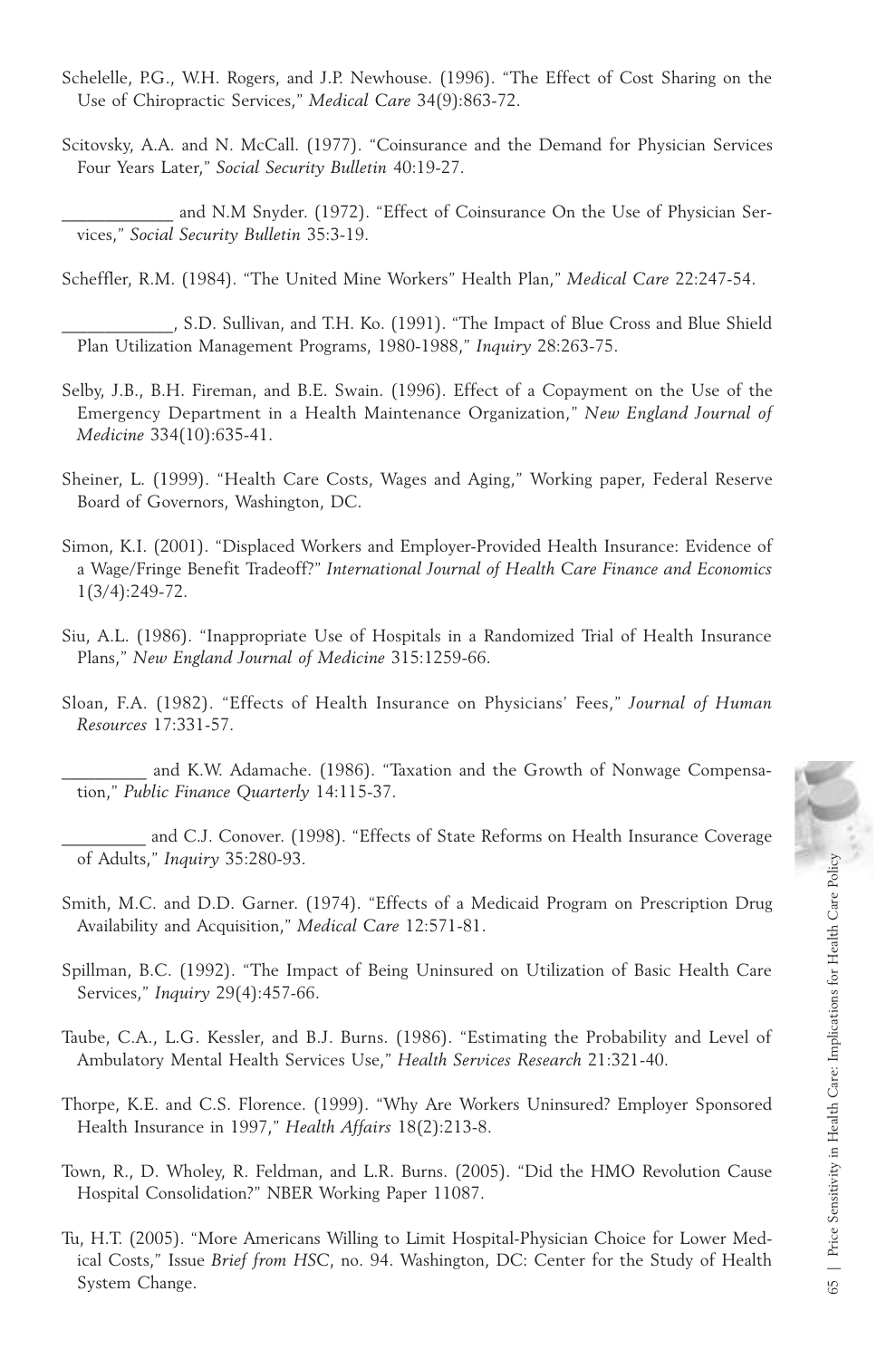- Van Vliet, R.C.J.A. (2004). "Deductibles and Health Care Expenditures: Empirical Estimates of Price Sensitivity Based on Administrative Data," *International Journal of Health Care Finance and Economics* 4:283-305.
- Vistnes, J.P, M.A. Morrisey and G.A. Jensen. (2005). "Employer Choices of Family Premium Sharing," Working Paper, University of Alabama at Birmingham.
- Vita, M.G. (2001). "Regulatory Restrictions on Selective Contracting: An Empirical Analysis of Any-Willing-Provider Regulations." *Journal of Health Economics* 20: 955-66.
- Vogel, R. (1980). "The Tax Treatment of Health Insurance Premiums as a Cause of Overinsurance," M.V. Pauly, ed., *National Health Insurance: What Now, What Later, What Never?*, pp: 220-49. Washington, DC: American Enterprise Institute.
- Wallen, J., P. Roddy, and M. Fahs. (1982). "Cost Sharing, Mental Health Visits and Physical Complaints in Retired Miners and Their Families," paper presented at the APHA convention, Montreal.
- *Wall Street Journal*. (1991) "Tough Trade-off: Health Benefits Would Win Out Over Pensions," p. A1, (December 17).
- Wells, K.B., K.B. Keeler and W.G. Manning. (1990). "Patterns of Outpatient Mental Health Care over Time: Some Implications for Estimates of Demand and Benefit Design," *Health Services Research* 24:773-89.
- Wheeler, J.R. and T.M. Wickizer. (1990). "The Influence of Health Care Market Characteristics on the Effectiveness of Hospital Utilization Review," *Inquiry* 27:316-24.
- Wickizer, T.M., J.R. Wheeler, and P.J. Feldstein. (1989). "Does Utilization Review Reduce Unnecessary Care and Contain Health Care Costs?" *Medical Care* 27:632-47.

 $66$   $\,$  |  $\,$  Price Sensitivity in Health Care: Implications for Health Care Policy  $\,$ 66 | Price Sensitivity in Health Care: Implications for Health Care Policy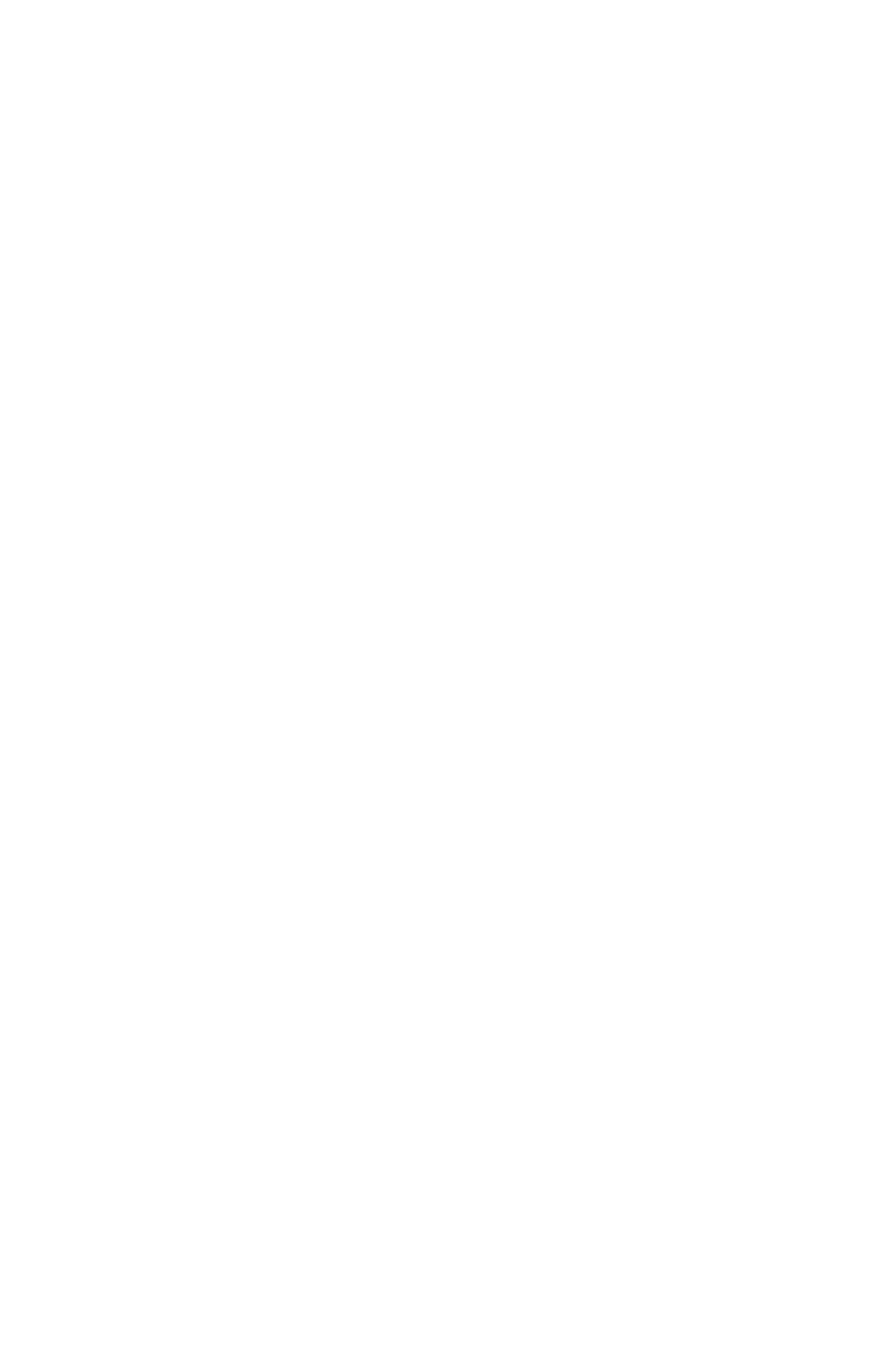## The Author

## **Michael A. Morrisey**

Michael Morrisey is a professor of health economics and health insurance at the University of Alabama at Birmingham, School of Public Health. He is also director of the UAB Lister Hill Center for Health Policy. Dr. Morrisey is the author of three books and over 130 papers on health economics and health policy topics. His research interests include: employer-sponsored health insurance, regulation in health care markets, and issues of hospital economics. He is currently involved in research projects dealing with employee premium contributions for family coverage, the effects of motor vehicle laws affecting the youngest and oldest drivers, and the effects of medical malpractice reform on health insurance premiums. Dr. Morrisey is currently a member of the editorial boards of *Health Affairs*, *Health Services and Outcomes Research Methodology*, and *Medical Care Research and Review*; he is the former Secretary/Treasurer of the International Health Economics Association; a Fellow of the Employee Benefits Research Institute, and an adjunct scholar at the American Enterprise Institute. He was the first recipient of the John Thompson Young Investigator Award for health services research given by the Association of University Programs in Health Administration. In 2000 Dr. Morrisey was the recipient of the UAB School of Public Health Distinguished Investigator Award and in 2001 received the UAB School of Public Health President's Award for Teaching. He holds a Ph.D. in economics from the University of Washington (Seattle).

## The Sponsor

The **NFIB Research Foundation** is a small-businessoriented research and information organization affiliated with the National Federation of Independent Business, the nation's largest small and independent business advocacy organization. Located in Washington, DC, the Foundation's primary purpose is to explore the policy-related problems small-business owners encounter. Its periodic reports include *Small Business Economic Trends, Small Business Problems and Priorities*, and now the *National Small Business Poll.* The Foundation also publishes ad hoc reports on issues of concern to small-business owners. Included are analyses of selected proposed regulations using its Regulatory Impact Model (RIM). The Foundation's functions were recently transferred from the NFIB Education Foundation.